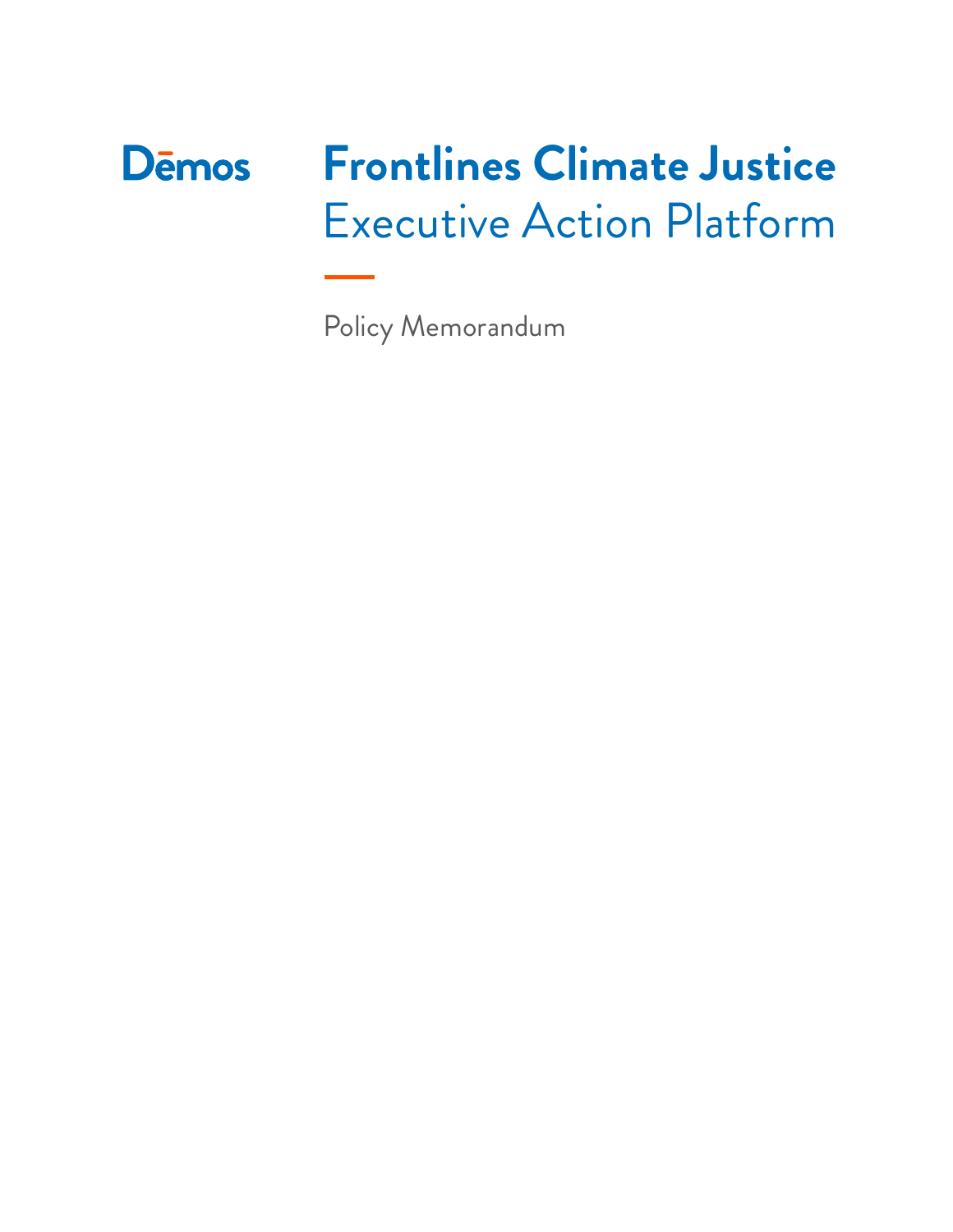# **About Dēmos**

We are a dynamic "think-and-do" tank that powers the movement for a just, inclusive, multiracial democracy.

Through cutting-edge policy research, inspiring litigation and deep relationships with grassroots organizations, Dēmos champions solutions that will create a democracy and economy rooted in racial equity.

Our name means "the people." It is the root word of democracy, and it reminds us that in America, the true source of our greatness is the diversity of our people.

#### **demos.org**

| 80 Broad St., 4th Fl. | 740 6th St. NW., 2nd Fl. |
|-----------------------|--------------------------|
| New York, NY 10004    | Washington, DC 20001     |

#### **Contact**

media@demos.org

For questions and comments, please contact Lew Daly, Senior Policy Analyst, at ldaly@demos.org.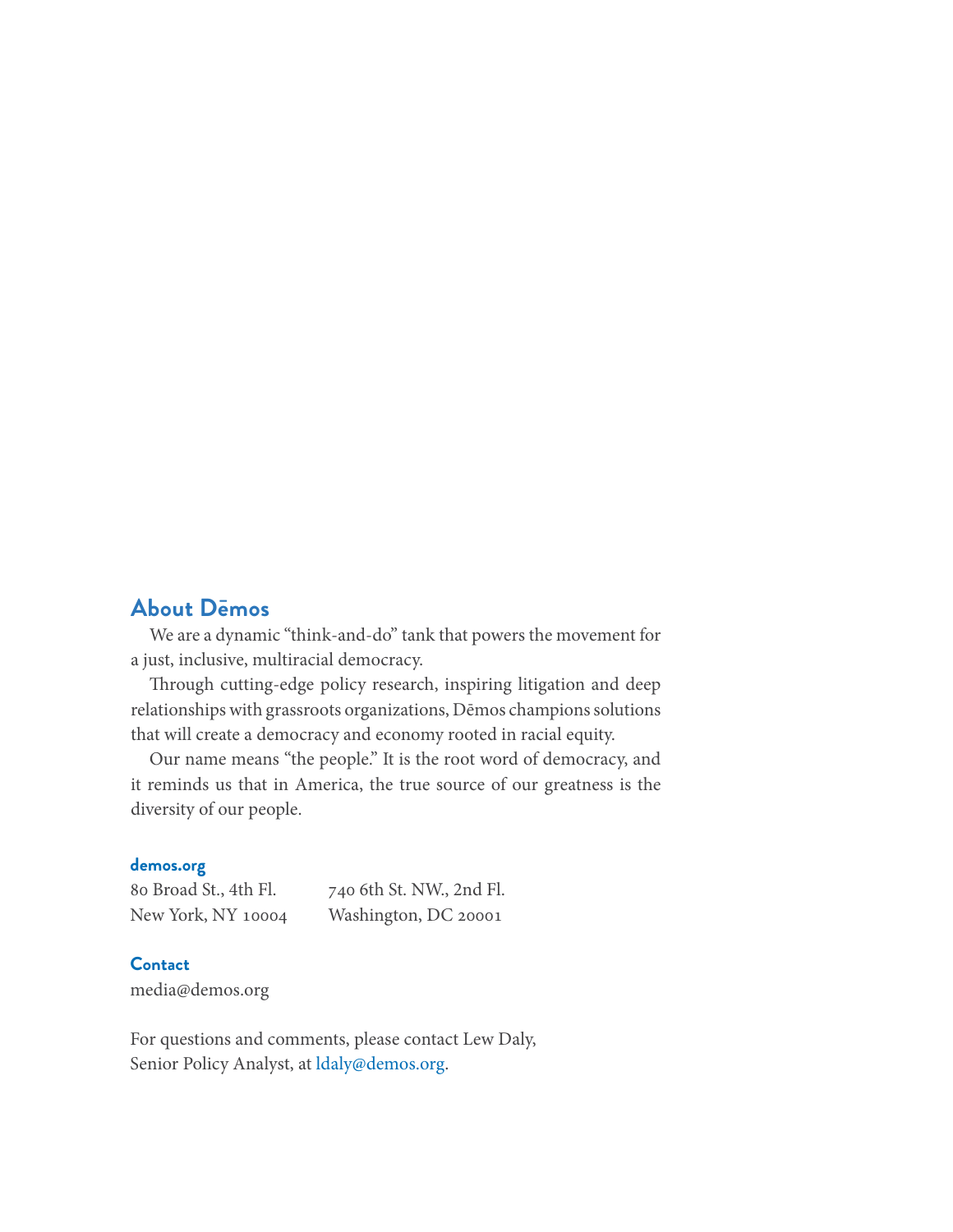# **TABLE OF CONTENTS**

- Preamble
- [Environmental Justice](#page-7-0)
- [Just Disaster Recovery and Equitable Adaptation](#page-31-0)
- [Climate Equity Accountability and Enhanced Stakeholder Review](#page-43-0)
- [Energy Democracy: Public and Community Energy](#page-54-0)
- [Endnotes](#page-67-0)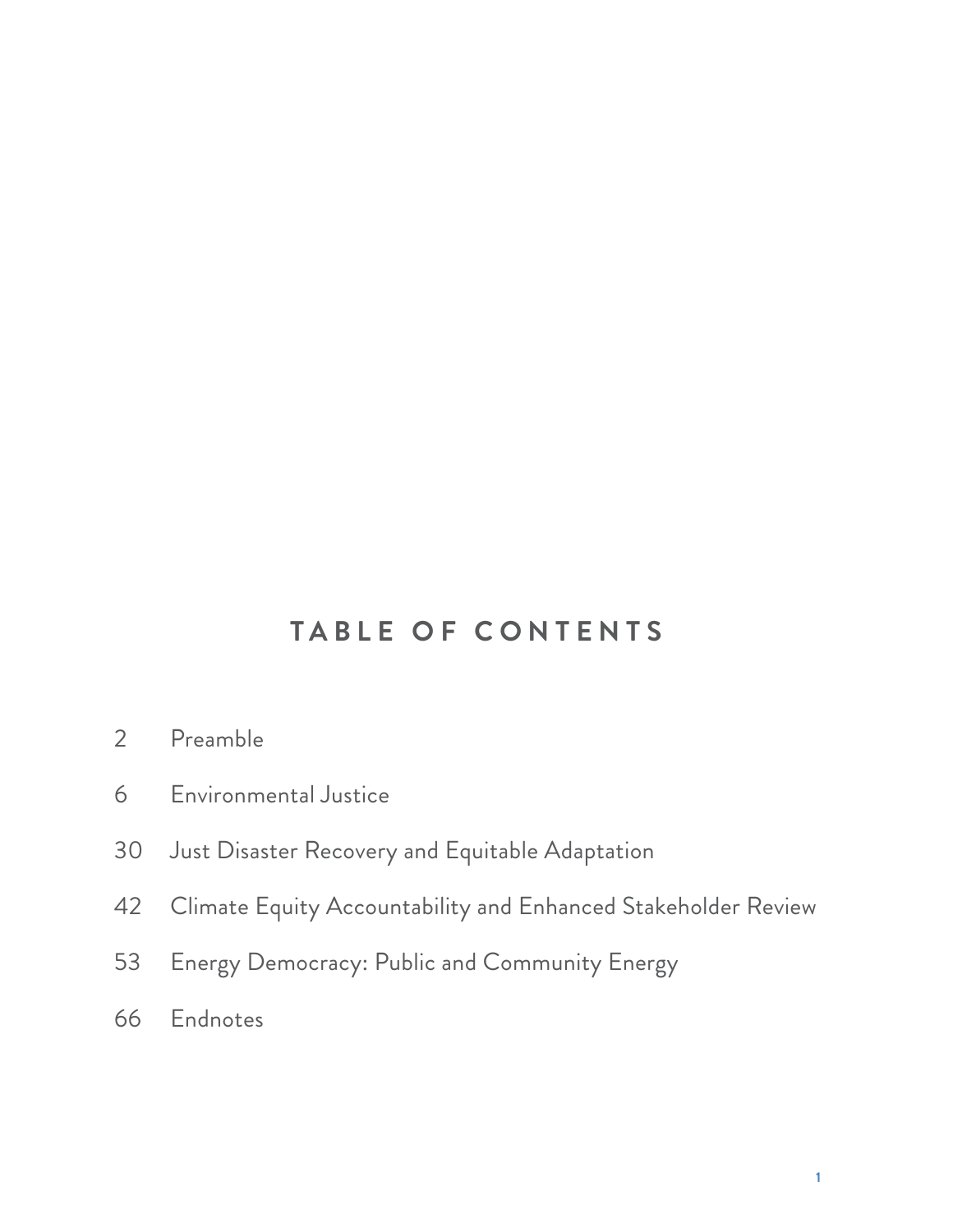# **Preamble**

As communities across the country, as well as countless people all over the world, face accelerating impacts and risks of climate change, federal, state, and local leadership in the United States is critically important for advancing immediate and aggressive climate action in public policy.

The science shows we no longer have the luxury to act incrementally. We must rapidly transform every sector of society if we are to limit global warming to 1.5 degrees Celsius. But urgent action on climate change cannot come at a price of expedience and further sacrifice for frontline communities. Frontline communities are primarily communities of color, Indigenous communities, and struggling working-class communities most impacted by fossil fuel pollution and climate change—which are all the more vulnerable due to historic and continuing racism, segregation, and socioeconomic inequity.

In tackling the urgency of the climate crisis, prioritizing the most impacted communities for the protections and benefits of an economy-wide renewable energy transition is a moral imperative. This is, in large part, the meaning of a "just transition." The economic transition we need to reverse the climate crisis must not leave behind impacted communities and workers. Racial and economic equity must be at the core of all climate solutions.

The executive branch can set the stage for a transformative climate justice agenda by taking immediate action at this intersection of climate, racial justice, and economic transformation. The Frontlines Climate Justice Executive Action Platform speaks to this opportunity by identifying regulatory rulemakings and other executive actions to advance an equitable climate agenda from day one. While major legislation in many areas will ultimately be needed to advance a bold federal agenda of climate action, this platform proposes a set of actions the executive branch can take without new legislation, major new appropriations, or other congressional authority. However, many of the proposed executive actions can be harmonized with, be complementary to, or set a direction for statutory advancement of transformative climate action when that becomes possible.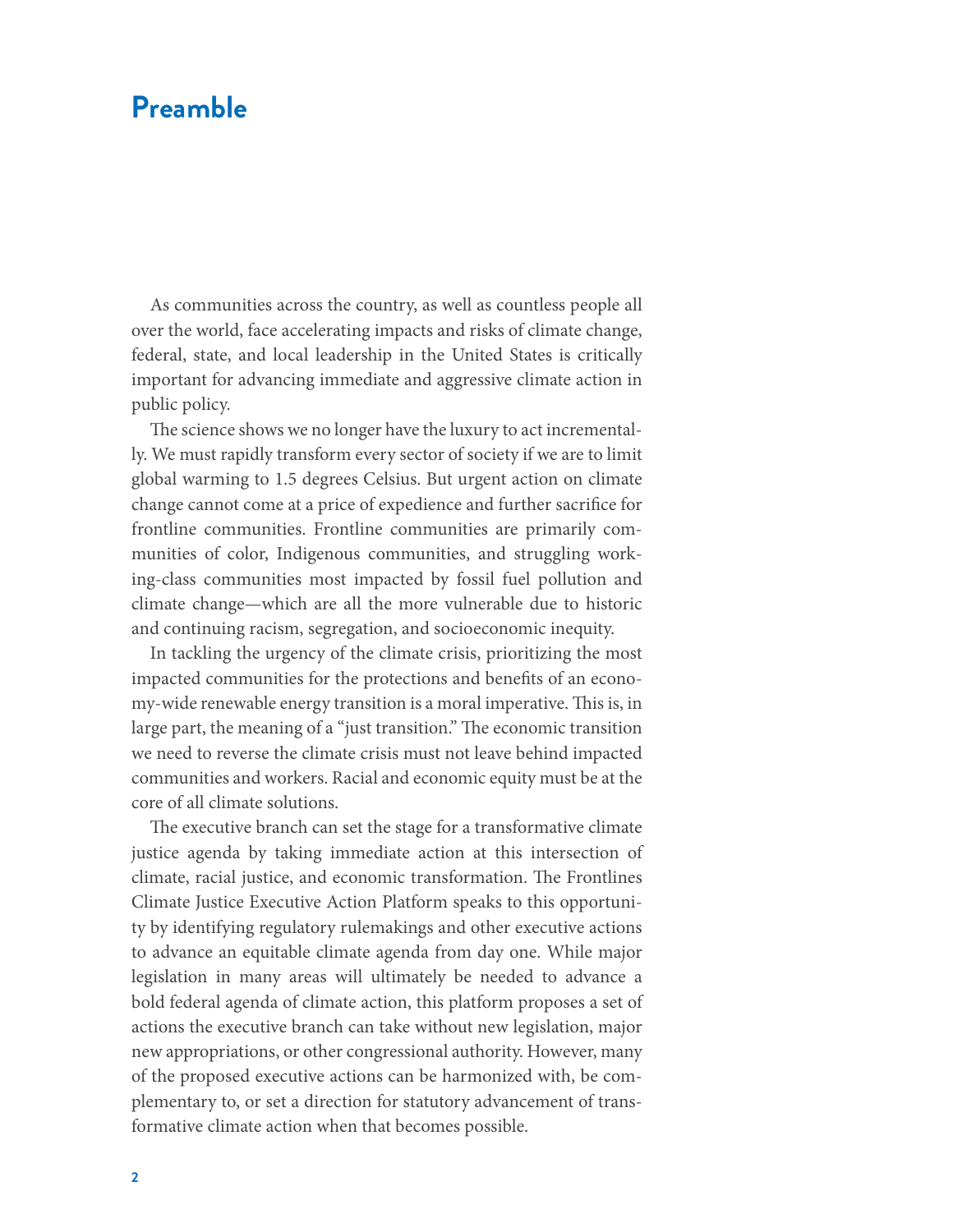This platform identifies actions in 4 basic categories that speak to the policy work and movement-building that frontline leaders in the climate movement have developed over many years, as they have forged a clear vision of equitable and resilient social and economic transformation:

- **A.Environmental Justice:** Protecting frontline communities from continuing harms of fossil fuel, industrial, and built environment pollution.
- **B. Just Recovery**: Ensuring just and equitable recovery from, and resiliency against, climate disasters.
- **C.Climate Equity Accountability**: Elevating equity and stakeholder decision-making in federal climate rules and programmatic investments.
- **D.Energy Democracy**: Remaking the monopoly fossil fuel energy system as a clean, renewably-sourced, and democratically-controlled commons.

In each of these areas, the platform presents a policy outline of possible rulemakings, executive orders, or other presidential actions that, taken together, aim to put frontline needs and priorities at the center of climate policy, including empowering grassroots stakeholders to be decision-makers in the process.

This platform builds on the hard-fought history of environmental justice advocacy that [escalated](https://www.citylab.com/equity/2015/11/how-the-collapse-of-soul-city-fired-up-the-environmental-justice-movement/415530/) in the 1980s, launched a [principled](https://www.ejnet.org/ej/principles.html) national movement in 1991, and was formally recognized in federal policy in 1994 with President Clinton's historic [Executive Order](https://www.archives.gov/files/federal-register/executive-orders/pdf/12898.pdf)  [12898.](https://www.archives.gov/files/federal-register/executive-orders/pdf/12898.pdf) E.O. 12898 requires federal agencies to develop strategies for "achieving environmental justice," but even by its own limited mandate, it has not been enforced, and frontline communities now face climate change impacts that only compound ongoing racial disparities in pollution exposure and fossil fuel harms.

Taken together, the actions recommended in this platform address continuing disparities, establish greater accountability for a just transition, and lay groundwork for systemic changes needed to end fossil fuel dependency and build a just and equitable renewable energy future. In these key respects, it is inspired by the principled vision put forward by the [Equitable and Just National Climate Platform](https://ajustclimate.org/), and it is aligned with the Climate Justice Alliance's [Just Transition:](https://climatejusticealliance.org/just-transition/)  [A Framework for Change.](https://climatejusticealliance.org/just-transition/) It also respectfully acknowledges the place of Native leadership in a just transition, as formulated in the [Indigenous Principles of a Just Transition.](http://www.ienearth.org/wp-content/uploads/2017/10/IENJustTransitionPrinciples.pdf) This platform also complements proposed executive actions in the Climate President Action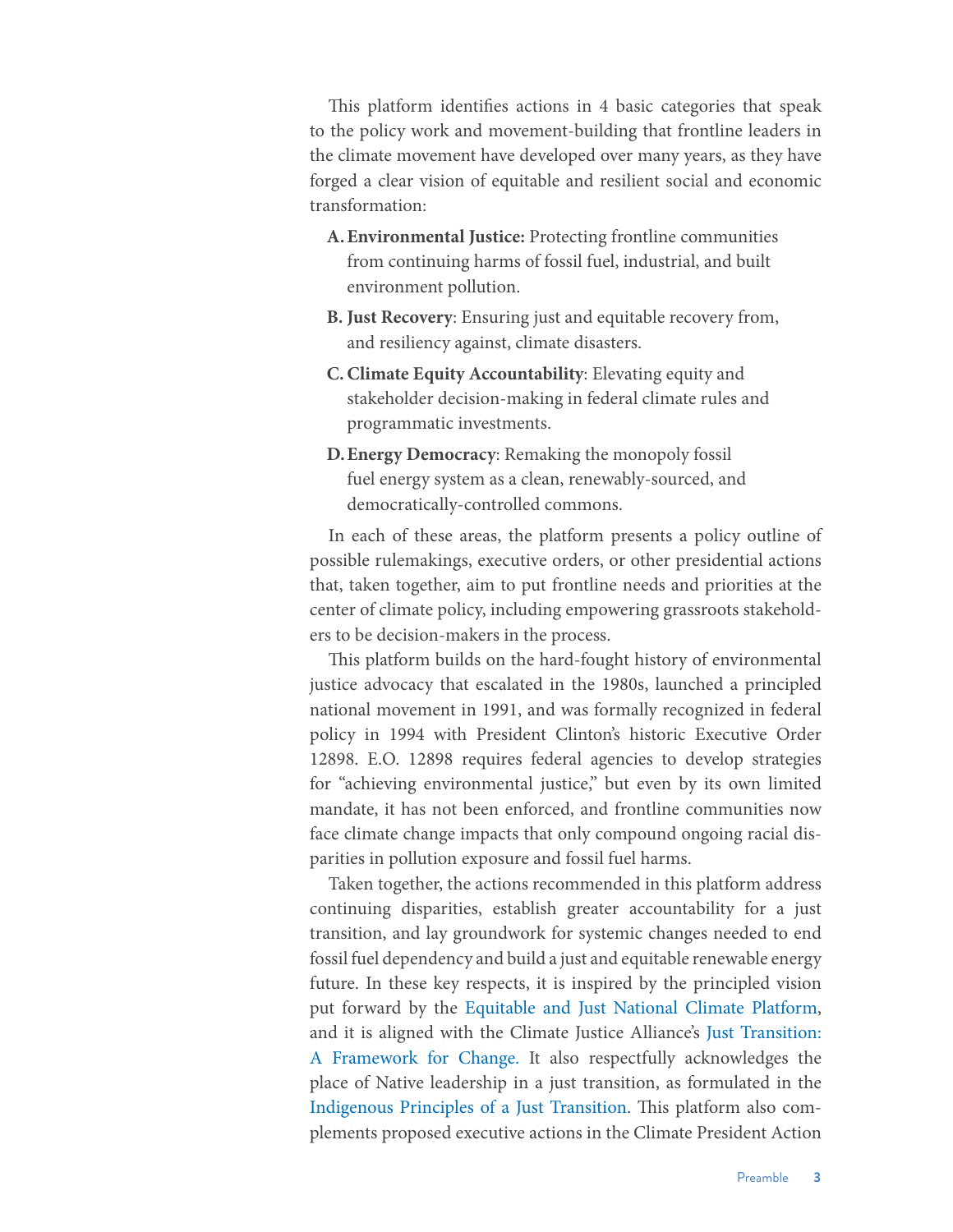Plan**,** including supply-side restrictions to limit fossil fuel extraction, economy-wide greenhouse gas (GHG) mitigation standards, and Department of Justice intervention to protect non-violent climate change activists from criminalization by states and localities, to pursue significant cases against environmental racism under civil rights laws, and to investigate and pursue, or otherwise support, civil and criminal lawsuits against fossil fuel companies. All of that and much more is needed, but the focus of this platform is specifically on the needs and priorities of frontline communities in the face of climate crisis.

In the broader landscape, the emerging paradigm of a [Green New](https://www.congress.gov/bill/116th-congress/house-resolution/109/text) [Deal](https://www.congress.gov/bill/116th-congress/house-resolution/109/text) captures the scale and urgency of the climate crisis. However, a primary—and science-driven—focus on aggressive GHG reductions is not inherently equitable for communities facing disproportionate local pollution, largely from the same facilities and sources driving the climate crisis. There are many reasons for this, including that the most polluted communities will tend to be "last in line" for GHG reductions, because these reductions are likely to be the most costly. Longstanding and worsening political power imbalances also often determine who will be protected by, and who will benefit from, any public policy, including climate policy and related investments.

The promise of climate policy for frontline communities lies in targeted policy design that prioritizes protections, direct emissions reductions, job creation and other economic benefits, and resiliency gains for the most impacted communities, including greater control of decision-making—all of which animates the executive action platform that follows. It also lies in addressing deeply interconnected crises of housing affordability, gentrifying economic development, and financial extraction of labor, community, and natural resources. Those challenges cannot be solved by the executive branch on its own and will require extensive state and local action, major federal legislation in some cases, and massive public investment through appropriations, bonding, and other means.

In contrast with the promise, the peril of climate policy lies in deferment of and underinvestment in equitable and transformative solutions, and elevation of false solutions that put markets, unproven technology, and, ultimately, private investors in charge of the transition—not the most impacted communities and the most equitable solutions.

Together, this understanding of the promise and the peril of climate policy is the vision of frontline leaders working in the hardest-hit communities and regions, developed over many decades. This vision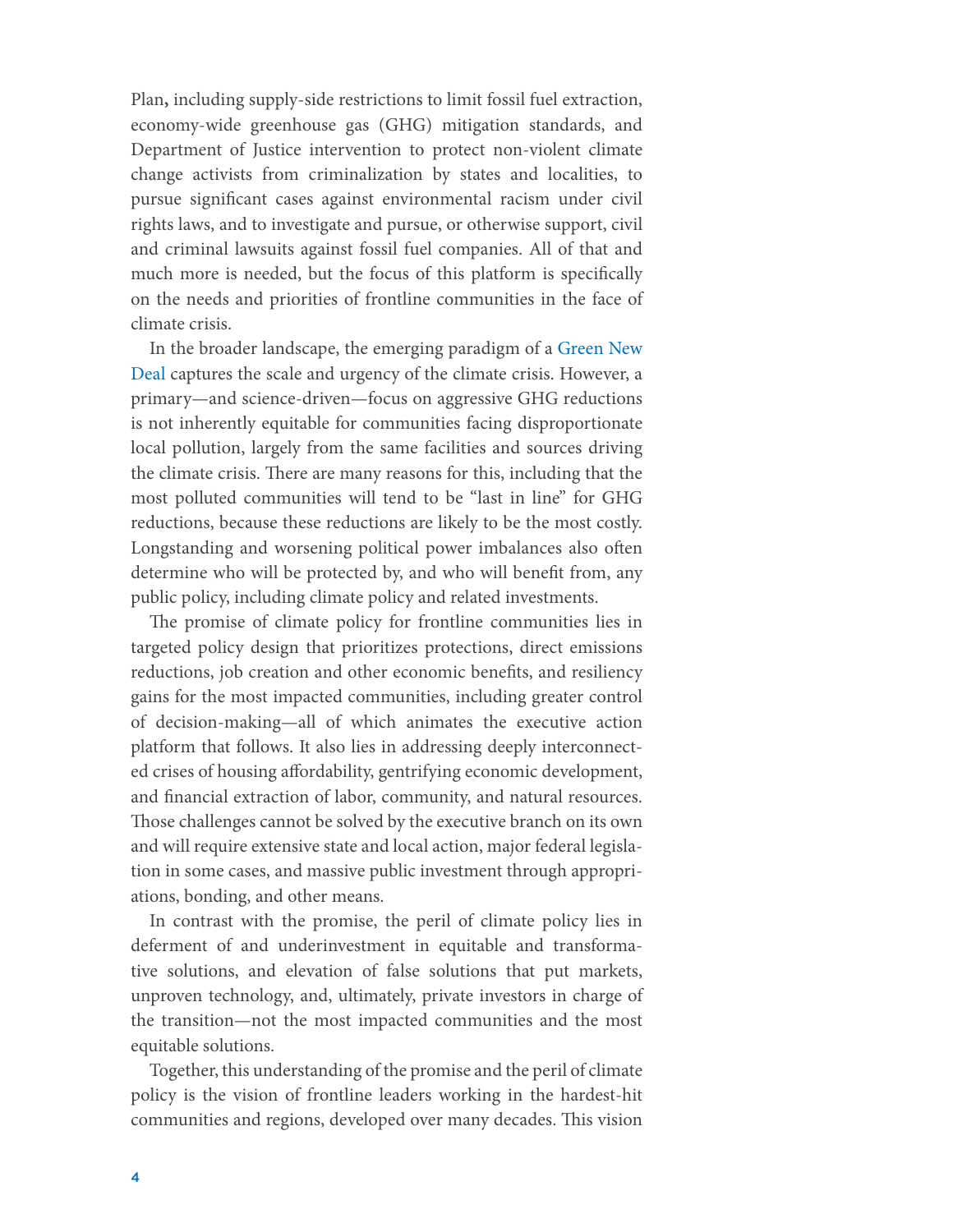has been building from local action to regional and national networks and strategies, which have accelerated in the last several years. Many organizations representing frontline communities have led in this process. The [Gulf South for a Green New Deal Policy Platform](https://f051d680-6bda-4883-b0d9-76edcc6ecdae.filesusr.com/ugd/6ac318_4a76df6a0cd949508798d3cbd66e3e62.pdf) is one powerful example of a locally-driven and regional vision of climate justice for the most impacted communities.

Ultimately, winning a frontline climate action agenda starts with the vision of frontline leaders. Moving forward requires elevation of that leadership, grassroots power-building, and commitments of national allies and public officials to support the frontline vision and its policy components as a clear priority in the federal landscape in 2021 and beyond.

In the first 100 days of a new term, the executive branch could bring dramatic developments in federal climate policy. This executive action platform will help to ensure that, however bold in tackling climate change, federal climate policy is centered on advancing racial justice and ensuring a just and equitable economic transformation for the most impacted communities.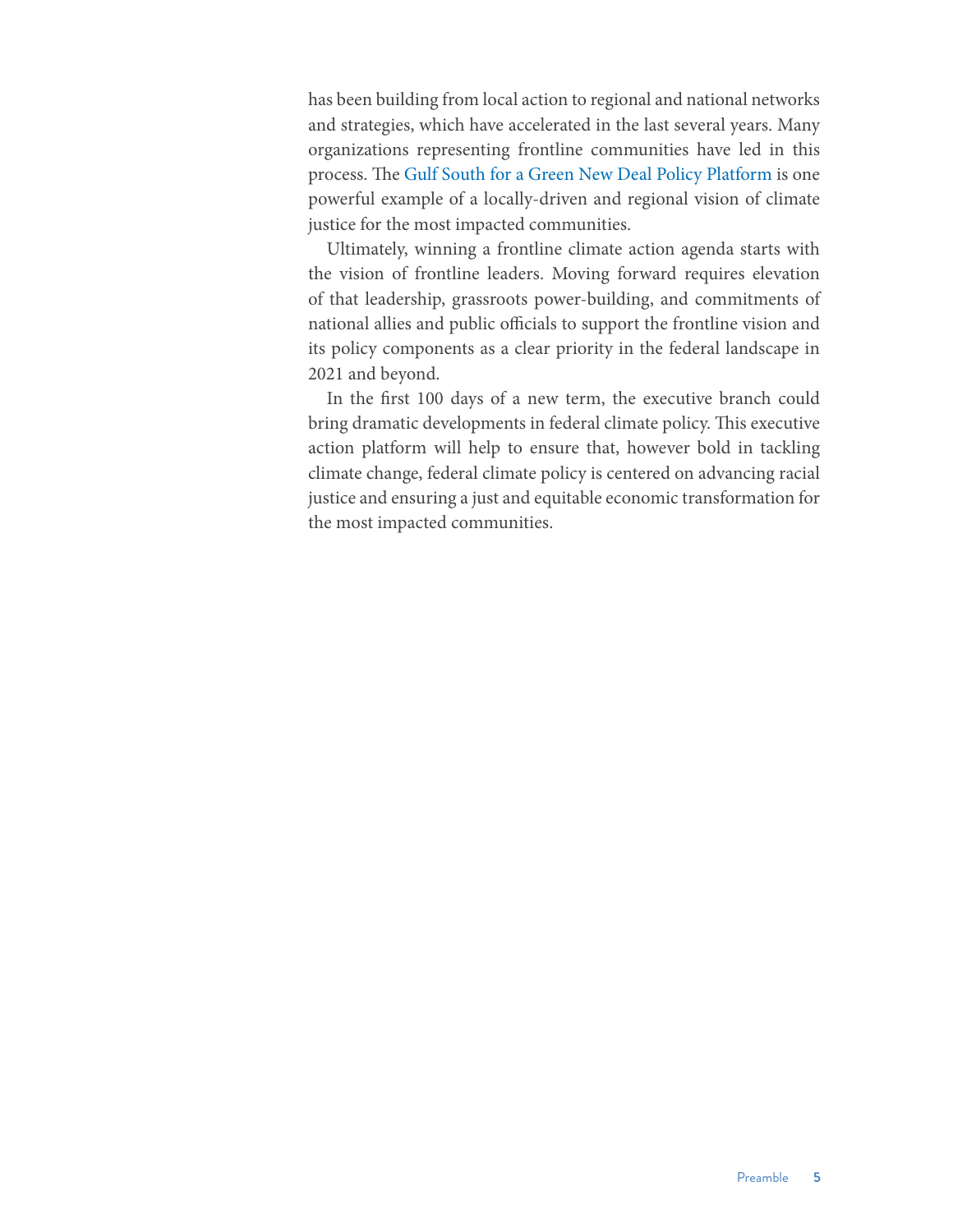# <span id="page-7-0"></span>**I. Environmental Justice**

## **What is the Problem?**

#### *Deep and Persistent Inequities of Environmental Protection*

For decades we have known that low-income communities and communities of color face greater environmental burdens than affluent white communities. In spite of strong environmental laws on the books since the 1970s, and federal environmental justice directives starting in the 1990s, significant environmental disparities remain along the lines of race and class.

The extractive, unsustainable logic of fossil fuel-dependent capitalism disproportionately affects communities of color, Indigenous communities, and low-income communities up and down the fossil fuel supply chain, from extraction to consumption. "Upstream" pollution impacts and the health and safety risks of mining, drilling, and transmission of fossil fuels affect many low-income areas and communities of color, including in Indian Country, the Central Valley and other parts of California, Appalachia, Texas, Pennsylvania, and elsewhere. "Downstream" impacts include significant health disparities attributable to concentrated stationary and mobile sources of fossil fuel pollution, and the data clearly show how these disparities primarily impact Black, Latinx, Asian-American, and Indigenous people. Throughout the fossil fuel economy and related industries, disparities in political power by race, income, Indigenous status, and other factors protect corporate interests and perpetuate and compound local and planetary pollution harms.

Proximity to extraction, air, water, and soil pollution, hazardous chemicals, and hazardous waste is highly racialized. Environmental justice (EJ) advocates have long pointed out that low-income communities and particularly communities of color host a disproportionate share of landfills, incinerators, industrial facilities, refineries and fossil fuel infrastructure, and other pollution sources, many of which contribute to serious health problems such as respiratory ailments, cardiovascular disease, and cancer.<sup>1</sup> As noted, tribal nations and Indigenous communities face additional threats from fossil fuel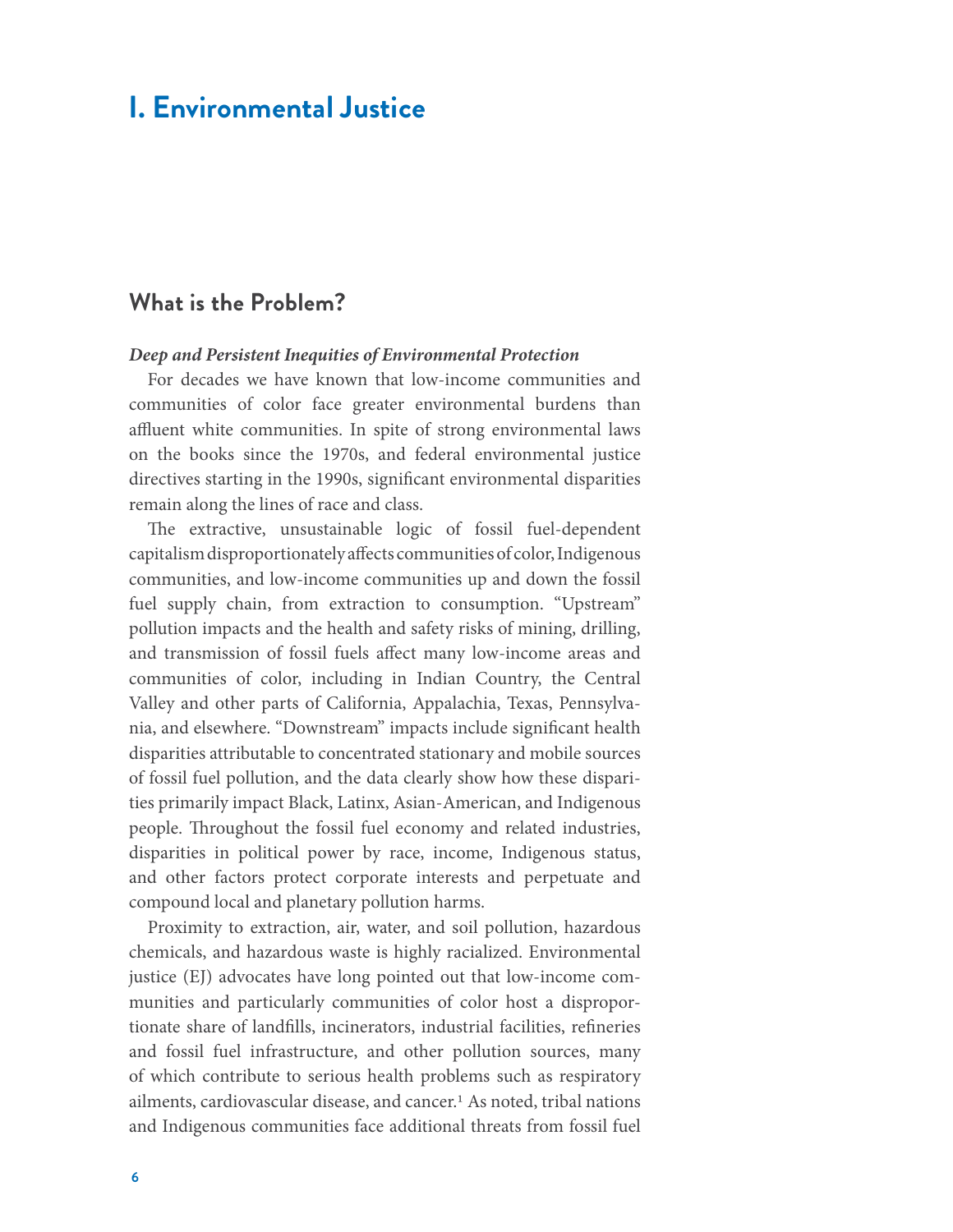extraction and transmission, mineral extraction, and nuclear waste, among other unwanted land uses.

These environmental disparities work alongside social stressors to produce cumulative health effects greater than the sum of their parts. Not only are some communities exposed to more environmental harm, but they are more vulnerable to the effects of environmental harm *because* of structural racism and/or poverty.2 For example, communities denied access to quality health care, healthy food, and affordable housing will suffer more severe health consequences as a result of pollution increases compared to more affluent neighborhoods with different underlying social indicators.<sup>3</sup> To address the complex and compounding interactions and effects of pollution, health, and socioeconomic disparities, primarily affecting communities of color, the Frontlines Executive Action Platform follows the lead of environmental justice advocates in placing major emphasis on the need for integrating cumulative impacts and risk analysis, not just for consideration, but as a determinative or decisive factor, in regulatory policy and agency decisions in fulfillment of statutory pollution control objectives.

### *Slow and Indeterminate Progress on Pollution Inequities Underscores Profound Climate Risks Facing Communities of Color*

The environmental justice movement spent years documenting these disparities and advocating for rights and protections under environmental laws, and by 1994 successfully convinced President Bill Clinton to sign Executive Order 12898, which instructs federal agencies to develop strategies for achieving environmental justice, "to the greatest extent practicable and permitted by law."4

Slow and indeterminate progress in the federal government's stated goals of environmental justice is well-documented today and widely criticized by advocates. In the wake of E.O. 12898, environmental justice concerns have been taken up in advisory councils, multiple policy guidances and strategic plans, and dedicated grant programs, among other things.<sup>5</sup> A 2015 evaluation of the federal response to environmental justice by David Konisky and his colleagues concludes, however, that the federal government and, in particular, the Environmental Protection Agency (EPA), "has repeatedly and systematically failed to incorporate environmental justice considerations into core programs and decision-making."6

Compounding this failure, climate policy, emerging since the late 2000s and punctuated with the failed Waxman-Markey cap-andtrade legislation, has often been indifferent at best to environmental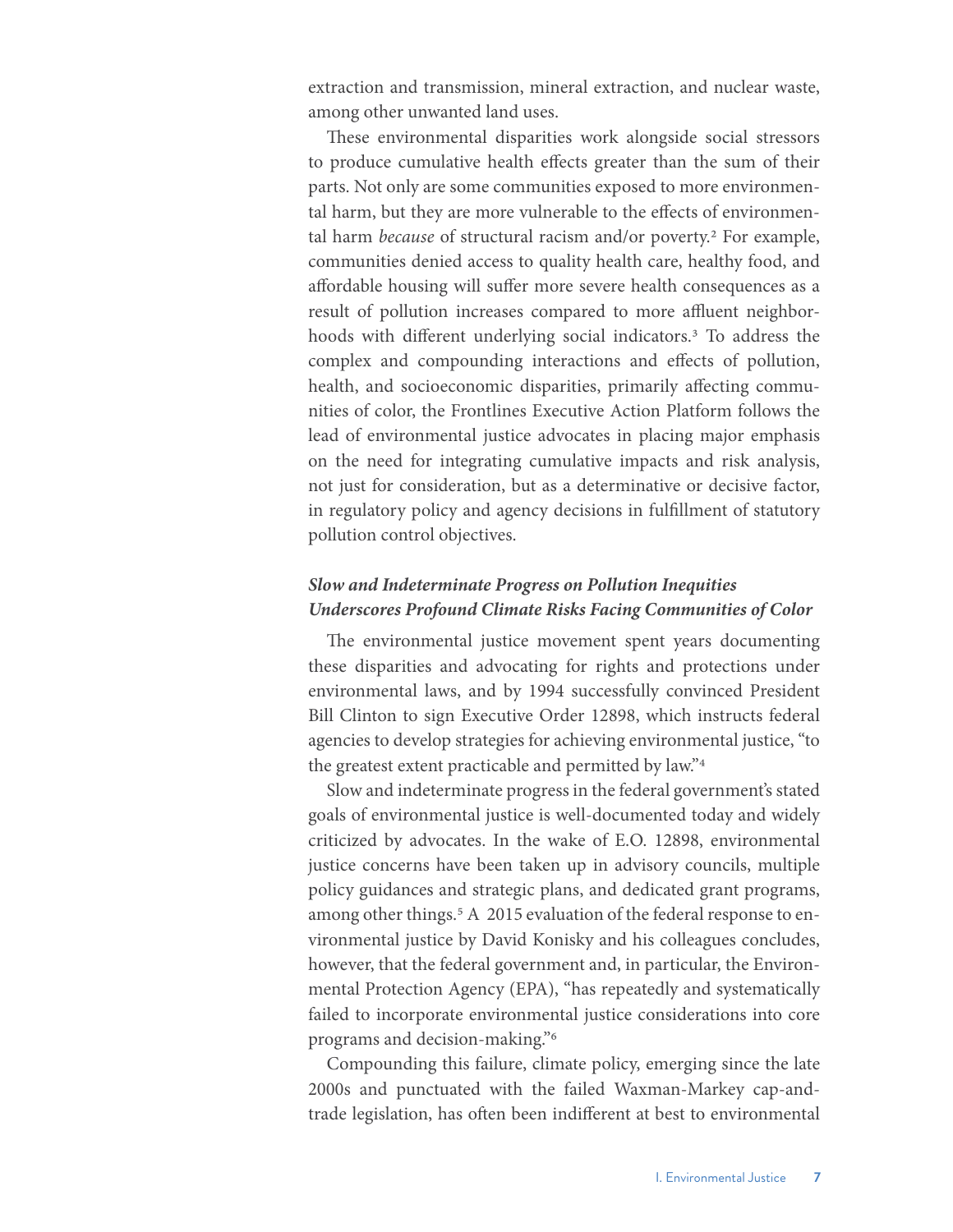justice concerns. In theory, reducing GHG emissions and aggregate pollution will benefit everyone; and in theory, the communities exposed to the most pollution have the most to gain from emissions mitigation policies.7 In practice, however, power differentials especially by race—result in unequal environmental protections that allow pollution inequalities and risks to persist,<sup>8</sup> and in some cases environmental policy has increased inequality.<sup>9</sup> Climate policy has threatened similar patterns by disregarding local pollution impacts in policy design of GHG reductions.

In an historic and continuing context of structural racism and the income and wealth gaps pervasive in U.S. society, race-neutral environmental policy can lead to discriminatory outcomes for vulnerable communities—which is exactly what we have seen. What is needed, instead, is a comprehensive but targeted approach to environmental protections, climate policy, and climate investments—an approach that takes racist disparities in health, wealth and income, political power, and other vulnerabilities fully into account and prioritizes protections and benefits for the most impacted and vulnerable communities.

## **Illustrative Findings**

#### *Persistent Environmental Inequality*

- **•** A variety of inequalities based on race and income exist in the U.S., including but not limited to life expectancy, disease rates, incarceration rates, poverty, unemployment, proximity to environmental hazards, and proximity to unwanted land uses. There is clear evidence that disproportionate exposure to polluting facilities and other pollution sources leads to a disproportionate amount of pollution, pollution-related negative health impacts, and other hazards.<sup>10</sup>
- **•** Decades of data have shown that middle- and high-income neighborhoods are exposed to less pollution than low-income neighborhoods, and that Black and brown neighborhoods are exposed to more pollution than white neighborhoods with the same average income.<sup>11</sup>
- **•** Air pollution is disproportionately caused by white Americans' consumption of goods and services, and then disproportionately inhaled by Black and Latinx Americans. On average, Latinx communities are exposed to about 63 percent more PM2.5 pollution than they produce, and Black communities are exposed to 56 percent more PM2.5 pollution than they produce.<sup>12</sup>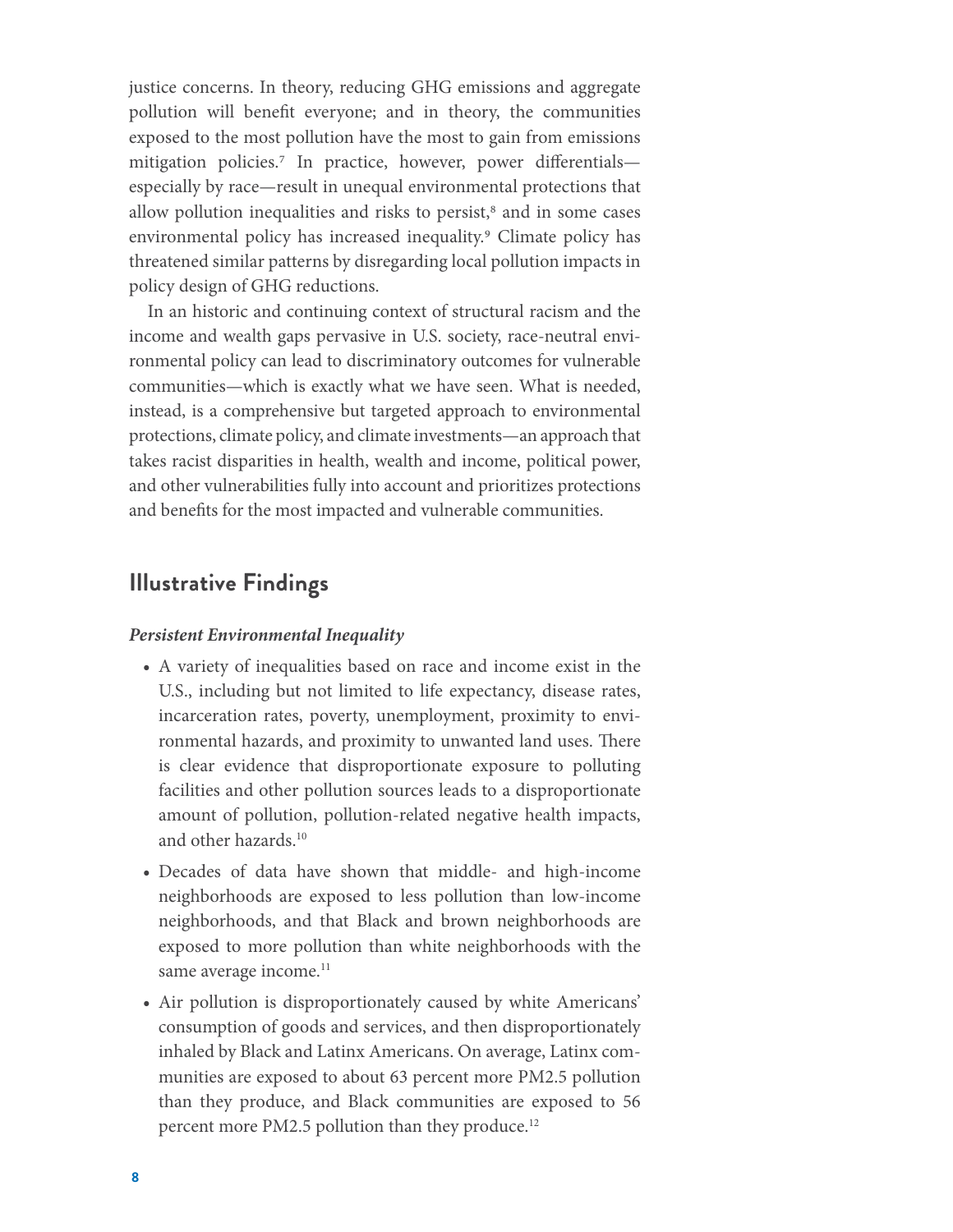- **•** The era of legally mandated segregation has passed, but industry and local governments are still able to zone neighborhoods of color as "residential/industrial areas," allowing residential and industrial facilities to be built side-by-side and resulting in predictable negative health outcomes for residents. Locally unwanted land uses (LULUs) include siting of coal and gas power plants, industrial facilities, incinerators, hazardous waste dumps, oil refineries, plastic plants, steel mills, pesticide plants, cement kilns, sewage treatment plants, rubber factories, asphalt patching plants, large-scale pig and cattle feedlots, tanneries, and auto crushing operations.13
- **•** For example, in Louisiana's "Cancer Alley" (along the Baton Rouge to New Orleans river corridor), heavy industry has received discharge permits to dump 140 million pounds of toxic waste into communities of color along the Mississippi River.14 According to EPA data, some of these communities face a cancer risk over 50 times higher than the national average, as in the predominantly Black community of St John's Parish.15
- **•** By mid-April 2020, St. John's Parish also had the highest COVID-19 death rate in the U.S., marking a tragic and disturbing real-time example of disproportionate pandemic risks connected to underlying pollution and health disparities by race.16

### *Compounding Existing Social Injustices*

- **•** Evidence shows that environmental and social stressors converge in many low-income communities, and that residential context plays an important and independent role in health disparities, which indicates the need for targeted place-based approaches to policymaking. 17 One effective approach is to use cumulative impacts screening to map, characterize, and target vulnerable communities for interventions that improve existing conditions and prevent future harm.18 Screening for cumulative impacts, or similar vulnerability analysis, has been a consistent demand from grassroots environmental justice leaders.19
- **•** Recent research finds the Flint, Michigan, lead-poisoning water crisis to be the tip of an iceberg of drinking water safety risks particularly affecting communities of color and small low-income communities across the country. More than 5,600 community water systems serving nearly 45 million people were in violation of health standards of the Safe Drinking Water Act between 2016 and 2019.20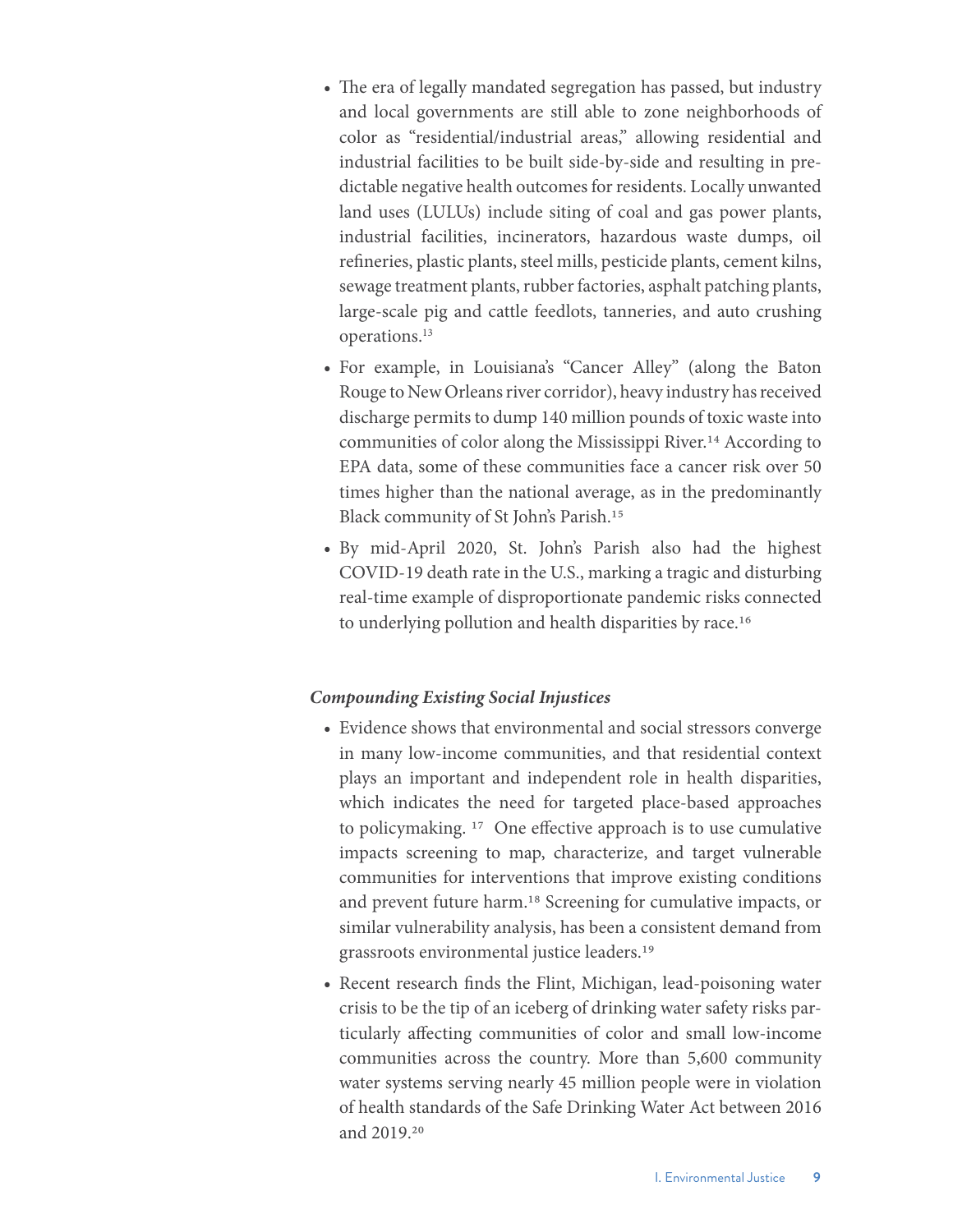- **•** More than 2 million people lack reliable and equitable access to safe drinking water and sanitation. Race and Indigenous status are the strongest predictors of water access inequities, and Indigenous households are 19 times more likely to lack indoor plumbing than white households.<sup>21</sup>
- **•** Climate-fueled extreme weather can magnify existing environmental disparities, by exposing vulnerable communities to additional toxins in the wake of a disaster. For example, following Hurricane Harvey, the *Houston Chronicle* identified more than 100 Harvey-related toxic releases, most from facilities built in low-lying areas surrounded by communities of color.<sup>22</sup> Researchers have identified 872 "highly hazardous" chemical facilities within 50 miles of the Gulf Coast that would be vulnerable to similar extreme weather events.<sup>23</sup>

#### *Utilitarian Environmentalism Perpetuates Environmental Inequality*

- **•** According to the EPA, nitrogen dioxide (NO2) emissions have dropped 57 percent since the 1990 Clean Air Act Amendments were passed.<sup>24</sup> But as the overall levels have dropped, racial disparities have stayed more or less the same. Black and Latinx people experienced 37 percent higher exposures to NO2 than white people in 2010—only a slight decrease from the 40 percent gap in 2000.25
- **•** Some scholars see this persistent inequality as evidence of a clash between 2 different paradigms: the utilitarianism of the traditional environmental movement has fought to reduce overall pollution, often regardless of distribution, while the environmental justice movement has fought to reduce or prevent disproportionate environmental harms in specific communities. Regulating individual bad actors for the common good implies a different definition of success than fighting for equal access to environmental benefits within a rights-based framework informed by civil rights struggles. Scholars are careful to note that the environmentalists and regulators implicated in this paradigm conflict are often sincere in their desire to address inequalities, even if their efforts have been insufficient. This suggests that the paradigm conflict is also structural, i.e. baked into legacy environmental laws, regulations, and institutions.26
- **•** For example, the Clean Air Act may have reduced overall pollution, but it has also resulted in area pollution hotpots, or microclimates, containing deadly levels of pollution that far exceed federal standards. Low-income communities and communities of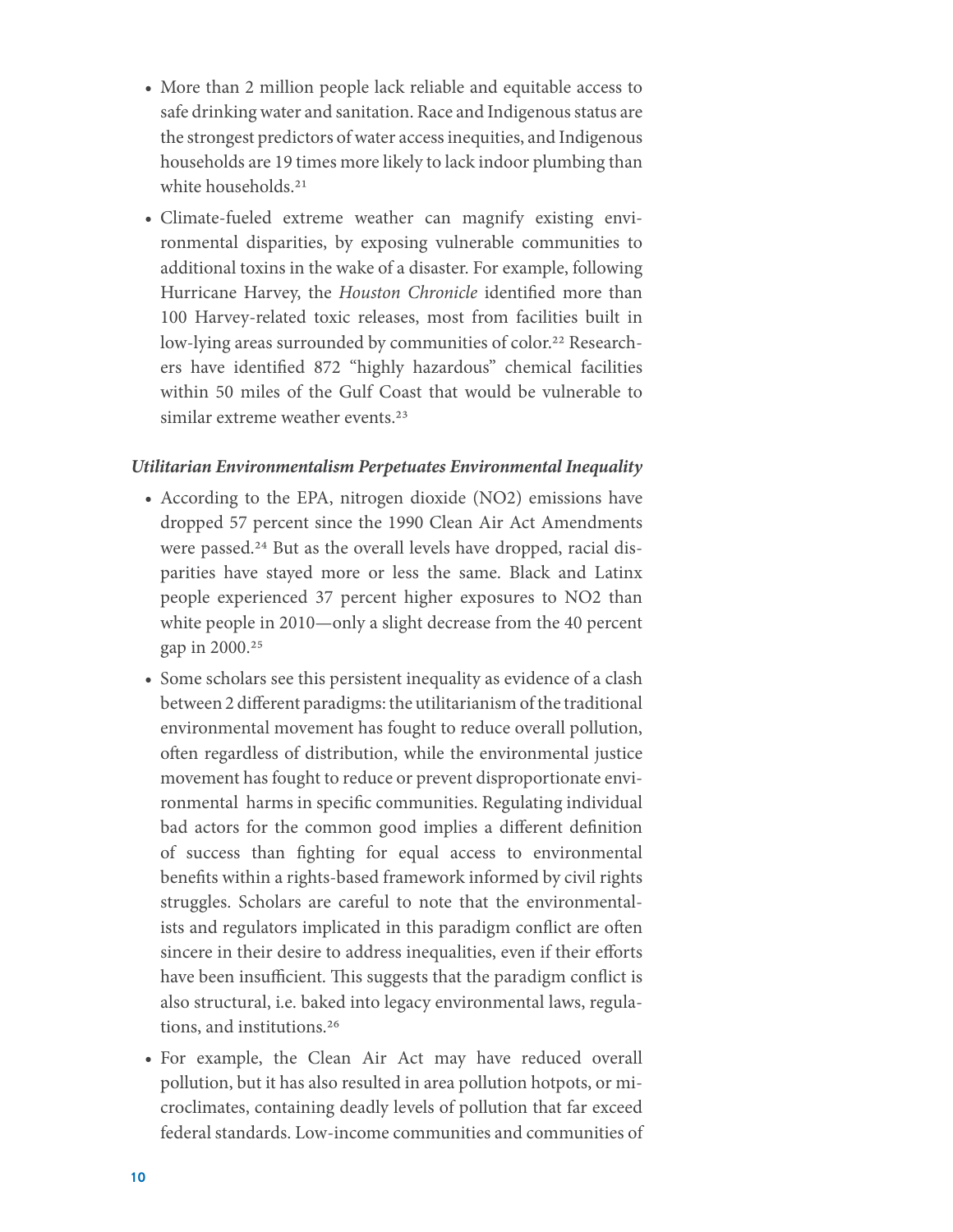color are much more likely to live in these polluted microclimates and suffer health effects as a result. As currently regulated under the Clean Air Act, the EPA generally considers ambient air quality on the scale of large regional "air districts" or still large sub-areas described as "aid sheds," which can and often does have the effect of masking significant or severe levels of pollution exposure in specific places or localities within the larger areas. States are often effectively shielded from having to remediate these pollution hotspots under Clean Air Act standards.<sup>27</sup>

**•** Due to advances in monitoring technology, local or smaller area microclimates are now difficult to dispute, but for many years environmental justice advocates have been trying to alert regulators to the threat posed by hotspots.28 But many academics and most traditional environmental organizations downplayed or denied the risk of hotspots, beginning with the 1990 Clean Air Act Amendments that allowed for tradable pollution permits. Research on the early pollution trading programs and environmental justice was not conclusive and even at odds, depending on national or local focus. More recent research, examining the first 4 years of California's cap-and-trade program, found clear evidence of environmental justice inequities in the distribution of emissions reductions under the program.<sup>29</sup>

#### *Federal Commitment To Environmental Justice Has Fallen Short*

- **•** President Clinton's 1994 Executive Order 12898 was a major victory for the environmental justice movement, but the political victory has largely failed to translate into reducing pollution disparities in environmental justice communities. The executive order directs all relevant agencies to develop policy strategies for "achieving environmental justice," but the evidence shows that federal agencies and even the EPA itself generally have not used environmental justice standards or equity analysis to determine pollution control standards, permitting of toxic facilities, and other federal environmental actions.30
- **•** Recent reports from the Government Accountability Office, EPA's Inspector General, and the U.S. Commission on Civil Rights all conclude that the EPA has "failed to integrate environmental justice considerations into its decision-making process or make them a core part of their mission," according to Steve Lerner.<sup>31</sup>
- **•** Since 1994, the EPA and state-level agencies have not increased regulatory enforcement against the most important sources of pollution in minority and low-income communities despite their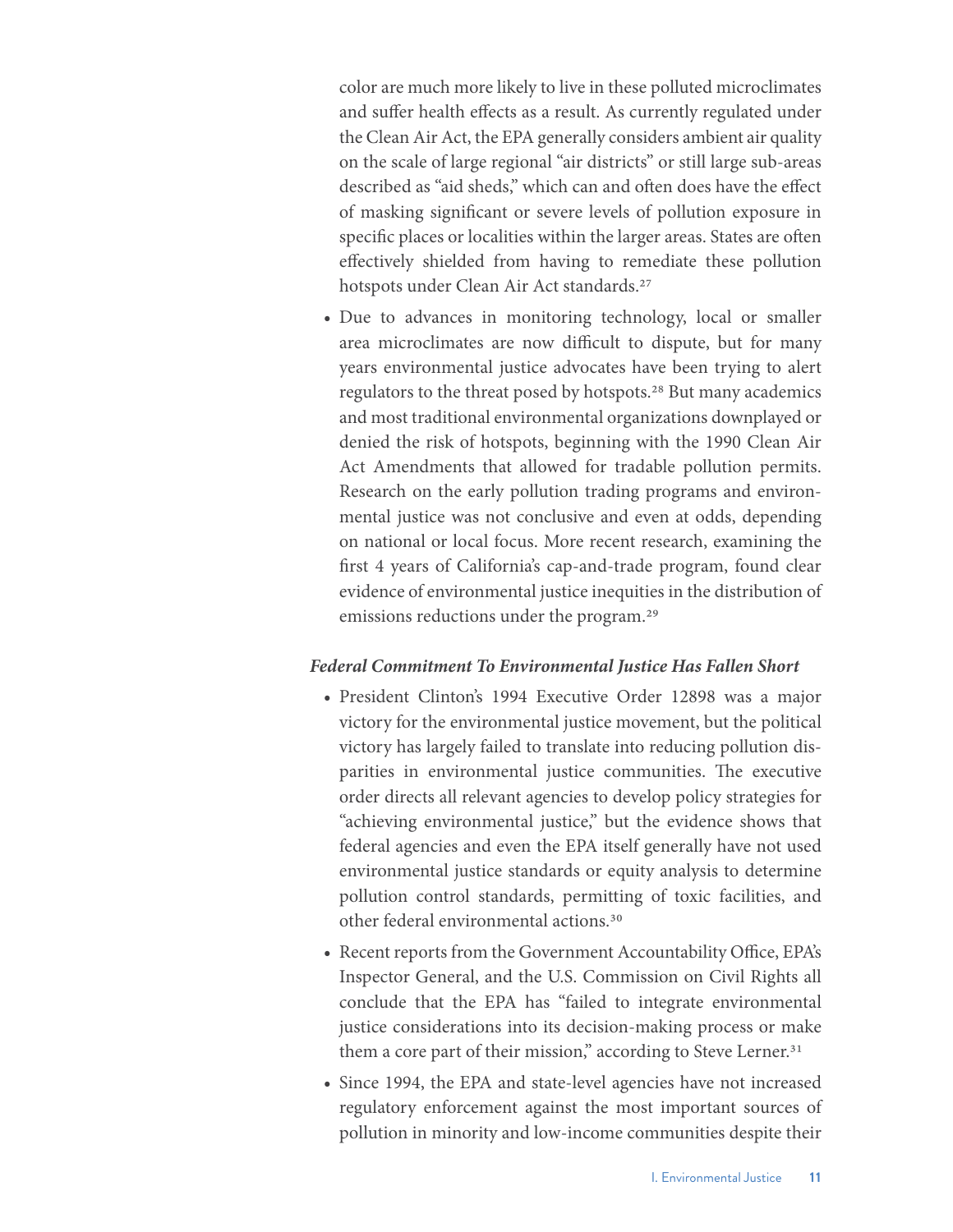explicit plans to do so.<sup>32</sup> In fact, EPA inspection data suggest that EPA inspections in Black communities were more likely *before*  the 1994 executive order.<sup>33</sup>

- **•** Legal action to prevent or a put a stop to environmental injustice has been elusive at best. Although it has relevant legal authority, the EPA has made little use of statutory provisions, such as Title VI of the 1964 Civil Rights Act, to protect communities from disproportionate environmental burdens.34
- **•** The recent increase of "bomb trains" carrying crude oil poses significant and disproportionate risks to communities of color, but the Department of Transportation has found no reason to regulate them, regardless of DOT's responsibility for addressing adverse environmental justice impacts of agency policies and actions, as required by E.O. 12898.35

### *Indifference To Environmental Justice Concerns In Climate Policy*

- **•** California's cap-and-trade program has contributed to statewide emissions reductions, although the extent of this impact is debatable by many measures.<sup>36</sup> At the same time, in many environmental justice communities, the policy has resulted in *higher* emissions, reflecting distributional inequities in emissions reductions under a cap-and-trade system employing carbon allowances and offsets.37 Early feedback from the environmental justice community was dismissed by regulators and environmental groups, resulting in a lawsuit from environmental justice groups that delayed the law's implementation.38
- **•** At the federal level, the Waxman-Markey cap-and-trade legislation, introduced in 2009 and authorizing a full battery of market-based compliance mechanisms for polluters, is seen as a low point for relations between traditional environmental groups and environmental justice groups. One longtime environmental justice leader described the interactions with green groups at the time as feeling like "warfare, and not from us." In May 2008, environmental justice leaders sought intervention with green group CEOs at the EJ Forum and, according to one leader, received a unanimous "no" to a proposal to include co-pollutant regulations in the bill. "The big greens wouldn't do it," they said.<sup>39</sup>
- **•** In 2016, the Clean Power Plan opened the door to expanded carbon trading regimes like California's, without addressing co-pollutants or pollution hotspots. Guidance language on en-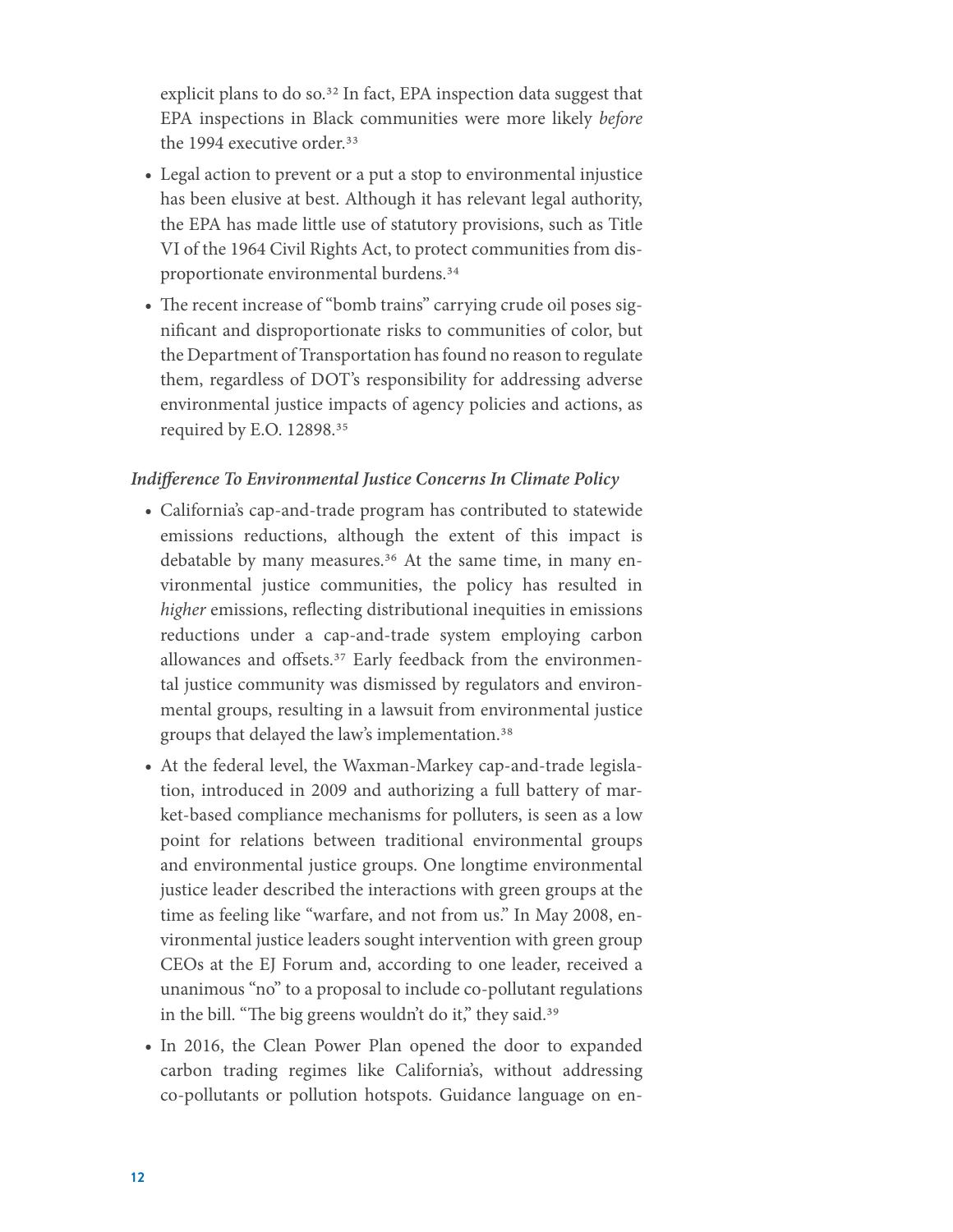vironmental justice concerns was added for "consideration" by states, but substantive policy changes were not made.<sup>40</sup>

• More recently, however, these conflicts have started to give way to increased dialogue between environmental justice advocates and traditional environmental groups, resulting in intentional efforts, trust-building, alliance-building, and certain limited collaborations among some actors.<sup>41</sup> The recent Equitable and Just National Climate Platform reflects a significant advance in this conciliatory trend.42

# **Executive Actions For Environmental Justice**

## **1. No Hotspots Policy**

The president should make it a top priority to establish a federal air pollution No Hotspots policy, in concert with a comprehensive strategy of regulating and substantially remediating cumulative environmental impacts in overburdened communities, encompassing air and water pollution, hazardous waste, and toxic chemicals.

### **Rationale**

### *Pollution Concentrations and Cumulative Impacts Regulation*

Many frontline communities face a disproportionately high incidence of local air pollution and associated health risks. In theory, climate policy presents an opportunity to reduce this pollution across America, including in frontline communities, because about 80 percent of the sources of climate pollution in the form of greenhouse gas (GHG) emissions are also sources of local air pollution.43 However, due to the fact that GHGs are globally-mixed pollutants, the question of where GHG reductions occur is not central to climate mitigation.44 Thus, there can be mismatches, in varying degrees, between policies aimed at cutting GHGs and the goal of reducing local air pollution. As such, even strong climate policies that successfully reduce GHGs nationwide may not cut emissions in all communities, allowing "hotspots" (or geographic concentrations) of local pollution to continue or possibly grow worse.

While there is no precise definition, in policy, law, or otherwise,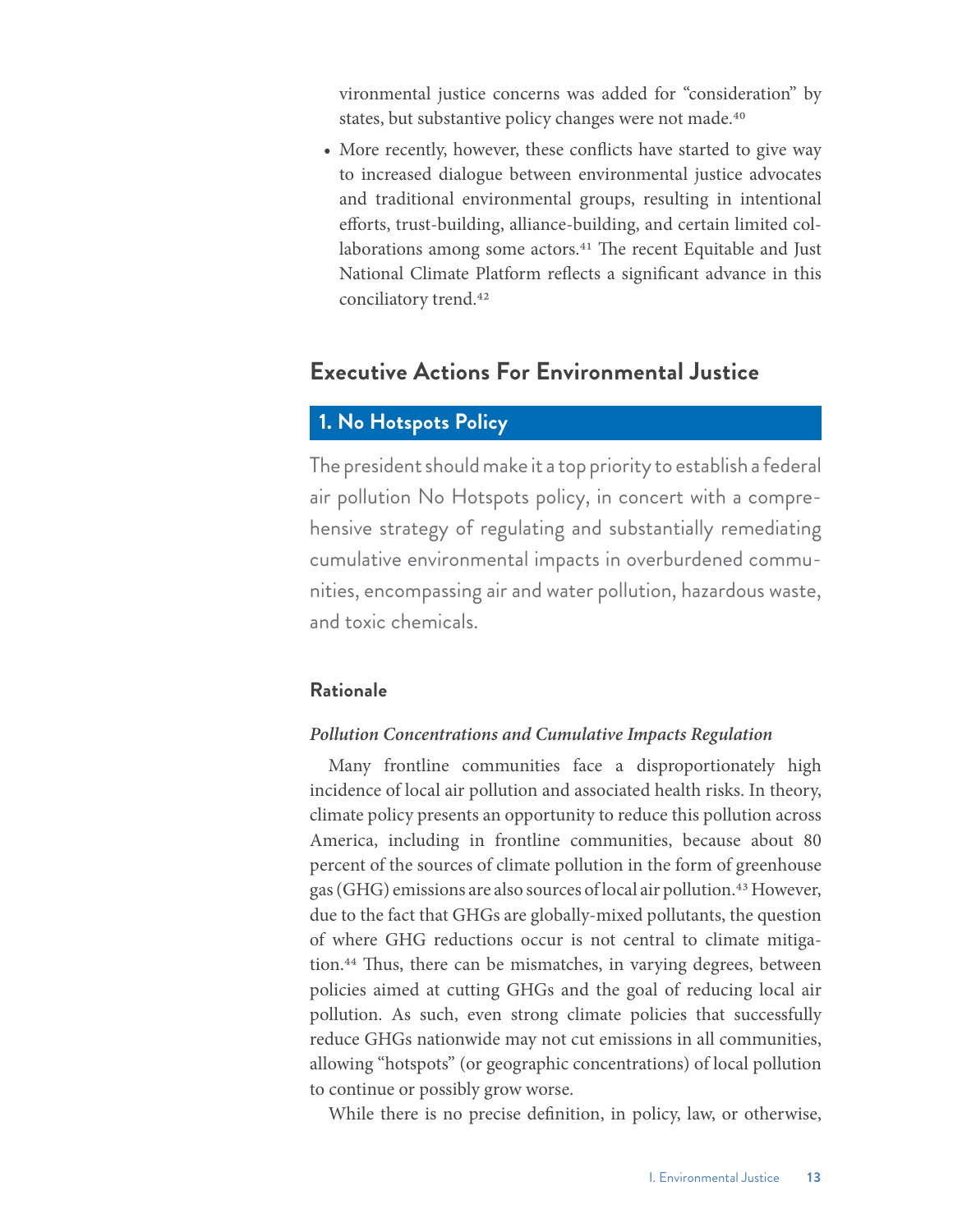of the term pollution hotspots, at the most basic level it refers to populated geographic areas that are disproportionately exposed to air pollution and other environmental stressors—i.e., there is more pollution in the area, or more pollution per person, compared to other areas and their populations. Hotspots are typically urban or suburban, where large numbers of people are exposed to high concentrations of pollution, and this is more commonly experienced by communities with significant populations of people of color.45

Persistent "near-source" pollution, for example from living near a highway or a cluster of industrial facilities, is sometimes described as creating a hotspot microclimate. Both stationary and mobile sources of air pollution contribute to the making of hotspot microclimates, and combined effects of ambient air pollutants (ozone, particulate matter [soot], carbon monoxide, lead, nitrogen dioxide, sulfur dioxide), hazardous air pollutants ("air toxics" like cadmium and benzene), toxic chemicals that contaminate soil and water, and hazardous waste and general waste management should be considered together for a comprehensive approach to pollution hotspots. As noted, effects and interactions of multiple environmental stressors combined with underlying health and socioeconomic inequities comprise a complex reality of place-based vulnerabilities and risks for local populations.

In all its dimensions, the problem of pollution hotspots has been a fundamental—and justifiable—concern in communities of color and the environmental justice movement for many decades. Through the National Environmental Justice Advisory Council (NEJAC), environmental justice leaders have expended extraordinary time and effort almost since the introduction of E.O. 12898 to develop recommendations for EPA implementation and enforcement of environmental justice.46 These recommendations have informed EPA policy initiatives such as Plan EJ 2014, $47$  and it is fair to say that environmental justice is, on some level, stated policy of the federal government in some respects. But, as noted above, environmental justice is neither law nor enforceable policy as part of federal pollution control, primarily for lack of clear, consistent, specific, and, most importantly, binding rules and standards in pollution programs—and the will to enforce them. More than 25 years since the issuance of E.O. 12898, a comprehensive federal No Hotspots policy, combining rules and standards explicitly devised to dramatically remediate, mitigate, and ultimately prohibit concentrated pollution in overburdened communities, is long past due, and should be a first-order priority in a new administration.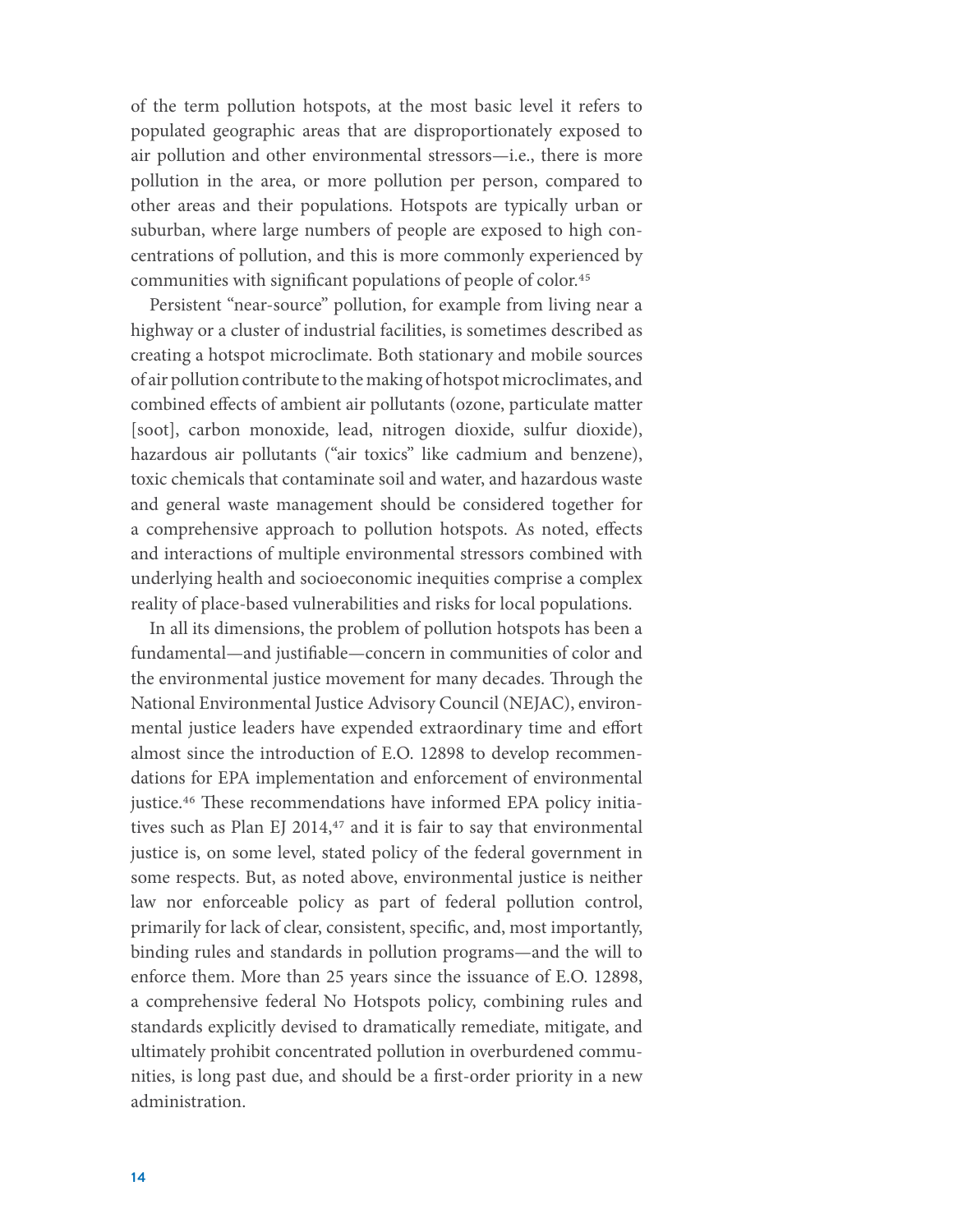To this end, it is increasingly clear to advocates that a strong possible pathway for establishing environmental legal authority to remediate pollution hotspots and correlated pollution exposure disparities by race and income is adoption of cumulative impacts assessment as a determinative measuring stick for regulation of pollutants and permitting of pollution sources. In fact, consideration of cumulative impacts is well established in a wide scope of environmental laws, regulations, and policy guidances, reaching back at least to the National Environmental Policy Act (which established the widely applied requirement for Environmental Impact Statements, including cumulative impacts, in federally permitted and/or otherwise federally supported projects or other actions affecting the environment).<sup>48</sup>

The National Environmental Justice Advisory Council has advocated for this view over many years, but significant hurdles remain for an integrated strategy based on cumulative impacts assessment, primarily because:

[t]he mechanisms to translate this legal authority into action in permitting, enforcement and other contexts has yet to be articulated [….] and this must be done both in terms of individual permits proceedings and area-wide approaches where a permitted facility is but part of the problem. If EPA were merely to issue a directive under one statutory authority to "address cumulative impacts," neither its program offices, the states that implement delegated programs, regulated sources nor the general public would know what actions are mandated by such [a] requirement. Moreover, this general directive is most unlikely to be construed in the absence of specific guidance to cover the many relatively unregulated sources of pollution that add to a disadvantaged and underserved community's cumulative risk.<sup>49</sup>

Clearly it is true that an integrated strategy to remediate pollution hotspots is challenged by fragmented governance of multiple statutes covering different forms and sources of pollution and environmental risk. These include air and water pollution, hazardous waste, toxic chemicals, Superfund cleanups, and more. The reality, however, is that otherwise disparately regulated sources of pollution and environmental risk do not affect local populations, and especially population health, in isolation from one another: they have combined, interactive, and additive effects over time that, in combination with socioeconomic and mental health stressors (including psychological and emotional effects of racism), result in significant health dispar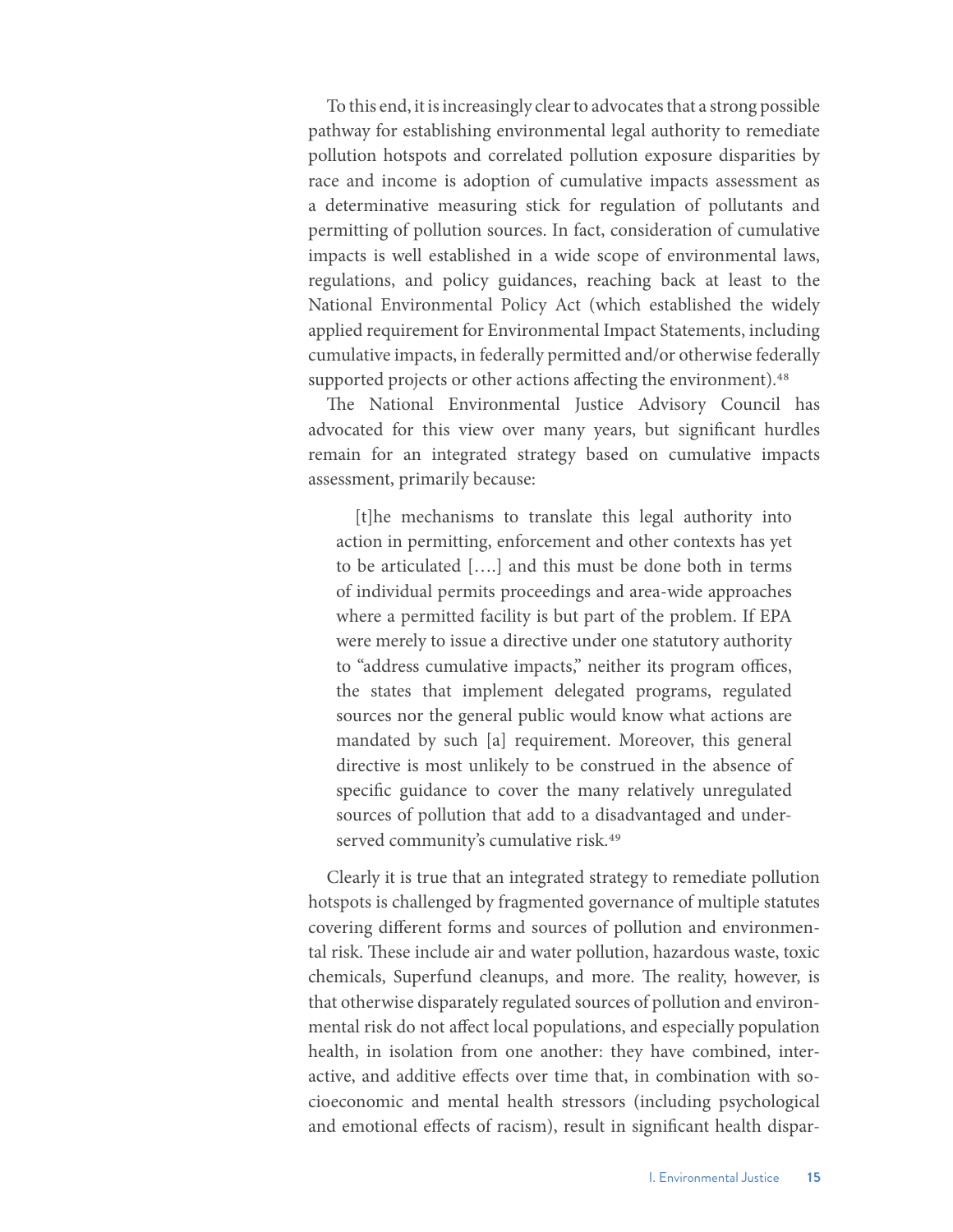ities that persist over time and are strongly correlated with race and income population characteristics in a given place.

Cumulative impacts analysis can be a lens for policy development to undo the damaging reality of persistent multi-source pollution exposures and risk in poor communities.<sup>50</sup> But, as NEJAC has stressed, federal regulatory policy cannot truly address this problem without significant changes in policies governing EPA determinations and decisions. Among other things, but arguably most important, EPA should, by rule or other directive, elevate cumulative impacts analysis as a significant if not determinative factor in pollutant standard-setting and permitting of new and existing sources. Cumulative impacts require holistic solutions, and it should be a primary commitment of future administrations to establish a new regulatory policy to this effect under existing statutory authorities, and to work with Congress to codify such a policy as permanent law.

#### *Air Pollution Hotspots*

The No Hotspots policy outlined here identifies potential rules, standards, or other directives to effectuate remediation of air pollution hotspots, encompassing both ambient air pollution and air toxics.

The president should pursue a variety of mechanisms for achieving this, including, principally:

- **•** Require EPA to develop rules, standards, and policy directives comprising a federal No Hotspots policy to reduce air pollution and pollution inequities, and to restrict or prohibit further pollution, in overburdened communities. Under Clean Air Act (CAA) authority, major components of the No Hotspots policy should be mandatory as much as the law can allow, or otherwise strongly directed or heavily incentivized.
- **•** Require EPA to establish comprehensive and aggressive GHG mitigation standards and rules, as allowable by law, to reduce U.S. GHG emissions, economy-wide, under Clean Air Act authority. The correlated reduction of local co-pollutants can be an important co-benefit of reducing GHG emissions, but this completely depends on how the latter reductions are distributed within a state or region, or nationwide. Design and implementation of GHG mitigation policies should seek to maximize co-pollutant reductions in vulnerable communities and should be required to do so in connection with any use of pollution trading or other market-based mechanisms of mitigation.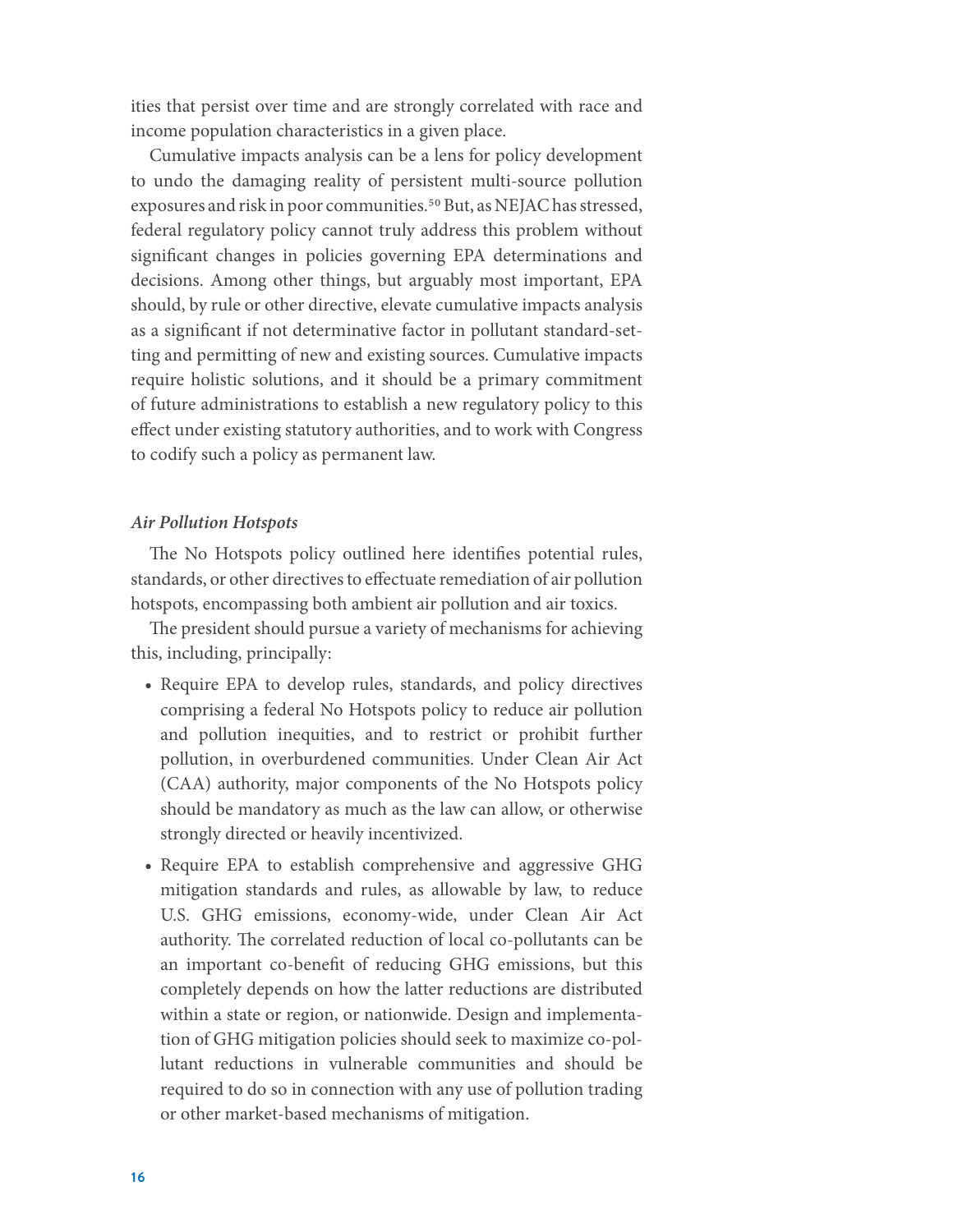While EPA should undertake rulemakings and other policy directives of a No Hotspots policy under current statutory authorities, many of the regulatory principles of a No Hotspots policy may involve legal interpretations that should be codified in future legislation to become permanent law. In advancing a federal No Hotspots policy, the president should work with Congress to achieve statutory codification of the strongest possible version of a No Hotpots policy established by rulemakings and executive policy directives.

A strong federal No Hotspots policy, focused on air pollution, is more than reasonable and justifiable under the public health goals of the CAA. In fact, it is essential for CAA goals because clean air should not be, and is not intended to be in the relevant environmental statutes, unequally accessible depending on where you live. By ensuring greater equity and justice in standards, permitting, and other policies of pollution control, the public health goals of the CAA are better and further realized—all the more so as the COVID-19 health crisis has only further laid bare the pollution inequities that put the health of some communities and populations at much greater risk in an age of accelerating climate-related disasters. Equity and justice in public health should be a stated policy principle of the No Hotspots rulemakings and directives, and this can be clearly supported as a matter of agency compliance with Executive Order 12898.

#### **Executive Actions**

# Air Quality Control Measures and Policies Should be Refined and Better Targeted to Address Pollution Hotspots

The federal No Hotspots policy should focus on U.S. air quality rules for criteria air pollutants (the National Ambient Air Quality Standards or NAAQS, under Sections 109-110 of CAA) and hazardous air pollutants or air toxics (under Section 112 of the CAA). This approach could complement climate rules but would not depend on them. EPA should start by requiring mapping of identifiable hotspot areas using community vulnerability assessment tools, as well as expansion of targeted air quality monitoring (including mobile monitoring) in hotspot areas, including for sensitive receptor locations such as schools and hospitals. This mapping and monitoring of pollution hotspots must be sufficient to ensure that ambient air quality readings conducted to determine attainment of the NAAQS include more granular, localized measurements from frontline communities (which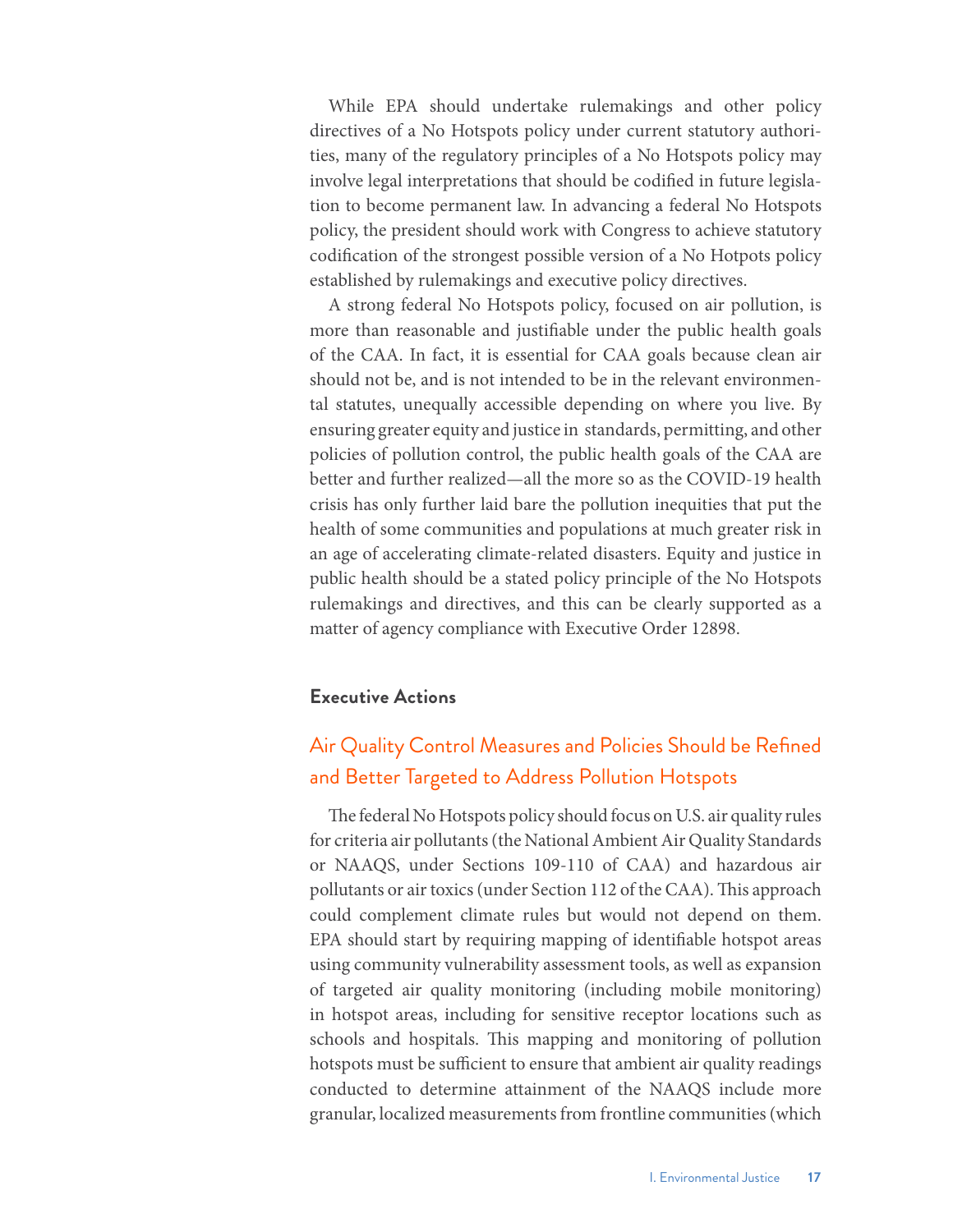is all too often not the case). Importantly, near-source pollution from stationary and mobile sources, and indirect-source pollution from transportation design, public and private fleet hubs, ports, and other structural sources of concentrated vehicle and equipment emissions affecting overburdened communities, should be considered jointly in the hotspots monitoring regime.

Building on expanded and targeted monitoring, regulatory revision focused on NAAQS determinations and enforcement, as well as air toxics permitting, can be foundational for a comprehensive No Hotspots policy. Potentially in different combinations, principled modifications and additional changes in policy for determining air quality compliance or permitting decisions, to be established with force of law in a rulemaking proposal, or by other policy means, could include:

- **•** Air districts or other compliance areas (such as air basins or sometimes counties) should incorporate greater flexibility in scale so that NAAQS attainment designations do not have the effect of masking local non-attainment. Possibly this could be done by adding modularity to NAAQS geographic areas, showing mixed attainment and non-attainment areas within the larger area, including counties.
- **•** NAAQS attainment definitions should be refined to prevent or discourage states from ignoring pollution hotspots. In a given larger compliance area, a designation of partial geographical attainment should require targeted remediation of non-attainment areas for state compliance.
- **•** Consistent use of Cumulative Impacts and Risk Analysis (CIRA) in a defined scope of EPA determinations is required. This policy is established in a Cumulative Impacts Directive, established by another executive order of this platform (see below). EPA should further undertake a specific rulemaking or policy directive to establish special determinative authority of cumulative impacts analysis in permitting decisions affecting overburdened communities, qualified according to a rubric developed in a separate proceeding under the Cumulative Impacts Directive.
- **•** EPA should undertake rulemakings or other policy directives to establish a No Added Burden standard, or a Net Aggregate Pollution Reduction standard, as federal policy on pollution permitting in overburdened communities. Building on a series of policy guidance reports by the National Environmental Justice Advisory Council, stated policy goals in the EPA's Plan EJ 2014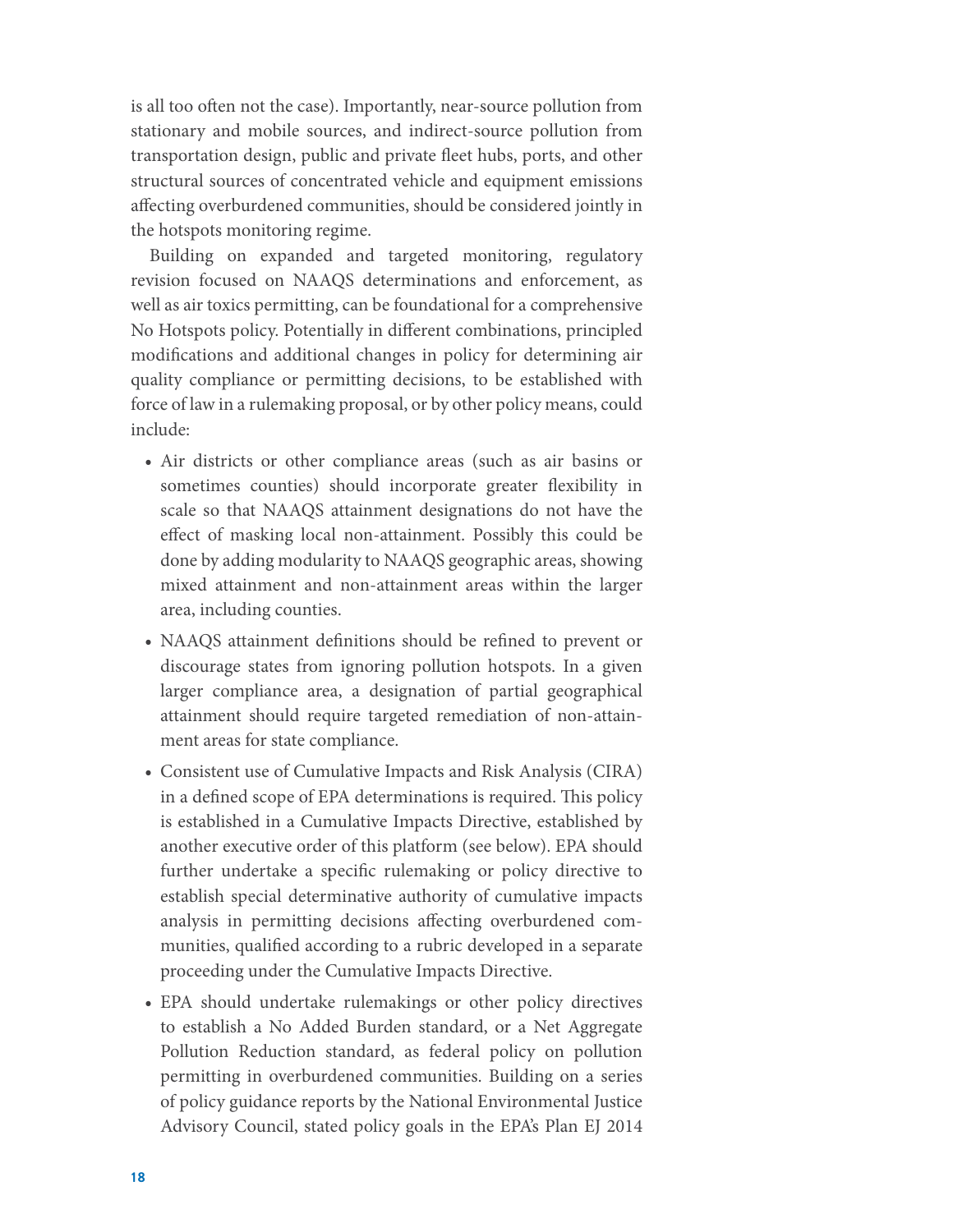(both cited above), and the Integrated Urban Air Toxics Strategy developed under authority of section 112(k) of the Clean Air Act,<sup>51</sup> the EPA should establish new permitting standards for major and area sources in overburdened communities. New permitting standards should require careful assessment and significant weighting of cumulative impacts and risks in permitting decisions and specifications for new or expanded facilities, and in some cases for permitting renewals. CAA section 112(k), and the Integrated Urban Air Toxics Strategy, speak clearly to the problem of cumulative impacts and should be interpreted to have an intent of limiting not only a given facility's specific pollution, but this pollution considered as an added burden on top of existing pollution from other nearby sources, as well as other community risks and vulnerabilities such as excessive heat and unsafe drinking water. In overburdened areas, permit applications must meet a no added burdens test, essentially meaning that a permit must be denied if it is clearly or likely going to result in net additional pollution in the area and the test cannot be met by modifications of the permit specifications or equivalent direct reductions elsewhere in the same community. At a minimum, a rulemaking or a policy directive of urban air toxics strategy must strengthen procedural requirements of "considering" environmental justice. Short of a No Added Burden rule, due consideration of environmental justice and cumulative impacts should not just be required at some indeterminate level in procedure, and should not have a vague or discretionary status in decision-making, but should have a clear procedural mandate and status in decision-making, weighted by some specific factor of limiting adverse health impacts for overburdened communities. At a bare minimum, this could require additional safeguards like buffer zones and more holistic, area-based application of technology standards and consideration of costs (see below). But it would be better, unequivocally, to set a standard of No Added Burden in overburdened communities.

**•** Air toxics technology standards should be modified and better targeted to limit or prohibit added pollution in overburdened communities. For hazardous air pollutants, technology standards should be refined to weigh location of polluting facilities, as well as co-location of other pollution sources, in consideration of technological costs as a factor in emissions reduction compliance. Section 112(k) of the CAA, focusing on multi-source pollution in urban areas, reflects Congress' deep concern that even smaller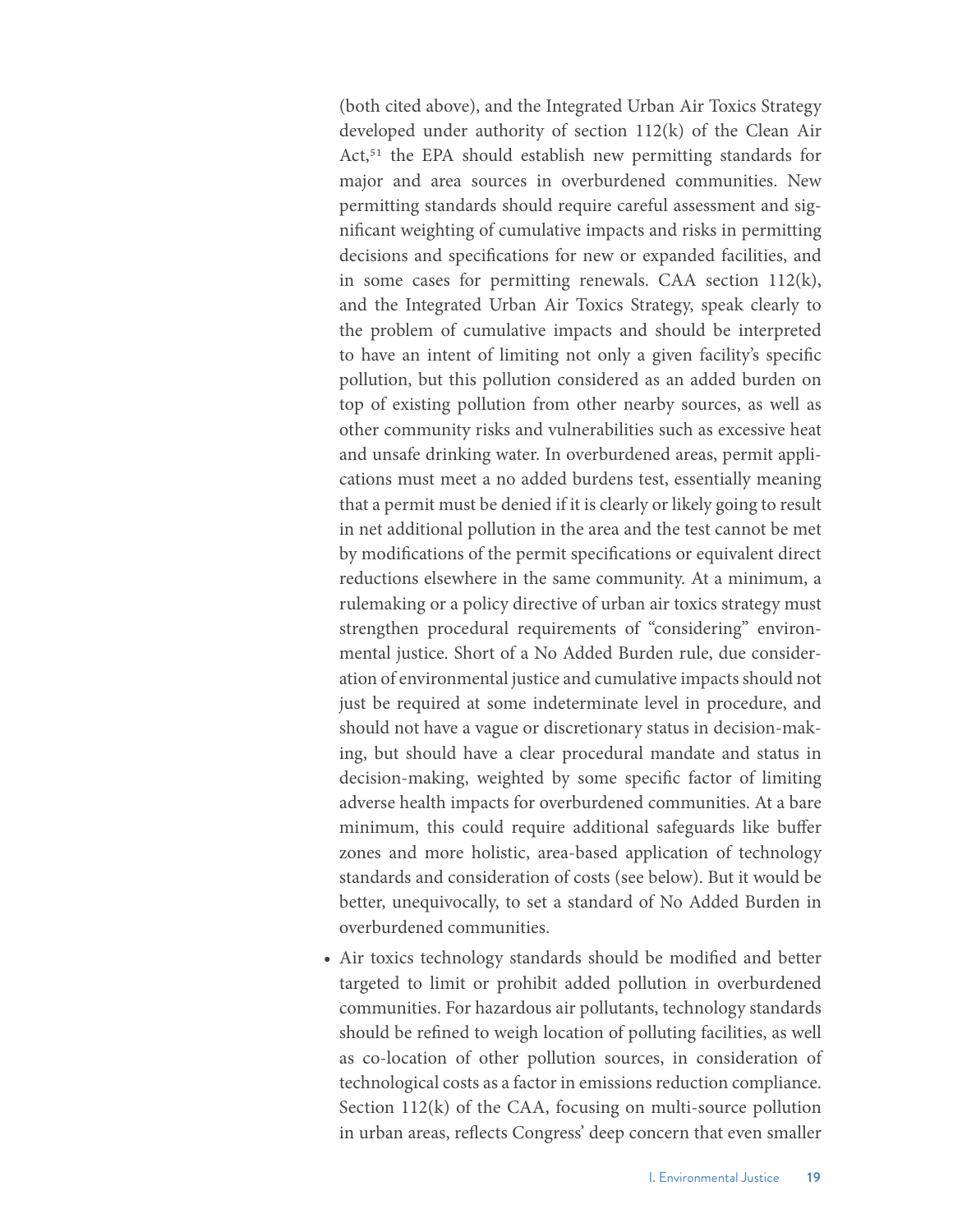sources, co-located in densely populated areas, could pose significant risks to public health. That section of the Act calls for a national strategy and support of state efforts to target these urban hotspots for pollution reduction. In addition, Section 112(d) enables EPA to hold smaller sources to the same strict pollution reduction requirements (the Maximum Achievable Control Technology, or MACT standard) as major sources. Using these provisions to strengthen air toxics standards in urban areas is justifiable as a significant matter of public health under the Clean Air Act. The intent is to ensure greater stringency of direct industrial emissions reductions in highly co-polluted communities, where public health should be prioritized over costs to business.

- **•** Technology standards for the NAAQS should be applied holistically. When new sources are built in overburdened communities located in attainment areas, Best Available Control Technology (BACT) determinations should not be limited to add-on pollution controls that can be installed at the particular source, but should look broadly to operational and other performance-based measures to control ambient air pollutants like smog (ozone) and soot (particulate matter). Moreover, given that the text of the CAA directs regulators to consider the pollution "emitted from *or which results from* any major emitting facility," BACT determinations could also be broadened in scope to consider the pollution associated with the energy demand of the new source and include investment in on-site renewable energy and energy storage, as long as the investments and emissions impacts are comparably localized.
- **•** Establish a Zero Emissions Vehicle standard for mobile sources of diesel emissions (Section 202). For communities experiencing cumulative impacts of pollution from multiple sources, diesel emissions, which are responsible for 70 to 80 percent of added cancer risk from air pollution, are a public health threat multiplier. This regulation should be targeted to cover in-state diesel emissions: transit buses, school buses, other public fleets, utility fleets, and certain private fleets such as contract garbage trucks and local delivery trucks. Retirement of legacy fleets should be accelerated, and states must find ways to share the costs of getting older diesel vehicles off the road.
- **•** Explore potential rulemaking to authorize designation of high-volume transit corridors and hubs in overburdened urban and suburban areas, including highways, freight delivery hubs, ports, bus depots, etc., as stationary pollution sources under CAA air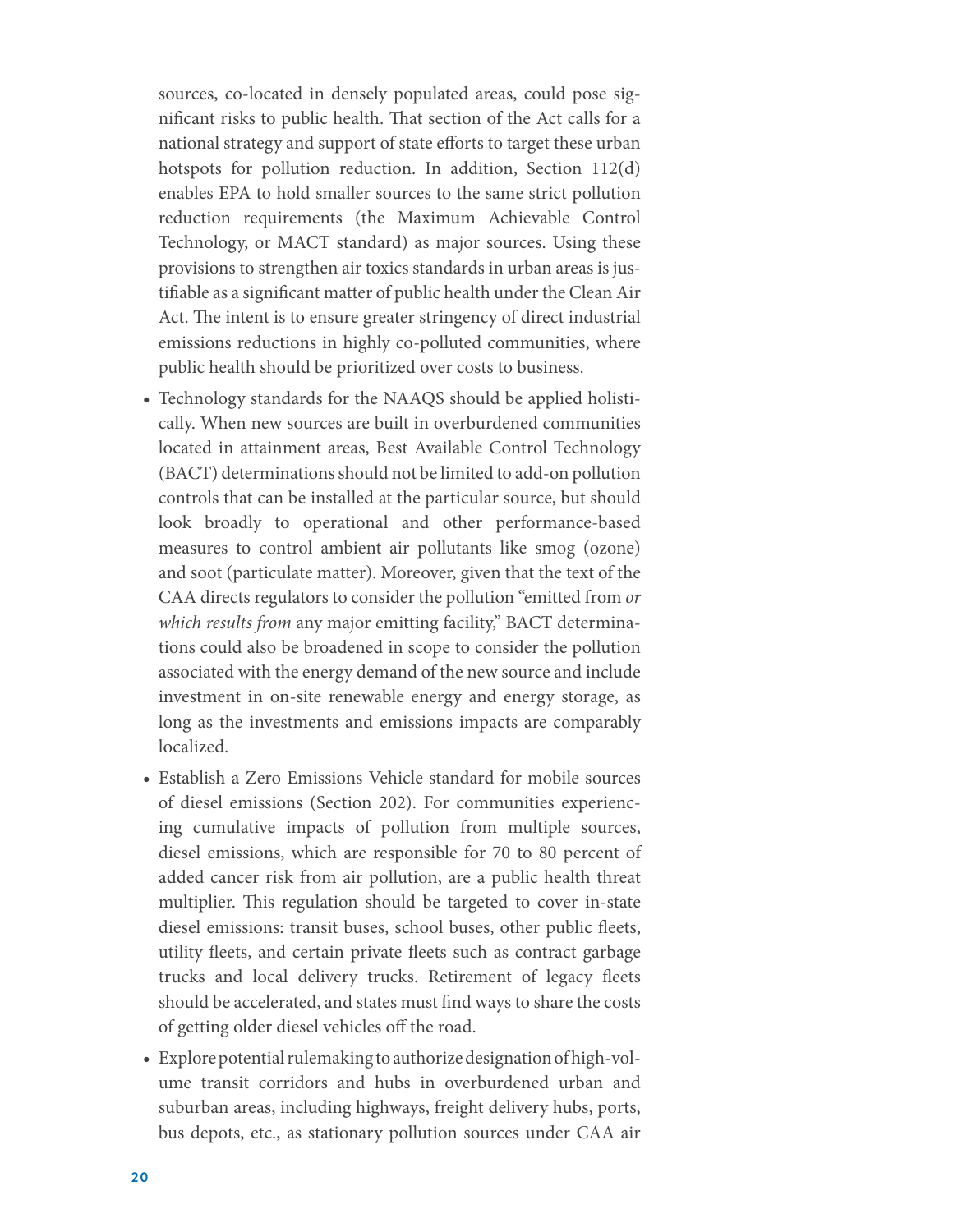pollution rules, and effectively regulate transportation design by emissions standards applied to stationary sources; consider how traffic congestion can be designated as a source of air pollution requiring remediation through congestion controls, including mass transit solutions, congestion pricing, and affordable housing near jobs centers.

- **•** Establish federal ZEV mandate for passenger vehicles and lightand moderate-duty trucks, with crediting rules that accelerate the most impactful emissions abatement for public health, i.e. in the most heavily trafficked states and metro areas.
- **•** Require the Department of Transportation and regional transit authorities to develop a national blueprint and implementation plan for rail shipping expansion and regional rail electrification, with a primary goal of reducing heavy-duty trucking in urban areas.
- **•** Use EPA ZEV standards to pressure Congress for massive investment in electrifying trucks and passenger vehicles (and in related infrastructure), as well as port operations.

# Link Climate Mitigation with Co-Pollutant Reductions in Policy Design of GHG Standards and Especially in Connection with Market-Based Compliance Mechanisms

Climate mitigation policies should seek alignment between climate and environmental justice goals. This could complement, but not replace, hotspots regulation under the EPA pollution control programs. The connection between climate mitigation and environmental justice is particularly logical and justifiable in connection with pollution trading and other market-based compliance mechanisms, which are widely allowable and even encouraged under federal CAA programs (as was the case with the proposed Clean Power Plan, for example). Market-based mitigation mechanisms entail a right of polluters to continue polluting while achieving compliance by purchasing pollution allowances or paying a tax. In theory, pollution pricing reduces overall costs of compliance, in part by incentivizing and accelerating lower-cost pollution reductions, and, more generally, by giving firms with varying compliance costs financial flexibility in how they will meet emissions standards. Communities overburdened by pollution, however, should not be additionally harmed, or disproportionately underserved, by a policy focused on lowering costs of compliance for polluters. Market-based compliance only further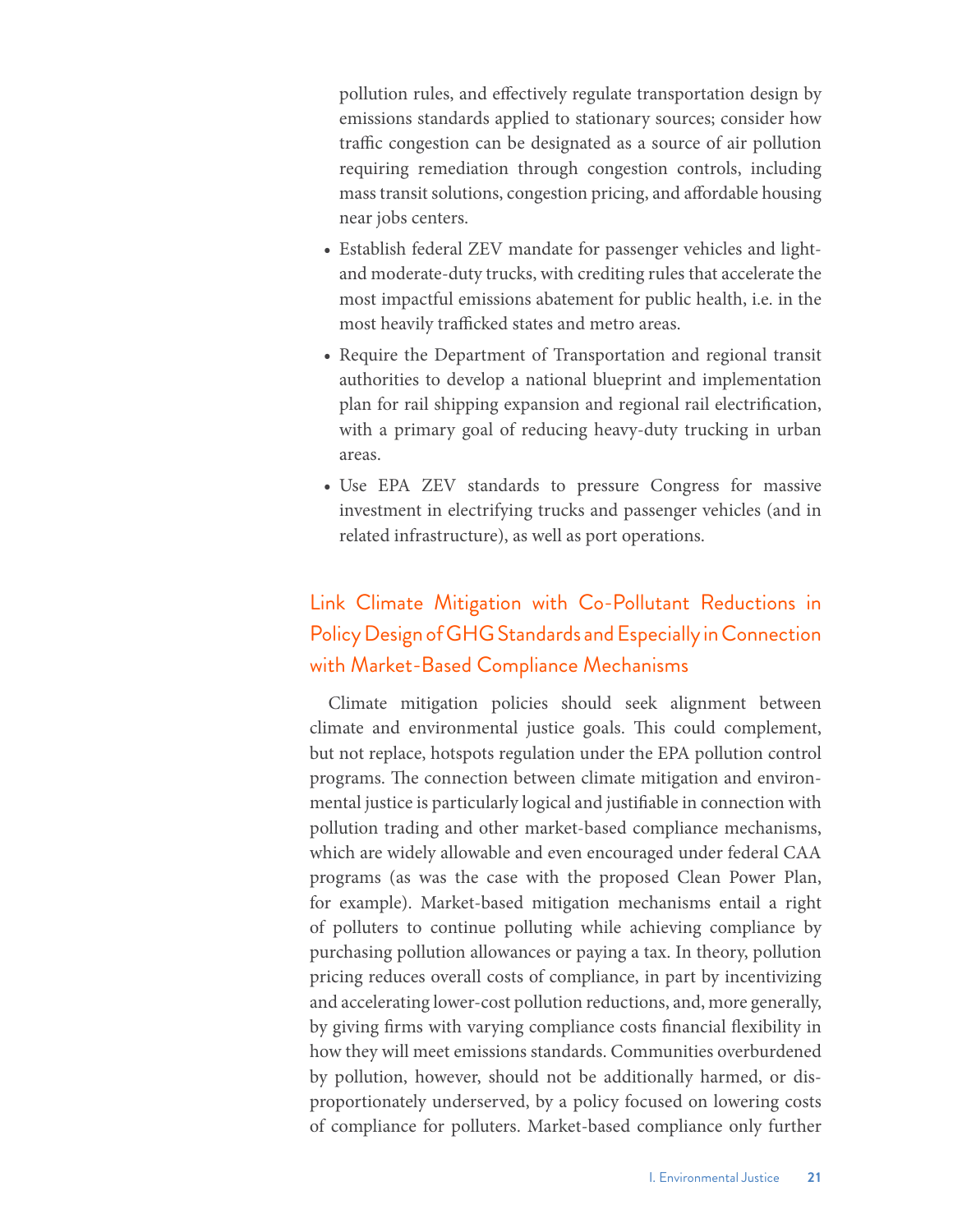underscores how climate mitigation is inherently indifferent to the location of GHG emissions reductions, since reducing 1 ton of emissions in one place has the same mitigation effect as reducing 1 ton of emissions in another place.

Dēmos generally opposes market-based mechanisms of climate mitigation, and particularly cap-and-trade, whereby polluters receive or purchase allowances for continuing pollution and these are bankable and tradeable for purposes of managing the costs of emissions reductions under the pollution cap (or total allowable emissions).52 Another common form of alternative compliance that can enable further local pollution is carbon offsets, whereby continuing emissions of polluting facilities are paid for of "offset" by purchasing emissions reductions somewhere else, often in the form of afforestation, land conservation, and other carbon-sinking projects.

Many experts are skeptical of the effectiveness of these pollution pricing tools, relative to effects of regulatory mandates, major public investments, and broader economic trends affecting the energy system.53 At the same time, pollution pricing, and pollution trading in particular, poses risks to vulnerable communities by introducing financial flexibility that can lead to inequities in the distribution of pollution reductions. California's cap-and-trade system is a case in point.54

We recognize that pollution pricing has been part of CAA policy for many decades and its outright prohibition is unlikely in the future. Therefore, if rulemakings for a new clean power standard in the states, and/or for climate mitigation standards in other sectors, such as industry, transportation, buildings, and agriculture, continue to expand the use of market-based compliance mechanisms, such rulemakings should incorporate environmental justice restrictions on the use of the pricing mechanisms. GHG allowances, carbon offsets, or other market-based compliance mechanisms used by owners of facilities for the purpose of enabling continuing pollution should be prohibited or restricted in or near frontline communities. A mix of restrictions and incentives is also conceivable. Restrictions or targeted incentives could include:

- **•** Place-based restrictions or prohibitions on the use of pollution pricing instruments by facilities in or near environmental justice communities.
- **•** Pollution pricing structure that places higher value on emissions reductions in frontline communities.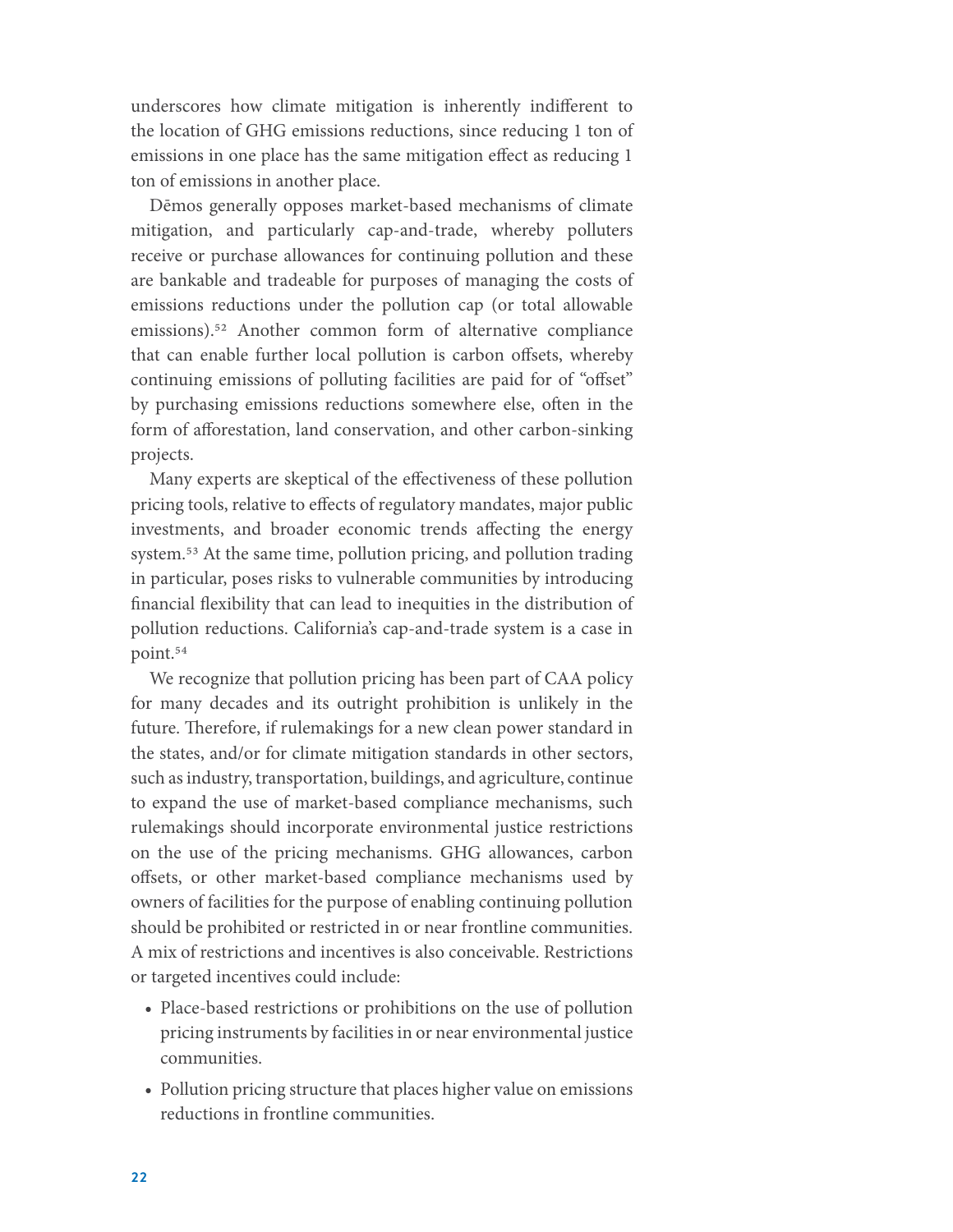- **•** Limiting the use of offsets to natural carbon sinking projects in or near frontline communities.
- **•** State rules or policies requiring or effectuating significant pollution abatement in low-income communities, and/or state investments in low-income energy efficiency and solar access, generate enhanced emissions reduction credits for states.

The rationale for this should be clearly stated in the No Hotspots policy: a policy to this effect is required of states because market-based compliance mechanisms pose risks of deferring pollution abatement, or worsening pollution, in the most polluted communities. There must be safeguards to ensure direct and proportionate emissions reductions in the most polluted communities. This policy principle clearly comports with the statutory public health purposes of the CAA, which most interpreters of the law agree should not be weighed against costs to business. Effectively, this establishes a federal policy goal of factoring local pollution co-benefits into the design of GHG mitigation plans, without attempting to co-regulate GHGs and local co-pollutants in climate mitigation policy—which could be legally complicated under existing provisions and rules of the CAA.

Environmental justice restrictions on pollution trading is especially important as market-based compliance mechanisms are increasingly common in climate policy. Its revocation by the Trump Administration notwithstanding, the Clean Power Plan is indicative of likely continuing expansion of pollution trading as a component of federal climate policy. State and regional policy is also moving rapidly in this direction, including high-level proposals for a massive regional cap-and-trade system in the transportation sector across the Northeast.55 However, no matter what the future trajectory of market-based mitigation may entail, federal climate policy should establish rules for ensuring that market flexibility for polluters does not defer, diminish, or divert the potential public health co-benefits of GHG mitigation in the most vulnerable communities.

# Other Second-Best Executive Action Approaches to Address Pollution Hotspots

- **•** Strong federal incentives and detailed guidance for states to develop their own mandatory environmental justice protections in the context of a State Implementation Plan.
- **•** Federal investments to target and accelerate voluntary pollution abatement strategies in frontline communities.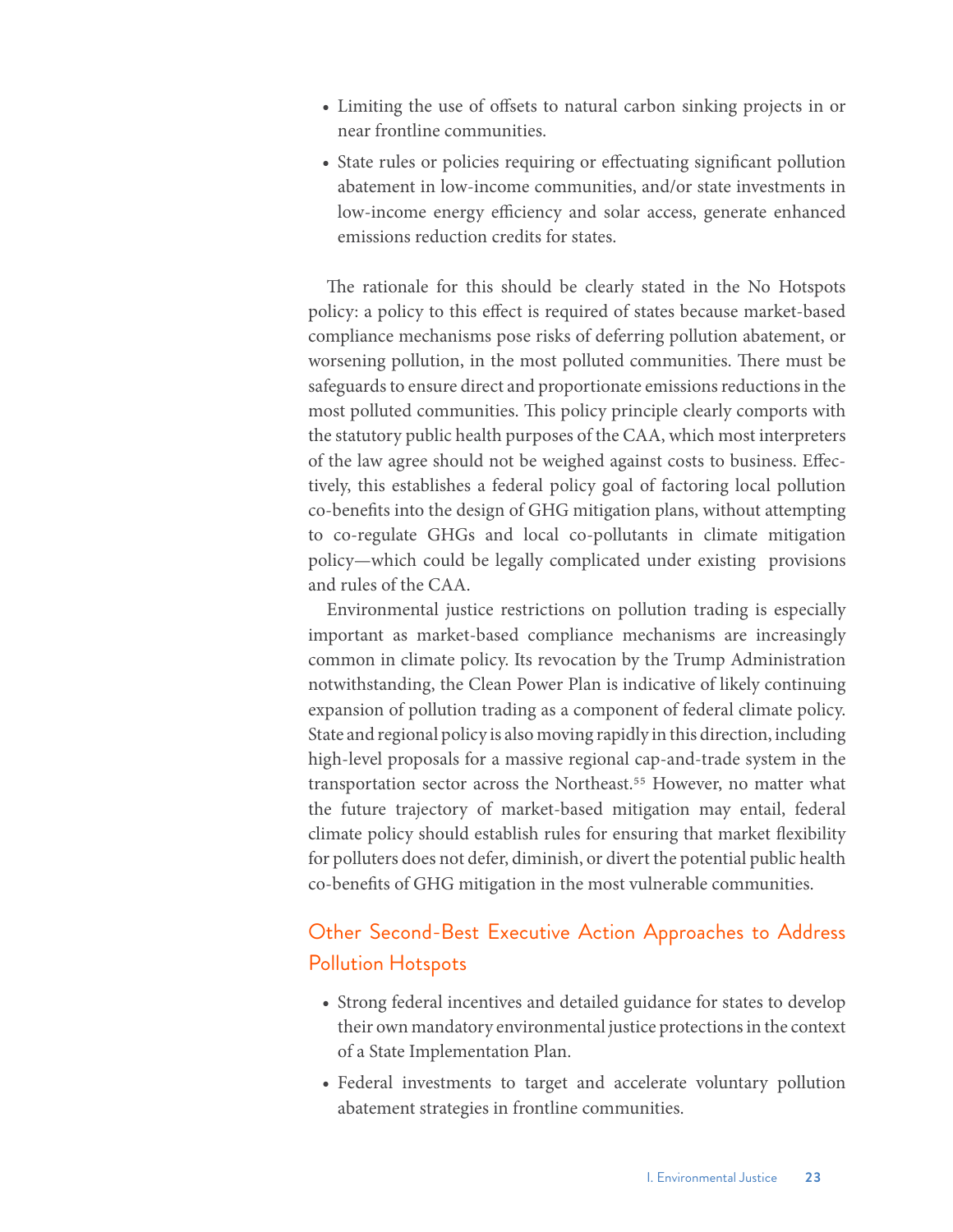**•** Scientific and technological research to support more intensive abatement reduction strategies at lower cost.

Notably, the 3 approaches described above—pollution controls refinement and permitting changes based on cumulative impacts analysis, limiting pollution trading/pricing in federal policy, and federal investment in voluntary state and local environmental justice strategies, are not mutually exclusive and could be pursued jointly in certain combinations.

### **2. Additional Executive Actions for Environmental Justice**

### a) Reaffirm, Revise, and Expand Executive Order 12898 (1994)

- **•** Reaffirm policy directives for "achieving environmental justice," and, via a new implementation memorandum, establish consistent and appropriately detailed compliance terms for agencies. Establish centralized oversight of agency requirements of assessing and addressing EJ impacts of federal policies and actions, including strategic policy development of agencies with the goal of achieving environmental justice. New oversight of EJ policy development should focus especially on agencies other than EPA (Transportation, Energy, Agriculture, Interior, etc.). The Interagency EJ Task Force should be restored and fully empaneled by agencies and required to produce an interagency strategic 10-year blueprint within the first year of a new administration, and subsequent interim and final progress reports.
- **•** Update E.O. 12898 with a new section issuing complementary/aligned directives focused on emerging climate justice challenges for vulnerable communities not addressed in E.O. 12898.

### b) Cumulative Impacts Directive

By executive order, direct EPA to require Cumulative Impacts and Risk Analysis (CIRA) agency-wide, wherever it is applicable in policy- and decision-making, such as setting and enforcing pollution standards, permitting facilities, or other agency actions. The E.O. should identify a meaningful but reasonable scope of CIRA applications in EPA policymaking. An advisory task force should be established and authorized to determine up-to-date methods and best practices of cumulative impacts and risk analysis, building on NEJAC recommendations dating back to 2004, as well as state-level models such as the CalEnviroScreen.<sup>56</sup> A science-based approach centered on impacts and risks for local population health and well-being (and one that is adjustable for varying forms and combinations of cumulative impacts in specific places), should be formally adopted for required use by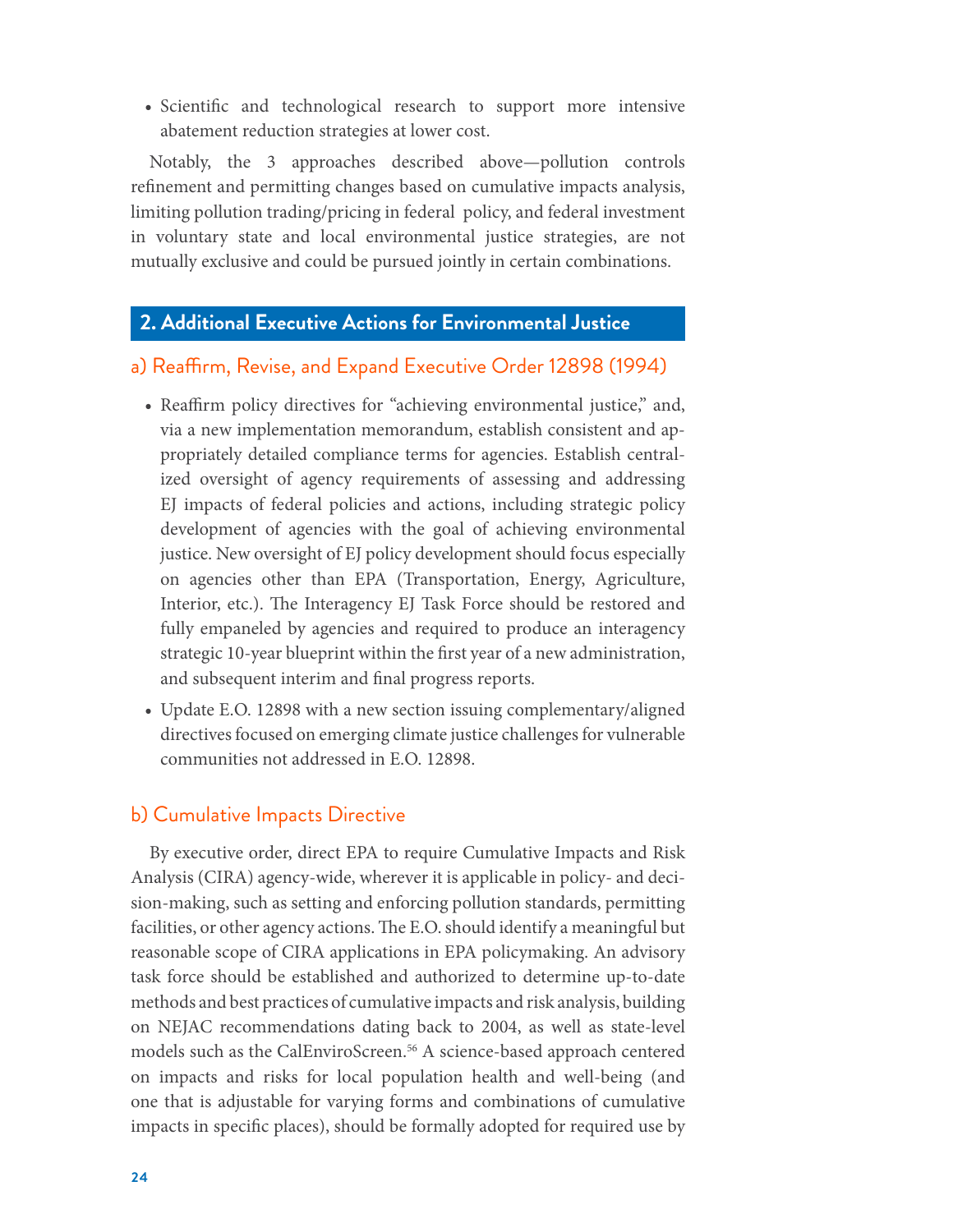EPA. The CIRA assessment model should entail a consistent rubric as to factors considered and their interaction and weighting, developed in consultation with environmental justice leaders and health experts. Its stated purpose is to assess combined health effects and other human and social harms related to multiple environmental stressors considered over time. EPA should affirm compliance with this E.O. in a stated policy describing how it will be applied within the prescribed scope of actions in the E.O. The E.O. should additionally require similar consistent use of CIRA in all other relevant agencies, particularly with regard to transportation, energy, land and water uses, and actions affecting tribal nations and Indigenous populations. Non-EPA agency compliance with this order should be overseen by the Office of Management and Budget, in connection with the Climate Equity Accountability System (see below). The president should also revoke any and all adverse regulatory or administrative actions of the Trump Administration against policy, rules, and procedures of the National Environmental Policy Act.

### c) Pollution Monitoring Directive

A new administration should at least triple funding for air, water, and soil monitoring. Expanded monitoring should be designed in consultation with state and local agencies and community organizations, including support for mobile monitoring and citizen science efforts. States and localities should target these resources to close pollution monitoring gaps in frontline communities, including tribal communities. Air monitoring components of this directive should be determined in connection with rulemakings and other directives of the federal No Hotspots policy (outlined above). Additional funding for air monitoring should be proportionate to need as determined by monitoring expansion required under the No Hotspots policy.

## d) Safe Drinking Water Justice

By executive order, direct EPA to take the following actions:

- **•** Develop a national safe drinking water action plan for community water systems regulated under the Safe Drinking Water Act (SDWA), more than 5,600 of which, serving nearly 45 million people, were found to be in violation of one or more health-based requirements of the law between 2016 and 2019.
- **•** Develop a priority remediation list for eliminating drinking water risks in 500 counties with the highest combined rates of SDWA violations and racial equity vulnerability. Closing this list must be a top priority in ensuing executive budgets, notwithstanding congressional action or inaction, but the president should urge Congress to pass compre-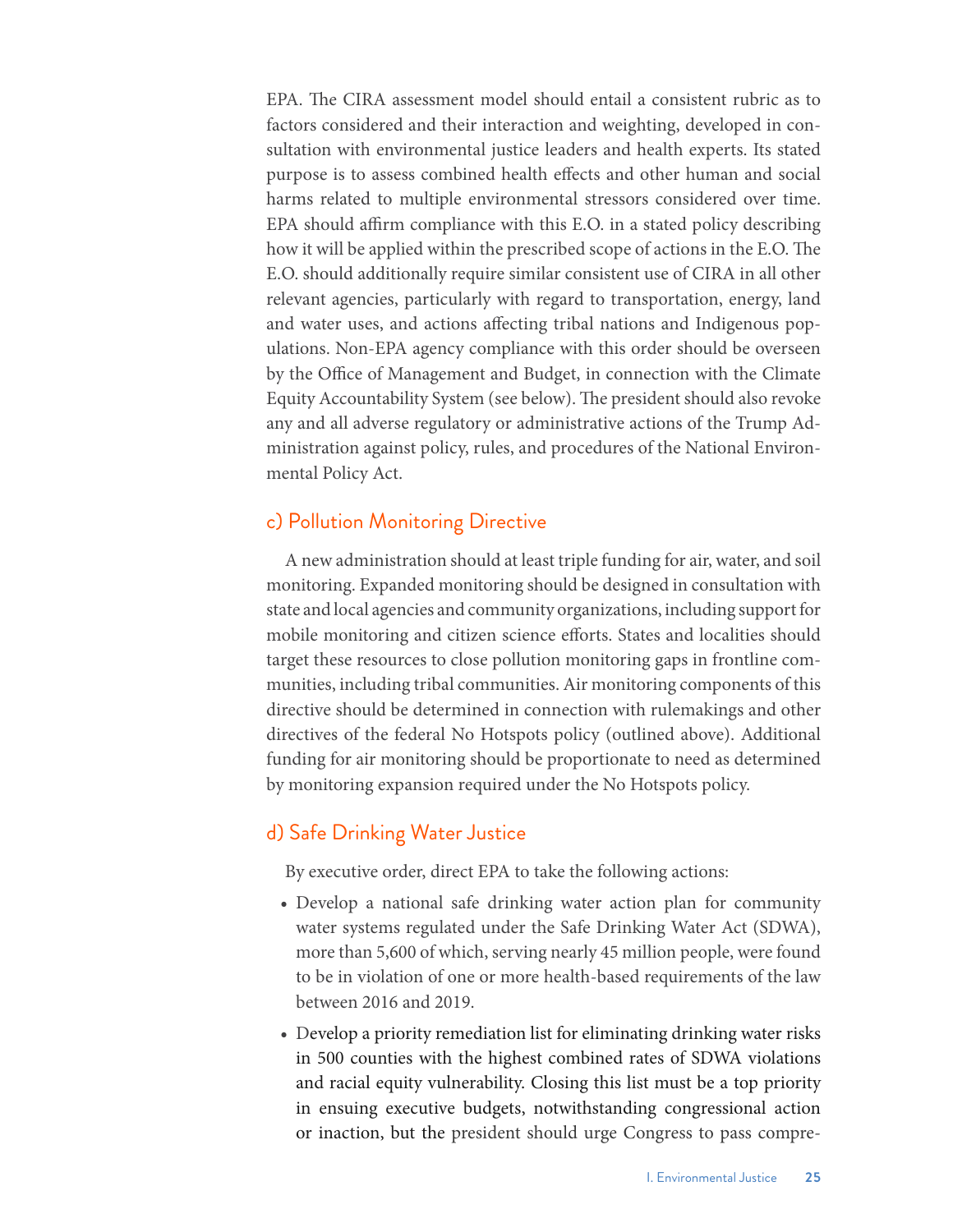hensive legislation and related appropriations for 1) accelerated remediation of non-compliant community water systems, prioritizing those serving vulnerable populations and including replacement of all lead pipes; 2) wastewater and stormwater infrastructure upgrades and expansion favoring green over gray infrastructure and prioritizing federal resources for the most vulnerable communities, starting in the Gulf South and the Atlantic coast; 3) ensuring equitable access to clean drinking water for tribal communities, farmworker communities, and others among an estimated 2 million people who do not have direct, reliable access to safe drinking water in their homes or communities.

**•** By the same executive order, the EPA should be required to replace its obsolete 1977 guidance on water affordability in relation to wastewater upgrades, with the aim of more accurately reflecting the water utility burdens faced by low-income and especially very low-income households today. Accurate EPA guidance on water affordability should cover wastewater, drinking water, and stormwater, and accurate accounting for low-income affordability should be a key factor in considering utility rate-structure modifications in relation to utility service and infrastructure upgrades. The new guidance on water affordability should be followed with a mandated 50-state study of low-income water affordability and water access gaps, and the president should urge Congress to legislate and fund a federal block grant program for water Customer Assistance Programs in the states, similar to LIHEAP in the home energy sector.

# e) Energy Justice—Rulemaking, Order, or Directive on Coordinating Energy Assistance and Energy Efficiency Programs

The president should order the Department of Health and Human Services (HHS) and the Department of Energy (DOE) to collaborate on an administrative rule requiring administrative and programmatic linkage of Low Income Home Energy Assistance (LIHEAP) and Weatherization Assistance block grant funds. States should develop integrated community-based strategies for linking energy-burdened households with energy efficiency services and upgrades. Households receiving LIHEAP assistance can be screened for weatherization services and other energy efficiency upgrades by use of a computerized energy audit. The energy audit is shared with Weatherization administrators and direct outreach to households follows to assist them with enrollment in Weatherization services programs. This approach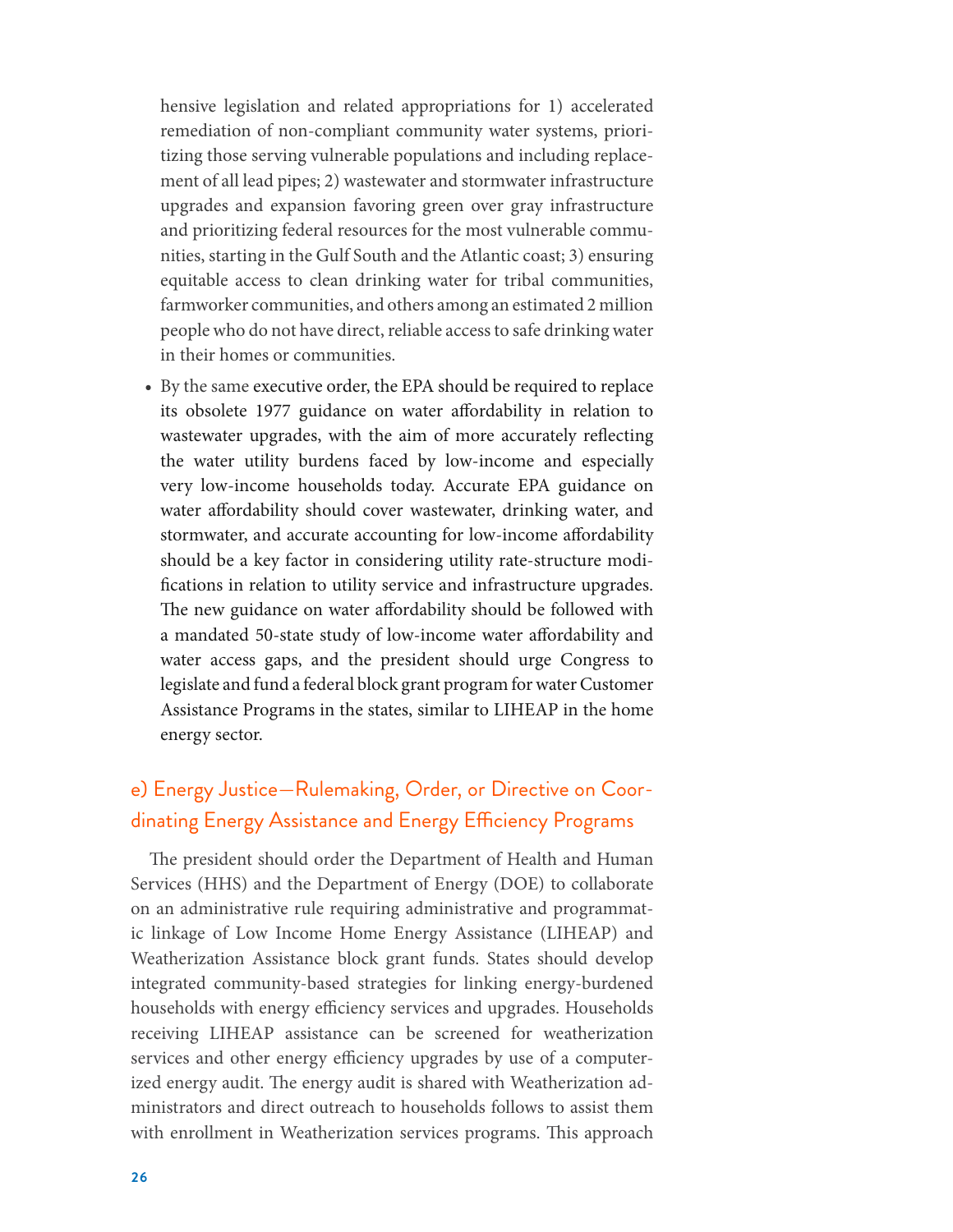of programmatic integration serves LIHEAP'S statutory purpose of reducing energy bills by creating opportunity for positive energy savings, which in turn will also contribute to climate mitigation. In addition, energy efficiency employment is supported and taxpayers save money as energy-burdened households are made more efficient and enjoy related health benefits.

A holistic impact analysis of the two programs and their skewed proportionality of funds can justify this administrative policy based on statutory intent of both programs as well as fiscal impact analysis including co-benefits of health and climate mitigation.

Nothing in this administrative order can have the effect of diverting LIHEAP funds from bill assistance or reducing LIHEAP funds. The president should simultaneously pressure Congress to quintuple federal funding for LIHEAP and increase Weatherization Assitance funding to the same level.

One administrative stepping stone for integrated programmatic expansion of energy assistance and efficiency should be a presidential order to HHS and DOE to work with the Census Bureau and state and local agencies and utilities to conduct a national audit of low-income energy burdens and energy efficiency potential, including assessment of race and income gaps in energy burdens and energy efficiency of households and dwellings, as well as race and income gaps in enrollment in both programs.

### f) Regulate PFAS

By executive order, require EPA rulemakings to establish comprehensive regulation of prevalent high-risk PFAS chemicals, including maximum contamination levels under the Safe Drinking Water Act, and designation of PFAS as hazardous substances under the Superfund program and the Resource Conservation and Recovery Act. The president should also urge Congress to amend SDWA to remove or revise regulatory review hurdles tailored for industry blockage of water safety regulation (established in 1996 SDWA amendments).

### **3. Regulate Oil Trains**

#### **Rationale**

Fracked oil from North Dakota's Bakken Shale is extremely combustible, due to its high concentration of volatile organic compounds like propane, butane, and ethane released by the fracking process.<sup>57</sup>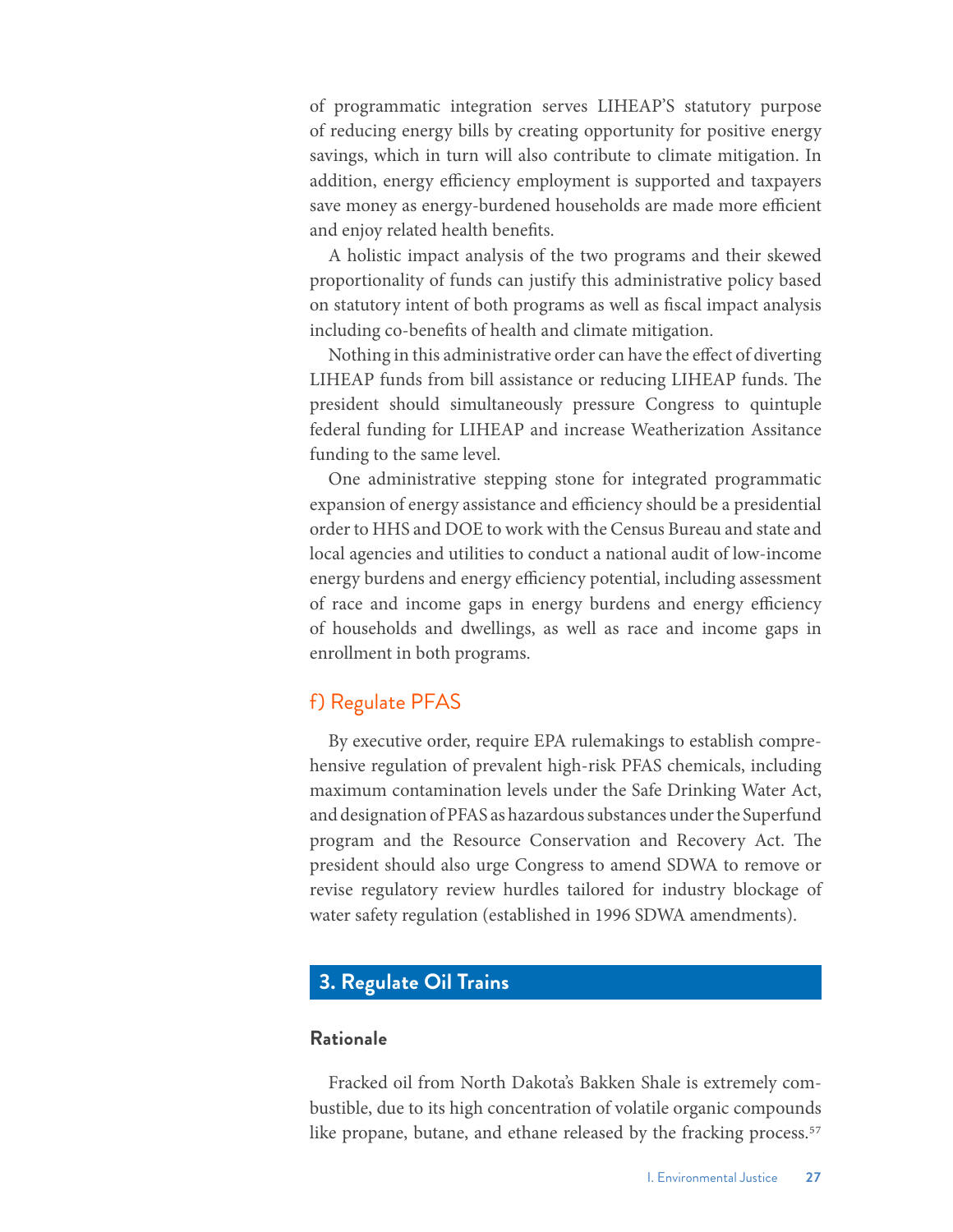These compounds vaporize in tank cars as temperature increases, making them extremely flammable and likely to explode—hence the nickname "bomb trains."58 Tar sands crude shipped by rail from Alberta is similarly volatile due to natural gas condensate added to the tar sands bitumen, creating a substance called "dilbit."59

Between 2008 and 2014, crude oil by rail traffic ballooned from 9,500 carloads in 2008 to 493,146 carloads in 2014—a 52-fold increase.60 Rail transportation of volatile crude oil is increasing as pipeline construction has slowed and existing capacity is insufficient to keep up with supply.<sup>61</sup> Rail accidents have also increased in recent years, but federal regulations have not kept up.<sup>62</sup>

Low-income communities and communities of color are disproportionately at risk, according to national data<sup>63</sup> and in-depth mapping efforts looking at Pennsylvania<sup>64</sup> and California.<sup>65</sup> The same vulnerable communities are also disproportionately exposed to day-to-day pollution associated with increased diesel locomotive traffic and railyards.<sup>66</sup> In 2014, researchers found that approximately 25 million people live within a "blast zone" of these oil trains, in places like Albany (NY), Baltimore, Chicago, Houston, Philadelphia, Richmond (CA), and other parts of California.

Adding this kind of direct and potentially catastrophic community risk to the planetary risks compounding with each successive yearly cycle of fossil fuel extraction and combustion is not conscionable and not acceptable in federal policy charged with protecting public safety and health. At a minimum, specific rules should be developed to greatly improve public safety of oil rail cars and rail infrastructure, and to greatly reduce risk, especially in and around large cities and other populated areas.

#### **Executive Actions**

By executive order, a new administration should initiate a rulemaking to regulate and restrict rail transportation of fossil fuels—"virtual pipelines"—under transportation safety rules and a precautionary principle.

# a) New Rulemaking: Direct DOT to initiate rail safety rulemaking immediately, covering crude oil and liquified natural gas by rail.

**•** Ban dangerous DOT-111 tank cars and require accelerated replacement of unsafe cars with DOT-117 or other, safer cars, or retrofitting of unsafe cars to DOT-117 safety standards.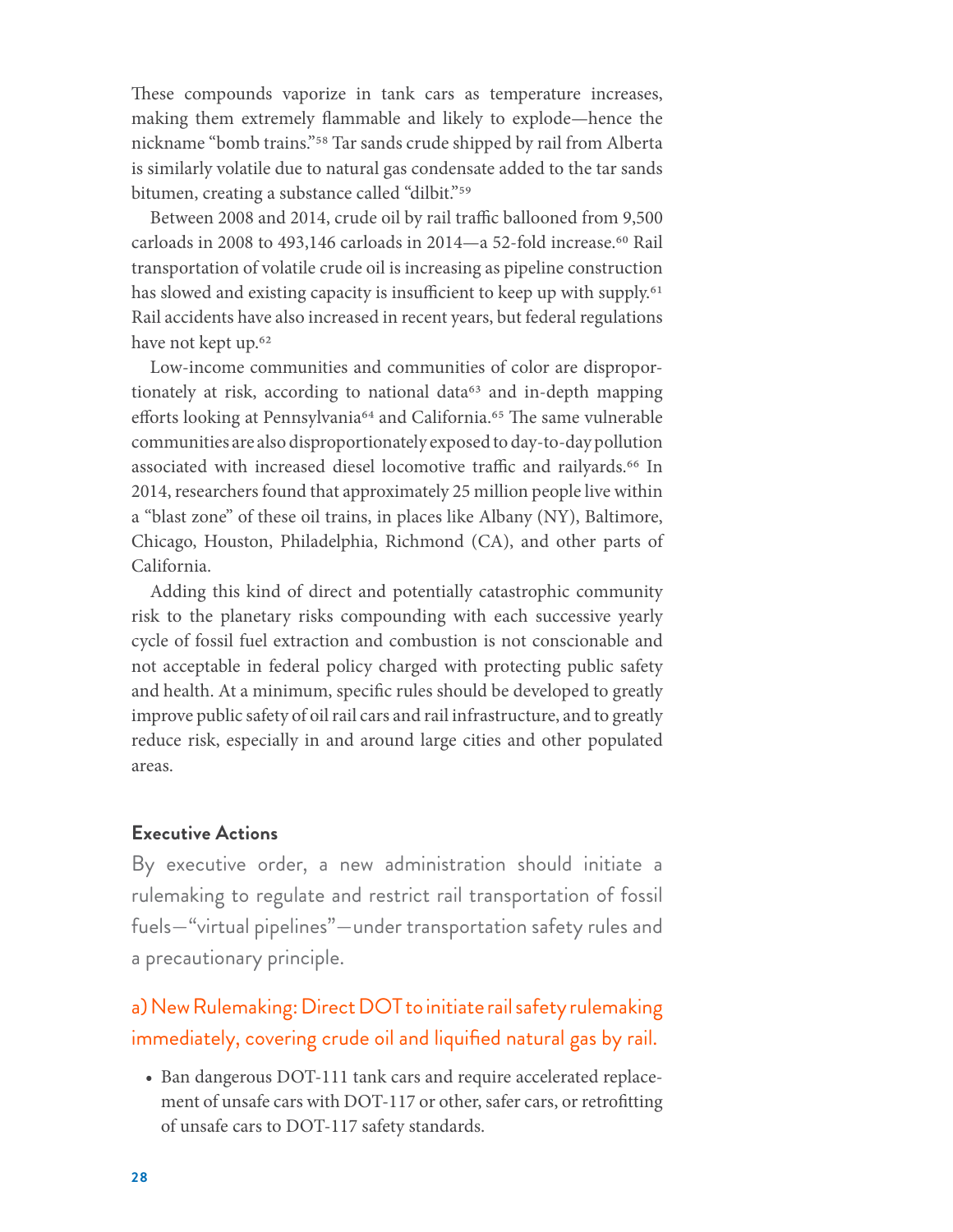- **•** Require two-person crews or more, tailored for unit length of trains.
- **•** Require workforce policies to reduce crew fatigue and address other health factors compromising safety.
- **•** Set a national limit of 9 psi (vapor pressure) to stabilize volatile cruel oil before transport.
- **•** Require Electronically Controlled Pneumatic Brakes.
- **•** Set speed limits at 30 mph or less depending on population and ecological risks along train routes.
- **•** Require rail companies to re-route oil trains around urban areas and environmental justice communities by interchange.
- **•** Establish requirements to ensure adequate spill response putting public safety first, and require certification of insurance coverage sufficient to cover full liability for rail accidents or other potential harms of shipping crude oil by rail.
- **•** Other safety measures to be implemented or considered: Require adoption of Positive Train Control; establish federal regulation of track maintenance; limit train length and weight; limit sloshing.
- **•** Prohibit shipment of Liquified Natural Gas (LNG) by rail.

### b) An Immediate Moratorium on Unsafe Rail Cars and LNG.

**•** Until the rulemaking is complete, instruct DOT to immediately ban crude oil transportation via outdated tanker cars, and place an immediate moratorium on all LNG by rail.

# c) Statement of Policy: A statement of policy that the DOT will support states and municipalities to further regulate crude oil by rail.

**•** The statement should include: labor standards like crew size requirements,67 and measures to block permits for oil storage facilities, oil rail terminals, and other fossil fuel infrastructure.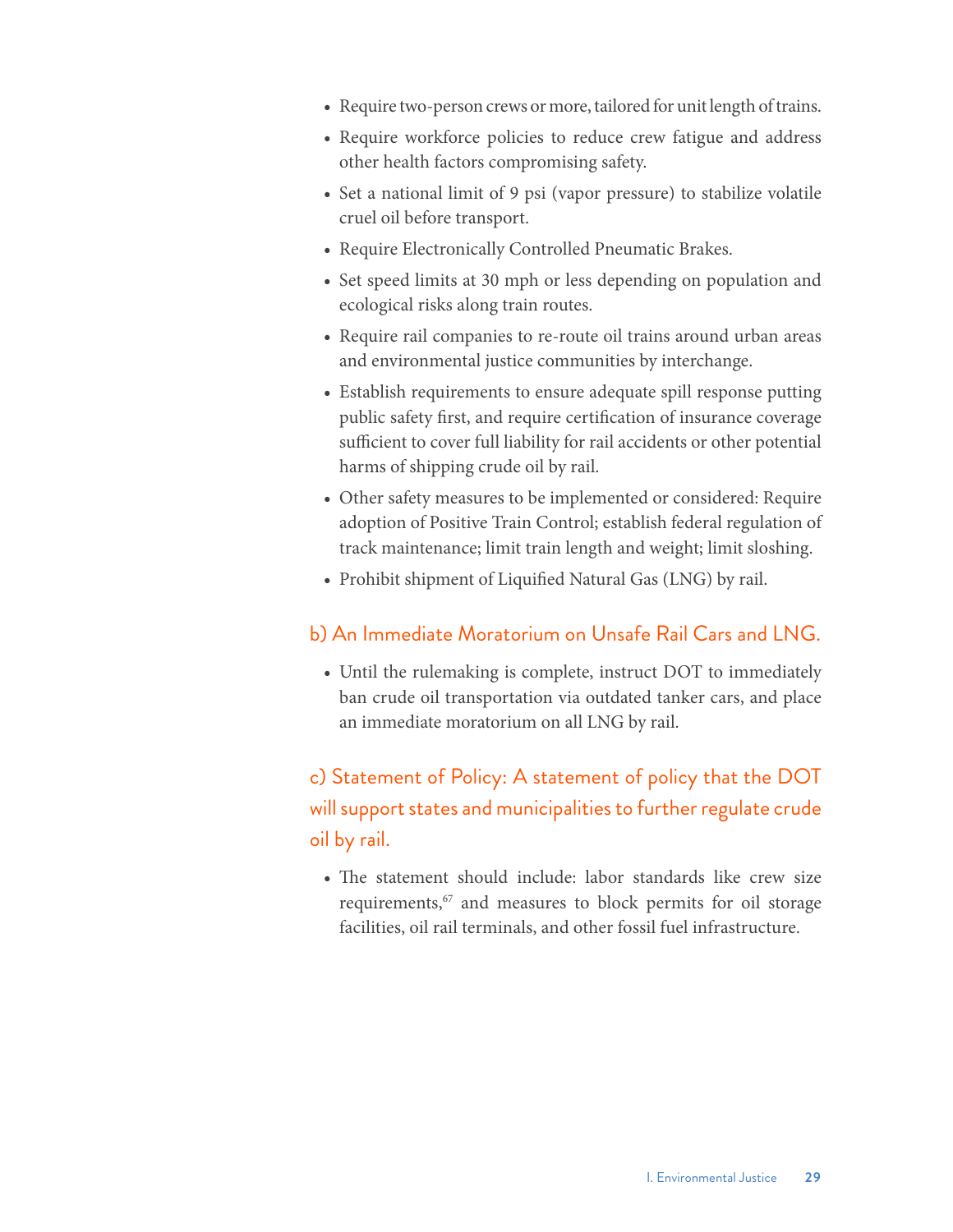# <span id="page-31-0"></span>**II. Just Disaster Recovery and Equitable Adaptation**

## **What is the Problem?**

Among other climate change impacts, more frequent and stronger hurricanes, and other severe weather, in particular, bring disproportionate harm to low-income communities and communities of color. Not only are some communities more vulnerable to severe weather, but the damage done by severe weather disasters has a more lasting impact due to disparities in adaptation and in recovery efforts, compounding already existing economic, social, and political inequities. The same hurricane might hit 2 neighborhoods with the same amount of water and the same wind velocity, but whiter and more affluent neighborhoods fare much better in the short run and the long run due to discriminatory practices set into motion before and after the storm.

Disadvantaged communities have been excluded from housing options in less vulnerable neighborhoods for generations. As we upgrade our infrastructure to brace for more climate-fueled disasters, low-income communities and communities of color have been deprioritized, and upgrades that do move forward often result in economic distress and displacement of disadvantaged populations—a phenomenon called "climate gentrification." The historic and chronic problem of excluding community organizations and residents from policy planning and government decisions, which disproportionately affects communities of color, is acutely magnified as frequent climate disasters strain community resiliency already weakened by decades of public underinvestment in favor of affluent communities and economic elites.

When disasters hit, disadvantaged communities suffer more damage, and have a harder time getting help from authorities.

Following a disaster, disadvantaged populations suffer long-term wealth reduction and health consequences, and are more prone to long-term dislocation, family separation, and housing insecurity.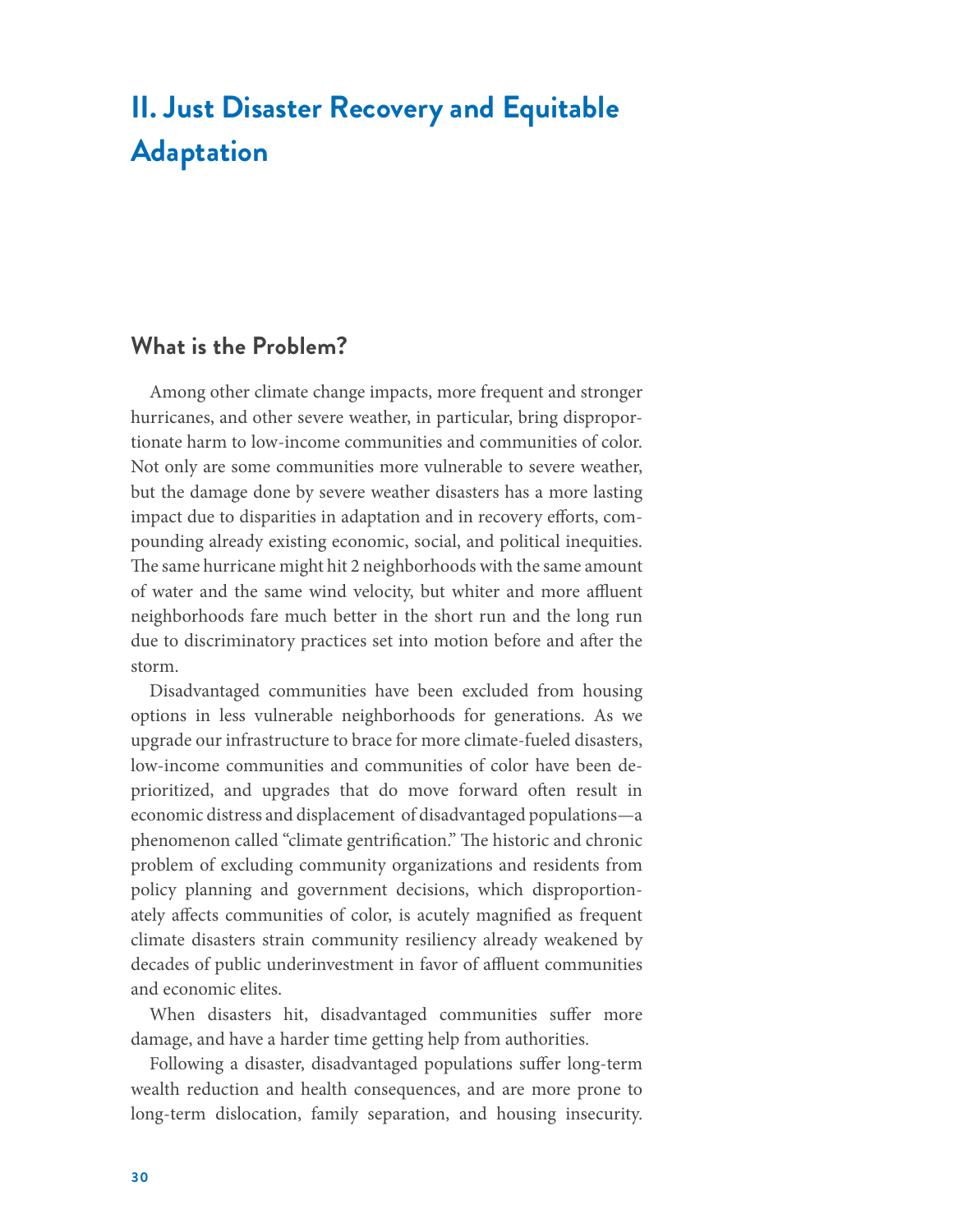Recovery aid disproportionately helps affluent white communities recover, leaving communities with a greater degree of racialized inequality than before the disaster hit.

Communities with the least resources—and lowest carbon footprints—should not bear the brunt of a climate crisis rooted in an extractive and unsustainable economic model designed and implemented for the benefit of affluent white communities and economic elites. But the climate disasters scientists are predicting are on track to make our racial wealth and power gaps even wider. Our race-neutral and often discriminatory relief, recovery, and adaptation policies are making a less equitable world at every level, and the climate data suggest this problem will only get worse. Even in the most optimistic climate action scenarios, the disproportionate impacts of severe weather on communities of color combined with discriminatory disaster policies will continue to be a compounding societal problem if we fail to center racial equity and low-income equity in our disaster recovery and adaptation programs and practices.

To reverse these trends and set a better course for equitable disaster recovery, we must adopt a much more targeted approach that puts the most vulnerable communities, households, and populations first in determining the true scope of need, and ensures proportionate access to the resources necessary to meet that need.

# **Illustrative Findings**

### *Disasters Increase Inequality*

- **•** Data show that rising wealth inequality and rising natural hazard damages are linked. Looking at disasters from 2009-2013, researchers found that as local hazard damage increases so does wealth inequality, especially along lines of race, education, and homeownership.<sup>68</sup>
- **•** Disasters also increase the racial wealth gap. Property damage data show that as damage increases, so does the gap between white wealth and Black wealth, even years after a disaster.<sup>69</sup>
- **•** The more disaster damages accrue in a county, the more wealth white households tend to accumulate, all else equal. Black households, on the other hand, tend to lose wealth as disaster damages increase.70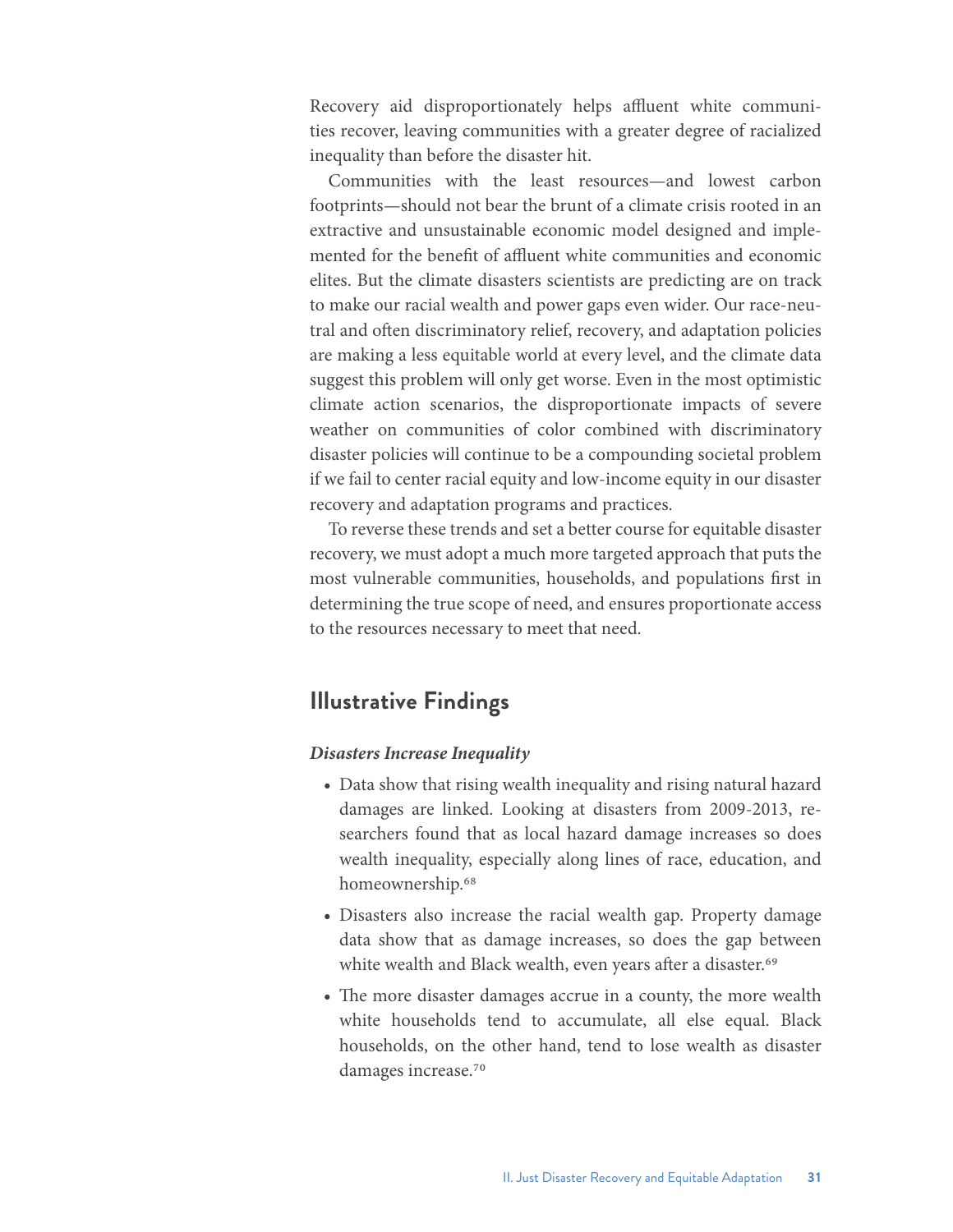#### *Current Recovery and Adaptation Policies Increase Inequality*

- **•** The more Federal Emergency Management Agency (FEMA) money a county receives, the more white people's wealth tends to grow and the more Black people's wealth tends to decline, all else equal. So federal assistance seems to be exacerbating rather than reducing racial wealth inequalities in the wake of disasters.71
- **•** An NPR investigation found that across the country, white Americans and those with more wealth often receive more federal dollars after a disaster than do people of color and those with less wealth. Federal adaptation and disaster readiness funding isn't allocated to those who need it most; it's allocated according to cost-benefit calculations meant to minimize taxpayer risk, meaning communities with higher property values are more likely to receive aid. Even in places that do receive adaptation investments, the climate gentrification that can follow tends to displace low-income people.72

#### *Recent Examples of Disaster Inequity*

- **•** African American communities, especially in metropolitan New Orleans, were disproportionately affected by Hurricane Katrina and underserved by the federal government. Rather than receiving the resources they needed to recover, rebuild, and return to their homes, many were forced out of Louisiana completely. Ten years after the storm, 90 percent of New Orleans residents had returned to their neighborhoods, yet just 37 percent of residents from the predominantly Black Lower Ninth Ward had come home. Today, there are 92,000 fewer Black residents in New Orleans compared with before Katrina.73
- **•** Following Hurricane Harvey, a survey found that white residents were twice as likely as Black residents to get aid applications approved. Approval rates were 34 percent for white applicants, 28 percent for Latinx applicants, and 13 percent for Black applicants. Wealthier applicants with incomes 4 times the poverty rate had a 46 percent approval rate.74

#### *No Such Thing as a "Natural" Disaster*

**•** Climate-fueled severe weather events are increasing in frequency and intensity, further compounding inequality with each successive disaster. Disaster recovery experts Roberto Barrios and Colette Pichon Battle see social inequality in the wake of a disaster as a reflection of social inequalities that preceded a disaster. They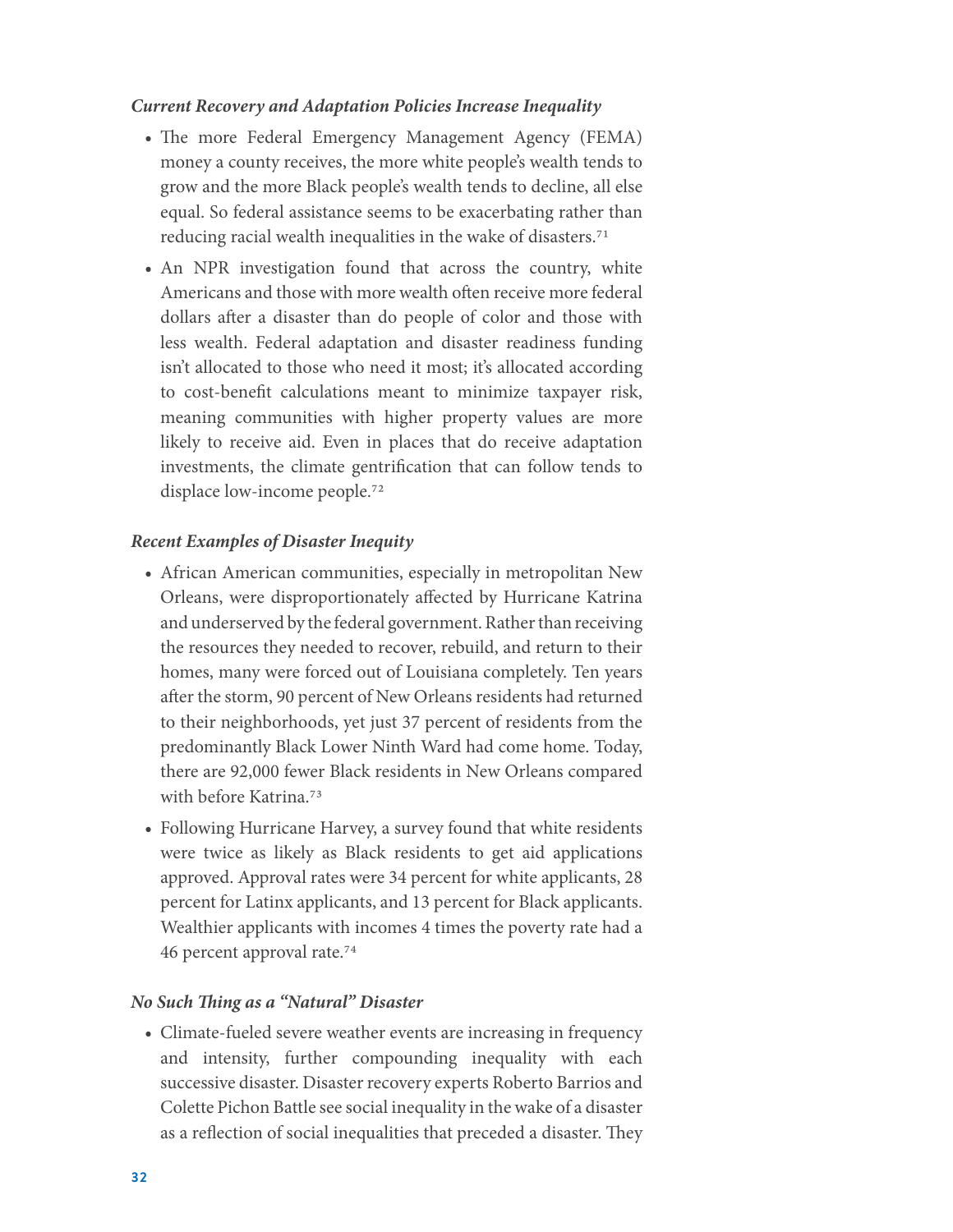refer to disasters as "lengthy historical processes that begin long before a hurricane makes landfall... Disasters are not things that besiege society from the outside, they are created by society."75

**•** For example, starting with French Colonial law in the 18th century, the most desirable land in New Orleans was reserved for those who could prove complete French ancestry, while communities lower on the racialized class hierarchy could only live in more flood-prone areas. These geographic inequities persist to this day, resulting in more severe flood damage in low-income communities and communities of color compared to whiter and more affluent neighborhoods.76 Because socially created inequalities determine who lives and who dies, it is imperative that disaster recovery take local histories of inequality-making into account.

#### *Privatization Makes Matters Worse*

- **•** In the wake of Hurricane Maria, ambitious plans to rebuild Puerto Rico's electric power infrastructure with hurricane-resistant distributed renewables and microgrids<sup>77</sup> were scrapped in favor of a privatization plan that relied heavily on new LNG infrastructure that would be both detrimental to the climate and more vulnerable to future climate disasters.78 UTIER, the union representing utility workers claims that PREPA (the main public power utility for the Territory) intentionally delayed restoring power in order to build support for privatization, which could in turn cripple their union.<sup>79</sup>
- **•** Following Hurricane Maria, labor unions were able to take care of their members in areas receiving less FEMA aid, and assist with infrastructure planning efforts. Reports from the ground suggested that FEMA and their private contractors were confiscating aid sent by fellow union-members on the mainland, prompting unions to instead send small amounts of cargo on multiple passenger flights.<sup>80</sup> Policies that decrease union density like privatization of public services further inhibit labor unions from serving the needs of their workers after disasters.

#### *The Equitable Path Forward*

**•** Disasters give us an opportunity to repair past wrongs. Segregation, unequal access to services, and disaster-prone infrastructure can all be addressed in the recovery process to yield a more equitable society, more resilient to the inequities of future disasters.<sup>81</sup>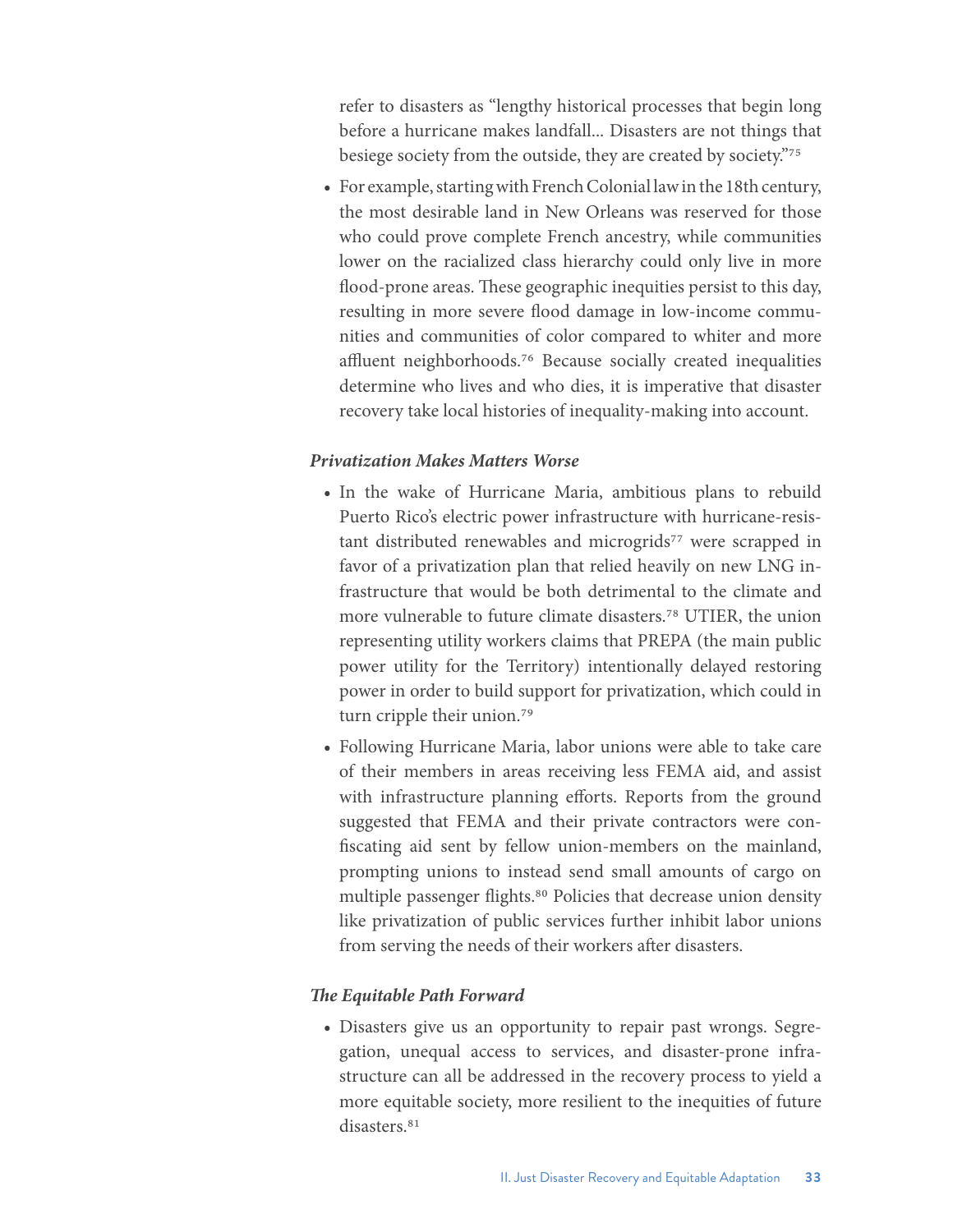- **•** True equity requires an acknowledgement of past injustices and a persistent commitment to remedy injustice. Barrios and Battle suggest that all relief and recovery efforts need to proceed with an acknowledgement of our "collective societal debt to historically disenfranchised communities" who bore the brunt of past disasters. Replacing neoliberal cost/benefit calculations and universally applied "best practices" with a culture that takes historic inequalities into account will require a fundamental paradigm change across multiple fields. The top-down decision-making patterns of adaptation, relief, and recovery efforts must give way to processes that promote community autonomy and self-determination, especially for communities who have been denied true democracy for generations.82
- **•** Anti-racist adaptation planning tools exist. Race-aware adaptation planning allows policymakers to resist systemic racism. The best adaptation practices will also work to combat racial inequalities in wealth and education—because these inequalities perpetuate uneven vulnerability in the face of disasters<sup>83</sup>

# **Executive Actions for Disaster Equity**

## **1. Equitable Long-Term Recovery**

The president should issue an executive order or other directives to advance statutory goals of equity and justice for low-income households in the Community Development Block Grant—Disaster Recovery Program (CDBG-DR). The Department of Housing and Urban Development (HUD) should be required to establish a formal agency rubric of consistent requirements for CDBG-DR state action plans, specifying how damage and needs analysis will capture the true unmet need of low-income neighborhoods, households, and populations, how allocation and investment of recovery funds will remedy this true unmet need, and how the state action plans will protect civil rights and affirmatively further fair housing as required by CDBG law. The president should also issue rules or policy directives, as applicable, to ensure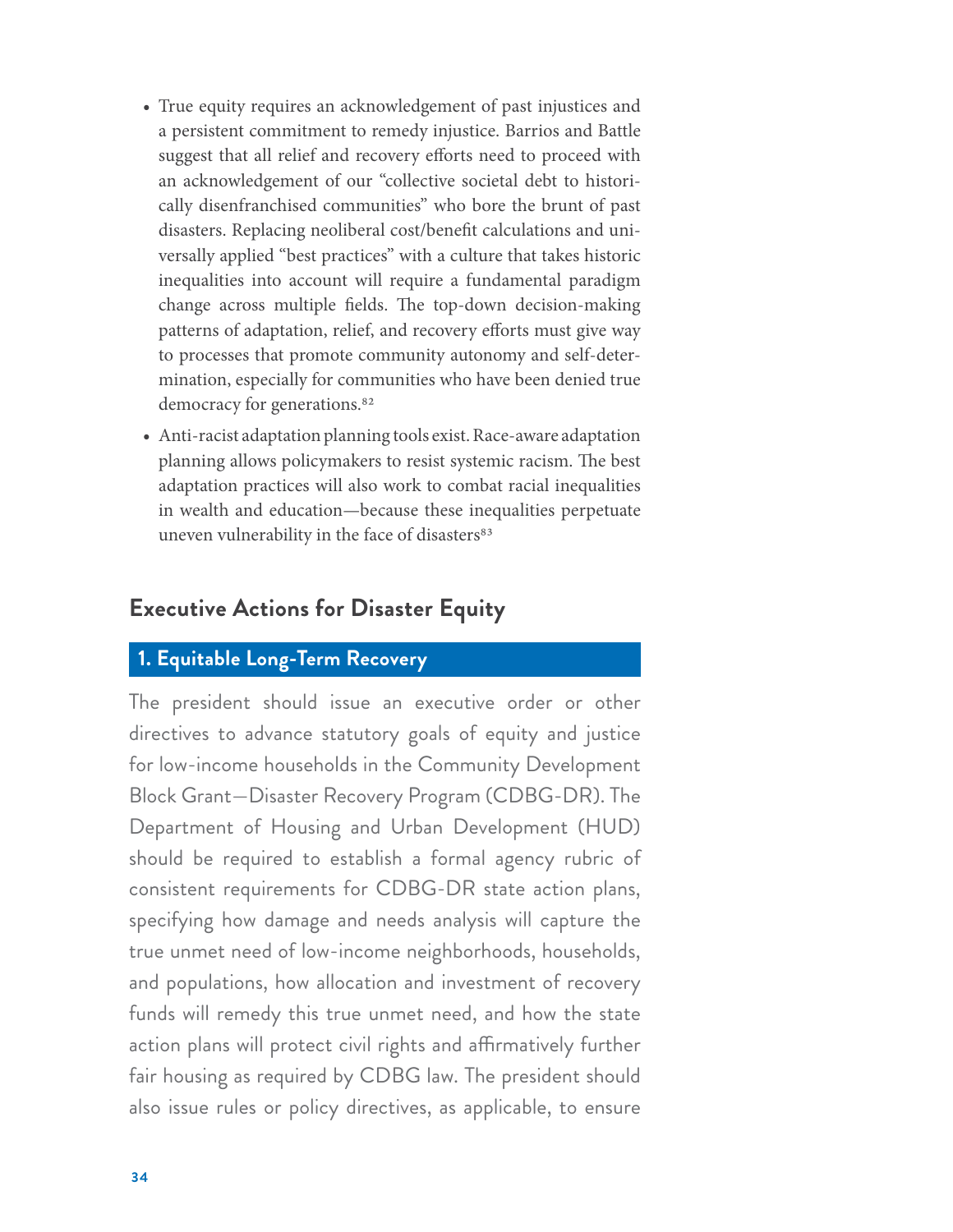that federal pre-disaster mitigation programs target substantial funding for locally planned resiliency solutions in the most vulnerable communities.

#### **Rationale**

CDBG-DR is the sole federal disaster program with a clear mandate for supporting long-term housing recovery and primarily for serving the needs of low-income households. However, from an equity standpoint, CDBG-DR implementation is fraught with problems. Not least of all, HUD has extensive waiver authority in the DR program, which can mean that state action plans do not always need to meet requirements of low-income prioritization or other standards carried forward from civil rights and fair housing laws. For example, because of HUD waivers, only 50 percent of CDBG-DR housing assistance not the statutory requirement of 70 percent—went to low- and moderate-income households after Hurricanes Katrina and Rita; Mississippi received a waiver to divert \$600 million to an unrelated port expansion project. Eighteen months after Superstorm Sandy struck New York City in 2012, a survey of low-income renters in Staten Island found that 40 percent had not returned to their homes and rents in the same areas had risen by 12 percent.<sup>84</sup> After Hurricane Harvey, affluent white towns in southeast Texas received vastly more housing recovery funds per affected household than did cities such as Port Arthur and Beaumont, one-third to one-half of whose residents are black.85

To avoid inequitable outcomes in the future, State Action Plans (SAP) required by HUD for release of recovery funds should give much more attention, and specific policy focus, to equity. New Jersey's SAP after Superstorm Sandy, for example, had an overriding emphasis on linking recovery allocations to storm impacts, regardless of existing and significant variations in vulnerability and ability to recover in different hard-hit areas of the state.<sup>86</sup> HUD's Allocation Notices only ask states to certify that they will make an effort to comply with the low-income and anti-discrimination standards of CDBG law; HUD does not require states to certify a detailed plan describing how, programmatically, they will achieve compliance with income targets and fair housing standards of the DR program, including how they will assess unmet low-income needs and how they will measure and monitor compliance. A related problem in imple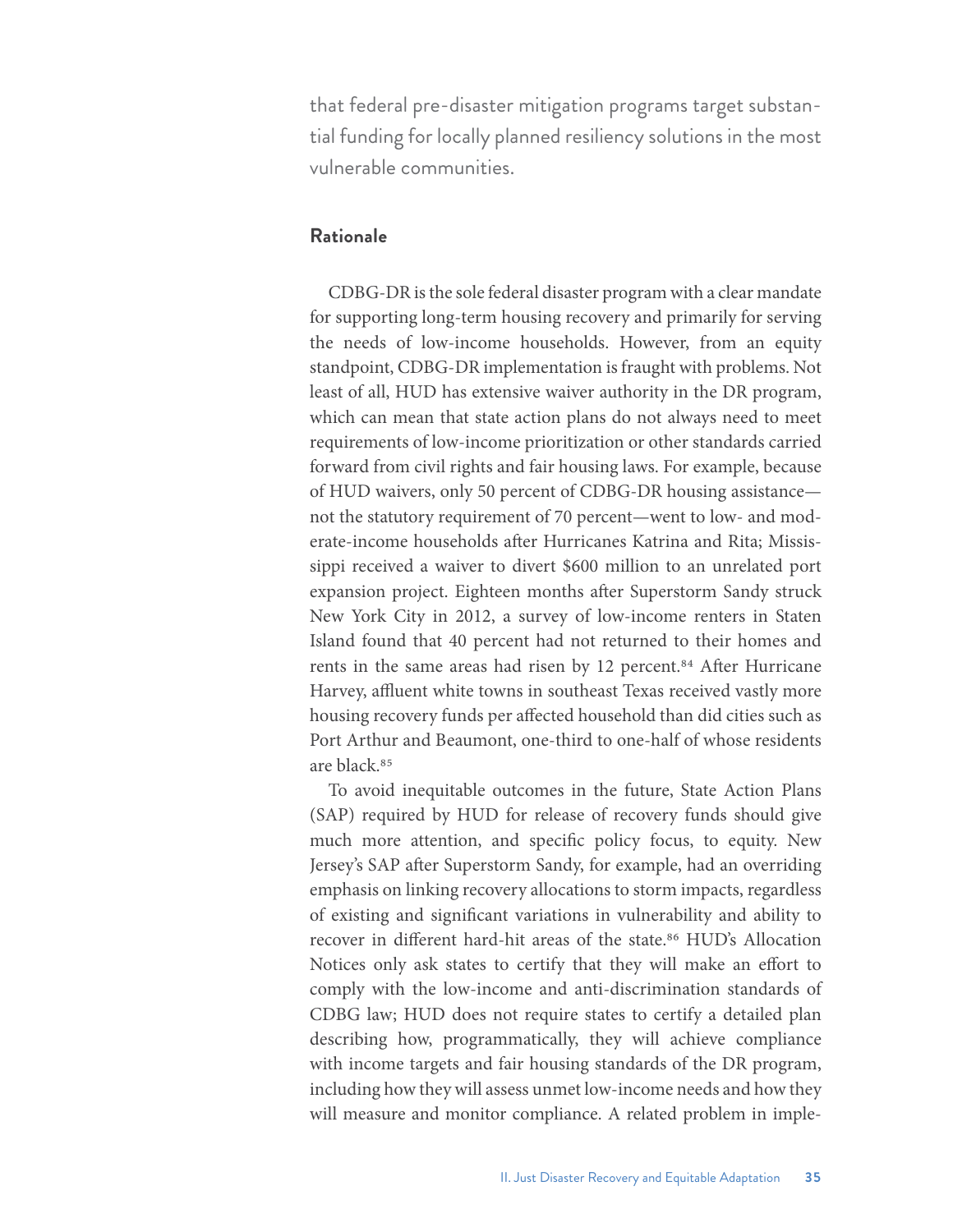mentation of CDBG-DR relates to insufficient data availability and/ or use of data to accurately assess disaster damages and to determine levels of unmet need with the distributional or geographic granularity necessary for targeting resources in compliance with income and other equity requirements. CDBG-DR State Action Plans often rely on FEMA damage assessments that vastly under-count disaster costs for low-income people and particularly non-homeowners.

#### **Executive Actions**

#### Equitable Determination of Damages and Unmet Need

To improve equitable implementation of disaster recovery, a new administration should issue an executive order requiring improvements in FEMA, HUD, and SBA data models for determining disaster damage assessments and unmet need for recovery of low-income households and neighborhoods, and vulnerable populations. These improvements should include, but not be limited to, the following:

- **•** Require FEMA to develop a damage assessment data model that adjusts for factors that lead to undercounting of damage borne by low-income people and particularly low-income homeowners, renters, the unhoused, evacuees, undocumented people, tribal communities, and residents of *colonias*;
- **•** FEMA should be required to publish damage assessment manuals for inspectors, and inspection records should include a demographical survey of each applicant, and anonymized data of inspection records should be analyzed by FEMA for demographic characteristics of inspection results.
- **•** FEMA should formally codify and publish unbiased standards of No Disaster Related Damage in housing inspections, in keeping with a 2017 federal court decision finding illegal bias in denying disaster aid to more than 24,000 low-income residents hit by Hurricane Dolly in the Rio Grande Valley in 2008.
- **•** Verified loss thresholds for determining unmet need should not be so high as to exclude many very low-income households from having "unmet need" for recovery aid. FEMA should standardize a verified loss assessment model that expands, not contracts, eligibility for residents with very low incomes. State and local data should be utilized in setting loss thresholds for recovery aid.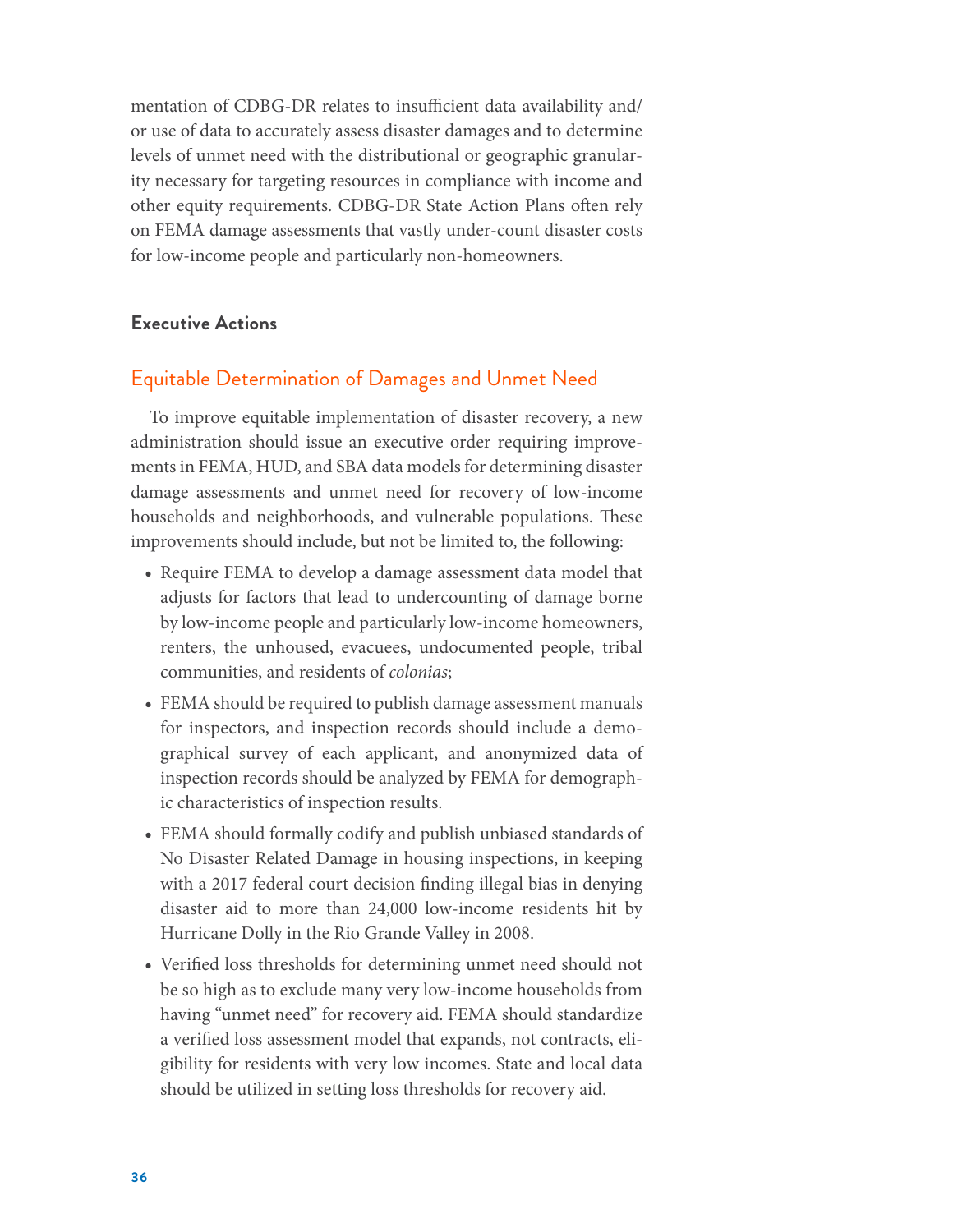- **•** FEMA cost-benefit methodology for determining value of disaster mitigation projects funded by FEMA and CDBG should be formally revised to exclude factoring of pre-disaster property values from benefit calculations—a practice favoring projects in more affluent areas because the benefit-to-cost ratio appears to be higher.
- **•** Local impacts of disaster—and calculations of unmet need should be assessed with regard to factors of disaster vulnerability that disproportionately affect low-income people and especially people of color, including but not limited to: affordable housing, exclusionary zoning, redlining and predatory home finance, economic displacement trends, transportation access, pollution exposure, and proximity to toxic facilities and waste management.
- **•** States and cities seeking assistance, as well as other relevant federal agencies, should be required to cooperate with FEMA to ensure accurate and equitable damage assessments and unmet need determinations.

## Equitable Allocation of Housing Recovery Assistance

- A. The president should immediately issue a statement of administration policy in support of permanent authorization of CDBG-DR through the Reforming Disaster Recovery Act (H. 3702; S. 2301). This legislation codifies the CDBG-DR program and is foundational for developing enforceable regulations to ensure equitable implementation of the program.
- B. The Secretary of Housing and Urban Development should issue a rule or directive establishing consistent requirements for CDBG-DR State Action Plans to do the following:
	- **•** For determination of unmet need, utilize and publicize data, from FEMA and other sources, that capture, to the fullest extent possible, demographic and neighborhood distribution of disaster impacts on homeowners, renters, public housing and other affordable housing providers, unhoused people, *colonia* residents, Indigenous communities or populations, evacuees and relocated people, as well as impacts on schooling access, health care access, transportation access, and other factors that result in inequitable recovery outcomes after large disasters.
	- **•** Detail a specific plan describing how, programmatically, the state will target DR resources with a purpose of achieving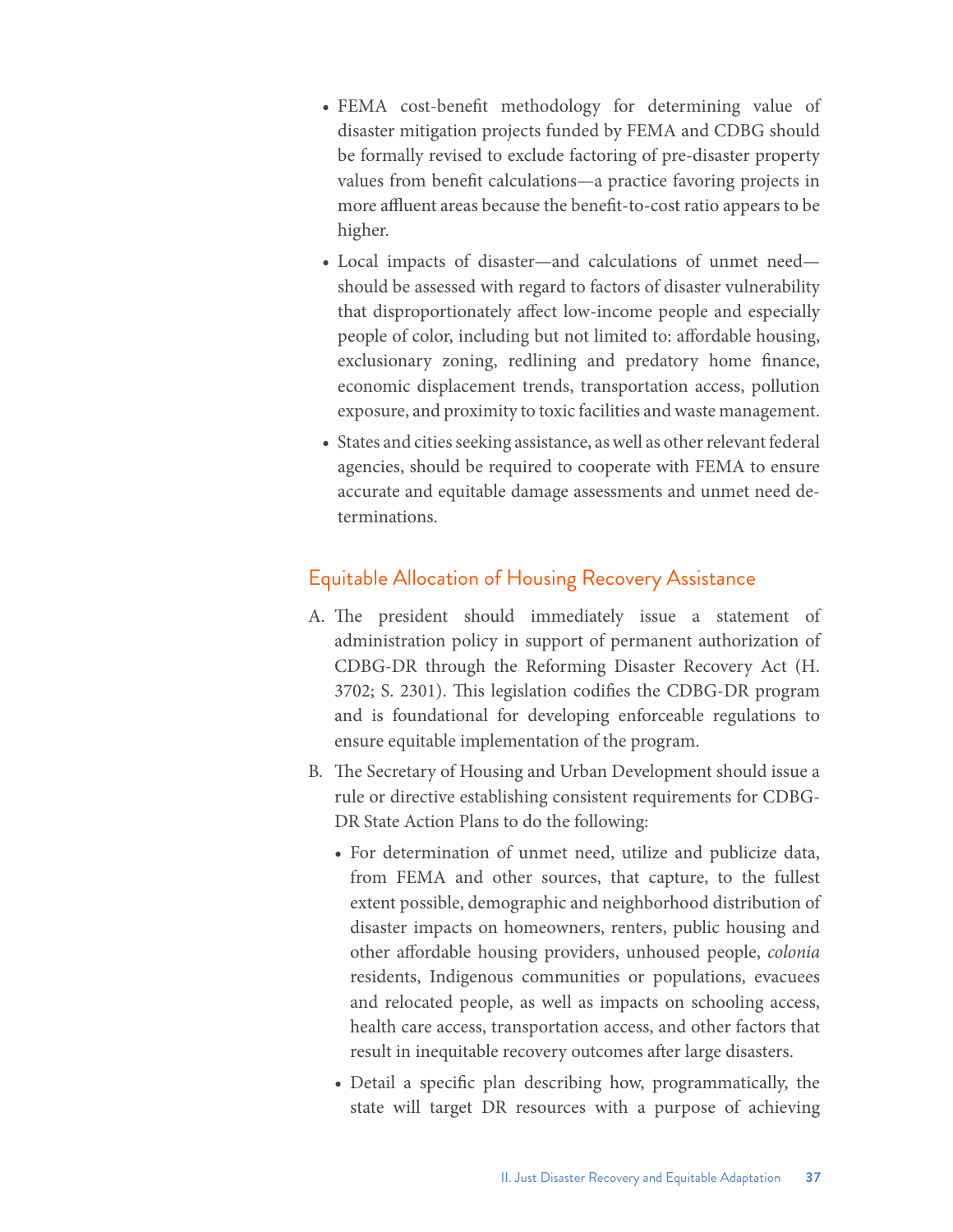compliance with equity mandates of CDBG law, including prioritization of low-income and very low-income residents, public housing recovery and affordable housing recovery, "affirmatively furthering" the amount of affordable housing units and their affordability, and proportionate recovery for renters, unhoused residents, and evacuees. How compliance with required equity priorities of the plan will be measured, monitored, and reported should be explained in detail.

- **•** HUD should establish a formal Community Directives Protocol requiring grantees to follow a clear, consistent, and meaningful process for receiving input specifically from frontline community stakeholders on State Action Plans and related administrative processes. This Protocol should include a grantee report on frontline community input and a formal, public response on key equity challenges as determined by an independent assessor of public comments and hearing testimonies. A pre-disaster mitigation small grant program should be established for floodplain communities to work with FEMA Community Planning and Capacity-Building Department and local experts to develop local vulnerability assessments by neighborhood, which should be utilized by grantees to inform State Action Plans for disaster recovery. Post-disaster surveys of residents of impacted low-income neighborhoods should be required of grantees to measure and evaluate grantee performance on low-income recovery and equity across impacted areas.
- **•** Undergo periodic reviews by HUD based on monitored actual spending, transparently reported, and with a procedure for HUD to require spending or other programmatic modifications by the state to correct unlawful inequities, implementation flaws, administrative failures, or other factors affecting compliance with equity priorities of the CDBG-DR program.
- **•** HUD should issue a formal summary guidance on policies likely to land grantees in court on civil rights and/or fair housing grounds. Recovery funding allocation formulae based on discriminatory home valuations should be expressly prohibited, and specific legal guidance should be issued for home buyout programs related to mitigation goals—to ensure equity for low-income households and prevent discrimination in design and outcomes of such programs, especially as related to market property values.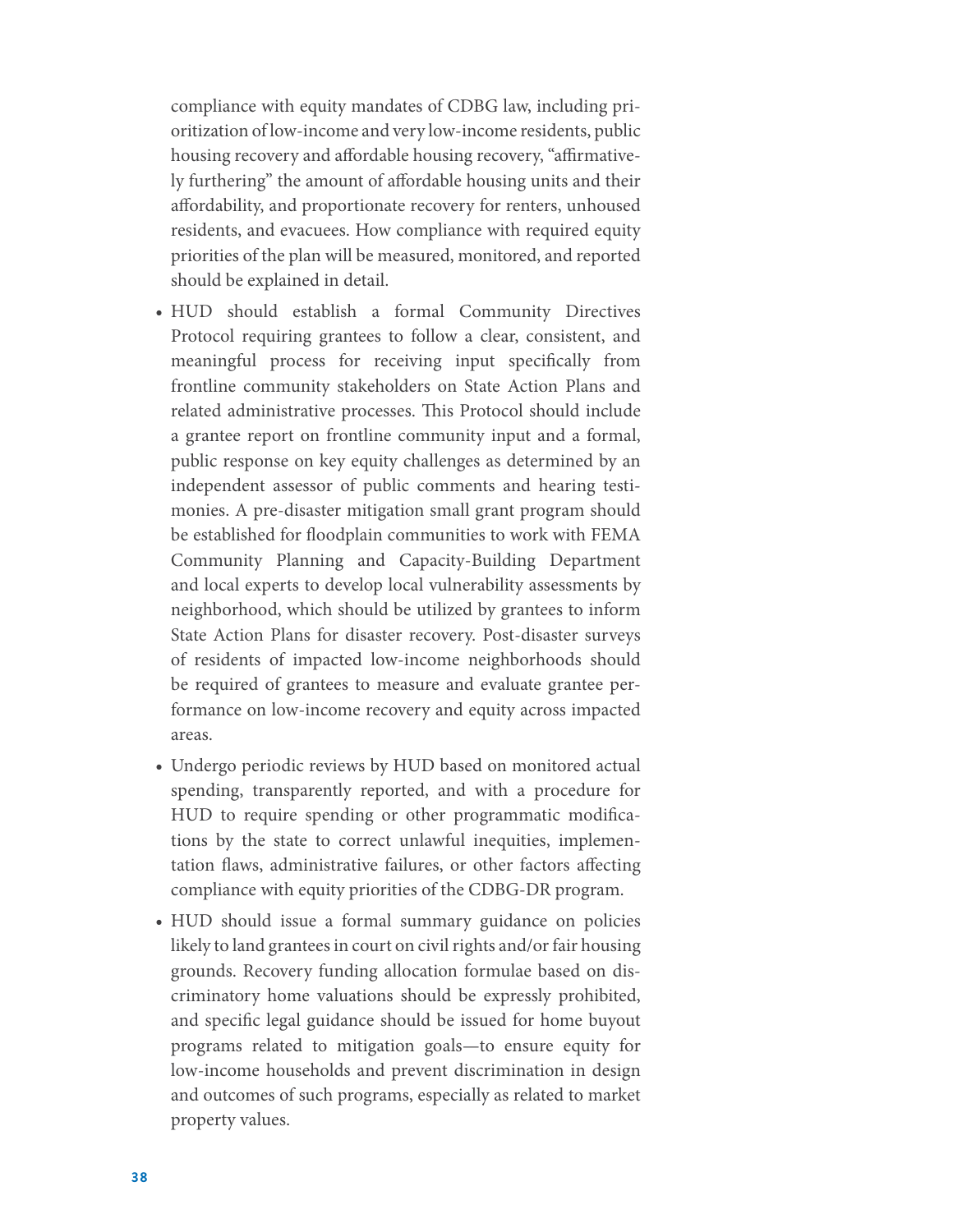## **2. Equitable Resiliency**

The president should direct FEMA to establish an equitable, scientific, and natural systems-based based resiliency standard for its new pre-disaster mitigation program.

#### **Rationale**

The Disaster Recovery Reform Act of 2018 (DRRA) creates a new pre-disaster mitigation grant program called Building Resilient Infrastructure and Communities (BRIC). FEMA is charged with conducting a rulemaking for implementation of the BRIC program, including establishing criteria for defining resilience and meeting resiliency goals in the program design of approved grantees. It is essential that these regulations establish programmatic resiliency standards emphasizing equity of protections and benefits for the most vulnerable communities, and the need for nature-based mitigation. In this light, public comments already submitted in the rulemaking process on BRIC should be carefully reviewed by a new FEMA Administrator.

The president should also issue a policy position telling Congress to amend DRRA to eliminate a potentially massive loophole in resiliency requirements. DRRA authorizes presidential waiver power of FEMA's longstanding "duplication of benefits" prohibition, which is meant to prevent, among other things, diversion of federal disaster aid to other federal projects such as costly, ecologically damaging, and/or otherwise misconceived water engineering projects of the U.S. Army Corps of Engineers. BRIC funding and other pre-disaster mitigation funding should be shielded from such diversion and instead should be primarily invested to serve the resiliency needs of the most climate-vulnerable communities.

#### **Executive Actions**

A new administration should review and seek to amend or replace any proposed rulemaking on resiliency standards of FEMA pre-disaster mitigation funding, to ensure a federal definition of disaster resiliency, for BRIC and other mitigation funding, that accounts for and seeks to: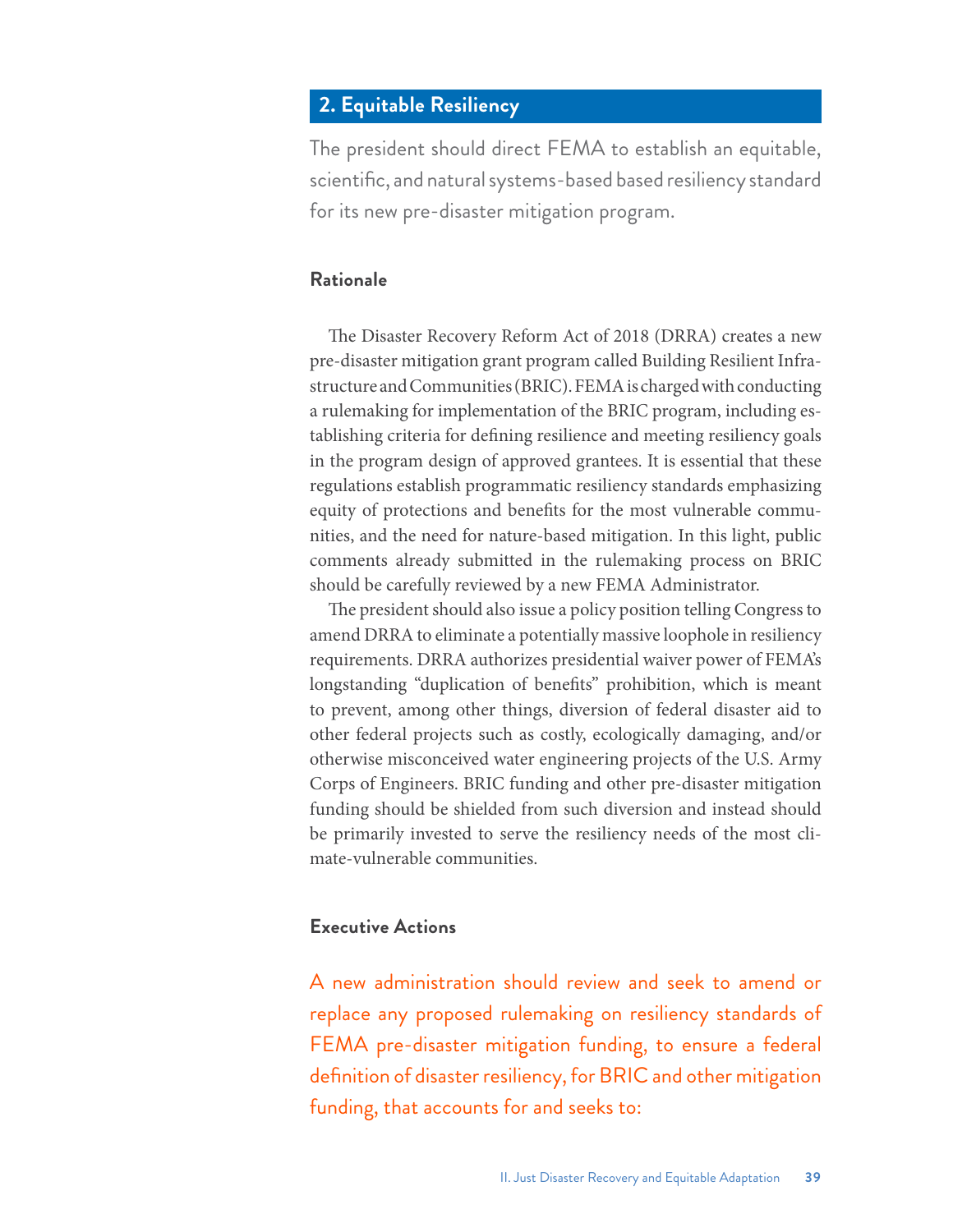1) Produce equitable outcomes of pre-disaster mitigation by reducing disparities of climate risk and vulnerability created by multiple factors, including:

- A. Demographic factors such as income and wealth, race/ethnicity, Indigenous status, health disparities, poverty, employment, immigration status, housing status.
- B. Neighborhood characteristics such as pollution exposure, hazardous chemical and waste exposure, cumulative impacts of multiple exposures, water quality, racial segregation, housing affordability and quality, heating and cooling burdens, disability barriers, and access to quality health care, transportation, public assistance, and public services.
- C. Public mistrust, language barriers, lack of internet access, lack of public outreach capacity and other factors that determine accessibility of recovery assistance and services for the most impacted residents.

## 2) Implement equitable retreat from flood prone areas, and nature-based mitigation of disaster risk, including:

- A. Voluntary, equitable home buyouts and relocation funding for the most climate-vulnerable low-income households, with gradual green reclamation and cumulative rezoning of parcels as large natural area for mitigation and community amenity.
- B. Strategies to protect and restore local and regional ecosystems, including protection of coastal ecosystems from fossil fuel drilling and infrastructure.
- C. Resiliency infrastructure investments should align with upto-date flood mapping incorporating climate risk factors, with a primary goal of protecting public housing, transit, and lowincome neighborhoods.
- D. Green infrastructure to manage stormwater and other climate change impacts.
- E. Urban forestry to mitigate urban heat islands.

3) By executive order or other policy directive, the president should require OMB to coordinate with agencies to establish a regularly updated National Climate Preparedness Plan.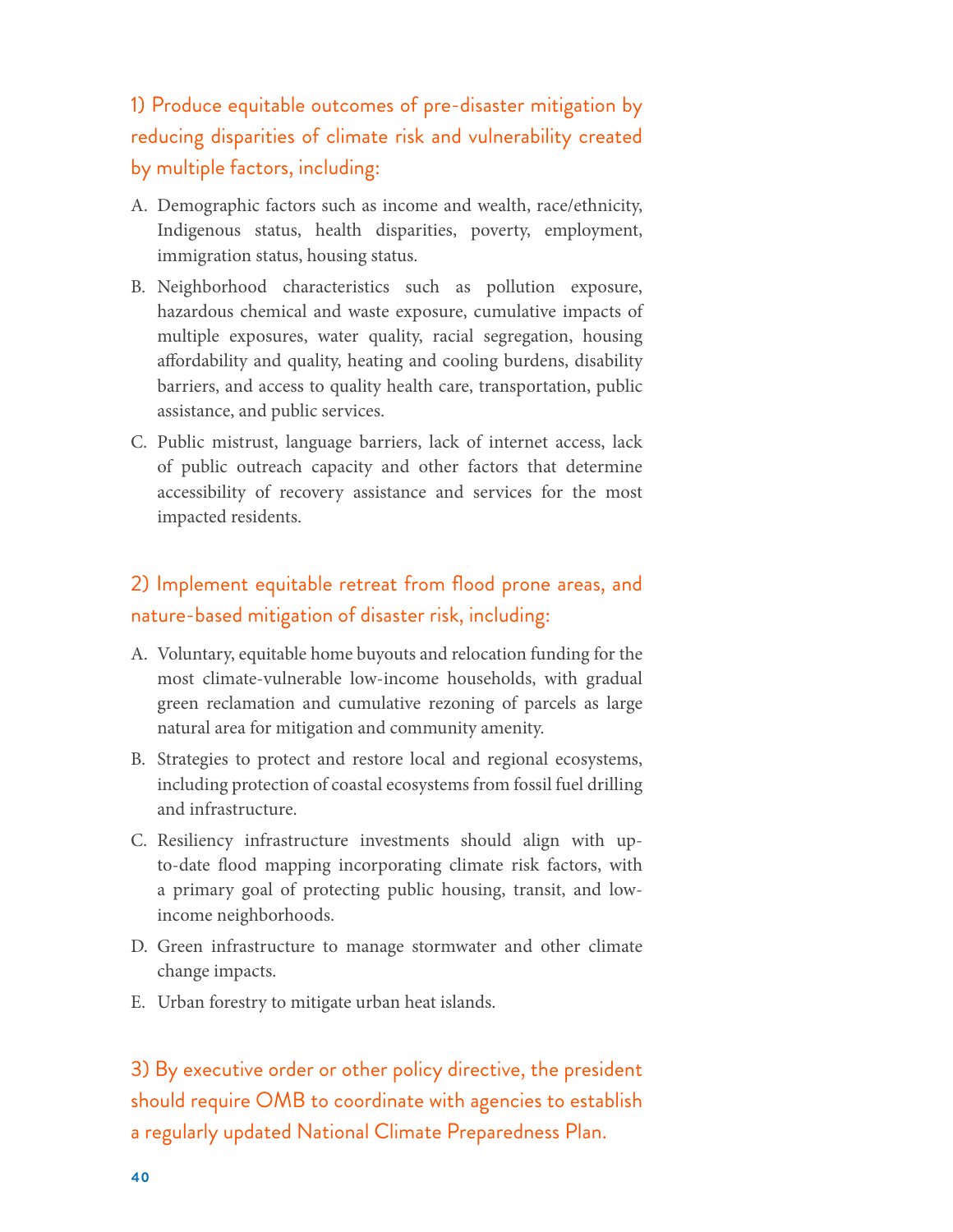The Trump administration deleted climate change from the National Preparedness Report of the Homeland Security Administration. A new administration should do the opposite by establishing requirements for a National Climate Change Preparedness Plan, independent of the National Preparedness Report, which should narrow its focus to conventional security issues such as foreign and domestic terrorism, cyberwarfare, and biological warfare. Biennially released, the National Climate Change Preparedness Plan should focus on disaster recovery, mitigation of climate vulnerability and addressing sectoral and eco-systemic impacts, and long-term resiliency strategies. It should include a summary of enacted or proposed changes in recovery and resiliency policy that specifically seek to remedy racial and income disparities in climate change vulnerability, as well as administrative improvements to ensure that low-income policies in disaster recovery and mitigation are more fully utilized by the people most in need.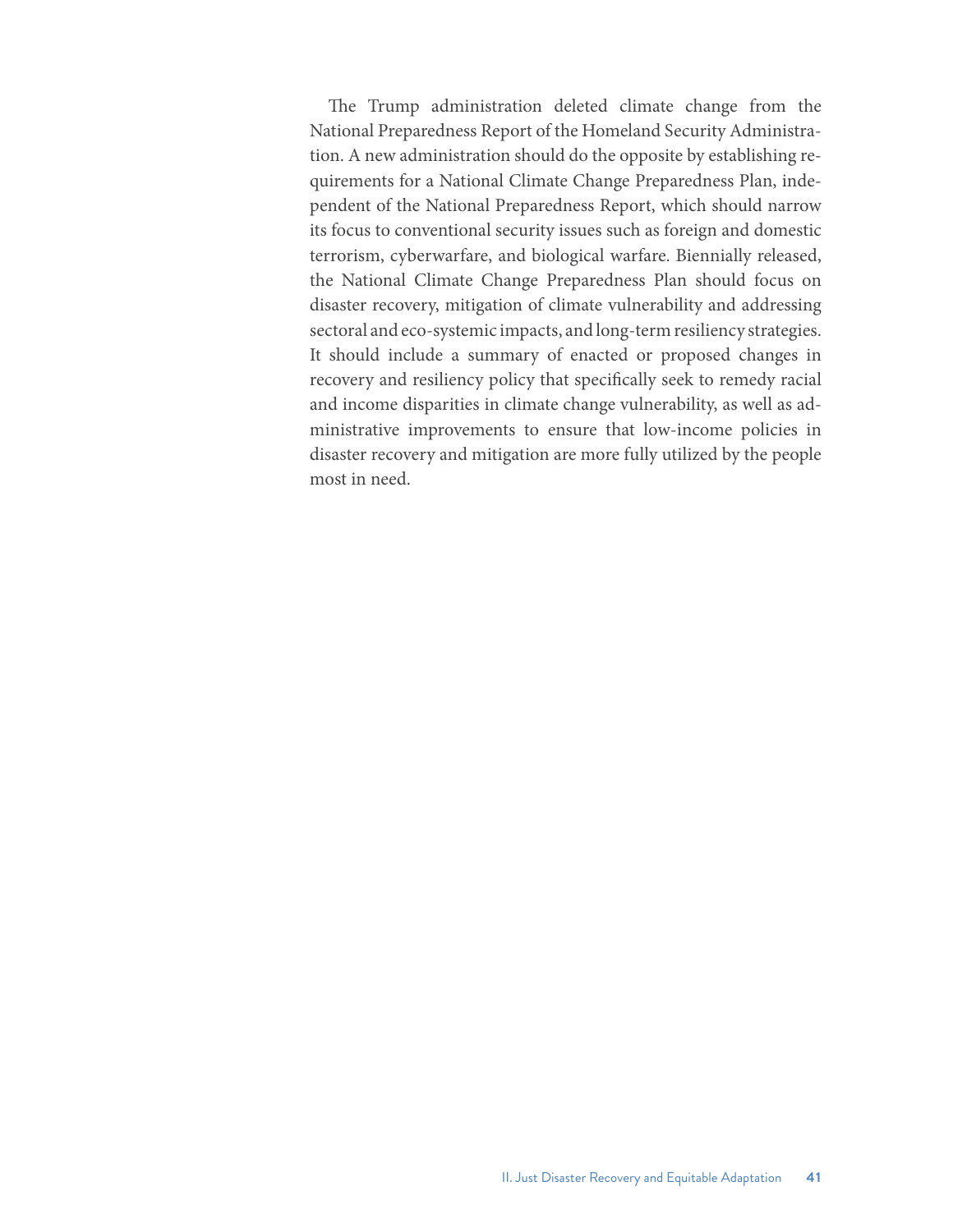## **III. Climate Equity Accountability and Enhanced Stakeholder Review**

## **What is the Problem?**

We define frontline communities as those that have experienced systemic socioeconomic disparities, environmental racism, and other forms of injustice. That includes communities of Black and brown people, tribal nations and Indigenous communities and populations, and low-income communities more broadly. As the climate crisis worsens, these communities and others, including deindustrialized communities, depopulated rural communities, vulnerable elderly populations, unhoused populations, undocumented residents, and people with disabilities, will be on the frontlines of the climate crisis.

In the coming years frontline communities will face accelerating climate impacts with inadequate protections and resources available to defend themselves. Historically, environmental protection laws and regulations have not taken the particular needs of frontline communities into account. Even if a rulemaking process or other government action appears to consider equity or environmental justice, there is currently no enforceable accountability, whether to ensure meaningful input from frontline leaders or to empower frontline communities to modify or prevent federal rules or other actions. In the case of tribal nations, such lack of accountability is magnified by historic and ongoing violation of treaty rights, trust obligations, and Indigenous principles of self-governance.

Science tells us that avoiding the worst consequences of the climate crisis will require the United States to mobilize a full-scale effort analogous to the historic New Deal but focused on ending our reliance on fossil fuels and building out a transformative, zero emissions economy with millions of new jobs and much more resiliency. Yet history has shown that the New Deal and other largescale government efforts have tended—and often intended—to reinforce historic and ongoing racial hierarchies of status, wealth, and power.87 This is an enduring legacy of our country's founding as a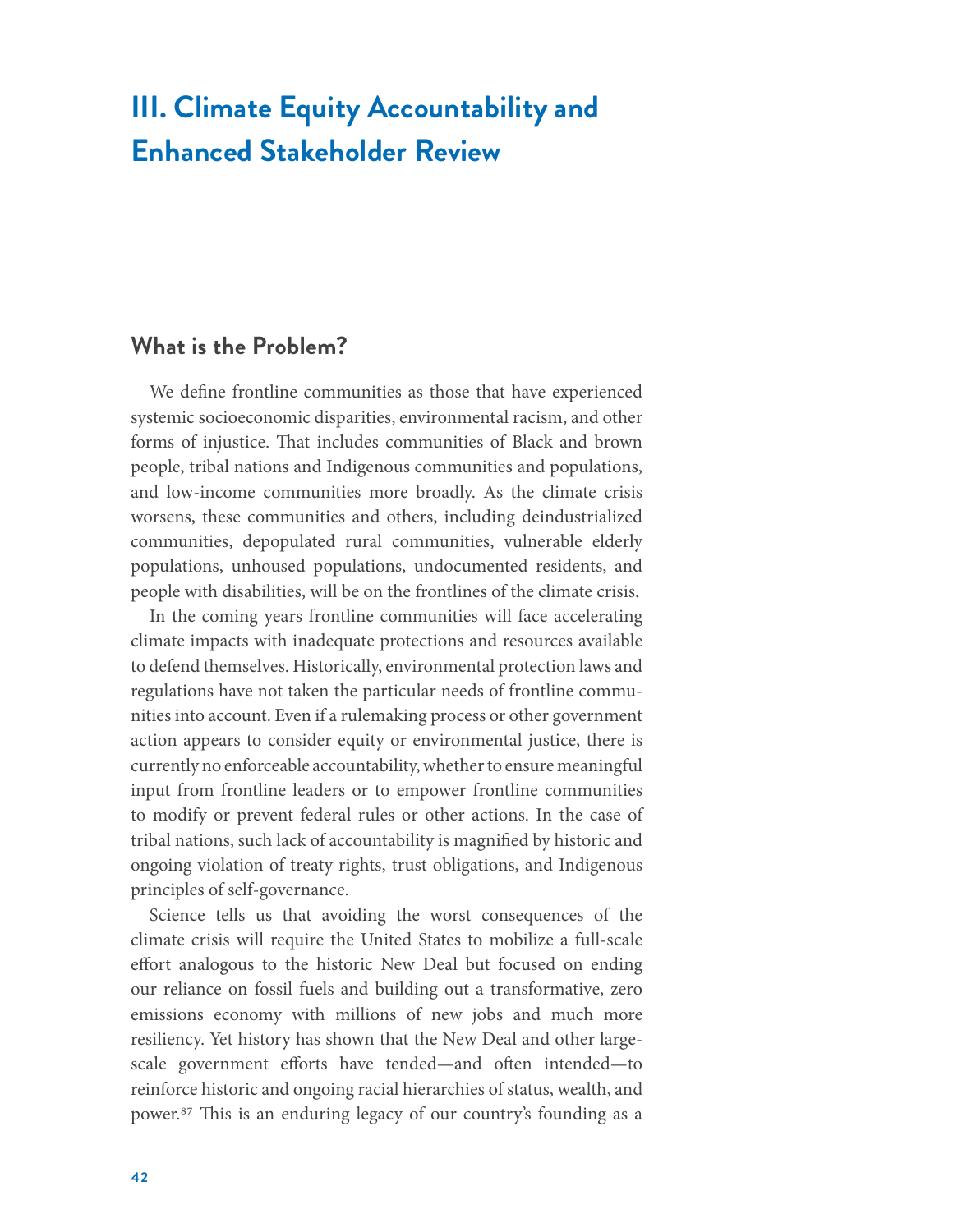white settler colony and a slaveholding society, economy, and political system, but the climate crisis threatens new levels of risk and adverse impacts for communities of color and other vulnerable populations that continue to be subordinated by the affluent white minority in these and other respects. A truly positive path forward requires learning from our history; designing policies to remedy, not worsen, inequities; and proactively structuring accountability mechanisms that center frontline communities and their needs and priorities in climate and energy policy decisions.

## **Illustrative Findings**

#### *Regulation Without Equity*

- **•** While the executive branch, or at least its environmental justice advisors in NEJAC and other bodies, may have the expertise to assess equity in rulemaking and programmatic investments, there are no standard procedures for doing so, and there are no stakeholder engagement requirements for climate and environmental rulemakings that affect frontline communities.<sup>88</sup> Furthermore, EPA's environmental justice screening tools, while important and useful for data analysis to identify environmental justice communities, are not intended for policy impact analysis, including distributional and cumulative effects and policy interactions.
- **•** The Congressional Budget Office (CBO) has a mandate to provide "independent analyses of budgetary and economic issues,"89 but that analysis does not include equity. [Senator Kamala Harris' Climate Equity Act, mentioned below, requires equity scoring of proposed legislation in the nexus of climate, energy, and environmental policies developed in the Congress]. The lack of independent equity analysis in the lawmaking process delays conversations about equity until implementation. At the same time, economic cost-benefit analysis is standard procedure in regulatory review at the proposal stage, which elevates costs to business over community needs and can be manipulated to vastly undervalue public welfare benefits.90

#### *Top-Down Public Participation*

**•** Despite the increased opportunity for public participation created by the environmental justice movement and executive agencies following E.O. 12898, participation from minority and low-income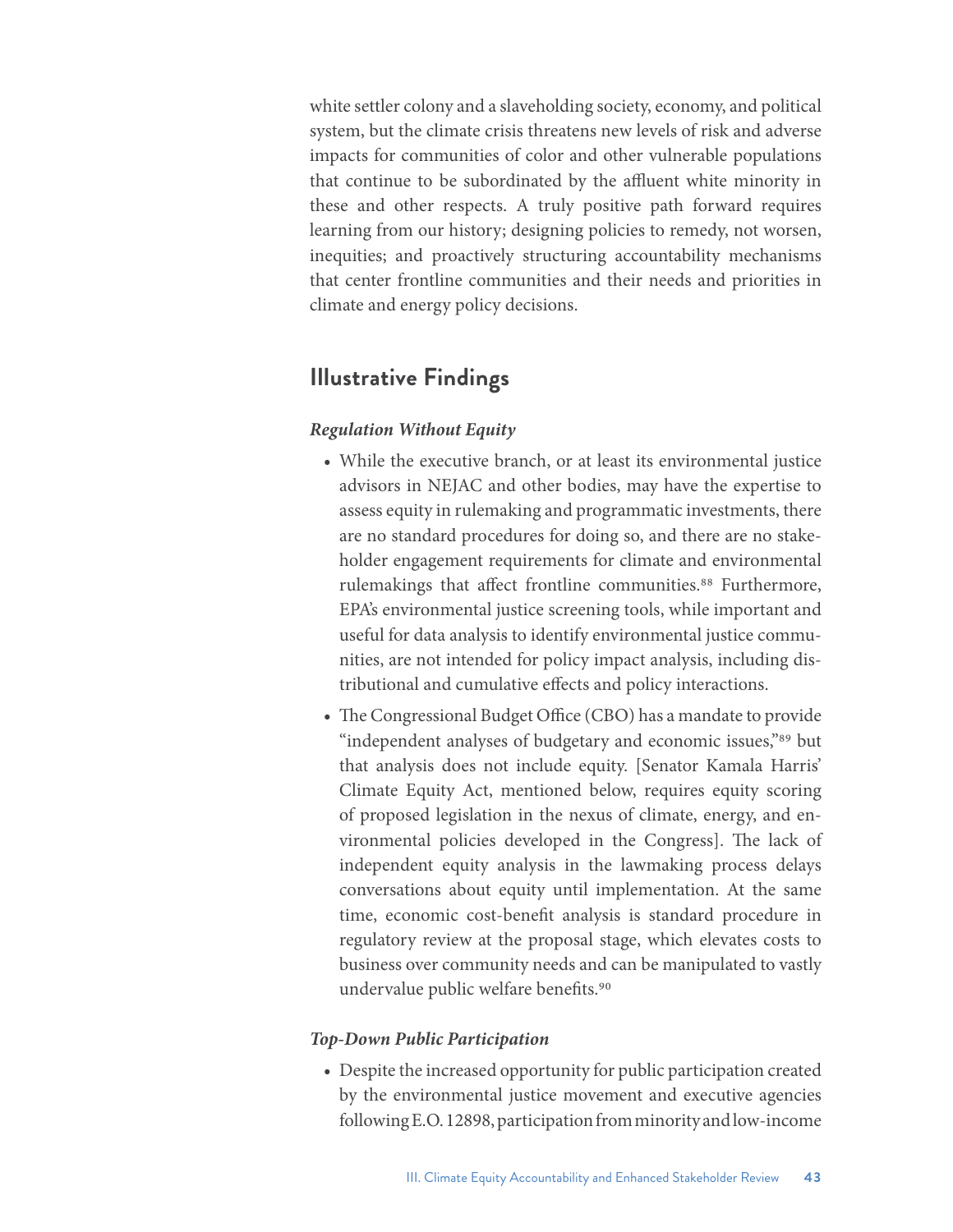communities "remains uneven," according to Daley and Reames in their assessment of 20 years of stakeholder engagement by EPA, Department of Energy (DOE), and Department of Transportation (DOT).<sup>91</sup> Opportunities for public participation in environmental decision-making have been increasing, but we have not seen a corresponding increase in public involvement.<sup>92</sup>

- **•** Daley and Reames found that traditional public participation mechanisms currently in use by the EPA tend to result in "top-down, expert-driven, decision-making despite calls for more bottom-up approaches to public participation." Their definition of traditional mechanisms includes: public hearings, public comment periods, and one-time seminars, workshops, roundtables, and advisory committees.<sup>93</sup>
- **•** White, wealthy, and more educated citizens are overrepresented in existing patterns of public participation. Existing public participation mechanisms set up language barriers, and use technical jargon that obscures how government decision-making might affect the interests of low-income communities and communities of color.94
- **•** Some research suggests that traditional public participation structures actually contribute to environmental justice problems. More politically active communities are more successful at waging NIMBY-style fights against power plants, hazardous waste sites, landfills and other locally unwanted land uses (LULUs). Participatory activity from privileged communities then increases the likelihood that LULUs will instead be sited in communities with lower levels of political mobilization and public participation, which are often minority and low-income neighborhoods. A race-neutral and class-blind policy of increasing total public participation can lead to less equitable outcomes.95
- **•** One particular challenge for the EPA has been broadening the scope of who represents the affected public in a rulemaking process. Government agencies commonly recruit people from organized groups, which results in a similar set of engaged stakeholders from process to process without expanding access to new participants.96

#### *Localizing Decisions Without Balancing Power Has Not Helped*

**•** Devolution of decision-making to local and state governments has resulted in outcomes that are neutral at best and oppressive at worst, according to analysis from Sheila Foster. Consensus-based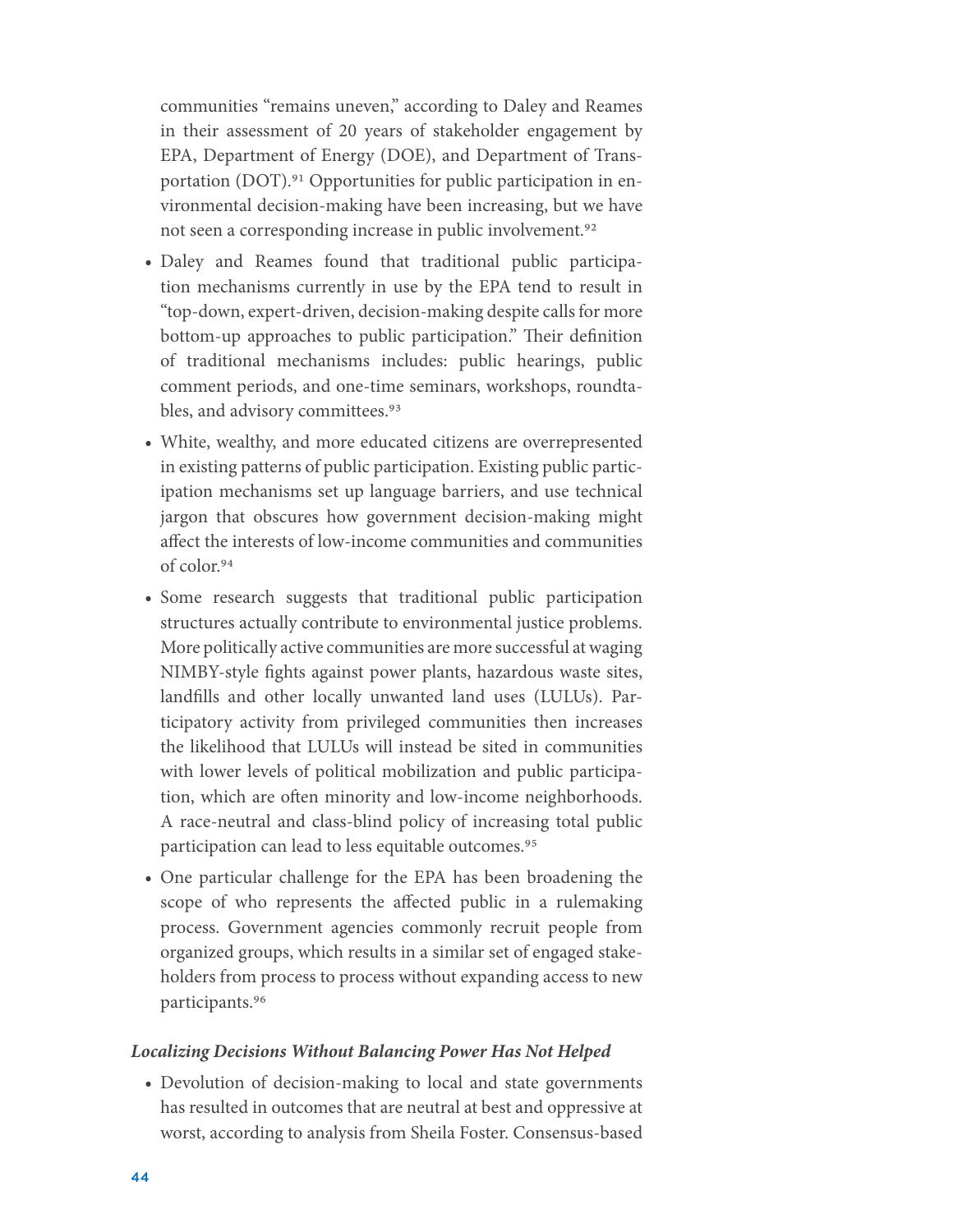processes have been shown to be particularly ill-suited for resolving questions of distributional equity that come up in siting or investigating LULUs, often just adding legitimacy to decisions that solidify existing hierarchies of race and class, and creating a feedback loop that further perpetuates inequality.97 The evaluation from Daley and Reams confirm that these challenges continue to manifest, allowing state and local processes to legitimize inconsistency on the part of federal regulators.<sup>98</sup>

- **•** According to Foster, devolution is an appropriate way to identify goals, but then more centralized authorities need to be empowered to make sure those goals are met, and context-based accountability mechanisms need to be put in place to ensure that the stakeholders most at risk are offered technical resources and access to decision-making processes designed to address the procedural and distributional equity concerns of the environmental justice movement.99
- **•** Shifting focus and access across different presidential administrations has made public participation more difficult. For example, in 2001, President George W. Bush's first EPA Administrator announced a new policy of "environmental justice for everyone," rather than highlighting the significance of communities of color and low-income communities included in most definitions of environmental justice. Privatization of public participation efforts has a similar effect on participation from affected communities.<sup>100</sup>
- **•** For example, researchers followed a 12-year DOT-led public participation process in the frontline community of Delray, Michigan, involving a new international bridge that would expose a low-income community of color already surrounded by industrial activity to additional air pollution from heavy-duty freight engines. From 2000 to 2012, community members were encouraged to spend hours of time and energy attending outreach meetings, phone meetings, and hearings, often utterly confused about the process and whether or not their efforts would have any impact on the outcome. Residents reported feeling "demoralized," "disrespected," and "discriminated against." In an interview, one resident said they stopped participating in the process "because I feel it is just a big PR event." Another resident said "they try to trick us," implying that the consultation process was inauthentic.101 Workers broke ground on the Gordie Howe International Bridge in 2018.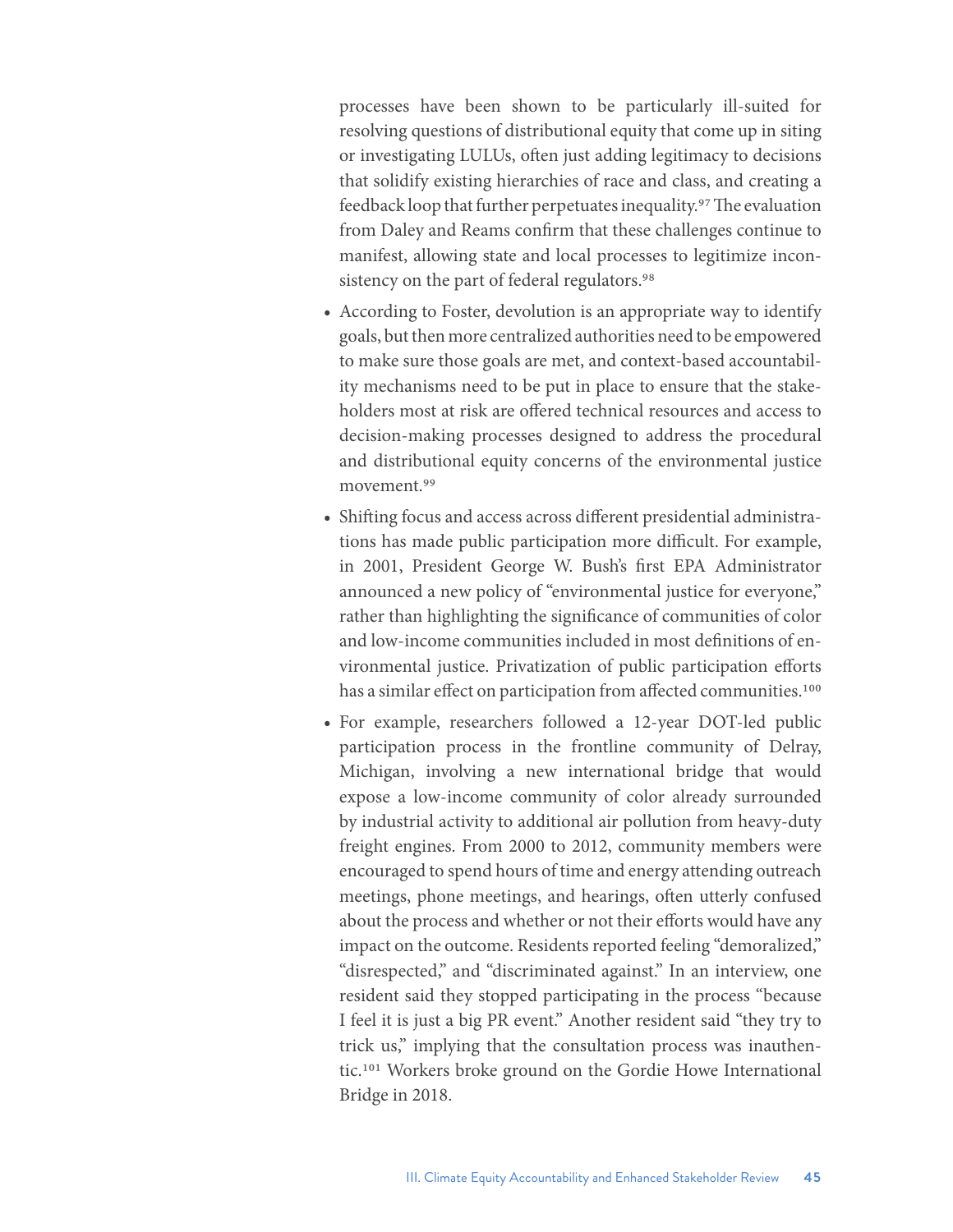#### *Models that Empower Frontline Communities*

- **•** Research suggests that increasing public participation from affected communities will require a combination of standard national approaches and flexibility to make sure solutions are tailored to local problems. For example, former EPA Administrator Lisa Jackson's "Plan EJ 2014" sought to break down silos and establish standard national procedures that also took local context into account, like a national approach to identifying environmental justice communities. The EPA's Community Action for a Renewed Environment (CARE) is often cited as a model initiative for facilitating meaningful public engagement between the EPA and individual EJ communities. The grants support robust community interactions with EPA staff, increasing trust between community leaders and EPA staff, and increasing the technical capacity of affected communities.<sup>102</sup>
- **•** Frontline communities and their allies have pioneered local climate change solutions and statewide policies, such as California's multi-family affordable housing solar mandate developed by Asian Pacific Environmental Network (APEN) and California Environmental Justice Alliance (CEJA),<sup>103</sup> and New York State's Climate Leadership and Community Protection Act.104

## **Executive Actions for Climate Equity Accountability**

## **1. Climate Equity Accountability System**

The president should establish by executive order a Climate Equity Accountability System for federal policies addressing climate change and environmental protection, including federal actions affecting Indigenous communities and tribal lands, culture, and economic well-being.

#### **Rationale**

The people of the United States have the right to live in a healthy and sustainable environment, with access to clean air and clean water. In order for this right to be realized for all, the federal government must establish policies that address systemic environmental injustices and the growing inequities fueled by climate change. Systems of governance that increase the direct participation and representation of frontline com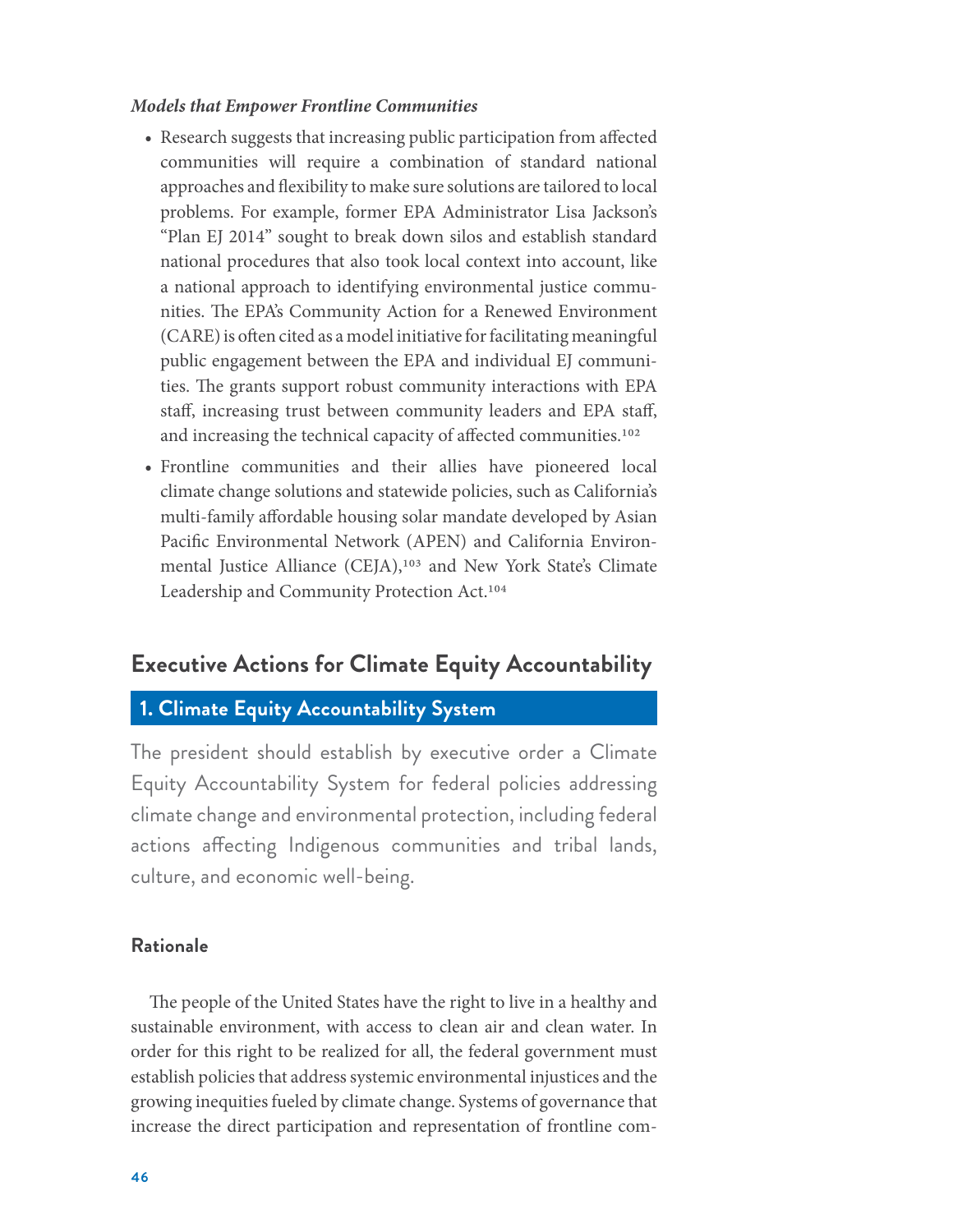munities in policymaking processes, and that establish mechanisms to hold federal agencies accountable to the needs, priorities, and perspectives of frontline communities, are required to ensure that federal policies achieve this goal.

## **Climate Equity Accountability System (CEAS)**

The president should issue an executive order requiring the Office of Management and Budget (OMB) to establish an accountability infrastructure and policy review process with consistent standards and procedures for ensuring that federal agency policy development achieves climate and environmental justice goals by:

## *Measuring Equity Impacts*

- **•** Requiring the Office of Information and Regulatory Affairs (OIRA) to develop a comprehensive, publicly accessible, interactive data mapping system to identify complex vulnerability of places and regions—including environmental, socioeconomic, and resiliency factors. The mapping system tools should be programmable to measure positive and negative effects of rules and policies. One mapping module should focus on identifying pollution hotspots in alignment with federal No Hotspots policies.
- **•** Requiring equity impact assessments of proposed federal rules, and select existing rules, addressing climate change and/or environmental protection, or any federal action potentially having adverse environmental effects on frontline communities and tribal lands.
- **•** Requiring equity impact reviews of programmatic investments addressing climate change and/or environmental protection, or other federal investments potentially having adverse effects on climate resilience and environmental protection in frontline communities and tribal lands, or perpetuating disinvestment in frontline communities in favor of affluent communities.
- **•** Requiring OMB audit of programmatic investments and subsidies on climate, energy, and environment to determine a baseline percentage of total current investment in, or for the benefit of, frontline communities.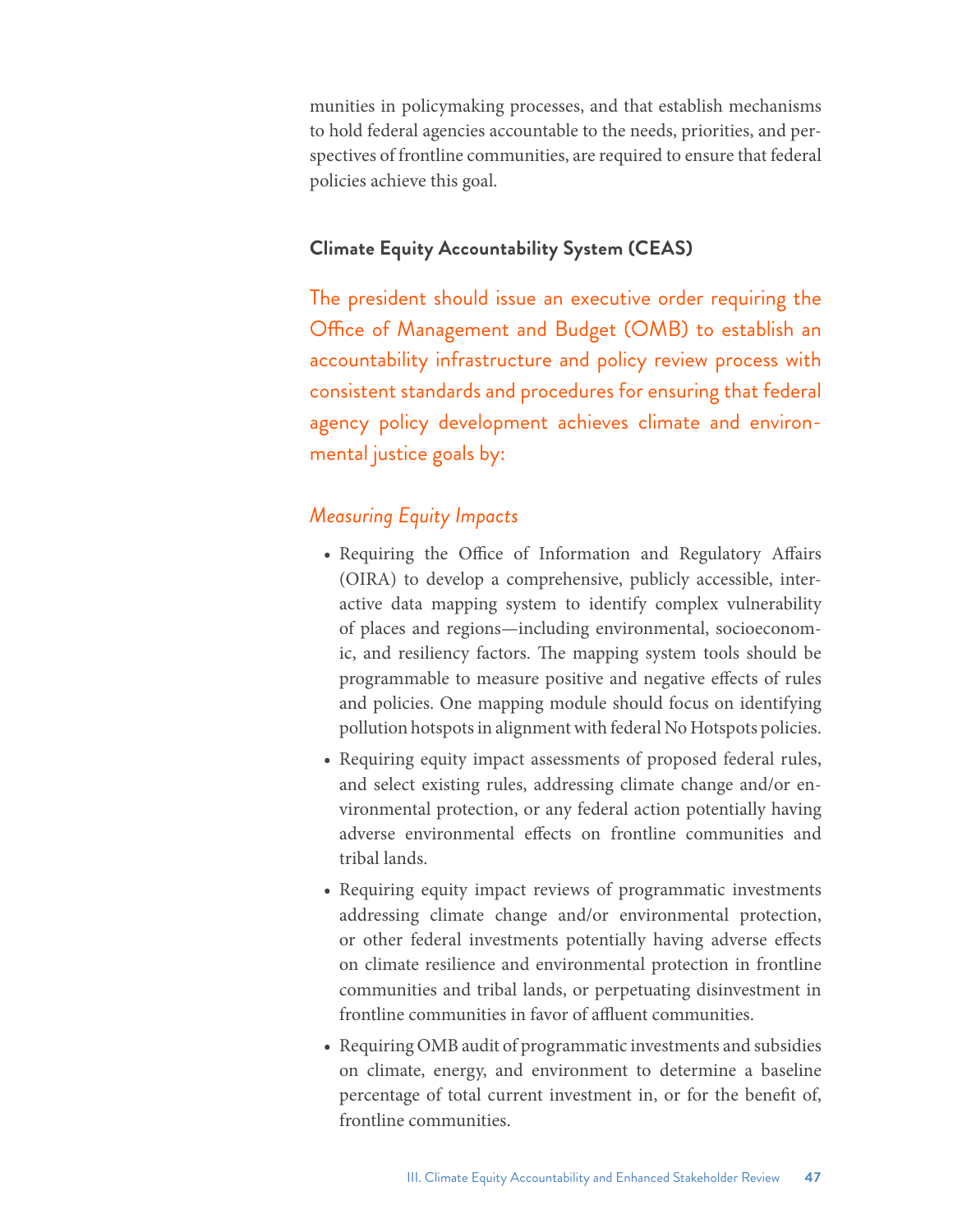**•** Establishing an interagency mandate to modify programmatic investments, as allowable by law, for the purpose of ensuring that no less than 40 percent of total climate, clean energy, and environmental spending is targeted for the benefit of frontline communities and populations. This follows models of "disadvantaged community" investment mandates established in New York State and California. OMB is responsible for budget planning to achieve compliance with the 40 percent frontline investment mandate, as allowable by law.

#### *Enhanced Stakeholder Review*

- **•** Adverse findings in equity assessments of proposed federal rules and programmatic investments triggers an additional dedicated process for enhanced, direct participation and representation of frontline communities in formal review of proposals and in modifying proposed rulemakings and programmatic investments.
- **•** Federal agency accountability to frontline communities is not a choice but a matter of regulatory compliance with the procedures and goals of the CEAS.

In addition, the administration should actively engage Congress to pass the Climate Equity Act (sponsored by Senator Kamala Harris and Representative Alexandria Ocasio-Cortez), or similar legislation designed to codify a CEAS policy, or something similar, in federal law.

#### **CEAS Administrative Structure**

The CEAS shall be administered through a new administrative infrastructure based in the Executive Office of the President, and accountable to the President of the United States:

- **•** The Office of Climate and Environmental Justice Accountability (OCEJA) is established in the Office of Management and Budget, headed by a Director appointed by the President of the United States.
- **•** Senior Advisors for Climate and Environmental Justice Accountability are appointed to enumerated agencies, reporting to the Director of OCEJA to ensure government-wide compliance with the goals of this executive order.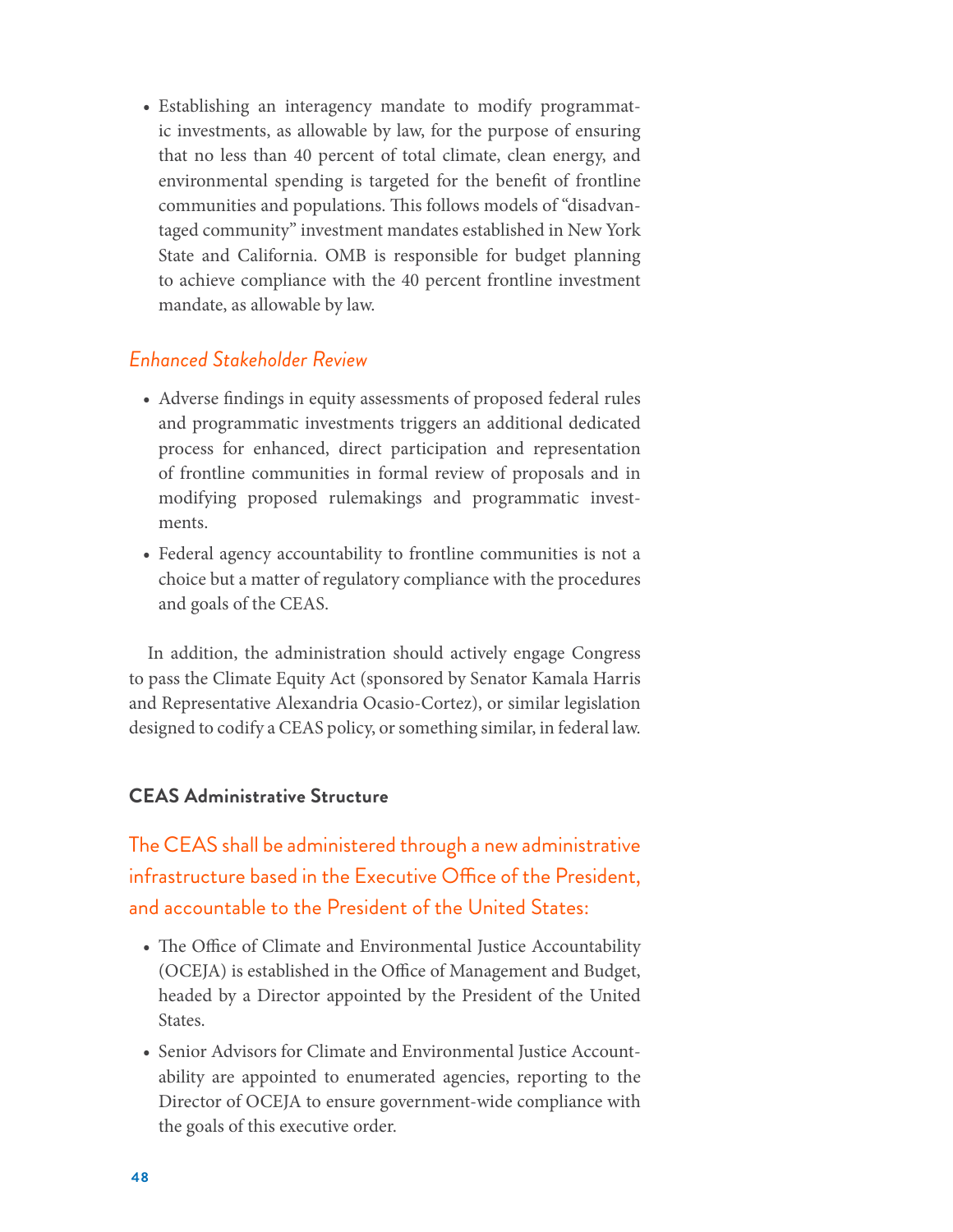**•** In the CEAS, frontline stakeholder input on rules and investments addressing climate change or environmental protection, or other rules and investments that raise concerns about climate resiliency and environmental protection in frontline communities, is invited, financially supported, and given significant weight in policy development. Opportunities and procedures for frontline community engagement in assessing proposed rules and programmatic investments, and reviewing existing rules and investments, are clearly delineated, enforced by the OCEJA, and, failing that, enforceable by judicial review of community complaints of non-compliance with ordered procedures of stakeholder engagement.

## **2. Other Equity Reforms of Regulatory Review**

## Strengthen Executive Order 12866 in Alignment with Environmental Justice

The president should issue an executive order modifying or replacing E.O. 12866, which requires cost-benefit analysis of significant federal rules with "an annual effect on the economy of \$100 million or more or adversely affect[ing] in a material way the economy, a sector of the economy, productivity, competition, [or] jobs."

The E.O. should discontinue use of formal, economistic cost-benefit analysis by federal agencies or other offices, except where explicitly required by statute or the courts. Where consideration of costs is broadly required by statutes, agencies can consider costs but not in a manner of weighing such costs against public benefits of regulation or statutory goals such as public health. Public benefits of regulation include co-benefits, non-market benefits, and consideration of cumulative impacts and complex risk.

Precautionary principle and, where applicable, zero or very low discount rates, should be utilized in regulatory review in critical areas of climate and environmental risk, including: public health risks due to climate change; environmental degradation of communities; disaster resiliency in multiple dimensions; GHG mitigation needs relative to scientific benchmarks of warming dangers; and ecosystem resiliency including biodiversity, coastal resilience, and soil, freshwater, and ocean health.

The Office of Information and Regulatory Affairs should be fundamentally transformed and have no central role in reviewing agency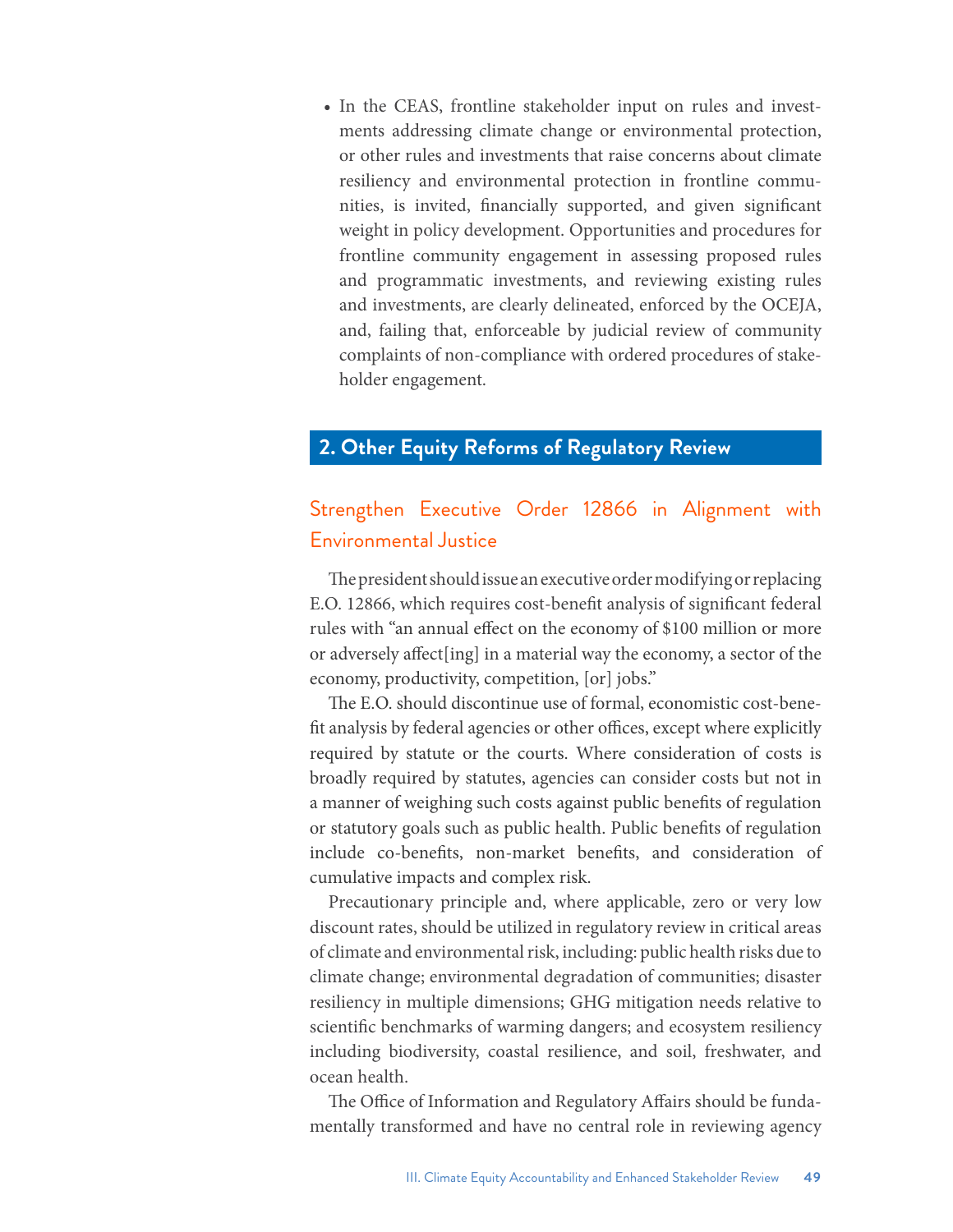rulemaking proposals. OIRA can be repurposed to focus on research in support of strong and effective regulation to improve public well-being and ensure equitable outcomes of federal policy. This research mission should include climate risk analyses and other complex research to align regulatory policy with the equity goals of the Climate Equity Accountability System and the Office of Climate and Environmental Justice Accountability. The purpose of executive actions to reform OIRA regulatory review should be stated as federal policy to the effect that strong regulation of public and private activities contributing to climate change and other environmental harms, notwithstanding private and public costs of harm reduction, is justifiable and necessary on democratic principles of protecting public health and providing a habitable and healthy future for today's children and subsequent generations.

## **3. Climate Equity Accountability and Indigenous Sovereignty**

#### **Rationale**

These policies for executive action are undertaken in recognition that Indigenous peoples have suffered and continue to suffer from historic injustices as a result of dehumanization and racism, and the colonization and dispossession of their lands, territories, and resources, preventing them from exercising, in particular, their right of self-determination in accordance with their own needs and interests, extending to their rights affirmed in treaties, agreements, and other constructive arrangements entered into with the United States and its several states, and the urgent need to respect and promote their inherent rights as peoples.

#### **Executive Actions**

## Free, Prior and Informed Consent of American Indian and Alaskan Native Tribal Nations and Entities

In alignment with the Climate Equity Accountability System, the president should, by rule or order, establish a consistent standard and procedure requiring federal agencies to secure the Free, Prior and Informed Consent of American Indian and Alaskan Native tribal nations and entities confronted with significant federal actions affecting their lands, livelihoods, and culture.

Indigenous Native Peoples' right of Free, Prior and Informed Consent shall extend to: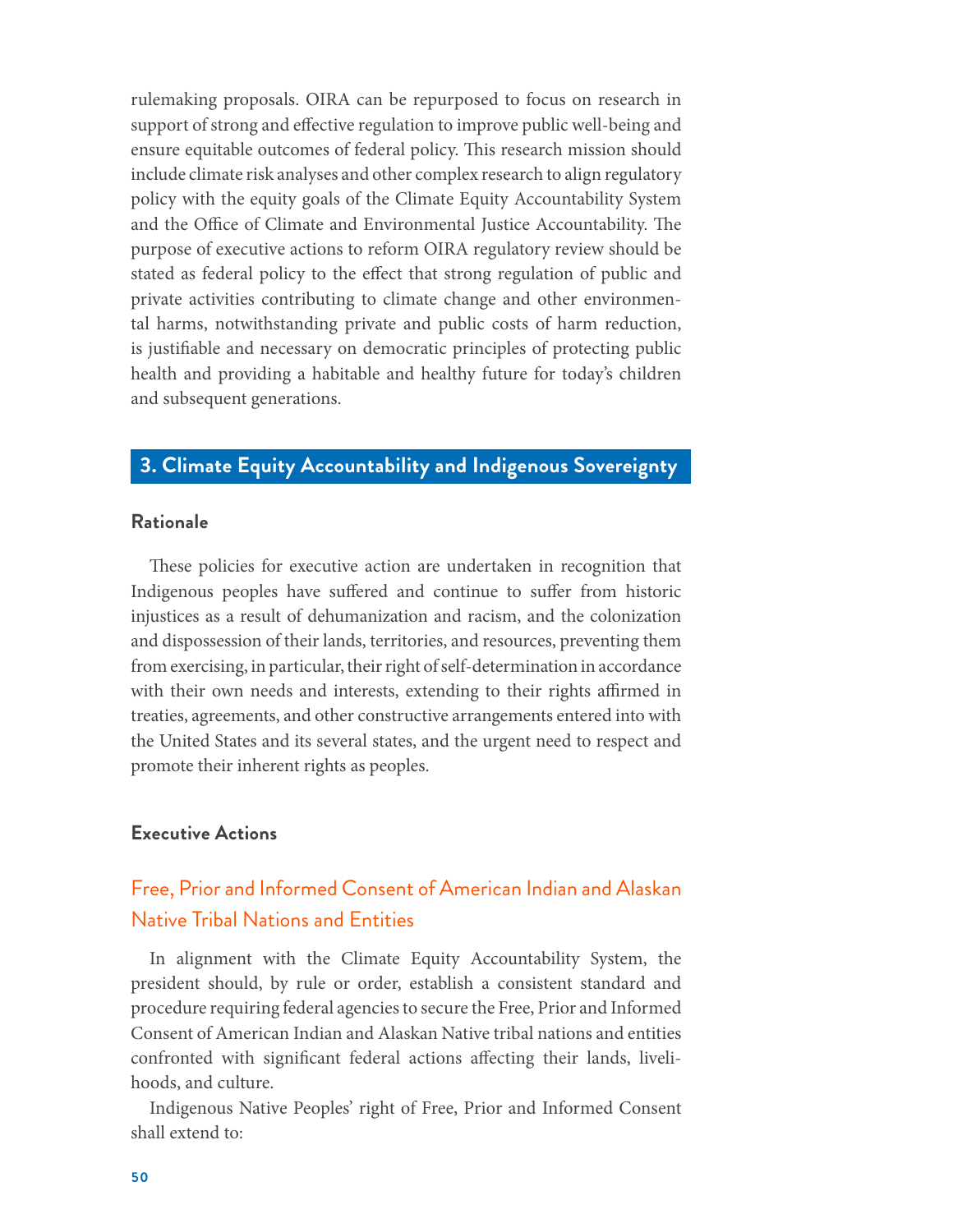- **•** Lands, territories, and resources which they have traditionally owned or otherwise occupied or used, and which have been confiscated, taken, occupied, used or damaged without their Free, Prior and Informed Consent, must be returned to them.
- **•** Any removal or relocation from their lands and territories, whether ceded or unceded, without their Free, Prior and Informed Consent shall be prohibited and not take place.
- **•** Their tangible or intangible cultural heritage, including cultural, intellectual, religious and spiritual property taken without their Free, Prior and Informed Consent or in violation of their laws, traditions, and customs shall in all cases be returned to them.
- **•** No storage or disposal of hazardous materials shall take place in the lands or territories of Indigenous peoples without their Free, Prior and Informed Consent.
	- » Free, Prior and Informed Consent shall be obtained before adopting administrative measures that may affect them or prior to the implementation of any such legislative measures that may affect them.
	- » Indigenous consent to significant federal actions mandated by the United States government's trust responsibility to Indigenous nations shall be a rule of federal policy. Indigenous nation concerns shall be respected and accommodated by the federal government.
	- » As applied to federal permitting and other actions affecting tribal lands, inclusive of off- reservation treaty-reserved hunting, fishing, gathering and ceremonial rights, NEPA assessments, cost-benefit analysis and other evaluative determinations of agency actions, federal agencies shall adopt a precautionary principle of weighing risks and shall account for cumulative environmental, sociocultural, and socioeconomic impacts, as well as ecological resiliency and non-economic factors of culture, spirituality, religion, and communal health and well-being. Federal liability and indebtedness extending from historic and ongoing failure in trust responsibilities shall weigh against decisions based on economic benefits for non-native parties.
	- » The President of the United States shall be obligated to deny or overturn agency decisions that are not a result of negotiated consent of affected tribes; agencies must formally acknowledge this presidential obligation in writing within 90 days of inauguration of a new administration.
	- » The president will work with Congress to codify and enshrine Free, Prior and Informed Consent principles in federal law, with a right of judicial review.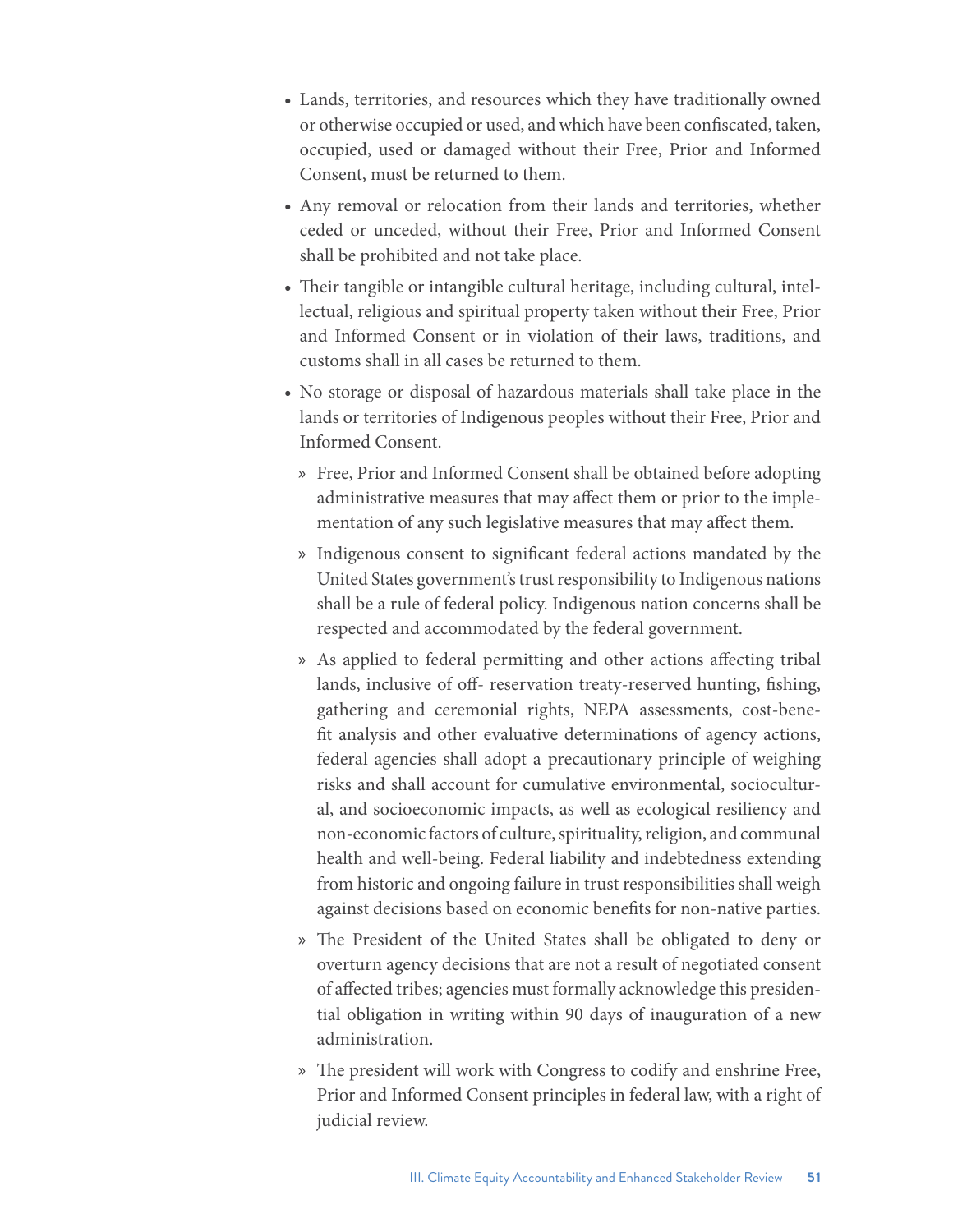## Indigenous Understanding of Broken Trust, Responsibility, and Restoration by Supporting Indigenous Climate Justice

The President of the United States should order and commission an independent review and determination of broken environmental and social trust responsibilities to American Indian and Alaska Native nations and their citizens. This review shall be used to formally and legally recognize liability of the U.S. government and on that basis to direct Congress to establish a 12-year fund specifically dedicated to ensuring a just transition for tribal nations and their peoples, with spending levels determined according to need.

These efforts should be directed to ensure Indigenous peoples' right to maintain and develop their political, economic, and social systems or institutions, to be secure in the enjoyment of their own means of subsistence and development, and to engage freely in all their traditional cultural and other economic activities.

These efforts shall also extend to treaties and agreements entered into with the United States, according them their due recognition and observance.

The scope of violations of the trust responsibility to Indigenous nations in this review, related to the environment and its protection, and Indigenous well-being, include: land use practices; interior and coastal waters pollution; protection of aquatic ecosystems; wildlife decimation; soil contamination; plant biodiversity destruction; the impacts of fossil fuels, mining, and nuclear waste; electric utilities' rights of ways; household and tribal energy burdens; human and ecological health and education disparities; as well as spiritual and cultural loss. The factors and data used to verify liability on a proper scale shall be approved in consultation with Indigenous nation leadership and with their consent. Federal investment in an Indigenous just transition will support self-governance and self-determined tribal implementation plans, including investments in tribal owned and operated renewable energy generation; ensuring tribal wind and solar power projects priority access to the electrical grid; energy efficiency and healthy homes; safe drinking water access; habitat and ecosystem restoration; regenerative land use; food sovereignty; and other factors of an Indigenous Just Transition.

The scope of review shall also necessarily include racial and cultural discrimination against Native peoples, whether public or private in its nature and extent, and undertake effective steps to eliminate it.

In consultation and cooperation with Indigenous people's representation, legislative measures to achieve the ends of this policy will be undertaken and supported.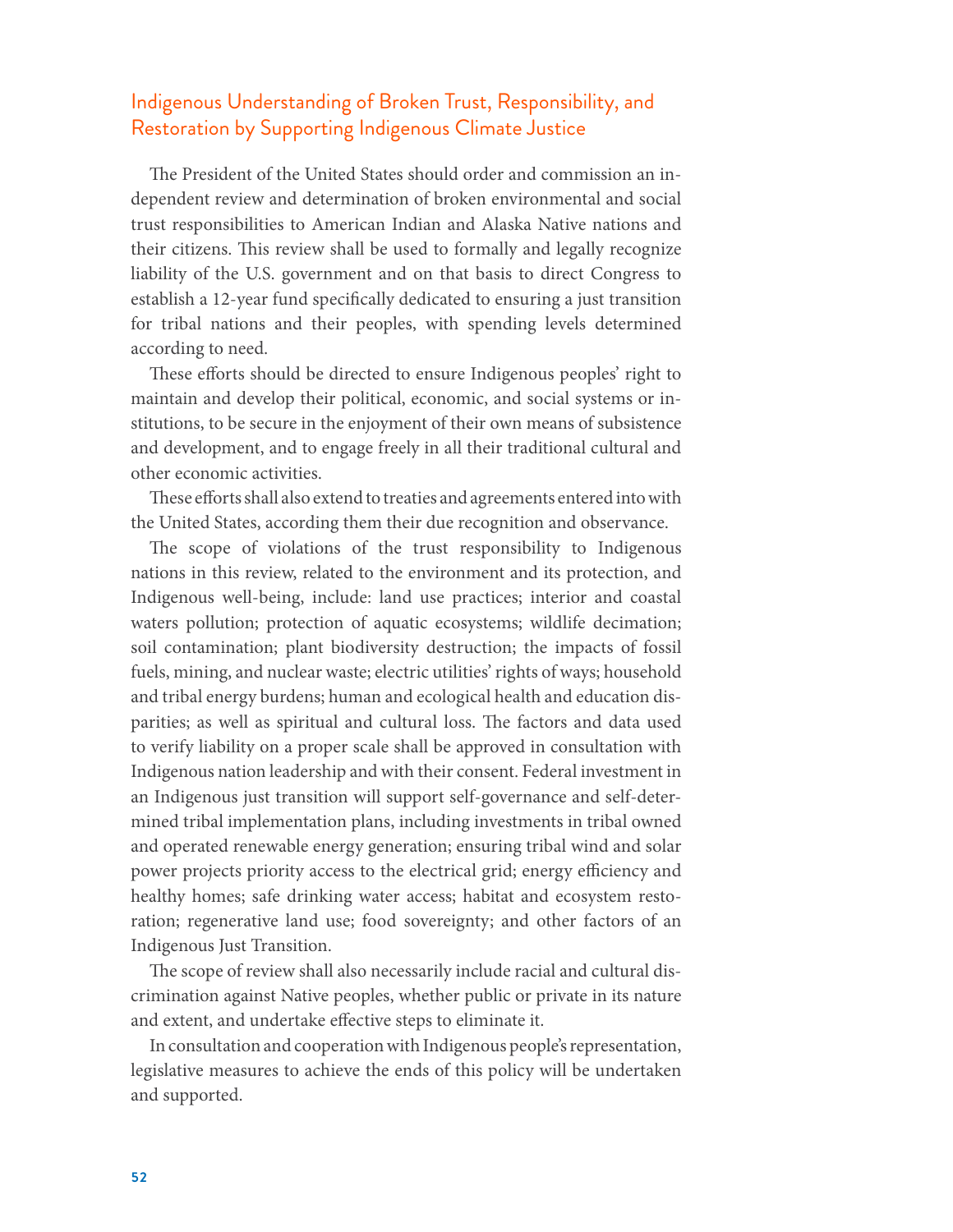# **IV. Energy Democracy: Public and Community Energy**

## **What is the Problem?**

Today, distributed energy resources (DER) like rooftop solar, home batteries, and community power plants have the potential to fundamentally change the economics of our centralized electric grid. Unlike a coal plant, a solar panel can be economical at a very small scale, reducing the need for an expensive network of transmission lines. However, 72 percent of U.S. electricity customers are served by for-profit or investor-owned utilities (IOUs), with government-granted monopoly status and a huge financial stake in maintaining private monopoly control of the energy system.<sup>105</sup>

For utilities maintaining large-scale transmission infrastructure, new rooftop solar installations and other distributed energy resources pose an existential threat to their bottom line, because localized on-site and community-based renewable energy competes with generation and transmission assets owned by vertically integrated utilities. At the same time, as electricity demand rises with electrification of transportation, buildings, industry, and agriculture—necessary to meet IPCC global warming targets—the overall structure of renewable power generation likely will need to strike a balance between utility-scale generation and distributed energy resources. Along this spectrum, public and community control of the energy system is the key to a just and equitable energy transition—primarily for residents and workers in climate-impacted frontline communities, but also for workers in the fossil fuel economy who deserve good jobs in the new clean energy economy.

Public control of utilities and grid infrastructure, blended with community-scale and regional build-out of renewably-sourced, community-owned distributed energy, can transform an energy system that is not only failing our planet, but is harming communities on the frontlines and fence lines of fossil fuel capitalism, as we have documented in this report. To effectuate the transition we need,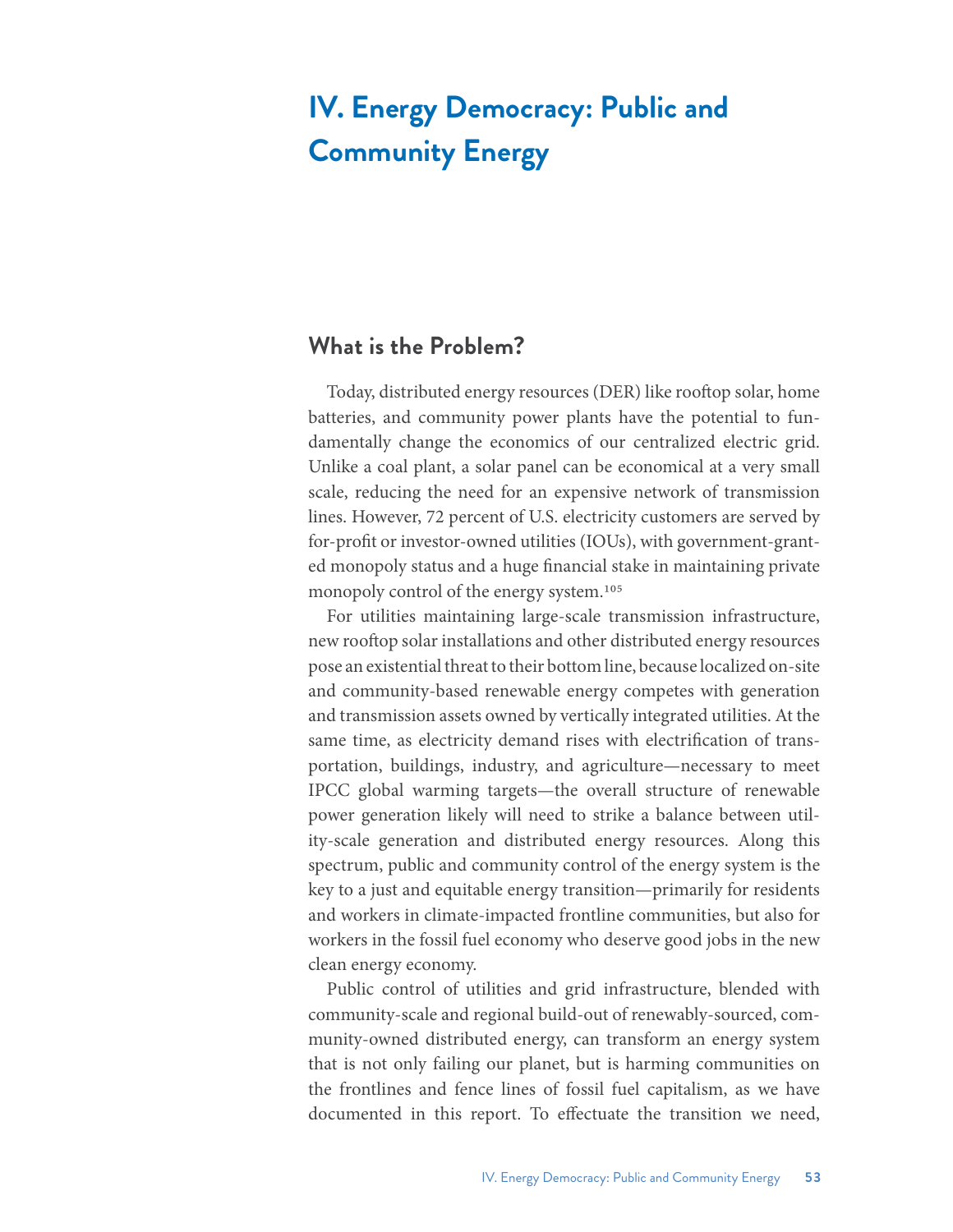energy democracy is considered a pivotal paradigm shift by many frontline leaders in impacted communities.106

Energy democracy describes a range of political, economic, and social opportunities for establishing public and community control of the energy system, in alignment with the new technological and environmental realities facing the electricity sector and the economy as a whole. Redistributing energy assets from big central power plants to small-scale solar installations and batteries means moving billions of dollars, and political power, out of the hands of the investor class and into the hands of local communities. Opportunities for community wealth-building and self-determination lie behind every new solar panel, and every new battery deployed as part of our renewable energy future. tribal nations, especially those working to transition from fossil fuels to renewable energy, should have sovereignty and public financing to determine the course of, and benefit from, community solar and wind or, in some cases, larger-scale renewables that could be sited on their border lands and generate revenue from nearby communities. With all of this said, however, most DER deployment, to this point, is riddled with racial inequities that must be addressed, now rather than later, in policy development and targeted investment.<sup>107</sup> An energy transition without equitable access to the assets, jobs, and other benefits of distributed energy cannot be considered a just transition.

No less important, energy democracy can alleviate increasing resiliency challenges and public safety risks posed by a top-down, centralized, and profit-driven energy system. California's recent record wildfires, the resulting destruction and public health impacts, and Pacific Gas & Electric's justifiable liability should not be considered an unfortunate outlier but a clear warning of future crises, as centralized energy faces increasing climate risks and impacts.

Finally, at a minimum, de-privatizing utilities and, more generally, affording greater public control of the energy system at all levels can be powerful leverage to counter fossil fuel interests and rapidly reduce fossil fuel dependency in the power sector. To the extent that utility-scale services are needed in a fully renewable energy system, it is critical that large utilities are de-privatized and investor control and fossil fuel interests are supplanted by public ownership with strong democratic controls.

We are at a critical stage in deciding who will control the energy system. The profit-maximizing model of investor-owned utilities is causing them to fight distributed energy resources like rooftop solar, battery storage, and microgrids. Policy barriers to competition from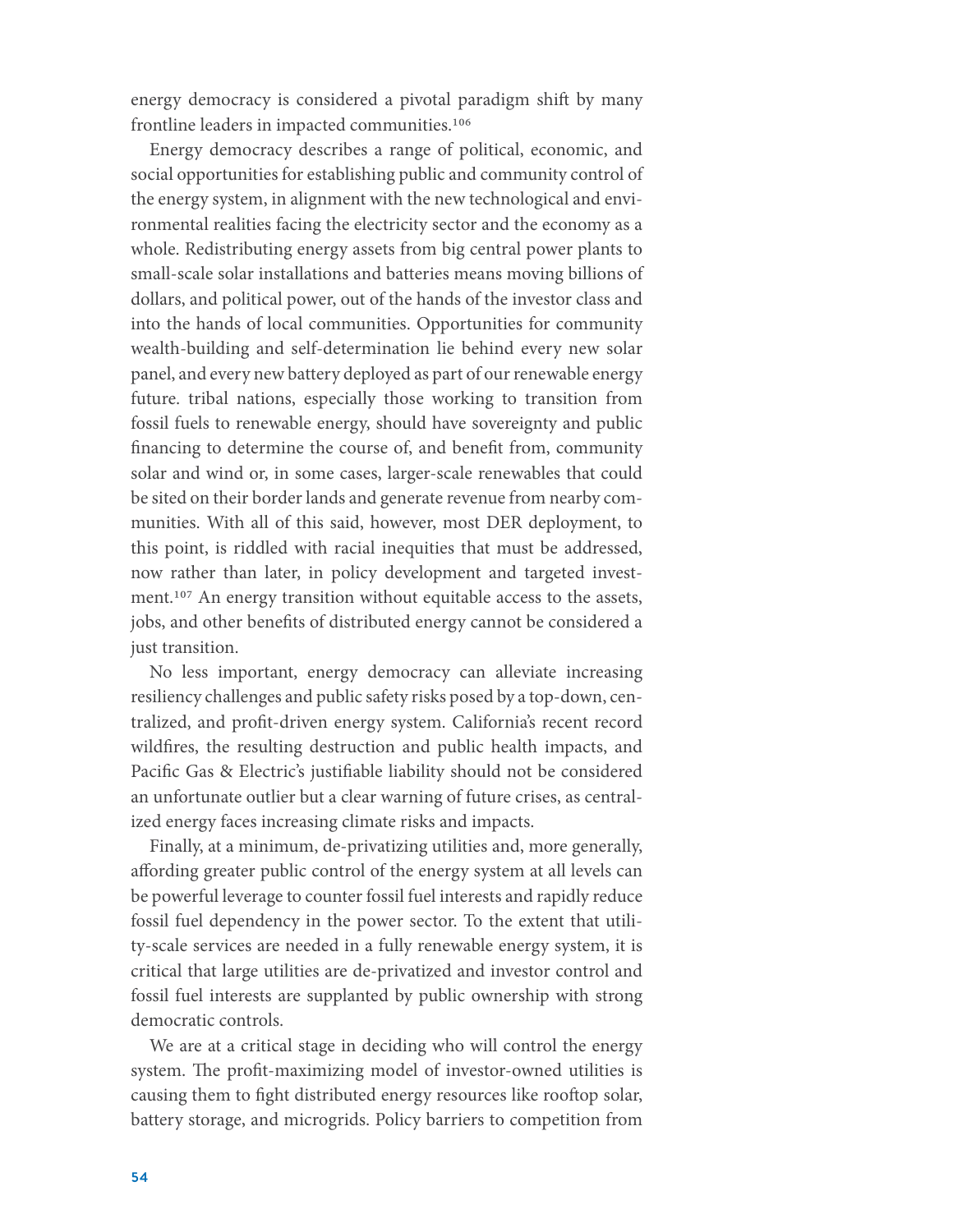DER, and to its clear social benefits, are proliferating, not shrinking, as the climate crisis accelerates.108 As noted, however, even with a more level policy playing field for DER, financial barriers by income, race, and residential status are effectively segregating solar access in favor of affluent white homeowners and communities. Alternatively, by fighting back on policy and investing in community solar access for low-income communities and households, and especially renters, we can build a lasting economic constituency that will continue to support decarbonization efforts even as the political winds may shift.

Democratizing our energy system can create deep structures in the American economy that begin to undo the environmental injustices and inequitable vulnerabilities baked into our current energy system. By centering equity into our vision of a modern decentralized electricity grid, we have an opportunity to combat inequality as we solve climate change.

## **Illustrative Findings**

#### *Why are For-Profit Utilities Fighting Rooftop and Community Solar?*

- **•** Many for-profit, investor-owned utilities rightly see distributed energy resources (DER) as an existential threat to their business model. In 2014, Barclays downgraded electric utility bonds over concerns that distributed renewables would compete with investor-owned utility profits. "In the 100+ year history of the electric utility industry, there has never before been a truly cost-competitive substitute available for grid power," in reference to solar coupled with storage. "We believe that solar + storage could reconfigure the organization and regulation of the electric power business over the coming decade. We see … long-term risks from a comprehensive re-imagining of the role utilities play in providing electric power."109
- **•** For-profit utilities are increasingly using their incumbent advantage and political connections to block communities from using renewables. For example, in 2015 Nevada's investor-owned utility NV Energy famously torpedoed the state's growing solar industry by stopping a "net metering" law that would allow power consumers to sell solar energy back to the grid. Because the new distributed model of solar was in direct conflict with the centralized business model of the incumbent utility, NV Energy was incentivized to block policies that encouraged residential solar.110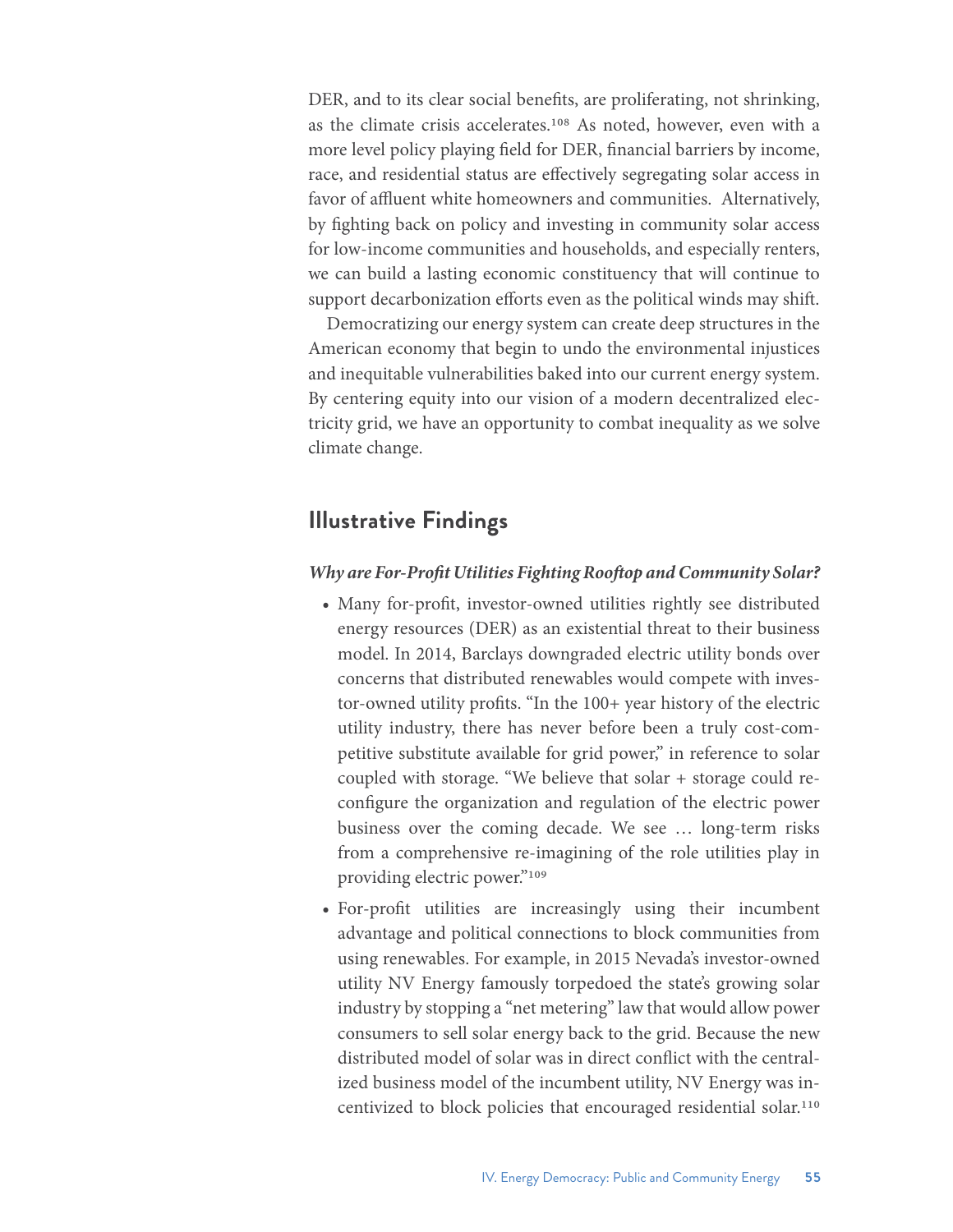The utility won, and Nevada's solar industry collapsed.111 A similar fight was instigated by the largest for-profit utility in Florida.112 And utilities in almost every state are following suit.<sup>113</sup>

**•** So-called "deregulation" efforts in the 1990s have only cemented the monopoly status of most for-profit utilities. Current policies have created wholesale and retail markets that allow large-scale power generators to sell power to distribution utilities on terms beneficial to utilities, while closing off market opportunities for residential and community-level renewables,<sup>114</sup> which don't require expensive transmission lines to get their power to market. This creates a market that overvalues large, centralized nuclear and fossil fuel-based power plants and large-scale transmission infrastructure over distributed renewables, resulting in higher electricity rates, and more wealth extracted from local communities.<sup>115</sup>

#### *The Promise of Public and Community-Owned Power*

- **•** In the 1930s, high rates and abusive business practices prompted Nebraska voters to support a measure to replace Wall Street-backed utility holding companies with public and community-owned electric utilities. Now Nebraska pays some of the lowest electricity rates in the country and leads the nation in wind power,  $116$  all from 166 different public or community-owned utilities.<sup>117</sup>
- **•** Nearly 2,000 publicly-owned utilities operate at the federal, state, and municipal level (colloquially called "munis"),<sup>118</sup> and that number has been expanding recently due to grassroots (re)municipalization campaigns<sup>119</sup> and New Deal-era laws that facilitate utility (re)municipalization in almost every state.120 Over half the country by land mass is powered by 831 community-owned rural electric cooperatives, or co-ops, owned and controlled by their customers.121
- **•** Because public power and community-owned power are accountable to the needs of communities, not just shareholders, they are seen by energy democracy advocates as more promising vehicles than for-profit utilities for maximizing self-determination and wealth-building opportunities for the communities they serve.<sup>122</sup> For example, on issues of siting transmission infrastructure, or a community solar array, a smaller local municipal utility or co-op has more aligned incentives with community stakeholders than a for-profit utility that is accountable first and foremost to wealthy shareholders.<sup>123</sup>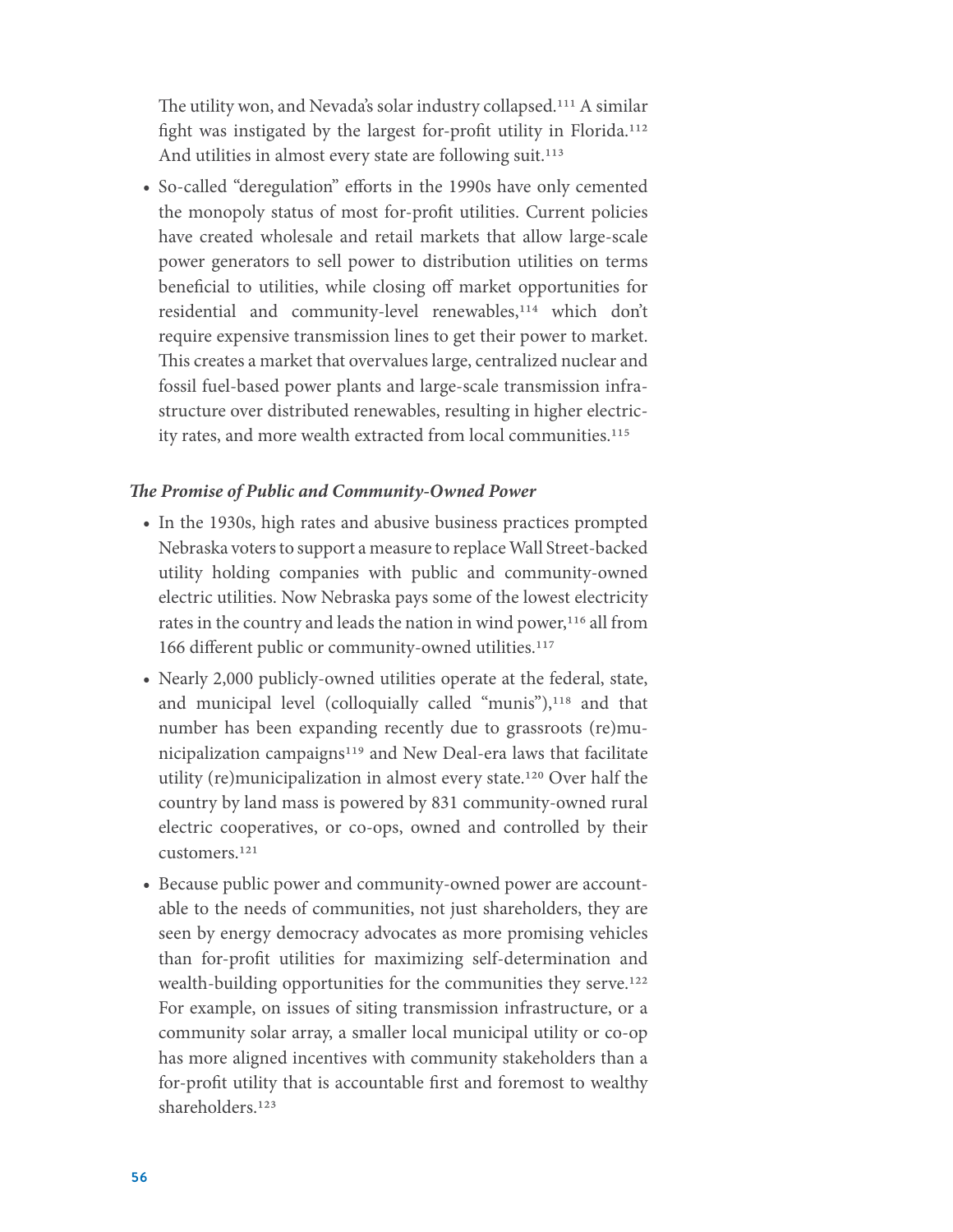- **•** In light of expanded DER, experts at the Rocky Mountain Institute see 2 archetypal paths a utility can take: either maintain their monopoly status by maximizing ownership of customer-sited DER like rooftop solar, and therefore maintain profitability; or transform into a neutral "platform operator" model focused on facilitating third-party DER connections, potentially for a subscription fee.124 This platform model would make local distribution utilities a common carrier, like the post office or the internet, allowing for maximum community ownership of renewable energy and storage assets.<sup>125</sup>
- **•** It cannot be overstressed, however, that DER deployment, without strong direction from public policy, has been highly inequitable by income and race. By relying on market incentive structures such as tax credits and low-interest loans, instead of direct public investment, DER deployment is mainly comprised of rooftop solar in middleand high-income communities.126 Particularly for renters, public investment equal to the potential scale of community solar access in low-income communities is a major building block for energy democracy.
- **•** According to research from the Institute for Local Self-Reliance (ILSR), over two-thirds of the local benefits of siting solar panels in a community come specifically from ownership: "Every megawatt of solar installed adds \$2.5 million and 20 construction jobs to the local economy. In its 25year lifetime, a locally owned solar project will redirect an additional \$5.4 million of electricity spending back into local pockets, instead of to utility shareholders."127

#### *Challenges Facing Public and Community Power*

- **•** According to research from Johanna Bozuwa at the Democracy Collaborative, even though public utilities and cooperatives have far less incentive to attack distributed renewables, they aren't doing much to support them, either. The path of least resistance is to maintain the status quo.<sup>128</sup> Two frequently cited reasons for these challenges are: first, an (often malicious) erosion of democratic norms within munis and co-ops, and second, partial privatization via long-term power purchase agreements.129
- More than 70 percent of cooperatives have voter turnouts of less than 10 percent, which experts attribute to a combination of apathy and intentional disenfranchisement.130 For example, in Mississippi 37 percent of the state is Black, but only 6.6 percent of the co-op members in board seats are Black.<sup>131</sup> In the Deep South, co-ops often function as "private reserves of capital for local elites," according to a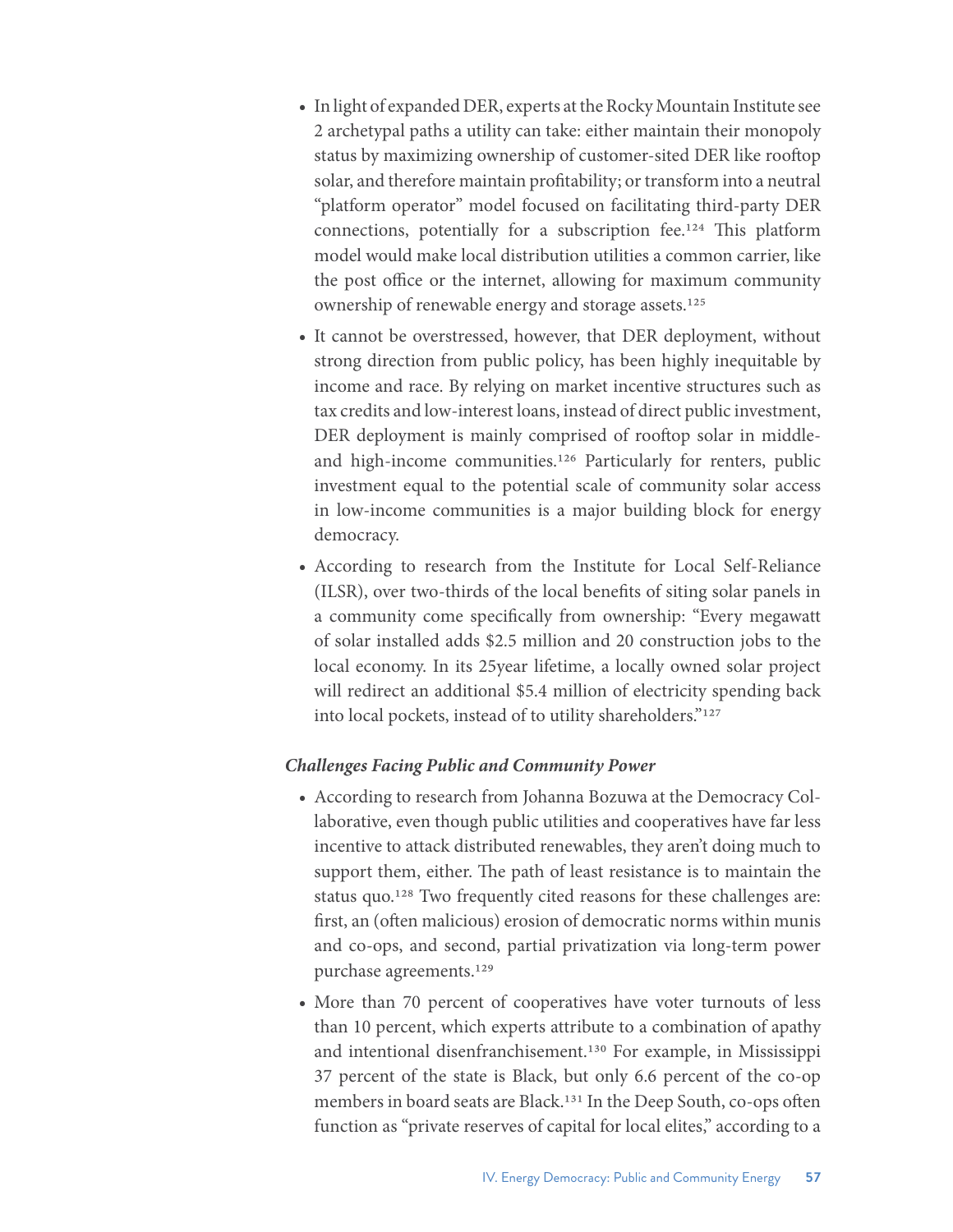report from the Southern Regional Council. "In areas like the Black Belt, self-selected boards of economically powerful whites have dominated management of the co-ops through intimidation, misinformation, and blatant manipulation of electoral procedures." Local elites in these areas could then give lucrative contracts or cheap electric rates to other local elites, solidifying their place in the racialized class hierarchy.132

- **•** Grassroots organizations like One Voice Mississippi are organizing to ensure that women and people of color win co-op board elections. Others, like Kentuckians for the Commonwealth (KFTC)<sup>133</sup> and We Own It, have put forth proposals to remove structural barriers to energy democracy. Ironically, one of the most detailed democratization proposals comes from the national trade organization that represents the interests of co-ops.134 Energy democracy advocates suggest the report was kept private in order to serve the interests of the less democratic cooperatives.135
- **•** Policy from the 1970s ensured that munis and co-ops got locked into long-term power purchase agreements (PPAs), often with generation and transmission co-ops (G and Ts) that rely mostly on coal.<sup>136</sup> With decentralized renewables now available to co-ops, these power purchase agreements prevent democratic control and decarbonization.
- **•** The expiration of a PPA in 2012 was the number one factor that famously helped the municipal utility of Georgetown, Texas, switch to 100% wind and solar.137 In New Mexico, the Kit Carson Electric Cooperative paid \$37 million to sever a PPA with fossil-fuel heavy Tri-State Generation, allowing them to pursue cheaper renewable power that will make up for the money lost severing the PPA.138 Farmers Electrical co-op in southeastern Iowa gets 20% of its power from a local solar array owned by its members. The project then sells power back to the REC via a PPA.<sup>139</sup> Helping other co-ops break existing PPAs could open up the door for replicating similar locally owned renewable energy opportunities.

## **Executive Actions for Energy Democracy**

## **1. Presidential Commission on Energy Democracy and Renewable Energy Futures**

The president should establish and empower a presidential commission to develop and deliver a national blueprint for energy democracy.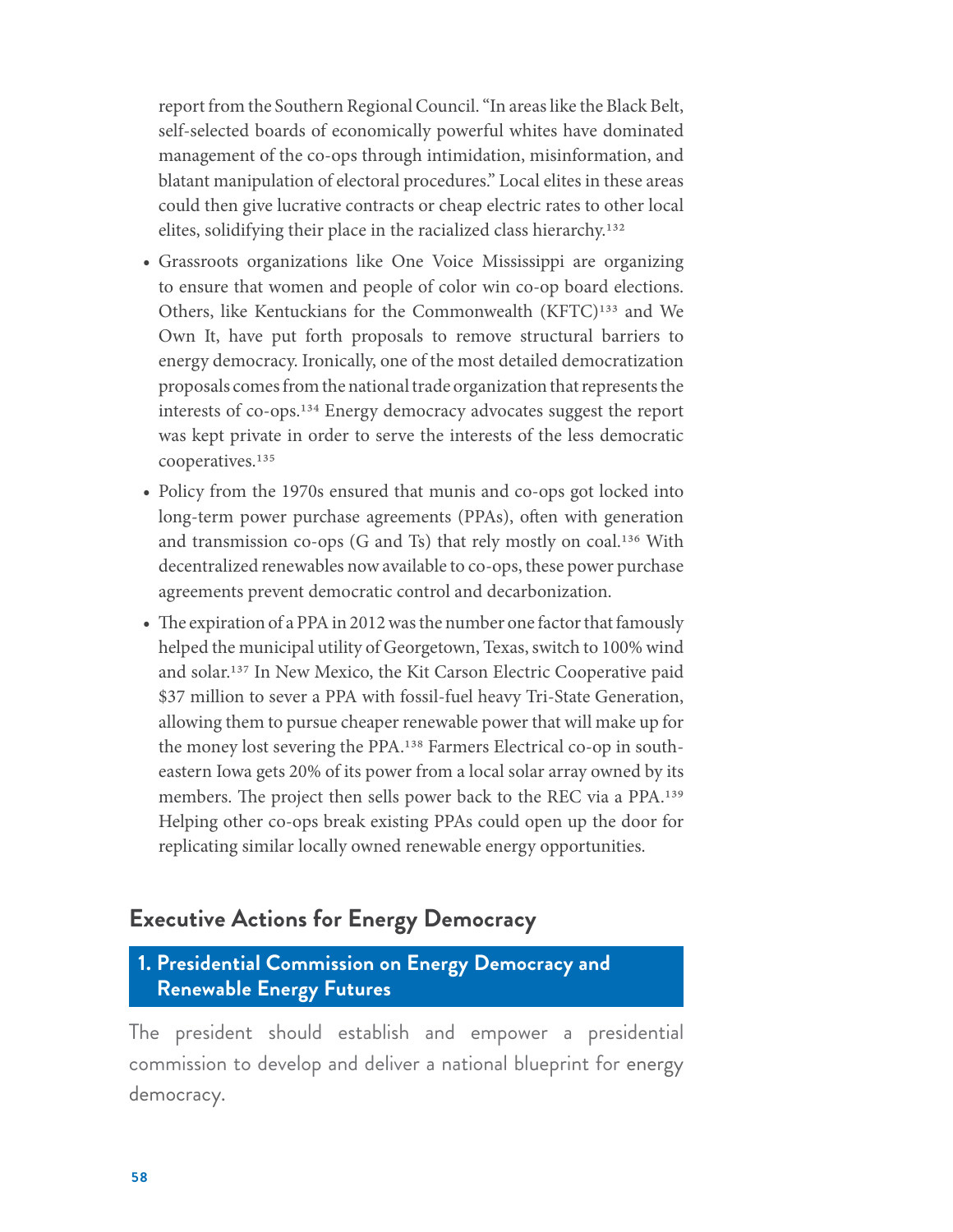#### **Rationale**

The energy system is structured by a complex mix of federal and state regulation, wholesale and regional markets, public utility commissions, and regional grid operators, and each layer is, to one degree or another, entangled with fossil fuel interests. At the same time, achieving an economy-wide goal of decarbonization and zero emissions will require a substantial increase in electricity supply, for electrification of other sectors such as transportation, buildings, and equipment.

This possibility will not be achievable if we attempt to build it out from the margins of the energy system we currently have—a fossil-fuel dependent, investor-owned, and monopoly-controlled energy system. Rather, it depends on a fundamental restructuring of the energy system, involving significant changes in energy market regulation and energy ownership and governance. In addition to policy change, significant technical challenges must be addressed—in grid design, energy storage and load management, consumer behavior and efficiencies, and other technical and design aspects of electrical power supply and reliability. However, technological solutions, such as energy storage, are never inherently equitable, so public policy must ensure that frontline communities are first in line for the safest, most effective technologies for reliability and efficiency of local clean energy.

Energy democracy is a concept that speaks to the systemic changes we need and must demand. First and foremost, as stressed above, energy democracy recognizes that governance of the energy system must be wrested from investor-ownership of generators and utilities, and their financial and political collusion with fossil fuel suppliers. In this respect, energy democracy is a governance framework comprised of rules and policies that determine 3 basic things: who controls the energy system, who benefits, and who is harmed; where the energy comes from; and how the system can be more resilient and equitable in the face of climate change. As we stressed in the Preamble, these structural fault lines in the energy system disproportionately burden vulnerable communities. Climate justice leaders view the fight for energy democracy as a fundamental power struggle for self-determination of communities and for equity and resiliency in our economy.

The bottom line is that we have to replace fossil fuel energy capitalism with public and community control of energy sourcing, energy infrastructure, and energy value. We also have to prevent a privately-controlled transition to clean energy capitalism that retains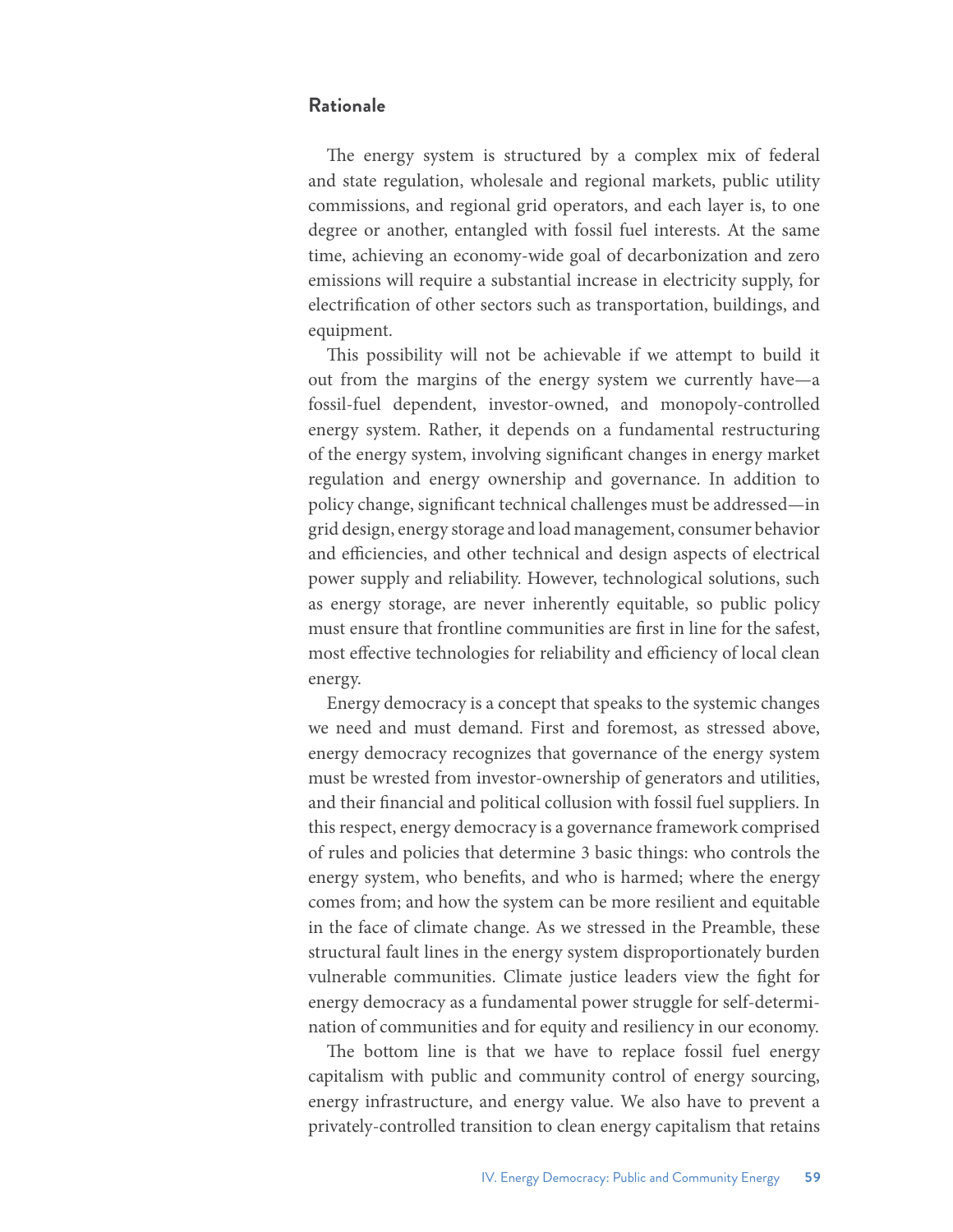monopoly control and extractive financing, reproducing the same inequities while conforming the clean energy timeline to the short-term needs of investors rather than the long term-needs of society and the planet. It was never a good idea to grant private monopoly control over the commons of energy resources, and the climate crisis gives us an opportunity to change the paradigm.

To accomplish this, we need a national blueprint for energy democracy, to set in motion the changes needed in a coordinated way that breaks the grip of fossil fuels in the power sector, decentralizes power generation and delivery, establishes public and community control of the broader system, and maintains reliability even as demand is rising in other sectors. For this to be possible and gain traction, we need bold and unapologetic endorsement and support from a new administration starting early in its first year. Whether and how we seize this opportunity to re-envision and remake the energy system should be a matter of urgent national concern and action for our elected leaders.

#### **Executive Actions**

## To this end, the president should establish and empower a Presidential Commission on Energy Democracy and Renewable Energy Futures, as follows:

- A. In the first 90 days, issue an executive order establishing the Presidential Commission on Energy Democracy and Renewable Energy Futures.
- B. The Commission should be chaired by the Secretary of Energy, with an enforceable mandate of delivering a national blueprint of energy democracy and energy system reforms to the president within 15 months.
- C. The Commission should have a majority of members with relevant policy expertise and technical expertise, and no corporate ties. No less than one-half of commission members shall be communitybased experts especially reflecting needs and priorities of frontline communities, or allies thereof as demonstrated in previous research or policy work. Community-based experts and allies shall be chosen from a pool of candidates nominated by community-based organizations/networks, with appropriate consideration of regional representation and demographic diversity. Utility and fossil fuel workers should also be represented on the Commission.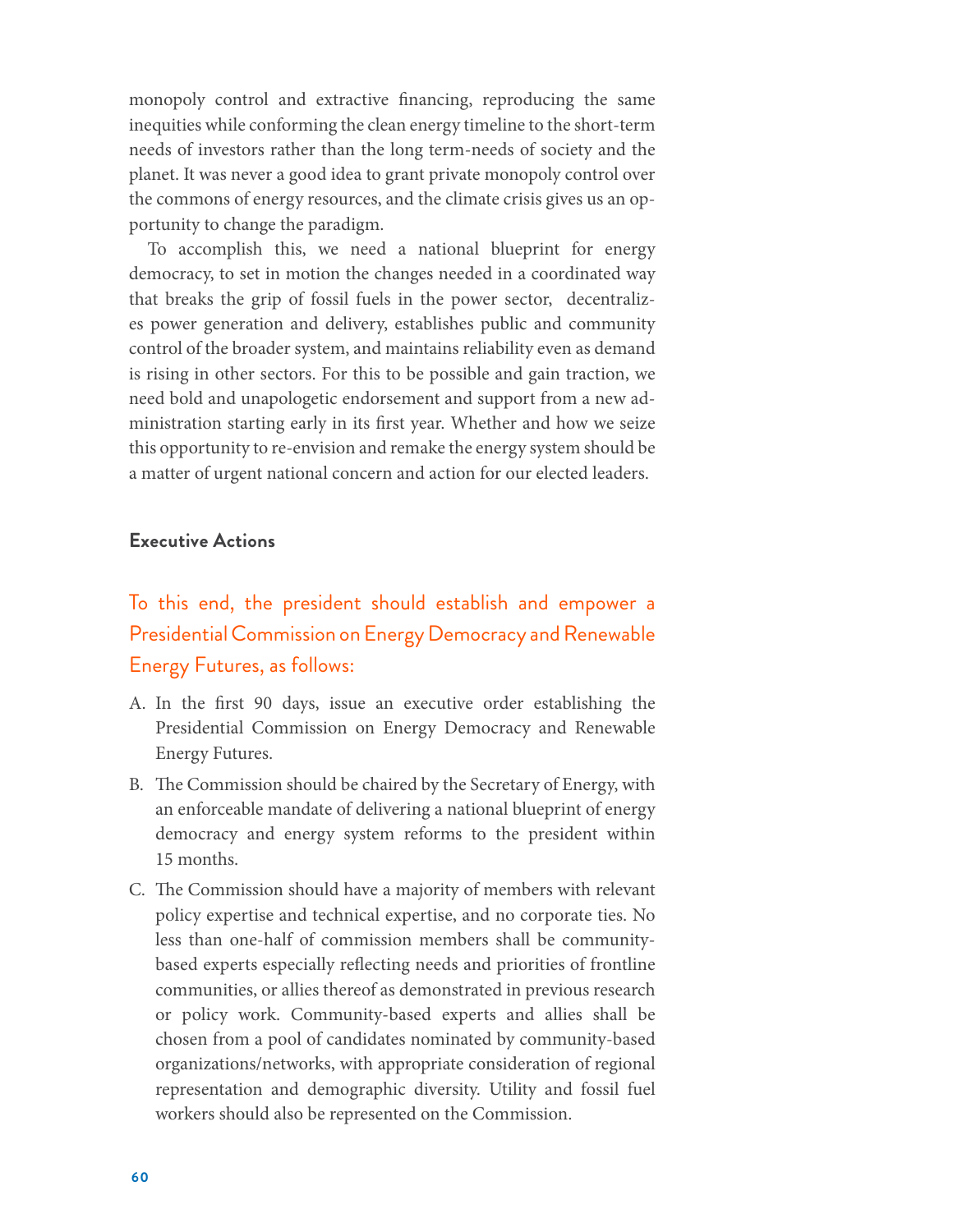- D. Fiduciary or lobbying representatives of fossil fuel energy corporations, utilities, and other private actors with a significant stake in the current system can advise the Commission in public comments, but they cannot serve on the Commission because it is a public proceeding that should be free of economic conflicts of interest and any threat of capture by the regulated institutions and industries.
- E. Community organizations shall be invited and given financial resources to collaborate on local visioning to inform the national energy democracy blueprint by a process that is representative of frontline leaders and perspectives.
- F. The Commission shall act as a platform to uplift local visions and develop a blueprint of federal regulatory and statutory changes, and recommendations for state and local reforms, designed to supplant monopoly fossil fuel energy with energy democracy.
- G. The scope of the blueprint should include, at a minimum:
	- **•** Regulatory reforms necessary to rapidly expand renewable energy deployment with an emphasis on equity and justice, low-income inclusion, and community control, including Free, Prior and Informed Consent for tribal nations.
	- **•** Legislative agenda to permanently codify these reforms in federal energy law, as needed; to introduce additional needed reforms; and to secure equitable public investments and other (equitable) financing for implementation of policy vision.
	- **•** Policy and financing strategies for managed draw-down of fossil fuel generation, while keeping low-income ratepayers, and taxpayers, whole.
	- **•** Federal financial support, and policy and regulatory support as needed, for states and cities to establish public ownership and democratic control of all existing large utilities.
	- **•** Legislative agenda to democratize governance of federal utilities and energy authorities, inclusive or renewable energy and community-owned DER mandates.
	- **•** Federal legislation and rules to support community ownership of renewable energy; federal financial support to help capitalize community-owned energy projects on a large scale.
	- **•** Programs and investments for expanding residential built environment of energy efficiency and demand reduction, prioritizing weatherization and healthy homes in low-income communities.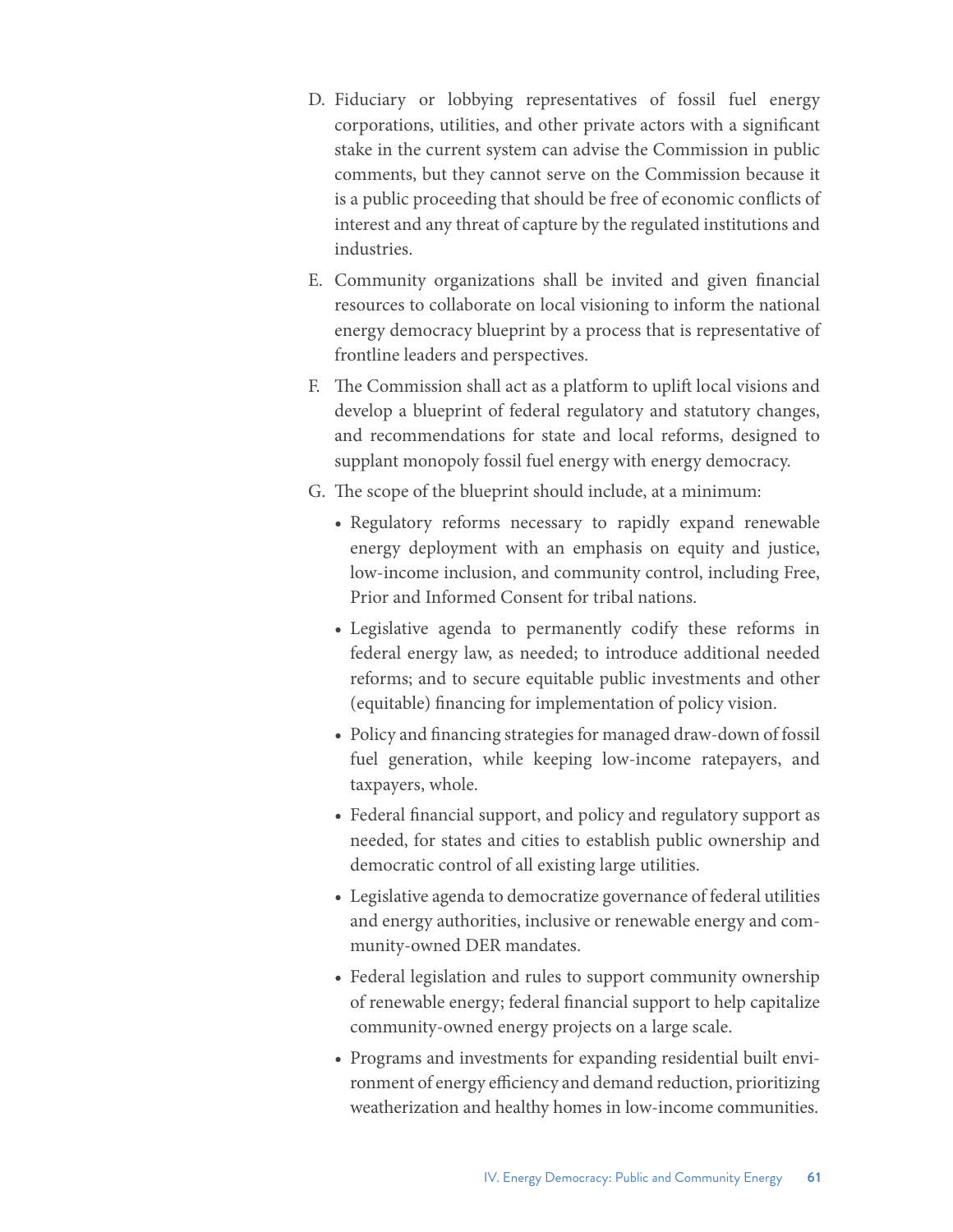- **•** Commercial building efficiency codes for new buildings; energy efficiency renovations for old buildings.
- **•** Review and recommendations on equitable community-based decision-making models to assert public and community control over policy development of the renewable energy system, energy efficiency, and energy resiliency.
- **•** Legislative agenda and investment plan to support transition of displaced fossil fuel workers to unionized clean energy jobs, and to support self-determined transitions of fossil-fuel dependent Tribes and other Tribes.
- **•** New models for collective bargaining coverage or unionization of workforce of larger-scale clean energy development and larger-scale community power plants; training and apprenticeship programs in frontline communities to connect residents to clean energy jobs with wage and benefit standards attached to public financial support of projects.
- **•** Estimates of job creation on timelines of renewable energy deployment, operations, and maintenance, as well as energy efficiency deployment.
- **•** Meeting technological challenges for a blended system of public utilities and community power.
- **•** Scientific research plan to support essential technological advances.
- H. Draft blueprint is subject to public comment process, and independent review of public comments is conducted and publicized. Draft blueprint is approved and submitted to the president by a two-thirds majority vote of the Commission. Dissenters can submit a minority report. Upon receipt of the National Blueprint, the administration takes required follow-up steps, including budgetary support, directives for proposed rulemakings, and directives to congressional committees to develop legislation specifically in support of the National Blueprint.

## **2. Rural Cooperative Coal Debt Relief**

A new administration should use regulatory means in combination with legislative action to unburden rural electric cooperatives of debt and contractual obligations to coal generation, and to incentivize a transition to renewably-sourced rural electricity.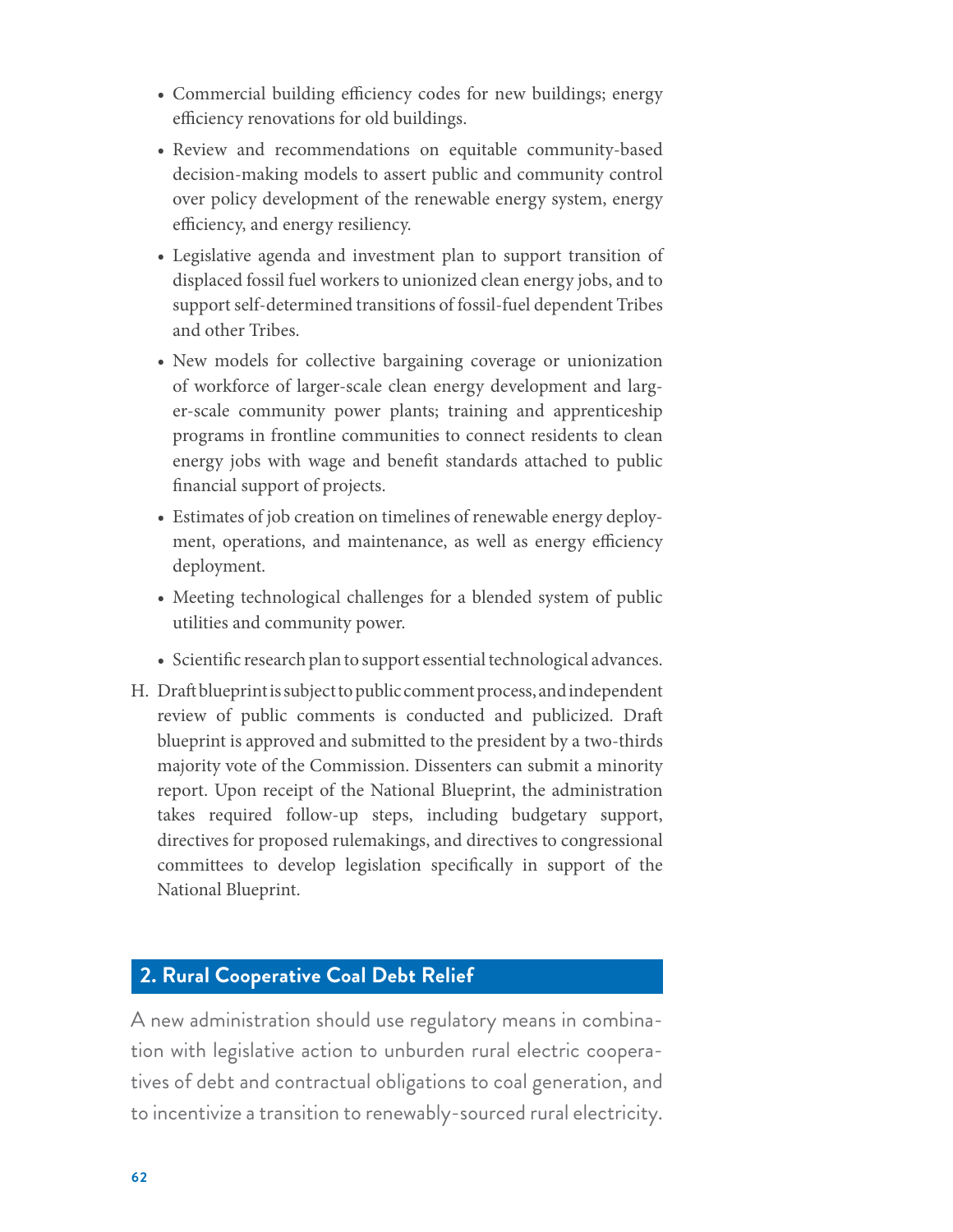#### **Rationale**

Approximately 40 million people, including the vast majority of U.S. farms, get their electricity from rural cooperatives.

Starting in the 1960s, the federal government financed generation and transmission cooperatives—co-ops of co-ops—to foster energy independence and expanded service in rural America. Much of the investment went to building out coal generation and, to a lesser extent, nuclear power. A significant portion of rural cooperative debt is held by the Rural Utilities Service (RUS) in the U.S. Department of Agriculture; as of 2019, federally-owned rural cooperative coal debt and loan guarantees totaled approximately \$8.4 billion.140 This debt is a major reason why 40 percent of rural cooperative electricity is coal generated, despite the rising cost of coal generation compared to renewable sources. It also affects clean energy politics, as rural cooperatives have actively opposed federal standards such as the Clean Power Plan.141 By contrast, the national average of coal generation is less 27.5 percent; in New York State less than 1 percent of electricity is generated by coal.

In rural places where more than 40 percent of households earn less than 200 percent of the federal poverty line, retiring uneconomical coal generation assets and transitioning to renewable rural electricity will bring financial benefits by lowering utility bills; creating jobs; providing lease income to farmers, growing associations, and other rural landowners; and raising tax revenues for local needs.<sup>142</sup>

Approximately 250 rural cooperatives have tribal reservation lands in their service territories. A federal policy of rural cooperative coal-debt retirement and rural cooperative build-out of renewable energy should stipulate clear conditions for Free, Prior, and Informed Consent to determine significant decisions affecting tribal lands, livelihoods, and cultures. Specific policy design incentives should be given for promoting tribal community ownership of rural renewable energy systems serving Tribes. A new administration can take measures $143$ to retire rural cooperative coal debt and replace coal generation with renewable generation, including the following:

#### **Executive Actions**

#### Federal Buyout of Rural Cooperative Coal Assets

The Rural Utility Service can buy out coal assets, exchanging debt forgiveness for ownership of the coal assets. There is legal precedent for this type of rural utility buyout in a mid-1990s bankruptcy proceeding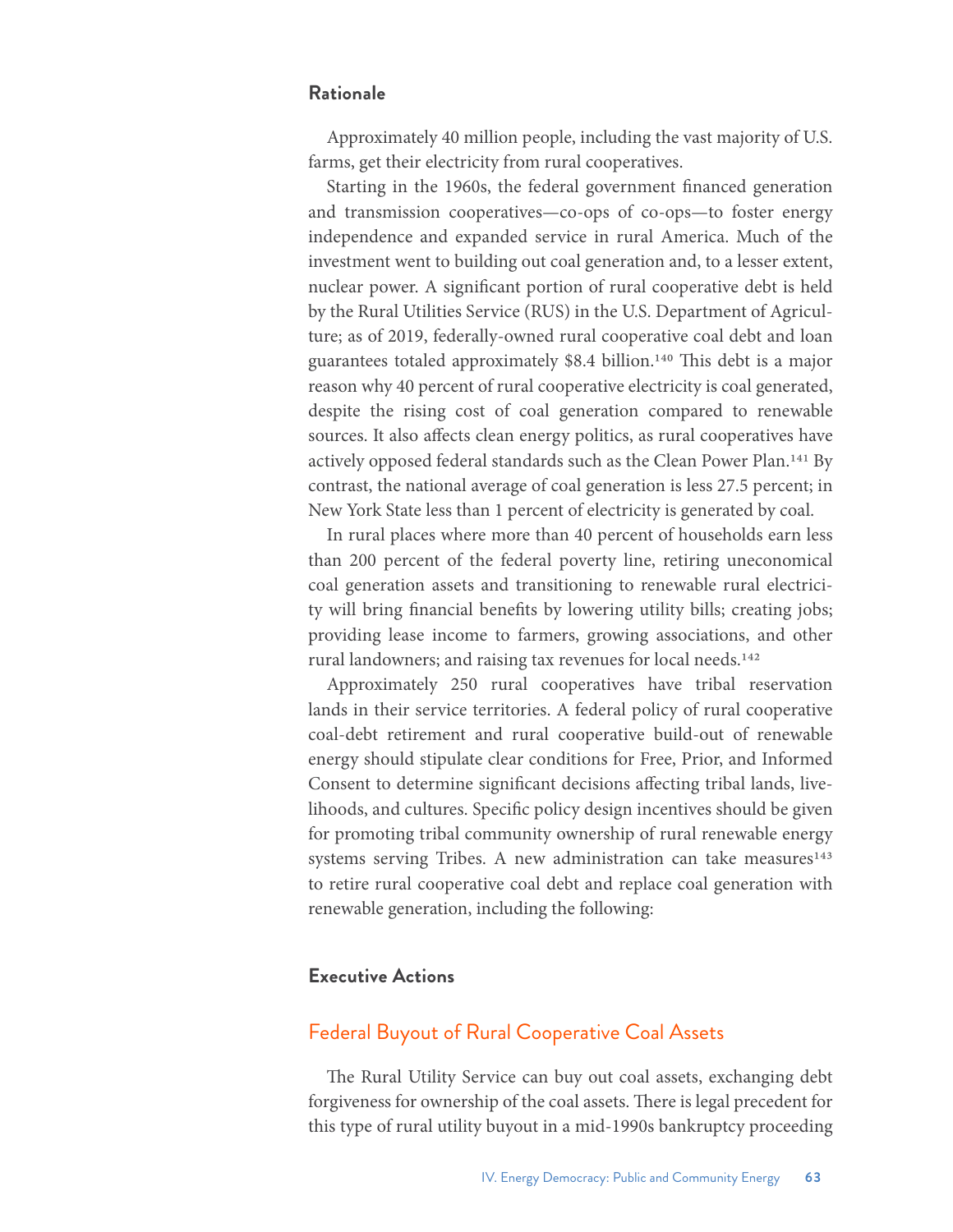authorizing RUS to buy out the utility's 30 percent stake in a nuclear power plant.144

A federal buyout of this type should entail a quick retirement of the coal assets and a commitment of the utility to replacing the stranded coal assets with renewable energy. Financially, such a transition, on a large scale, would likely require additional RUS funding to absorb the costs, which may in turn be dependent on congressional action. In this scenario, future RUS lending should be restricted or barred from underwriting fossil fuel generation by rural cooperatives.

## Federal Bailout of Rural Cooperative Coal Debt

Simply forgiving rural cooperative coal debt is another pathway that follows a similar principle of using public financing authority for rural electrification as leverage to retire coal assets and replace them with renewables. However, congressional support could be needed and this is not a clear path for transitioning rural electricity to renewables. Among other things, rural cooperatives are also carrying a significant (but not well-monitored) amount of private debt, which may outweigh public debt relief and resist stranding of coal assets and public efforts to require or incentivize a transition to renewables.

#### Credit Asset Swaps

This concept essentially means that future credit is made available when rural cooperatives retire coal assets and replace them with renewables. A new administration should promote this idea among others designed to use federal financing of rural electrification as leverage for a renewable energy transition in rural America. This approach can be complementary to federal buyouts and/or debt relief to retire coal assets, but it would likely require congressional action to codify restrictions of future RUS lending to exclusively or primarily support renewable generation.

**3. Regulatory Actions to Advance Renewable Sourcing of Energy by Federal Power Authorities and Power Marketing Administrations**

Federal power authorities such as the Tennessee Valley Authority have statutory purposes on economic development and related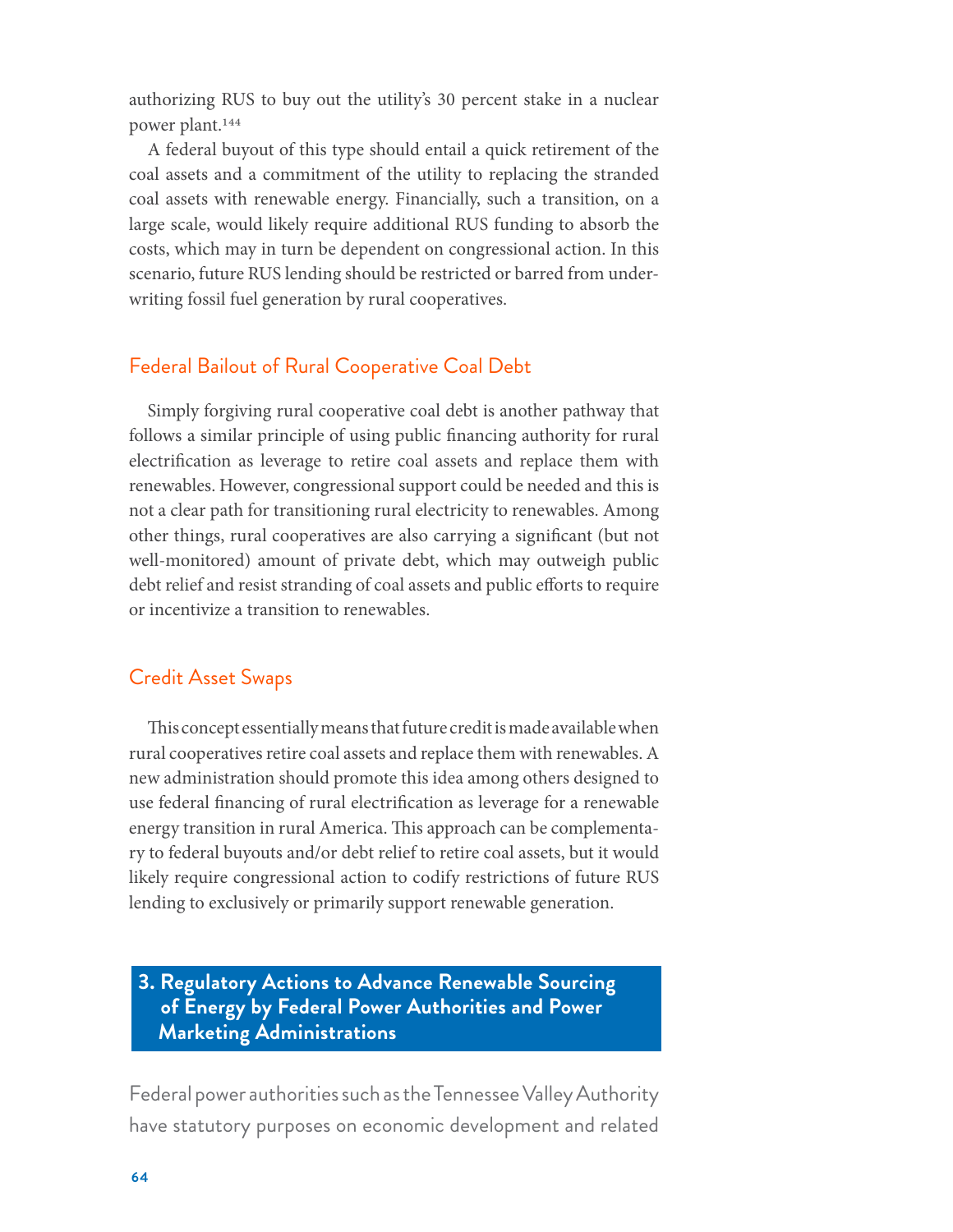societal goods that potentially could support renewable energy, for example, as a green jobs or community development strategy in rural areas.

A new administration should explore potential federal utility rulemakings that connect renewable energy to economic development and public health goals, and pursue the most impactful, reasonable rulemakings in this vein.

Community development organizations should be engaged and financially supported in establishing job training and apprenticeship programs for local residents of service areas. A similar approach to the Power Marketing Administrations should be pursued to use hydropower authorities to leverage public build-out of other forms of renewable energy generation in a service area or region.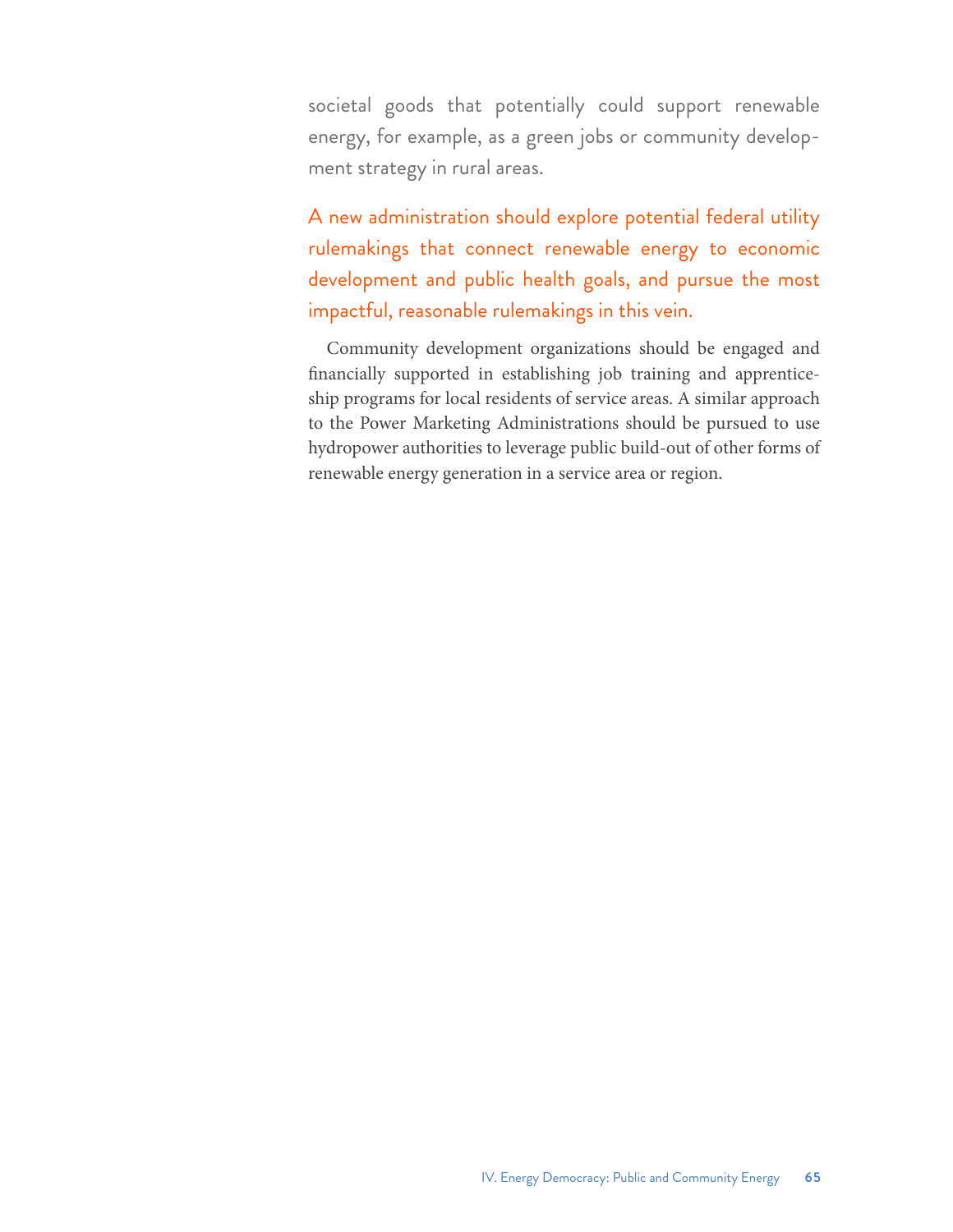## **Endnotes**

- 1. A landmark national study was the United Church of Christ's report, *Toxic Waste and Race in the United States* (1987), [http://uccfiles.com/pdf/](http://uccfiles.com/pdf/ToxicWastes&Race.pdf) [ToxicWastes&Race.pdf](http://uccfiles.com/pdf/ToxicWastes&Race.pdf).
- 2. Rachel Morello-Frosch, et al., "Understanding the Cumulative Impacts of Inequalities in Environmental Health: Implications for Policy," *Health Affairs* 30: 5 (2011), 879-887, [https://www.healthaffairs.org/doi/full/10.1377/](https://www.healthaffairs.org/doi/full/10.1377/hlthaff.2011.0153) [hlthaff.2011.0153](https://www.healthaffairs.org/doi/full/10.1377/hlthaff.2011.0153).
- 3. The American Public Health Association has issued multiple policy statements elevating environmental justice as a primary right and precondition for health equity. Cf. [https://www.apha.org/policies-and](https://www.apha.org/policies-and-advocacy/public-health-policy-statements/policy-database/2020/01/14/addressing-environmental-justice-to-achieve-health-equity)[advocacy/public-health-policy-statements/policy-database/2020/01/14/](https://www.apha.org/policies-and-advocacy/public-health-policy-statements/policy-database/2020/01/14/addressing-environmental-justice-to-achieve-health-equity) [addressing-environmental-justice-to-achieve-health-equity](https://www.apha.org/policies-and-advocacy/public-health-policy-statements/policy-database/2020/01/14/addressing-environmental-justice-to-achieve-health-equity).
- 4. "Executive Order 12898 of February 11, 1994," *Federal Register* 59:32, February 1994, [https://www.archives.gov/files/federal-register/executive](https://www.archives.gov/files/federal-register/executive-orders/pdf/12898.pdf)[orders/pdf/12898.pdf](https://www.archives.gov/files/federal-register/executive-orders/pdf/12898.pdf).
- 5. Jill Lindsey Harrison, *From the Inside Out: The Fight for Environmental Justice within Government Agencies* (Cambridge, MA: The MIT Press, 2019), Ch. 2.
- 6. David M. Konisky, *The Challenge of Achieving Environmental Protection for All*, Scholars Strategy Network, May 2015, [https://scholars.org/contribution/](https://scholars.org/contribution/challenge-achieving-environmental-protection-all) [challenge-achieving-environmental-protection-all.](https://scholars.org/contribution/challenge-achieving-environmental-protection-all)
- 7. Rebecca K. Saari, et al., "Human Health and Economic Impacts of Ozone Reductions by Income Group," *Environmental Science and Technology* 51:4 (2017), [https://pubs.acs.org/doi/abs/10.1021/acs.est.6b04708.](https://pubs.acs.org/doi/abs/10.1021/acs.est.6b04708)
- 8. James K. Boyce, "Inequality and Environmental Protection," *Political Economy Research Institute: Working Paper Series,* No. 52 (2003), [https://scholarworks.](https://scholarworks.umass.edu/cgi/viewcontent.cgi?article=1039&context=peri_workingpapers) [umass.edu/cgi/viewcontent.cgi?article=1039&context=peri\\_workingpapers](https://scholarworks.umass.edu/cgi/viewcontent.cgi?article=1039&context=peri_workingpapers).
- 9. Akshaya Jha, et. al., "Does Environmental Policy Affect Income Inequality? Evidence from the Clean Air Act," *AEA Papers and Proceedings* 109 (2019), <https://www.aeaweb.org/articles?id=10.1257/pandp.20191062>.
- 10. Nicky Sheats, "Achieving Emissions Reductions for Environmental Justice Communities Through Climate Change Mitigation Policy," *William & Mary Environmental Law and Policy Review* 41:2, 377-402 (2017), [https://](https://scholarship.law.wm.edu/cgi/viewcontent.cgi?article=1674&context=wmelpr) [scholarship.law.wm.edu/cgi/viewcontent.cgi?article=1674&context=wmelpr](https://scholarship.law.wm.edu/cgi/viewcontent.cgi?article=1674&context=wmelpr).
- 11. Liam Downey and Brian Hawkins, "Race, Income, and Environmental Inequality in the United States," *Sociological Perspectives* 51:4, 759-781(2008), <https://www.ncbi.nlm.nih.gov/pmc/articles/PMC2705126/>.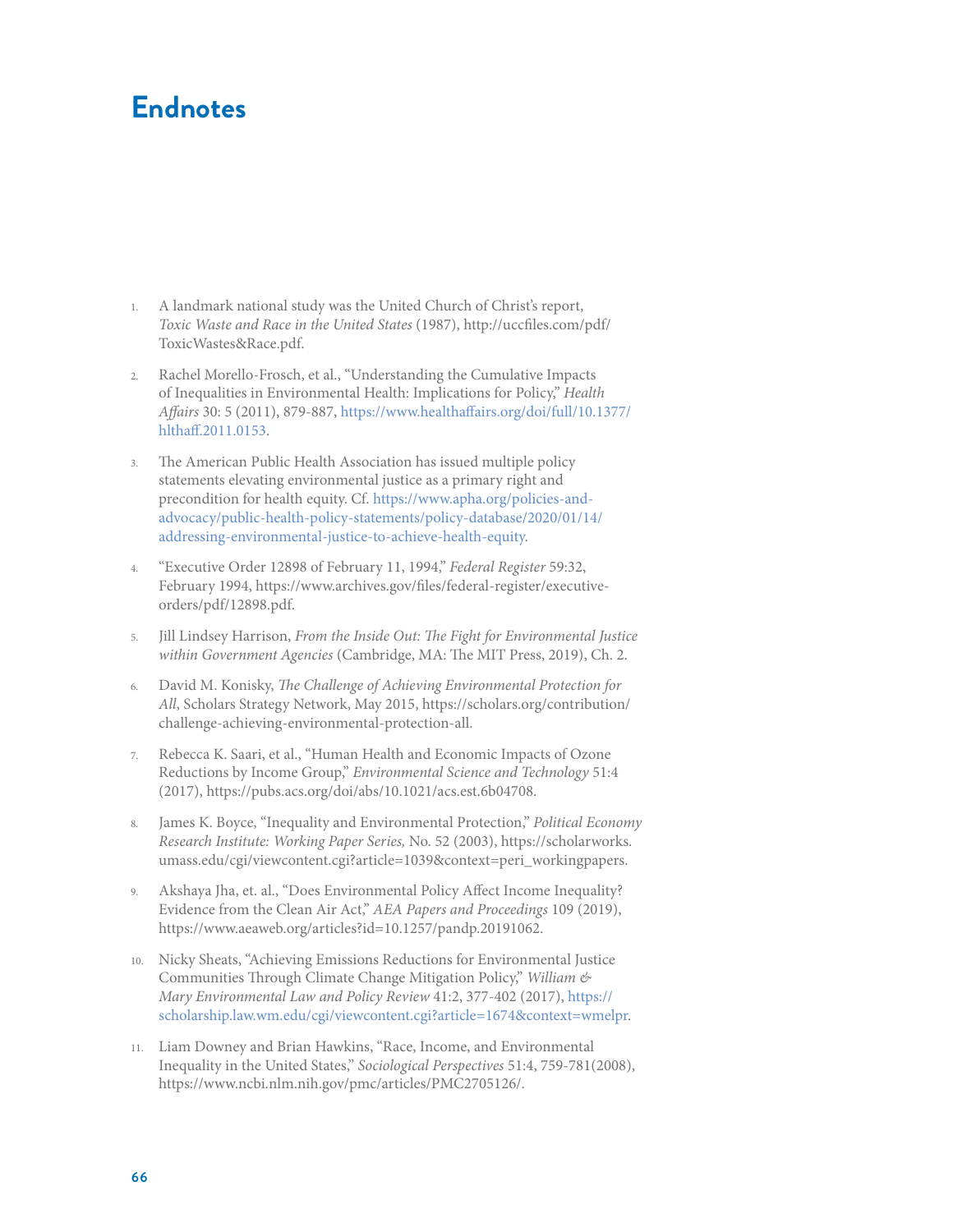- 12. Christopher W. Tessum, et. al., "Inequity in Consumption of Goods and Services Adds to Racial-Ethnic Disparities in Air Pollution Exposure," *Proceedings of the National Academy of Sciences* 116:13, 6001-6006 (2019), [https://www.pnas.org/content/116/13/6001.](https://www.pnas.org/content/116/13/6001)
- 13. Steve Lerner, *Sacrifice Zones: The Front Lines of Toxic Chemical Exposure in the United States* (Cambridge, MA: MIT Press, 2012), 6-9.
- 14. Wesley James, et. al., "Uneven Magnitude of Disparities in Cancer Risks from Air Toxics," *International Journal of Environmental Research and Public Health* 9:12 (2012), 4365–4385, [https://www.ncbi.nlm.nih.gov/pmc/articles/](https://www.ncbi.nlm.nih.gov/pmc/articles/PMC3546767/) [PMC3546767/](https://www.ncbi.nlm.nih.gov/pmc/articles/PMC3546767/).
- 15. *Waiting to Die: Toxic Emissions and Disease Near the Louisiana Denka/ DuPont Plant*, University Network for Human Rights, July 2019, [http://www.](http://www.humanrightsnetwork.org/waiting-to-die) [humanrightsnetwork.org/waiting-to-die](http://www.humanrightsnetwork.org/waiting-to-die).
- 16. Eric B. Brandt, et al., "Air Pollution, Racial Disparities, and COVI-19 Mortality," *The Journal of Allergy and Clinical Immunology*, May 7, 2020, [https://www.jacionline.org/article/S0091-6749\(20\)30632-1/fulltext.](https://www.jacionline.org/article/S0091-6749(20)30632-1/fulltext)
- 17. Morello-Frosch, op. cit.
- 18. California advocates and officials have developed robust environmental justice screening models. See [https://dornsife.usc.edu/pere/cumulative](https://dornsife.usc.edu/pere/cumulative-impacts/)[impacts/](https://dornsife.usc.edu/pere/cumulative-impacts/) for examples.
- 19. *Ensuring Risk Reduction in Communities with Multiple Stressors: Environmental Justice and Cumulative Risks/Impacts*, National Environmental Justice Advisory Council, December 2004, [https://www.epa.gov/sites/](https://www.epa.gov/sites/production/files/2015-04/documents/ensuringriskreducationnejac.pdf) [production/files/2015-04/documents/ensuringriskreducationnejac.pdf.](https://www.epa.gov/sites/production/files/2015-04/documents/ensuringriskreducationnejac.pdf) For analysis of grassroots engagement on cumulative impacts, see Charles Lee,"A Game Changer in the Making? Lessons From States Advancing Environmental Justice Through Mapping and Cumulative Impact Strategies," *Environmental Law Reporter,* March 2020, [https://elr.info/](https://elr.info/news-analysis/50/10203/game-changer-making-lessons-states-advancing-environmental-justice-through-mapping-and-cumulative-impact) [news-analysis/50/10203/game-changer-making-lessons-states-advancing](https://elr.info/news-analysis/50/10203/game-changer-making-lessons-states-advancing-environmental-justice-through-mapping-and-cumulative-impact)[environmental-justice-through-mapping-and-cumulative-impact](https://elr.info/news-analysis/50/10203/game-changer-making-lessons-states-advancing-environmental-justice-through-mapping-and-cumulative-impact).
- 20. *Watered Down Justice*, National Resources Defense Council, Coming Clean, and Environmental Justice Health Alliance, September 2019, [https://www.](https://www.nrdc.org/sites/default/files/watered-down-justice-report.pdf) [nrdc.org/sites/default/files/watered-down-justice-report.pdf.](https://www.nrdc.org/sites/default/files/watered-down-justice-report.pdf)
- 21. *Closing the Water Access Gap in the United States*, DigDeep and the U.S. Water Alliance, 2019,<https://closethewatergap.org/>.
- 22. Frank Bajak, et al., "Silent Spills: Part 1: in Houston and Beyond, Harvey's Spills Leave a Toxic Legacy," *Houston Chronicle,* 2018, [https://www.](https://www.houstonchronicle.com/news/houston-texas/houston/article/In-Houston-and-beyond-Harvey-s-spills-leave-a-12771237.php) [houstonchronicle.com/news/houston-texas/houston/article/In-Houston-and](https://www.houstonchronicle.com/news/houston-texas/houston/article/In-Houston-and-beyond-Harvey-s-spills-leave-a-12771237.php)[beyond-Harvey-s-spills-leave-a-12771237.php](https://www.houstonchronicle.com/news/houston-texas/houston/article/In-Houston-and-beyond-Harvey-s-spills-leave-a-12771237.php).
- 23. Susan C. Anenberg, et. al., "Extreme Weather, Chemical Facilities, and Vulnerable Communities in the U.S. Gulf Coast: A Disastrous Combination," *GeoHealth* 3:5 (2019), 122-126, [https://agupubs.onlinelibrary.wiley.com/doi/](https://agupubs.onlinelibrary.wiley.com/doi/full/10.1029/2019GH000197) [full/10.1029/2019GH000197.](https://agupubs.onlinelibrary.wiley.com/doi/full/10.1029/2019GH000197)
- 24. *Our Nation's Air*, United States Environmental Protection Agency, 2019, https://gispub.epa.gov/air/trendsreport/2019/#highlights.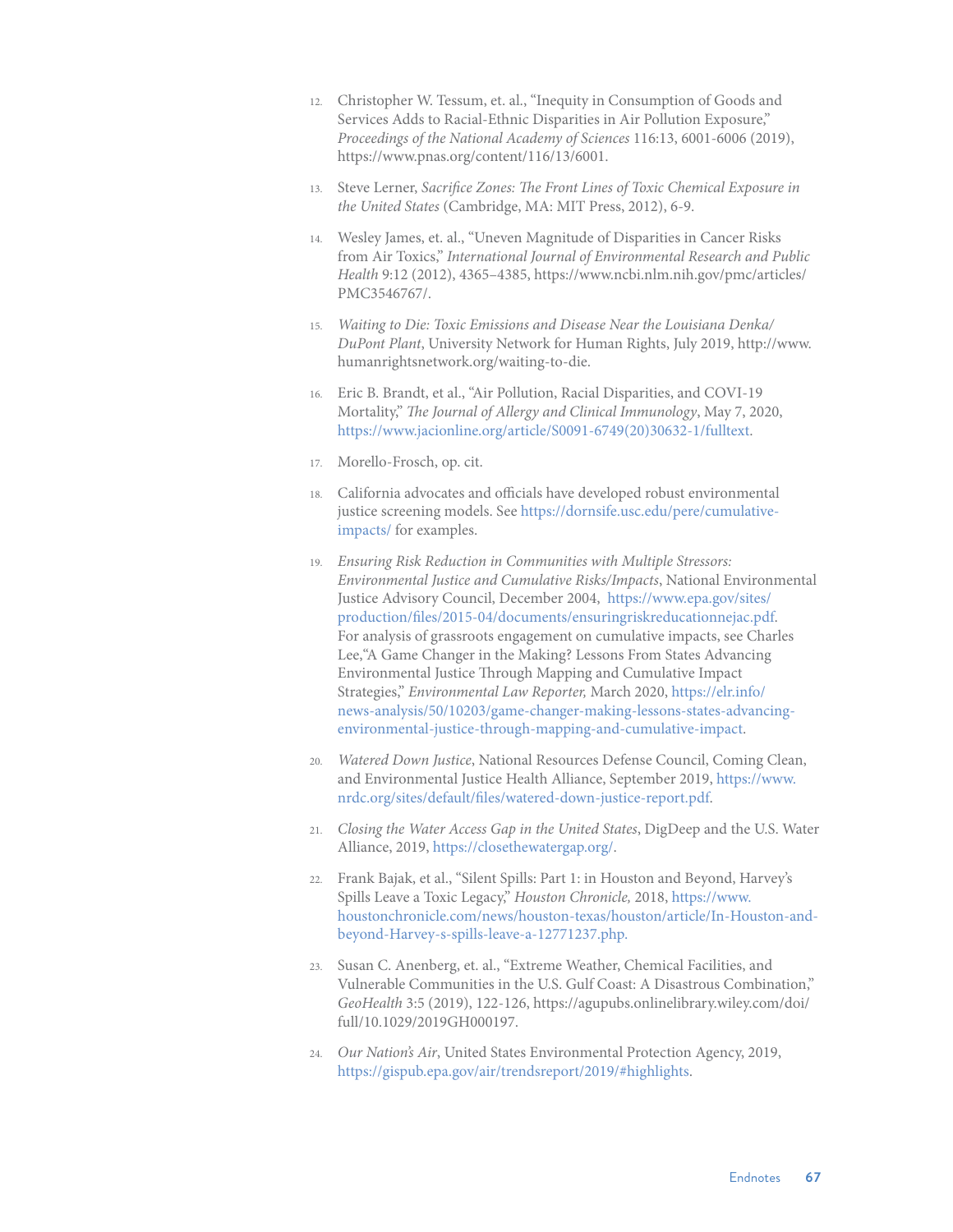- 25. Lara P. Clark, et. al., "Changes in Transportation-Related Air Pollution Exposures by Race-Ethnicity and Socioeconomic Status: Outdoor Nitrogen Dioxide in the United States in 2000 and 2010," *Environmental Health Perspectives,* 125:9 (2017), [https://www.ncbi.nlm.nih.gov/pmc/articles/](https://www.ncbi.nlm.nih.gov/pmc/articles/PMC5915204/) [PMC5915204/](https://www.ncbi.nlm.nih.gov/pmc/articles/PMC5915204/).
- 26. Tseming Yang, "Melding Civil Rights and Environmentalism: Finding Environmental Justice's Place in Environmental Regulation," *Harvard Environmental Law Review* 22 (2001), [https://papers.ssrn.com/sol3/papers.](https://papers.ssrn.com/sol3/papers.cfm?abstract_id=288315) [cfm?abstract\\_id=288315](https://papers.ssrn.com/sol3/papers.cfm?abstract_id=288315); Alice Kaswan, "Environmental Justice and Environmental Law," 24 *Fordham Environmental Law Review* 149, Paper No. 2013-31(2013), [https://papers.ssrn.com/sol3/papers.cfm?abstract\\_](https://papers.ssrn.com/sol3/papers.cfm?abstract_id=2294187) [id=2294187](https://papers.ssrn.com/sol3/papers.cfm?abstract_id=2294187).
- 27. Ann E. Carlson, "The Clean Air Act's Blind Spot: Microclimates and Hotspot Pollution," 65 *UCLA Law Review* 1036, Public Law Research Paper No. 18-29 (2018), [https://papers.ssrn.com/sol3/papers.cfm?abstract\\_id=3228715.](https://papers.ssrn.com/sol3/papers.cfm?abstract_id=3228715)
- 28. Barry D. Solomon, et al., "Emissions Trading Systems and Environmental Justice," *Environment: Science and Policy for Sustainable Development* 42:8 (2010), 32-45, [https://www.tandfonline.com/doi/](https://www.tandfonline.com/doi/abs/10.1080/00139150009605756) [abs/10.1080/00139150009605756](https://www.tandfonline.com/doi/abs/10.1080/00139150009605756); Stephen M. Johnson, "Economics v. Equity: Do Market-Based Environmental Reforms Exacerbate Environmental Injustice?" *Washington and Lee Law Review,* 56: 1 (1999), 111-166, [https://](https://scholarlycommons.law.wlu.edu/cgi/viewcontent.cgi?referer=https://www.google.com/&httpsredir=1&article=1534&context=wlulr) [scholarlycommons.law.wlu.edu/cgi/viewcontent.cgi?referer=https://www.](https://scholarlycommons.law.wlu.edu/cgi/viewcontent.cgi?referer=https://www.google.com/&httpsredir=1&article=1534&context=wlulr) [google.com/&httpsredir=1&article=1534&context=wlulr](https://scholarlycommons.law.wlu.edu/cgi/viewcontent.cgi?referer=https://www.google.com/&httpsredir=1&article=1534&context=wlulr).
- 29. Gabriel Nelson, "Has Emissions Cap and Trade Created Toxic Hotspots? A New Study Says No," *The New York Times*, March 31, 2011, [https://](https://archive.nytimes.com/www.nytimes.com/gwire/2011/03/31/31greenwire-has-emissions-cap-and-trade-created-toxic-hotsp-4746.html?emc=rss&partner=rss) [archive.nytimes.com/www.nytimes.com/gwire/2011/03/31/31greenwire](https://archive.nytimes.com/www.nytimes.com/gwire/2011/03/31/31greenwire-has-emissions-cap-and-trade-created-toxic-hotsp-4746.html?emc=rss&partner=rss)[has-emissions-cap-and-trade-created-toxic-hotsp-4746.](https://archive.nytimes.com/www.nytimes.com/gwire/2011/03/31/31greenwire-has-emissions-cap-and-trade-created-toxic-hotsp-4746.html?emc=rss&partner=rss) [html?emc=rss&partner=rss;](https://archive.nytimes.com/www.nytimes.com/gwire/2011/03/31/31greenwire-has-emissions-cap-and-trade-created-toxic-hotsp-4746.html?emc=rss&partner=rss) Richard T. Drury, et. al. "Pollution Trading and Environmental Injustice: Los Angeles' Failed Experiment in Air Quality Policy," Duke Environmental Law and Policy Forum 9:231 (1999), [https://](https://scholarship.law.duke.edu/cgi/viewcontent.cgi?article=1177&context=delpf) [scholarship.law.duke.edu/cgi/viewcontent.cgi?article=1177&context=delpf](https://scholarship.law.duke.edu/cgi/viewcontent.cgi?article=1177&context=delpf); Lara Cushing, et al., "Carbon Trading, Co-Pollutants, and Environmental Equity: Evidence from California's Cap-and-Trade Program (2011–2015)," PLOS Medicine 15:7 (2018), [https://journals.plos.org/plosmedicine/](https://journals.plos.org/plosmedicine/article?id=10.1371/journal.pmed.1002604) [article?id=](https://journals.plos.org/plosmedicine/article?id=10.1371/journal.pmed.1002604) .
- 30. Konisky, op. cit., 57, 85.
- 31. Lerner, op. cit., 288-289.
- 32. Ibid., 173-179.
- 33. Ibid.,186-189.
- 34. Ibid., 205; Kristen Lombardi, et. al., "Environmental Racism Persists, and the EPA Is One Reason Why," The Center for Public Integrity, September 2015, [https://publicintegrity.org/environment/environmental-racism-persists-and](https://publicintegrity.org/environment/environmental-racism-persists-and-the-epa-is-one-reason-why/)[the-epa-is-one-reason-why/.](https://publicintegrity.org/environment/environmental-racism-persists-and-the-epa-is-one-reason-why/)
- 35. United States Department of Transportation, Environmental Justice Strategy, 2016, [https://www.transportation.gov/transportation-policy/environmental](https://www.transportation.gov/transportation-policy/environmental-justice/environmental-justice-strategy)[justice/environmental-justice-strategy.](https://www.transportation.gov/transportation-policy/environmental-justice/environmental-justice-strategy)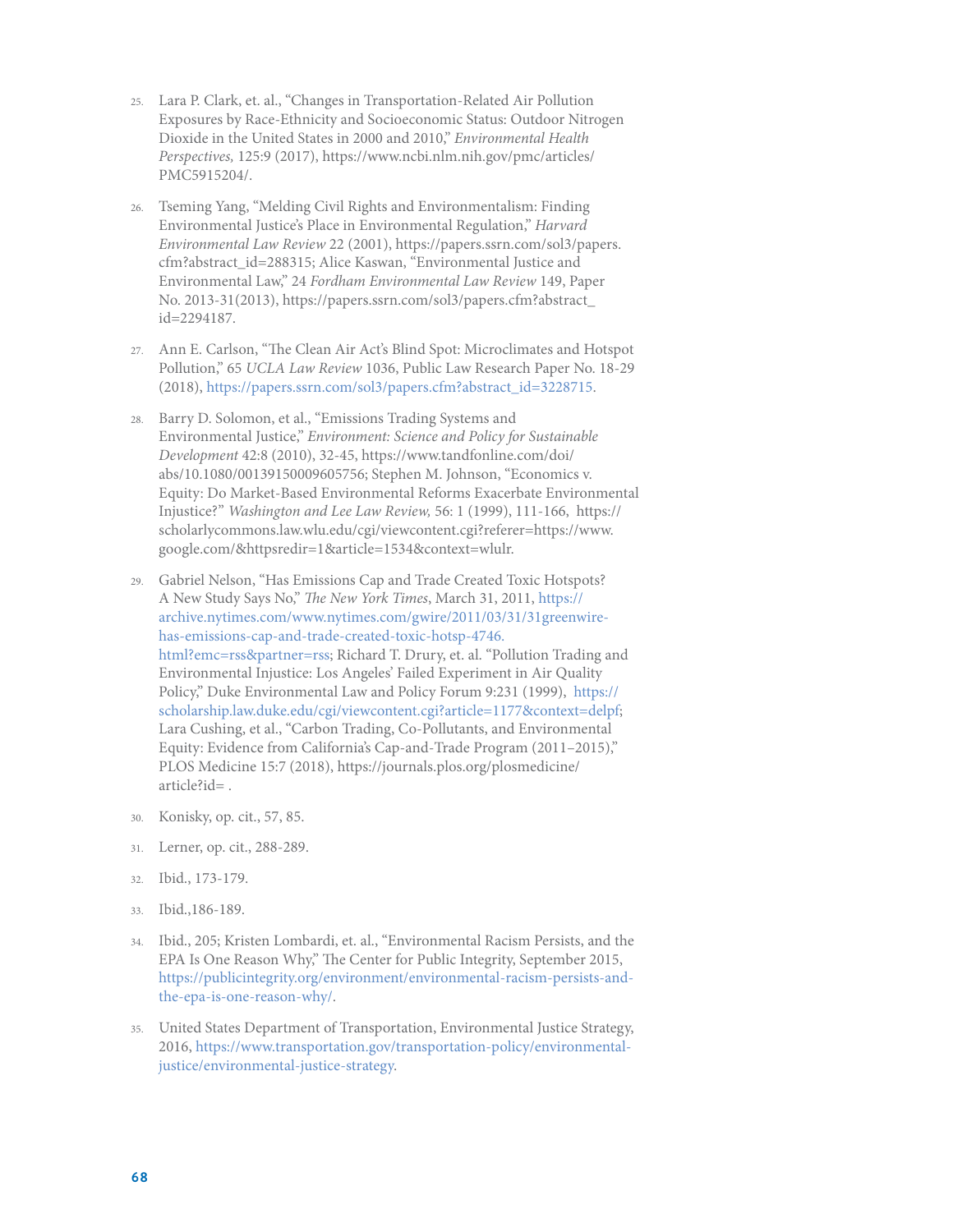- 36. Significant concessions to the fossil fuel industry is one major pitfall. Cf. Lisa Song,"Cap-and-Trade Is Supposed To Solve Climate Change, But Oil and Gas Company Emissions Are Up," ProPublica, November 15, 2019, [https://www.](https://www.propublica.org/article/cap-and-trade-is-supposed-to-solve-climate-change-but-oil-and-gas-company-emissions-are-up) [propublica.org/article/cap-and-trade-is-supposed-to-solve-climate-change](https://www.propublica.org/article/cap-and-trade-is-supposed-to-solve-climate-change-but-oil-and-gas-company-emissions-are-up)[but-oil-and-gas-company-emissions-are-up](https://www.propublica.org/article/cap-and-trade-is-supposed-to-solve-climate-change-but-oil-and-gas-company-emissions-are-up); another pitfall is financial mechanisms such as carbon offsets and allowance banking, which, as noted, polluters use to achieve compliance with emissions standards while evading direct pollution reductions: Barbara Haya, "Policy Brief: The California Air Resource Board's U.S. Forest Offset Protocol Underestimates Leakage," May 7, 2019, [https://gspp.berkeley.edu/assets/uploads/research/pdf/Policy\\_Brief-](https://gspp.berkeley.edu/assets/uploads/research/pdf/Policy_Brief-US_Forest_Projects-Leakage-Haya_2.pdf)[US\\_Forest\\_Projects-Leakage-Haya\\_2.pdf](https://gspp.berkeley.edu/assets/uploads/research/pdf/Policy_Brief-US_Forest_Projects-Leakage-Haya_2.pdf).
- 37. Cushing, op. cit.
- 38. Adjudication of the lawsuit is documented here: [http://climatecasechart.com/](http://climatecasechart.com/case/assoc-of-irritated-residents-v-cal-air-resources-board/10.1371/journal.pmed.1002604) [case/assoc-of-irritated-residents-v-cal-air-resources-board/10.1371/journal.](http://climatecasechart.com/case/assoc-of-irritated-residents-v-cal-air-resources-board/10.1371/journal.pmed.1002604) [pmed.1002604.](http://climatecasechart.com/case/assoc-of-irritated-residents-v-cal-air-resources-board/10.1371/journal.pmed.1002604) USC Professor Manuel Pastor initially called environmental justice concerns "overblown," but then later admitted he was wrong: "I thought the market system would achieve some globalized reductions … I was taken aback by the fact that the warnings the environmental justice community put out in the beginning of the cap-and-trade system were, in fact, pretty accurate." See also Brentin Mock, "The Racial Justice Flaws in California's Climate Bill," *CityLab*, September 2016, [http://www.citylab.com/](http://www.citylab.com/politics/2016/09/californias-climate-bill-is-not-protecting-the-health-of-black-and-latino-communities/500024/) [politics/2016/09/californias-climate-bill-is-not-protecting-the-health-of](http://www.citylab.com/politics/2016/09/californias-climate-bill-is-not-protecting-the-health-of-black-and-latino-communities/500024/)[black-and-latino-communities/500024/.](http://www.citylab.com/politics/2016/09/californias-climate-bill-is-not-protecting-the-health-of-black-and-latino-communities/500024/)
- 39. Ife Kilimanjaro, et. al., *From the Margins to the Mainstream: Lessons from the Clean Power Plan for Alignment, Leadership, and Environmental Justice*, Building Equity and Alignment for Impact, September 2017, [https://](https://bea4impact.org/news/case-study-margins-mainstream) [bea4impact.org/news/case-study-margins-mainstream](https://bea4impact.org/news/case-study-margins-mainstream).
- 40. Sheats, op. cit.
- 41. Kilimanjaro, op. cit.
- 42. Cf.<https://ajustclimate.org/>.
- 43. Ann E. Carlson, "The Clean Air Act's Blind Spot: Microclimates and Hotspot Pollution," 65 *UCLA Law Review* 1036, 2018, 1078-1079.
- 44. At the same time, it is important to understand that the warming trends associated with GHG emissions over time can have exacerbating effects on certain local pollution, particularly ozone formation in urban areas, due to higher average temperatures at the street level.
- 45. Morello-Frosch, op. cit.
- 46. National Environmental Justice Advisory Council, *Enhancing Environmental Justice in EPA's Permitting Programs,* 2011, [https://www.](https://www.epa.gov/environmentaljustice/enhancing-environmental-justice-epa-permitting-programs) [epa.gov/environmentaljustice/enhancing-environmental-justice-epa](https://www.epa.gov/environmentaljustice/enhancing-environmental-justice-epa-permitting-programs)[permitting-programs](https://www.epa.gov/environmentaljustice/enhancing-environmental-justice-epa-permitting-programs)[https://nepis.epa.gov/Exe/ZyPDF.cgi/P100DFCO.](https://nepis.epa.gov/Exe/ZyPDF.cgi/P100DFCO.PDF?Dockey=P100DFCO.PDF) [PDF?Dockey=P100DFCO.PDF](https://nepis.epa.gov/Exe/ZyPDF.cgi/P100DFCO.PDF?Dockey=P100DFCO.PDF); *Recommendations Regarding EPA Activities to Promote Environmental Justice in the Permit Application Process*, 2013, [https://www.epa.gov/environmentaljustice/recommendations-regarding-epa](https://www.epa.gov/environmentaljustice/recommendations-regarding-epa-activities-promote-environmental-justice-permit)[activities-promote-environmental-justice-permit](https://www.epa.gov/environmentaljustice/recommendations-regarding-epa-activities-promote-environmental-justice-permit).
- 47. Environmental Protection Agency, *Plan EJ 2014,* 2011, [https://www.epa.gov/](https://www.epa.gov/environmentaljustice/plan-ej-2014) [environmentaljustice/plan-ej-2014](https://www.epa.gov/environmentaljustice/plan-ej-2014).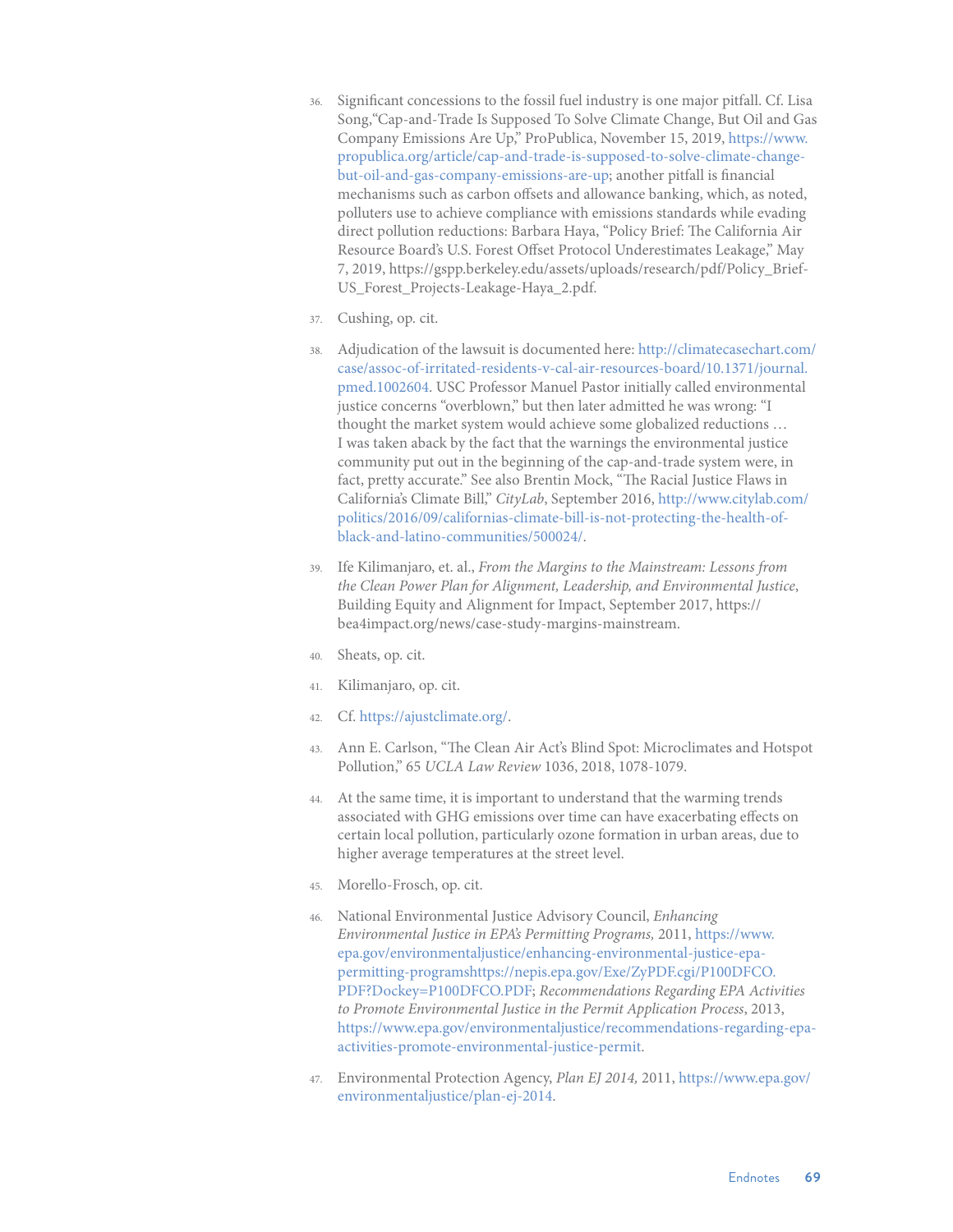- 48. Sanne H. Knudsen, "The Flip Side of *Michigan v. EPA*: Are Cumulative Impacts Centrally Relevant," *Utah Law Review* 2018:1, 2018, [https://dc.law.](https://dc.law.utah.edu/cgi/viewcontent.cgi?article=1140&context=ulr) [utah.edu/cgi/viewcontent.cgi?article=1140&context=ulr.](https://dc.law.utah.edu/cgi/viewcontent.cgi?article=1140&context=ulr)
- 49. National Environmental Justice Advisory Council, *Ensuring Risk Reduction in Communities with Multiple Stressors: Environmental Justice and Community Risks/Impacts,* December 2004, [https://www.epa.gov/sites/production/](https://www.epa.gov/sites/production/files/2015-02/documents/nejac-cum-risk-rpt-122104.pdf) [files/2015-02/documents/nejac-cum-risk-rpt-122104.pdf](https://www.epa.gov/sites/production/files/2015-02/documents/nejac-cum-risk-rpt-122104.pdf).
- 50. At the same time, researchers acknowledge that, for purposes of developing new pollution control policies, cumulative impacts analysis is challenged by data gaps and other methodological uncertainties that currently limit precise quantitative determinations of combined impacts and risks in a given place or for a given population. Nevertheless, sophisticated assessment tools in varying degrees applicable for quantitative and qualitative analysis of cumulative impacts are being utilized or developed in public policy settings. Cf. Gina M. Solomon, et. al. "Cumulative Environmental Impacts: Science and Policy to Protect Communities," *Annual Review of Public Health*, Vol. 37, 2016, [https://www.annualreviews.org/doi/full/10.1146/annurev-publhealth-](https://www.annualreviews.org/doi/full/10.1146/annurev-publhealth-032315-021807?url_ver=Z39.88-2003&rfr_id=ori%3Arid%3Acrossref.org&rfr_dat=cr_pub++0pubmed)[032315-021807?url\\_ver=Z39.88-2003&rfr\\_id=ori%3Arid%3Acrossref.](https://www.annualreviews.org/doi/full/10.1146/annurev-publhealth-032315-021807?url_ver=Z39.88-2003&rfr_id=ori%3Arid%3Acrossref.org&rfr_dat=cr_pub++0pubmed) [org&rfr\\_dat=cr\\_pub++0pubmed](https://www.annualreviews.org/doi/full/10.1146/annurev-publhealth-032315-021807?url_ver=Z39.88-2003&rfr_id=ori%3Arid%3Acrossref.org&rfr_dat=cr_pub++0pubmed).
- 51. Cf. Federal Register, Vol. 64, No. 137, July 19, 1999, [https://www.govinfo.gov/](https://www.govinfo.gov/content/pkg/FR-1999-07-19/pdf/99-17774.pdf) [content/pkg/FR-1999-07-19/pdf/99-17774.pdf.](https://www.govinfo.gov/content/pkg/FR-1999-07-19/pdf/99-17774.pdf)
- 52. Dēmos does not oppose any and all uses of carbon pricing under any circumstances. In New York State, for example, the NY Renews Coalition, of which Dēmos is a steering committee member, has adopted a state-wide carbon tax mechanism in its platform, with a primary objective of generating dedicated revenue for investment in frontline communities. This choice was made through a democratic decision-making process with strong representation of environmental justice communities.
- 53. Herman K. Trabish, "Is Cap and Trade the Climate Solution: the Jury's Still Out," *Utility Dive* , January 19, 2018, [https://www.utilitydive.com/news/is](https://www.utilitydive.com/news/is-cap-and-trade-the-climate-solution-the-jurys-still-out/514747/)[cap-and-trade-the-climate-solution-the-jurys-still-out/514747/.](https://www.utilitydive.com/news/is-cap-and-trade-the-climate-solution-the-jurys-still-out/514747/) On the roll of offsets in particular, see Barbara Haya, et. al., *Managing Uncertainty in Carbon Offsets*, Stanford Law School Working Paper, August 2019, [https://www-cdn.](https://www-cdn.law.stanford.edu/wp-content/uploads/2015/03/Managing-Uncertainty-in-Carbon-Offsets-SLS-Working-Paper.pdf) [law.stanford.edu/wp-content/uploads/2015/03/Managing-Uncertainty-in-](https://www-cdn.law.stanford.edu/wp-content/uploads/2015/03/Managing-Uncertainty-in-Carbon-Offsets-SLS-Working-Paper.pdf)[Carbon-Offsets-SLS-Working-Paper.pdf](https://www-cdn.law.stanford.edu/wp-content/uploads/2015/03/Managing-Uncertainty-in-Carbon-Offsets-SLS-Working-Paper.pdf).
- 54. Cushing, op. cit.
- 55. Hiroku Tabuchi, "Eastern States Introduce Plan to Cap Tailpipe Pollution," *The New York Times*, December 17, 2019, [https://www.nytimes.](https://www.nytimes.com/2019/12/17/climate/tailpipe-emissions-cap-and-trade.html) [com/2019/12/17/climate/tailpipe-emissions-cap-and-trade.html](https://www.nytimes.com/2019/12/17/climate/tailpipe-emissions-cap-and-trade.html).
- 56. National Environmental Justice Advisory Council, *Ensuring Risk Reduction in Communities with Multiple Stressors: Environmental Justice and Cumulative Risks/Impacts* (2004), [https://www.epa.gov/sites/production/files/2015-02/](https://www.epa.gov/sites/production/files/2015-02/documents/nejac-cum-risk-rpt-122104.pdf) [documents/nejac-cum-risk-rpt-122104.pdf](https://www.epa.gov/sites/production/files/2015-02/documents/nejac-cum-risk-rpt-122104.pdf).
- 57. Russell Gold, "Bakken Shale Oil Carries High Combustion Risk," *Wall Street Journal*, February 23, 2014, [https://www.wsj.com/articles/no-headline](https://nam10.safelinks.protection.outlook.com/?url=https%3A%2F%2Fwww.wsj.com%2Farticles%2Fno-headline-available-1393197890&data=01%7C01%7C%7Cc8477ec076e04e41e1c208d801b7022e%7Ccbd30192e2f046839c8f4b702b0ffb4a%7C0&sdata=fv5hMKIiU6kfLpWzy%2FQynCfVnXKk2T7b9RhcKet0nh4%3D&reserved=0)[available-1393197890](https://nam10.safelinks.protection.outlook.com/?url=https%3A%2F%2Fwww.wsj.com%2Farticles%2Fno-headline-available-1393197890&data=01%7C01%7C%7Cc8477ec076e04e41e1c208d801b7022e%7Ccbd30192e2f046839c8f4b702b0ffb4a%7C0&sdata=fv5hMKIiU6kfLpWzy%2FQynCfVnXKk2T7b9RhcKet0nh4%3D&reserved=0).
- 58. Anthony Andrews, "Crude Oil Properties Relevant to Rail Transport Safety: In Brief," Congressional Research Service, February 18, 2014, [https://www.](https://nam10.safelinks.protection.outlook.com/?url=https%3A%2F%2Fwww.everycrsreport.com%2Freports%2FR43401.html&data=01%7C01%7C%7Cc8477ec076e04e41e1c208d801b7022e%7Ccbd30192e2f046839c8f4b702b0ffb4a%7C0&sdata=CnvrYFhR6nFCGPGsW%2FFQ%2BDnJfx39QlH1Xrd7oPp9gT8%3D&reserved=0) [everycrsreport.com/reports/R43401.html.](https://nam10.safelinks.protection.outlook.com/?url=https%3A%2F%2Fwww.everycrsreport.com%2Freports%2FR43401.html&data=01%7C01%7C%7Cc8477ec076e04e41e1c208d801b7022e%7Ccbd30192e2f046839c8f4b702b0ffb4a%7C0&sdata=CnvrYFhR6nFCGPGsW%2FFQ%2BDnJfx39QlH1Xrd7oPp9gT8%3D&reserved=0)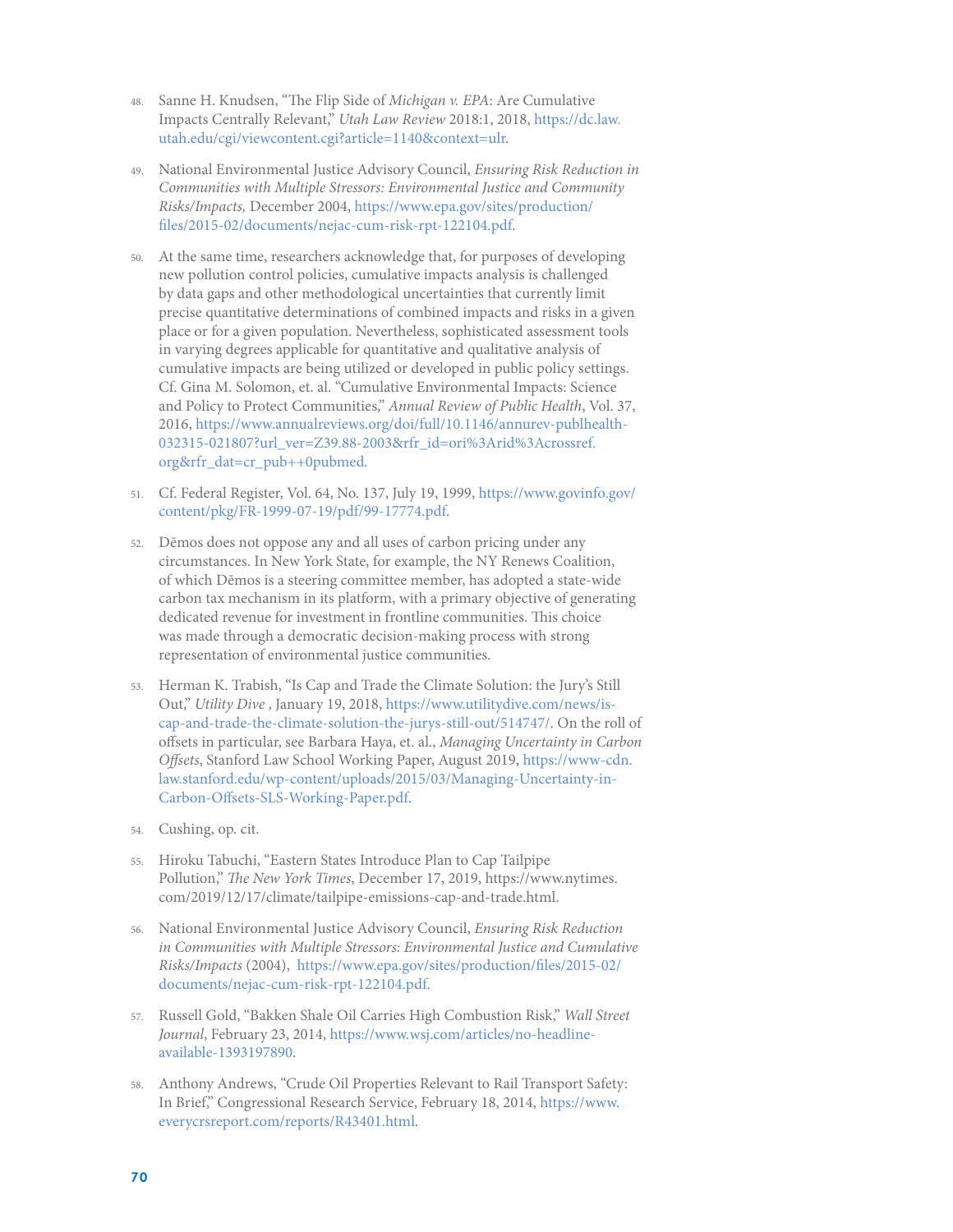- 59. Carol Linnitt, "Derailments Raise Questions About Volatility of Oilsands Diluted Bitumen," *The Narwhal*, March 12, 2015, [https://thenarwhal.ca/](https://nam10.safelinks.protection.outlook.com/?url=https%3A%2F%2Fthenarwhal.ca%2Fderailments-raises-questions-volatility-oilsands-diluted-bitumen%2F&data=01%7C01%7C%7Cc8477ec076e04e41e1c208d801b7022e%7Ccbd30192e2f046839c8f4b702b0ffb4a%7C0&sdata=32JrEJCDkKig8bIhFFDo%2FmWIBLFcGR566sksWdo9Qwo%3D&reserved=0) [derailments-raises-questions-volatility-oilsands-diluted-bitumen/.](https://nam10.safelinks.protection.outlook.com/?url=https%3A%2F%2Fthenarwhal.ca%2Fderailments-raises-questions-volatility-oilsands-diluted-bitumen%2F&data=01%7C01%7C%7Cc8477ec076e04e41e1c208d801b7022e%7Ccbd30192e2f046839c8f4b702b0ffb4a%7C0&sdata=32JrEJCDkKig8bIhFFDo%2FmWIBLFcGR566sksWdo9Qwo%3D&reserved=0)
- 60. Association of American Railroads, "U.S. Rail Crude Oil Traffic," March 2020, [https://www.aar.org/wp-content/uploads/2018/07/AAR-US-Rail-Crude-Oil-](https://nam10.safelinks.protection.outlook.com/?url=https%3A%2F%2Fwww.aar.org%2Fwp-content%2Fuploads%2F2018%2F07%2FAAR-US-Rail-Crude-Oil-Traffic.pdf&data=01%7C01%7C%7Cc8477ec076e04e41e1c208d801b7022e%7Ccbd30192e2f046839c8f4b702b0ffb4a%7C0&sdata=NRNXmZQEcuEklNxP8vT5vCTJUnxqoAWqyfyqGfJHB0o%3D&reserved=0)[Traffic.pdf](https://nam10.safelinks.protection.outlook.com/?url=https%3A%2F%2Fwww.aar.org%2Fwp-content%2Fuploads%2F2018%2F07%2FAAR-US-Rail-Crude-Oil-Traffic.pdf&data=01%7C01%7C%7Cc8477ec076e04e41e1c208d801b7022e%7Ccbd30192e2f046839c8f4b702b0ffb4a%7C0&sdata=NRNXmZQEcuEklNxP8vT5vCTJUnxqoAWqyfyqGfJHB0o%3D&reserved=0).
- 61. Rebecca Elliott and Paul Ziobro, "Oil Trains Make Comeback as Pipeline Bottlenecks Worsen," *Wall Street Journal,* January 31, 2019, [https://www.](https://nam10.safelinks.protection.outlook.com/?url=https%3A%2F%2Fwww.wsj.com%2Farticles%2Foil-trains-make-comeback-as-pipeline-bottlenecks-worsen-11548930600&data=01%7C01%7C%7Cc8477ec076e04e41e1c208d801b7022e%7Ccbd30192e2f046839c8f4b702b0ffb4a%7C0&sdata=%2FRm5WxHHV1vET34GxTaugztVaoLxDSXFKU%2FzRGQHNz0%3D&reserved=0) [wsj.com/articles/oil-trains-make-comeback-as-pipeline-bottlenecks](https://nam10.safelinks.protection.outlook.com/?url=https%3A%2F%2Fwww.wsj.com%2Farticles%2Foil-trains-make-comeback-as-pipeline-bottlenecks-worsen-11548930600&data=01%7C01%7C%7Cc8477ec076e04e41e1c208d801b7022e%7Ccbd30192e2f046839c8f4b702b0ffb4a%7C0&sdata=%2FRm5WxHHV1vET34GxTaugztVaoLxDSXFKU%2FzRGQHNz0%3D&reserved=0)[worsen-11548930600](https://nam10.safelinks.protection.outlook.com/?url=https%3A%2F%2Fwww.wsj.com%2Farticles%2Foil-trains-make-comeback-as-pipeline-bottlenecks-worsen-11548930600&data=01%7C01%7C%7Cc8477ec076e04e41e1c208d801b7022e%7Ccbd30192e2f046839c8f4b702b0ffb4a%7C0&sdata=%2FRm5WxHHV1vET34GxTaugztVaoLxDSXFKU%2FzRGQHNz0%3D&reserved=0).
- 62. Mike Soraghan, "Crude Mishaps On Trains Spike As Rail Carries More Oil," E&E News, July 17, 2013, [https://www.eenews.net/stories/1059984505](https://nam10.safelinks.protection.outlook.com/?url=https%3A%2F%2Fwww.eenews.net%2Fstories%2F1059984505&data=01%7C01%7C%7Cc8477ec076e04e41e1c208d801b7022e%7Ccbd30192e2f046839c8f4b702b0ffb4a%7C0&sdata=4rYzdQtxWEUHlVeevnEg4dN26Cl01o%2FNGMtAHTBYuH8%3D&reserved=0).
- 63. Gregg Levine, "New maps, court rulings show disparate impact of environmental injustice," *Al Jazeera America,* July 2, 2015, [http://america.](https://nam10.safelinks.protection.outlook.com/?url=http%3A%2F%2Famerica.aljazeera.com%2Fblogs%2Fscrutineer%2F2015%2F7%2F2%2Fnew-maps-court-rulings-show-disparate-impact-of-environmental-injustice.html&data=01%7C01%7C%7Cc8477ec076e04e41e1c208d801b7022e%7Ccbd30192e2f046839c8f4b702b0ffb4a%7C0&sdata=w1dIaqZeCitlx11XtzhdC27jlUKfW40skSijjTKDf1Y%3D&reserved=0) [aljazeera.com/blogs/scrutineer/2015/7/2/new-maps-court-rulings-show](https://nam10.safelinks.protection.outlook.com/?url=http%3A%2F%2Famerica.aljazeera.com%2Fblogs%2Fscrutineer%2F2015%2F7%2F2%2Fnew-maps-court-rulings-show-disparate-impact-of-environmental-injustice.html&data=01%7C01%7C%7Cc8477ec076e04e41e1c208d801b7022e%7Ccbd30192e2f046839c8f4b702b0ffb4a%7C0&sdata=w1dIaqZeCitlx11XtzhdC27jlUKfW40skSijjTKDf1Y%3D&reserved=0)[disparate-impact-of-environmental-injustice.html.](https://nam10.safelinks.protection.outlook.com/?url=http%3A%2F%2Famerica.aljazeera.com%2Fblogs%2Fscrutineer%2F2015%2F7%2F2%2Fnew-maps-court-rulings-show-disparate-impact-of-environmental-injustice.html&data=01%7C01%7C%7Cc8477ec076e04e41e1c208d801b7022e%7Ccbd30192e2f046839c8f4b702b0ffb4a%7C0&sdata=w1dIaqZeCitlx11XtzhdC27jlUKfW40skSijjTKDf1Y%3D&reserved=0)
- 64. *Environmental Justice and Oil Trains in Pennsylvania*, Action United, ForestEthics, and PennEnvironment Research and Policy Center, February 16, 2016. [https://pennenvironment.org/reports/pae/environmental-justice-and](https://nam10.safelinks.protection.outlook.com/?url=https%3A%2F%2Fpennenvironment.org%2Freports%2Fpae%2Fenvironmental-justice-and-oil-trains-pennsylvania&data=01%7C01%7C%7Cc8477ec076e04e41e1c208d801b7022e%7Ccbd30192e2f046839c8f4b702b0ffb4a%7C0&sdata=BEZXRKJ2%2BnZiz5hGuew9OETqgDu%2BsodvxohNdXQcLzo%3D&reserved=0)[oil-trains-pennsylvania.](https://nam10.safelinks.protection.outlook.com/?url=https%3A%2F%2Fpennenvironment.org%2Freports%2Fpae%2Fenvironmental-justice-and-oil-trains-pennsylvania&data=01%7C01%7C%7Cc8477ec076e04e41e1c208d801b7022e%7Ccbd30192e2f046839c8f4b702b0ffb4a%7C0&sdata=BEZXRKJ2%2BnZiz5hGuew9OETqgDu%2BsodvxohNdXQcLzo%3D&reserved=0)
- 65. *Crude Injustice on the Rails: Race and the Disparate Risk from Oil Trains in California,* Communities for a Better Environment and ForestEthics, June 2015, [http://www.cbecal.org/wp-content/uploads/2015/07/Crude-Injustice](https://nam10.safelinks.protection.outlook.com/?url=http%3A%2F%2Fwww.cbecal.org%2Fwp-content%2Fuploads%2F2015%2F07%2FCrude-Injustice-on-the-Rails.pdf&data=01%7C01%7C%7Cc8477ec076e04e41e1c208d801b7022e%7Ccbd30192e2f046839c8f4b702b0ffb4a%7C0&sdata=1pTuHxjvP7qDU3kLW7XG4zUuM8%2BQWPBRt%2FVK2zV3md0%3D&reserved=0)[on-the-Rails.pdf.](https://nam10.safelinks.protection.outlook.com/?url=http%3A%2F%2Fwww.cbecal.org%2Fwp-content%2Fuploads%2F2015%2F07%2FCrude-Injustice-on-the-Rails.pdf&data=01%7C01%7C%7Cc8477ec076e04e41e1c208d801b7022e%7Ccbd30192e2f046839c8f4b702b0ffb4a%7C0&sdata=1pTuHxjvP7qDU3kLW7XG4zUuM8%2BQWPBRt%2FVK2zV3md0%3D&reserved=0)
- 66. Jocelyn Vivar and Mark Vallianatos, *Tracking Harm: Health and Environmental Impacts of Rail Yards*, *Trade, Health and Environment Impact Project*, Urban & Environmental Policy Institute, Occidental College, January 2012, [https://envhealthcenters.usc.edu/wp-content/uploads/2016/11/](https://nam10.safelinks.protection.outlook.com/?url=https%3A%2F%2Fenvhealthcenters.usc.edu%2Fwp-content%2Fuploads%2F2016%2F11%2FTracking-Harm.pdf&data=01%7C01%7C%7Cc8477ec076e04e41e1c208d801b7022e%7Ccbd30192e2f046839c8f4b702b0ffb4a%7C0&sdata=wzhWfh3R8jsIfaDOlWt%2BV5FFk7LKOo8iHbH5t%2FQQnLE%3D&reserved=0) [Tracking-Harm.pdf](https://nam10.safelinks.protection.outlook.com/?url=https%3A%2F%2Fenvhealthcenters.usc.edu%2Fwp-content%2Fuploads%2F2016%2F11%2FTracking-Harm.pdf&data=01%7C01%7C%7Cc8477ec076e04e41e1c208d801b7022e%7Ccbd30192e2f046839c8f4b702b0ffb4a%7C0&sdata=wzhWfh3R8jsIfaDOlWt%2BV5FFk7LKOo8iHbH5t%2FQQnLE%3D&reserved=0).
- 67. "Defying federal agency, Illinois governor signs bill requiring two-person crews on freight trains," Safety + Health, September 5, 2019, [https://www.](https://www.safetyandhealthmagazine.com/articles/18842-defying-federal-agency-illinois-governor-signs-bill-requiring-two-person-crews-on-freight-trains) [safetyandhealthmagazine.com/articles/18842-defying-federal-agency-illinois](https://www.safetyandhealthmagazine.com/articles/18842-defying-federal-agency-illinois-governor-signs-bill-requiring-two-person-crews-on-freight-trains)[governor-signs-bill-requiring-two-person-crews-on-freight-trains](https://www.safetyandhealthmagazine.com/articles/18842-defying-federal-agency-illinois-governor-signs-bill-requiring-two-person-crews-on-freight-trains).
- 68. Junia Howell and James R. Elliott., "Damages Done: The Longitudinal Impacts of Natural Hazards on Wealth Inequality in the United States," *Social Problems* 66:3 (2019), 448–467, [https://academic.oup.com/socpro/](https://academic.oup.com/socpro/article/66/3/448/5074453) [article/66/3/448/5074453](https://academic.oup.com/socpro/article/66/3/448/5074453).
- 69. Junia Howell and James R. Elliott, "As Disaster Costs Rise, So Does Inequality," *Socius*, Volume 4 (2018), [https://journals.sagepub.com/doi/](https://journals.sagepub.com/doi/full/10.1177/2378023118816795) [full/10.1177/2378023118816795.](https://journals.sagepub.com/doi/full/10.1177/2378023118816795)
- 70. Ibid.
- 71. Ibid.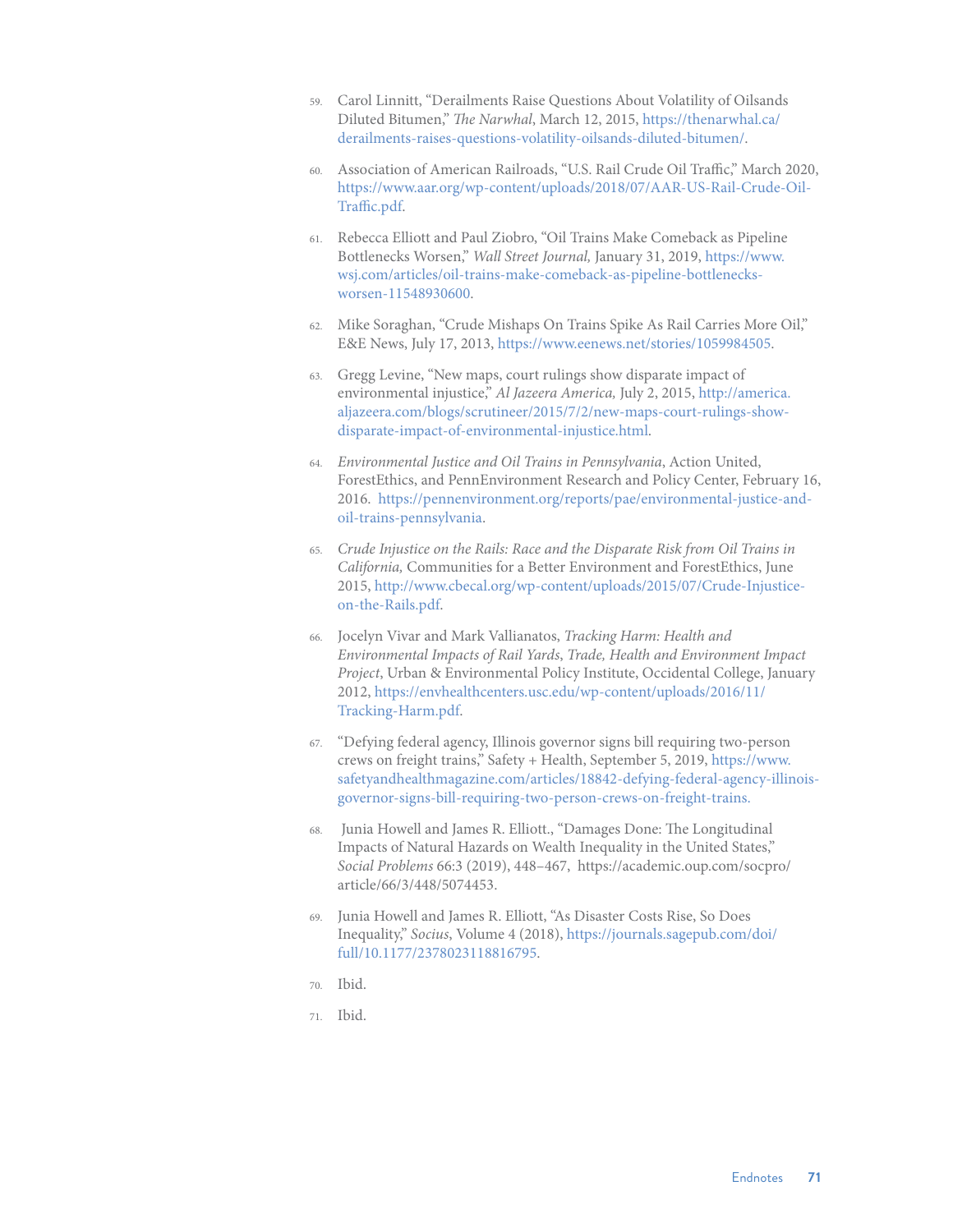- 72. Rebecca Hersher and Robert Benincasa,"How Federal Disaster Money Favors The Rich," National Public Radio, March 2019, [https://www.npr.](https://www.npr.org/2019/03/05/688786177/how-federal-disaster-money-favors-the-rich) [org/2019/03/05/688786177/how-federal-disaster-money-favors-the-rich.](https://www.npr.org/2019/03/05/688786177/how-federal-disaster-money-favors-the-rich) Research and strategies to prevent climate displacement and gentrification are being developed in the SPARCC network and others. Cf. [https://www.](https://www.sparcchub.org/2020/04/21/research-displacement-in-the-face-of-climate-change/) [sparcchub.org/2020/04/21/research-displacement-in-the-face-of-climate](https://www.sparcchub.org/2020/04/21/research-displacement-in-the-face-of-climate-change/)[change/](https://www.sparcchub.org/2020/04/21/research-displacement-in-the-face-of-climate-change/).
- 73. Connor Maxwell, "America's Sordid Legacy on Race and Disaster Recovery," Center for American Progress, April 2018, [https://www.americanprogress.](https://www.americanprogress.org/issues/race/news/2018/04/05/448999/americas-sordid-legacy-race-disaster-recovery/) [org/issues/race/news/2018/04/05/448999/americas-sordid-legacy-race](https://www.americanprogress.org/issues/race/news/2018/04/05/448999/americas-sordid-legacy-race-disaster-recovery/)[disaster-recovery/.](https://www.americanprogress.org/issues/race/news/2018/04/05/448999/americas-sordid-legacy-race-disaster-recovery/)
- 74. Bryan Wu, et al., *An Early Assessment of Hurricane Harvey's Impact on Vulnerable Texans in the Gulf Coast Region: Their Voices and Priorities to Inform Rebuilding Efforts*, The Henry J. Kaiser Family Foundation, December 2017, [https://www.kff.org/report-section/an-early-assessment-of-hurricane](https://www.kff.org/report-section/an-early-assessment-of-hurricane-harveys-impact-on-vulnerable-texans-in-the-gulf-coast-region-introduction/)[harveys-impact-on-vulnerable-texans-in-the-gulf-coast-region-introduction/](https://www.kff.org/report-section/an-early-assessment-of-hurricane-harveys-impact-on-vulnerable-texans-in-the-gulf-coast-region-introduction/).
- 75. Roberto Barrios and Colette Pichon Battle, "Equity in Disaster Recovery, Mitigation and Adaptation," White Paper, 2018, https://www.scribd. com/document/447325268/paper-colette-pichon-battle?secret\_ password=Up4kPUwB5Jal1PtIP7Ky#download&from\_embed.
- 76. Ibid. Barrios and Pichon Battle refer to this as "historical-ecological processes" where human actions enhance the socially disruptive and materially destructive capacities of physical phenomena.
- 77. Amanda Page-Hoongrajok, et. al., "Austerity Versus Green Growth for Puerto Rico," *Political Economy Research Institute: Working Paper Series*, Number 441, August 2017,<https://www.peri.umass.edu/media/k2/attachments/WP441.pdf>.
- 78. Alleen Brown, "Energy Insurrection: Puerto Rico's Power Failures Inspired a Rooftop Solar Movement. But Officials Are Undermining It—in Favor of Natural Gas," *The Intercept,* February 2020, [https://theintercept.](https://theintercept.com/2020/02/09/puerto-rico-energy-electricity-solar-natural-gas/) [com/2020/02/09/puerto-rico-energy-electricity-solar-natural-gas/.](https://theintercept.com/2020/02/09/puerto-rico-energy-electricity-solar-natural-gas/)
- 79. Kate Aronoff, et. al., "Hurricane Irma Unleashes the Forces of Privatization in Puerto Rico," The Intercept, September 2017, [https://theintercept.](https://theintercept.com/2017/09/12/in-wake-of-hurricane-irma-vultures-eye-puerto-ricos-electric-grid-for-privatization/) [com/2017/09/12/in-wake-of-hurricane-irma-vultures-eye-puerto-ricos](https://theintercept.com/2017/09/12/in-wake-of-hurricane-irma-vultures-eye-puerto-ricos-electric-grid-for-privatization/)[electric-grid-for-privatization/.](https://theintercept.com/2017/09/12/in-wake-of-hurricane-irma-vultures-eye-puerto-ricos-electric-grid-for-privatization/)
- 80. Stephanie Basile, "In Puerto Rico, Unions Lead in Hurricane Relief Efforts," *Labor Notes,* November 2017, [https://www.labornotes.org/2017/11/puerto](https://www.labornotes.org/2017/11/puerto-rico-unions-lead-hurricane-relief-efforts)[rico-unions-lead-hurricane-relief-efforts.](https://www.labornotes.org/2017/11/puerto-rico-unions-lead-hurricane-relief-efforts)
- 81. Barrios and Pichon Battle, op. cit.
- 82. Ibid.
- 83. R. Dean Hardy, et. al., *Racial Coastal Formation: The Environmental Injustice of Colorblind Adaptation Planning for Sea-Level Rise, Geoforum*, 87, 2017. https://www.sciencedirect.com/science/article/pii/S0016718517302944#s0045.
- 84. Make The Road NY, *Treading Water* (2014), [https://www.maketheroadny.org/](https://www.maketheroadny.org/pix_reports/MRNY%20Treading%20Water%20_Sandy_Report_f_Interactive-FINAL.pdf) [pix\\_reports/MRNY%20Treading%20Water%20\\_Sandy\\_Report\\_f\\_Interactive-](https://www.maketheroadny.org/pix_reports/MRNY%20Treading%20Water%20_Sandy_Report_f_Interactive-FINAL.pdf)[FINAL.pdf.](https://www.maketheroadny.org/pix_reports/MRNY%20Treading%20Water%20_Sandy_Report_f_Interactive-FINAL.pdf)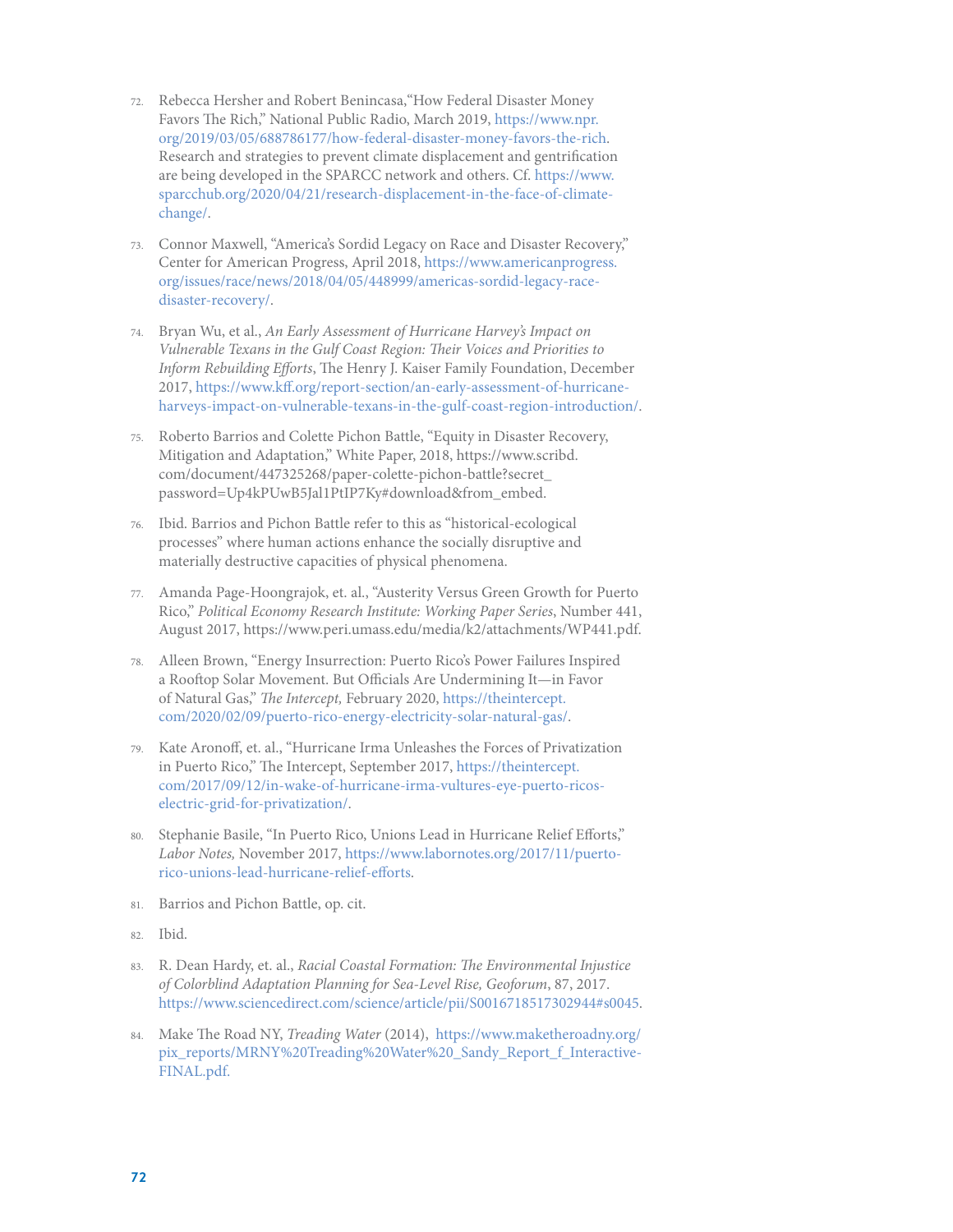- 85. Kristen Capps, "Why are These Tiny Towns Getting so much Hurricane Harvey Aid," *CityLab*, October 3, 2018, [https://www.citylab.com/](https://www.citylab.com/equity/2018/10/whos-losing-out-on-hurricane-harvey-aid-in-texas/571327/) [equity/2018/10/whos-losing-out-on-hurricane-harvey-aid-in-texas/571327/.](https://www.citylab.com/equity/2018/10/whos-losing-out-on-hurricane-harvey-aid-in-texas/571327/)
- 86. Ian Liberty, "The (In) Equities of Superstorm Recovery," RutgersCLIME, September 20, 2013, https://clime.newark.rutgers.edu/publications/article/ inequities-superstorm-recovery#\_ftnref60.
- 87. Both by design and implementation, many policies of the New Deal deliberately excluded or discriminated against people of color and particularly Black Americans. Social Security excluded domestic workers and farmworkers, predominantly non-white occupations, to take just one particularly devastating example. Federal economic development institutions such as the Tennessee Valley Authority practiced routine racial discrimination in its application of eminent domain and in TVA employment. See Richard Rothstein, *The Color of Law* (New York City, NY: Liveright, 2017), and Derek H. Alderman, et. al., "When a New Deal Is Actually an Old Deal: The Role of TVA in Engineering a Jim Crow Racialized Landscape," *Engineering Earth: The Impacts of Megaengineering Projects* (Heidelberg, Germany: Springer Netherlands, 2011), [https://link.springer.com/chapter/10.1007/978-90-481-](https://link.springer.com/chapter/10.1007/978-90-481-9920-4_105) [9920-4\\_105.](https://link.springer.com/chapter/10.1007/978-90-481-9920-4_105)
- 88. "Climate Equity Act," Office of U.S. Senator Kamala D. Harris, July 2019, <https://www.harris.senate.gov/imo/media/doc/CEA%20background.pdf>.
- 89. *An Introduction to the Congressional Budget Office*, Congressional Budget Office, July 2016, [https://www.cbo.gov/sites/default/files/cbofiles/](https://www.cbo.gov/sites/default/files/cbofiles/attachments/2016-IntroToCBO.pdf) [attachments/2016-IntroToCBO.pdf.](https://www.cbo.gov/sites/default/files/cbofiles/attachments/2016-IntroToCBO.pdf)
- 90. Amy Sinden, "The Cost-Benefit Boomerang," *The American Prospect,* July 2019, <https://prospect.org/economy/cost-benefit-boomerang/>.
- 91. Konisky, op. cit., 165.
- 92. Ibid., 149.
- 93. Ibid., 146.
- 94. Ibid., 150.
- 95. Ibid., 149.
- 96. Ibid., 147.
- 97. Sheila Foster, "Environmental Justice in an Era of Devolved Collaboration," *Harvard Environmental Law Review,* reprinted as *Fordham Law Legal Studies* Research Paper No. 17, 459-499 (2002), [https://ir.lawnet.fordham.edu/cgi/](https://ir.lawnet.fordham.edu/cgi/viewcontent.cgi?article=1186&context=faculty_scholarship) [viewcontent.cgi?article=1186&context=faculty\\_scholarship.](https://ir.lawnet.fordham.edu/cgi/viewcontent.cgi?article=1186&context=faculty_scholarship)
- 98. Konisky, op. cit.,147.
- 99. Foster, op. cit.
- 100. Konisky, op. cit., 156.
- 101. Natalie R. Sampson, et. al., "Improving Public Participation to Achieve *Environmental Justice*: Applying Lessons from Freight's Frontline Communities," Environmental Justice, 7:2 (2014), 45–54, [https://www.](https://www.liebertpub.com/doi/abs/10.1089/env.2014.0004?journalCode=env) [liebertpub.com/doi/abs/10.1089/env.2014.0004?journalCode=env.](https://www.liebertpub.com/doi/abs/10.1089/env.2014.0004?journalCode=env)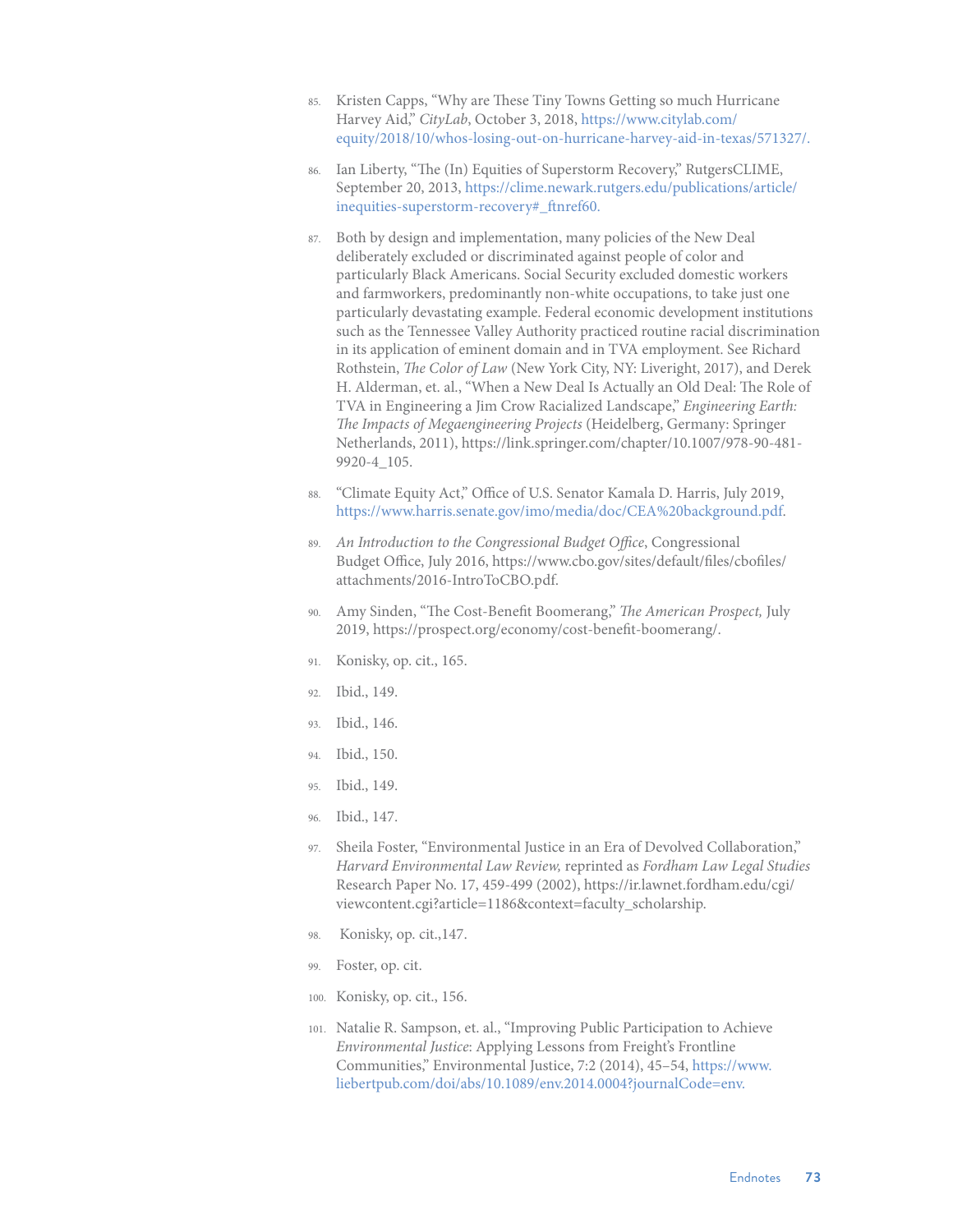- 102. Konisky, op. cit., 158, 166.
- 103. "Bringing Solar to Affordable Housing: Energy Savings and Local Jobs," California Environmental Justice Alliance, 2018, [https://caleja.org/2018/02/](https://caleja.org/2018/02/bringing-solar-affordable-housing-energy-savings-local-jobs/) [bringing-solar-affordable-housing-energy-savings-local-jobs/.](https://caleja.org/2018/02/bringing-solar-affordable-housing-energy-savings-local-jobs/)
- 104. Cf, Bill summary by Natural Resources Defense Council, [https://www.nrdc.](https://www.nrdc.org/experts/miles-farmer/unpacking-new-yorks-big-new-climate-bill-primer-0) [org/experts/miles-farmer/unpacking-new-yorks-big-new-climate-bill](https://www.nrdc.org/experts/miles-farmer/unpacking-new-yorks-big-new-climate-bill-primer-0)[primer-0.](https://www.nrdc.org/experts/miles-farmer/unpacking-new-yorks-big-new-climate-bill-primer-0)
- 105. David Darling and Sara Hoff, "Investor-owned Utilities Served 72% of Electricity Customers in 2017," U.S. Energy Information Administration, [https://www.eia.gov/todayinenergy/detail.php?id=40913.](https://www.eia.gov/todayinenergy/detail.php?id=40913)
- 106. Energy democracy is a pillar of the Climate Justice Alliance's Just Transition vision, cf. [https://climatejusticealliance.org/workgroup/energy-democracy/.](https://climatejusticealliance.org/workgroup/energy-democracy/) The NAACP Just Energy Toolkit is a compendium of energy policy strategies including key components of what many advocates call energy democracy, including community ownership of distributed energy resources, cf. [https://](https://www.naacp.org/climate-justice-resources/just-energy/) [www.naacp.org/climate-justice-resources/just-energy/.](https://www.naacp.org/climate-justice-resources/just-energy/)
- 107. Deborah A. Sunter, et al., "Disparities in rooftop photovoltaics deployment in the United States by race and ethnicity," *Nature Sustainability* (2), 2019, [https://www.nature.com/articles/s41893-018-0204-z.](https://www.nature.com/articles/s41893-018-0204-z)
- 108. Dan Gearino, "As Rooftop Solar Grows, What Should the Future of Net Metering Look Like?" *Inside Climate News,* June 2019, [https://](https://insideclimatenews.org/news/11062019/rooftop-solar-net-metering-rates-renewable-energy-homeowners-utility-state-law-changes-map) [insideclimatenews.org/news/11062019/rooftop-solar-net-metering-rates](https://insideclimatenews.org/news/11062019/rooftop-solar-net-metering-rates-renewable-energy-homeowners-utility-state-law-changes-map)[renewable-energy-homeowners-utility-state-law-changes-map.](https://insideclimatenews.org/news/11062019/rooftop-solar-net-metering-rates-renewable-energy-homeowners-utility-state-law-changes-map)
- 109. Michael Aneiro, "Barclays Downgrades Electric Utility Bonds, Sees Viable Solar Competition," *Barrons*, May 2014, [https://www.barrons.com/](https://www.barrons.com/articles/barclays-downgrades-electric-utility-bonds-sees-viable-solar-competition-1400859916) [articles/barclays-downgrades-electric-utility-bonds-sees-viable-solar](https://www.barrons.com/articles/barclays-downgrades-electric-utility-bonds-sees-viable-solar-competition-1400859916)[competition-1400859916](https://www.barrons.com/articles/barclays-downgrades-electric-utility-bonds-sees-viable-solar-competition-1400859916).
- 110. David Roberts, "Nevada's Big Utility Is about to Strangle the State's Rooftop Solar Program," *Vox.com,* May 2015, [https://www.vox.](https://www.vox.com/2015/5/20/8631355/nevada-rooftop-solar) [com/2015/5/20/8631355/nevada-rooftop-solar](https://www.vox.com/2015/5/20/8631355/nevada-rooftop-solar).
- 111. Dan Hernandez, "Nevada Solar Industry Collapses after State Lets Power Company Raise Fees," *The Guardian,* January 2016, [https://www.theguardian.](https://www.theguardian.com/environment/2016/jan/13/solar-panel-energy-power-company-nevada) [com/environment/2016/jan/13/solar-panel-energy-power-company-nevada](https://www.theguardian.com/environment/2016/jan/13/solar-panel-energy-power-company-nevada).
- 112. "Florida Regulators Approve Plan to Gut Energy Efficiency Goals, End Solar Power Rebates," *Tampa Bay Times*, November 2014, [https://tampabay.com/](https://tampabay.com/news/business/energy/florida-regulators-meet-to-decide-future-of-energy-efficiency-and-solar/2207845/) [news/business/energy/florida-regulators-meet-to-decide-future-of-energy](https://tampabay.com/news/business/energy/florida-regulators-meet-to-decide-future-of-energy-efficiency-and-solar/2207845/)[efficiency-and-solar/2207845/](https://tampabay.com/news/business/energy/florida-regulators-meet-to-decide-future-of-energy-efficiency-and-solar/2207845/).
- 113. Gearino, op. cit.
- 114. John Farrell, "Electricity's Un-Natural Monopoly," Institute for Local Self-Reliance, January 2015, [https://ilsr.org/electricitys-unnatural-monopoly.](https://ilsr.org/electricitys-unnatural-monopoly)
- 115. Rebecca Toews, *Report: Beyond Utility 2.0 to Energy Democracy*, Institute for Local Self-Reliance, December 2014. [https://ilsr.org/report-energy](https://ilsr.org/report-energy-democracy/)[democracy/](https://ilsr.org/report-energy-democracy/).
- 116. "Nebraska Leads Nation in Growth of Wind Energy Capacity," Associated Press, April 9, 2019, [https://www.wowt.com/content/news/Nebraska-leads](https://www.wowt.com/content/news/Nebraska-leads-nation-in-growth-of-wind-energy-capacity-508345371.html)[nation-in-growth-of-wind-energy-capacity-508345371.html.](https://www.wowt.com/content/news/Nebraska-leads-nation-in-growth-of-wind-energy-capacity-508345371.html)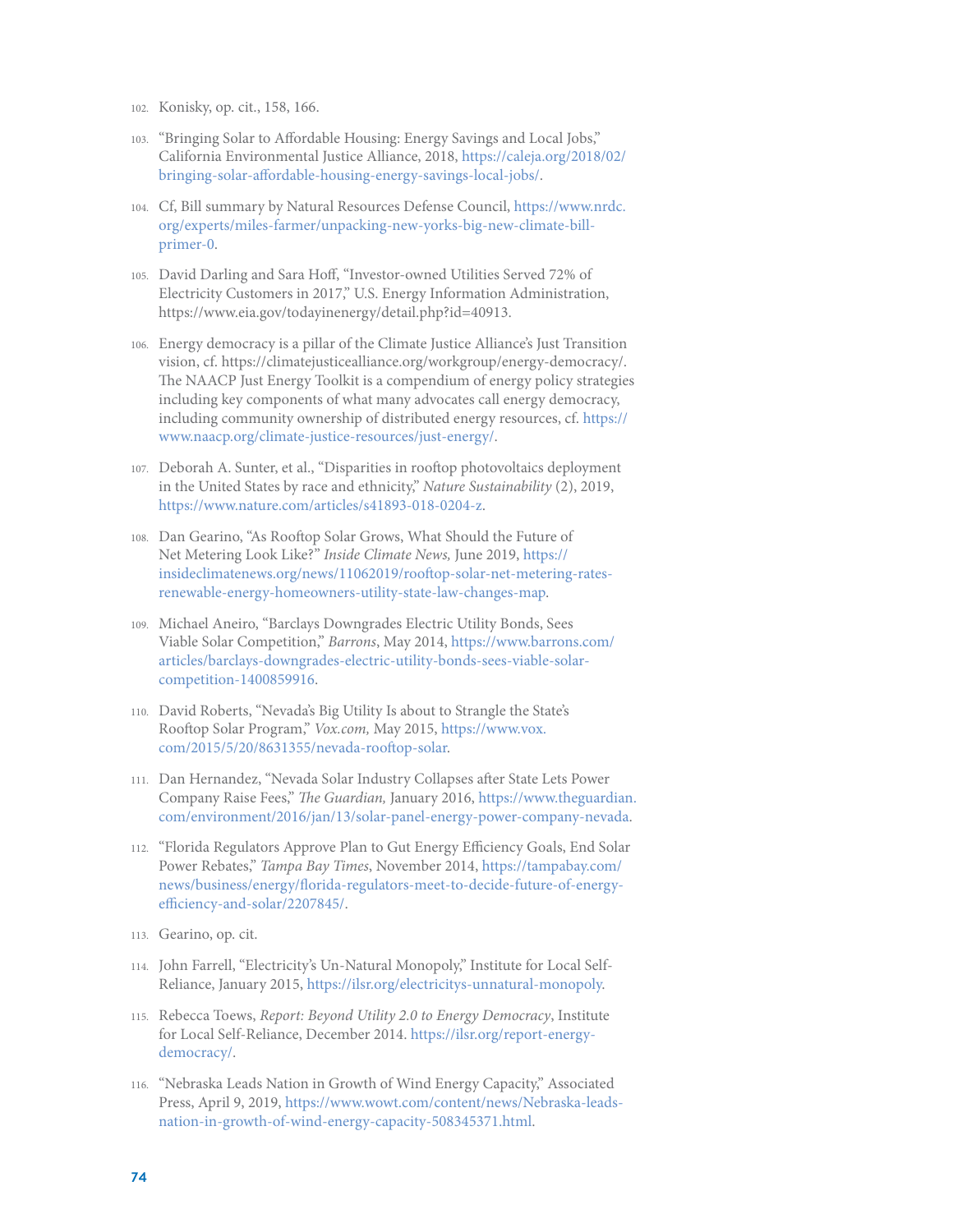- 117. *Public Power: Benefits*, Nebraska Power Association, [https://www.nepower.org/](https://www.nepower.org/public-power/benefits.html) [public-power/benefits.html](https://www.nepower.org/public-power/benefits.html).
- 118. Darling and Hoff, op. cit.
- 119. Satoko Kishimoto and Olivier Petitjean, eds., *Reclaiming Public Services: How Cities and Citizens are Turning Back Privatisation* (Amsterdam and Paris: Transnational Institute, 2017), [https://www.tni.org/files/publication-downloads/](https://www.tni.org/files/publication-downloads/reclaiming_public_services.pdf) [reclaiming\\_public\\_services.pdf.](https://www.tni.org/files/publication-downloads/reclaiming_public_services.pdf)
- 120. Abby Briggerman, et al., *Survey of State Municipalization Laws*, American Public Power Association, May 2012, [https://www.publicpower.org/system/files/](https://www.publicpower.org/system/files/documents/muncipalization-survey_of_state_laws.pdf) [documents/muncipalization-survey\\_of\\_state\\_laws.pdf](https://www.publicpower.org/system/files/documents/muncipalization-survey_of_state_laws.pdf).
- 121. "America's Electric Cooperatives," National Rural Electric Cooperative Association, April 2019, [https://www.electric.coop/wp-content/](https://www.electric.coop/wp-content/uploads/2019/10/Co-op-Facts-and-Figures_WEB_PAGES_10-11-19.pdf) [uploads/2019/10/Co-op-Facts-and-Figures\\_WEB\\_PAGES\\_10-11-19.pdf](https://www.electric.coop/wp-content/uploads/2019/10/Co-op-Facts-and-Figures_WEB_PAGES_10-11-19.pdf).
- 122. Johanna Bozuwa, "Energy Democracy: Taking Back Power," The Next System Project, February 2019, [https://thenextsystem.org/sites/default/files/2019-03/](https://thenextsystem.org/sites/default/files/2019-03/EnergyDemocracy-2-star-Final.pdf) [EnergyDemocracy-2-star-Final.pdf.](https://thenextsystem.org/sites/default/files/2019-03/EnergyDemocracy-2-star-Final.pdf)
- 123. Jennie C. Stephens, "Energy Democracy: Redistributing Power to the People Through Renewable Transformation," *Environment: Science and Policy for Sustainable Development* 61:2 (2019), [https://www.tandfonline.com/doi/full/10.](https://www.tandfonline.com/doi/full/10.1080/00139157.2019.1564212) [1080/00139157.2019.1564212](https://www.tandfonline.com/doi/full/10.1080/00139157.2019.1564212).
- 124. Dan Cross-Call, et. al., *Reimagining the Utility*, Rocky Mountain Institute, 2018, <https://rmi.org/insight/reimagining-the-utility/>.[https://rmi.org/insight/](https://rmi.org/insight/reimagining-the-utility/) [reimagining-the-utility/](https://rmi.org/insight/reimagining-the-utility/)
- 125. Toewes, op. cit.
- 126. Sunter, op. cit.
- 127. John Farrell, et al., *Report: Is Bigger Best in Renewable Energy?,* Institute for Local Self-Reliance, September 2016, [https://ilsr.org/report-is-bigger-best/.](https://ilsr.org/report-is-bigger-best/)
- 128. Bozuwa, op, cit., 54-55.
- 129. John Farrell, et al., *Report: Re-Member-Ing the Electric Cooperative*, Institute for Local Self-Reliance, March 2016, [https://ilsr.org/report-remembering-the](https://ilsr.org/report-remembering-the-electric-cooperative/)[electric-cooperative/](https://ilsr.org/report-remembering-the-electric-cooperative/); cf. also <https://weown.it/whats-stake>.
- 130. Ibid.
- 131. *Electric Co-operatives in Rural Mississippi*, One Voice, 2016, [http://onevoicems.](http://onevoicems.org/wp-content/uploads/2016/06/OV_Campaign_for_Energy_Democracy_and_Economic_Security.pdf) [org/wp-content/uploads/2016/06/OV\\_Campaign\\_for\\_Energy\\_Democracy\\_](http://onevoicems.org/wp-content/uploads/2016/06/OV_Campaign_for_Energy_Democracy_and_Economic_Security.pdf) [and\\_Economic\\_Security.pdf](http://onevoicems.org/wp-content/uploads/2016/06/OV_Campaign_for_Energy_Democracy_and_Economic_Security.pdf).
- 132. Henry Leifermann, "A Question of Power: Race and Democracy in Rural Electric Co-Ops," *Southern Changes* 18:3-4 (1996), 3-15, [http://](http://southernchanges.digitalscholarship.emory.edu/sc18-3-4_1204/sc18-3-4_002/) [southernchanges.digitalscholarship.emory.edu/sc18-3-4\\_1204/sc18-3-4\\_002/.](http://southernchanges.digitalscholarship.emory.edu/sc18-3-4_1204/sc18-3-4_002/)
- 133. *Kentuckians for the Commonwealth's Rural Electric Co-op Reform Platform*, Kentuckians for the Commonwealth, [http://kftc.org/sites/default/files/docs/](http://kftc.org/sites/default/files/docs/resources/coopreformplatformfinal.pdf) [resources/coopreformplatformfinal.pdf](http://kftc.org/sites/default/files/docs/resources/coopreformplatformfinal.pdf).
- 134. *Electric Cooperative Governance Task Force Report*, National Rural Electric Cooperative Association, February 2018, [https://www.documentcloud.org/](https://www.documentcloud.org/documents/6561940-Electric-Cooperative-Governance-Task-Force-Report.html) [documents/6561940-Electric-Cooperative-Governance-Task-Force-Report.html](https://www.documentcloud.org/documents/6561940-Electric-Cooperative-Governance-Task-Force-Report.html).